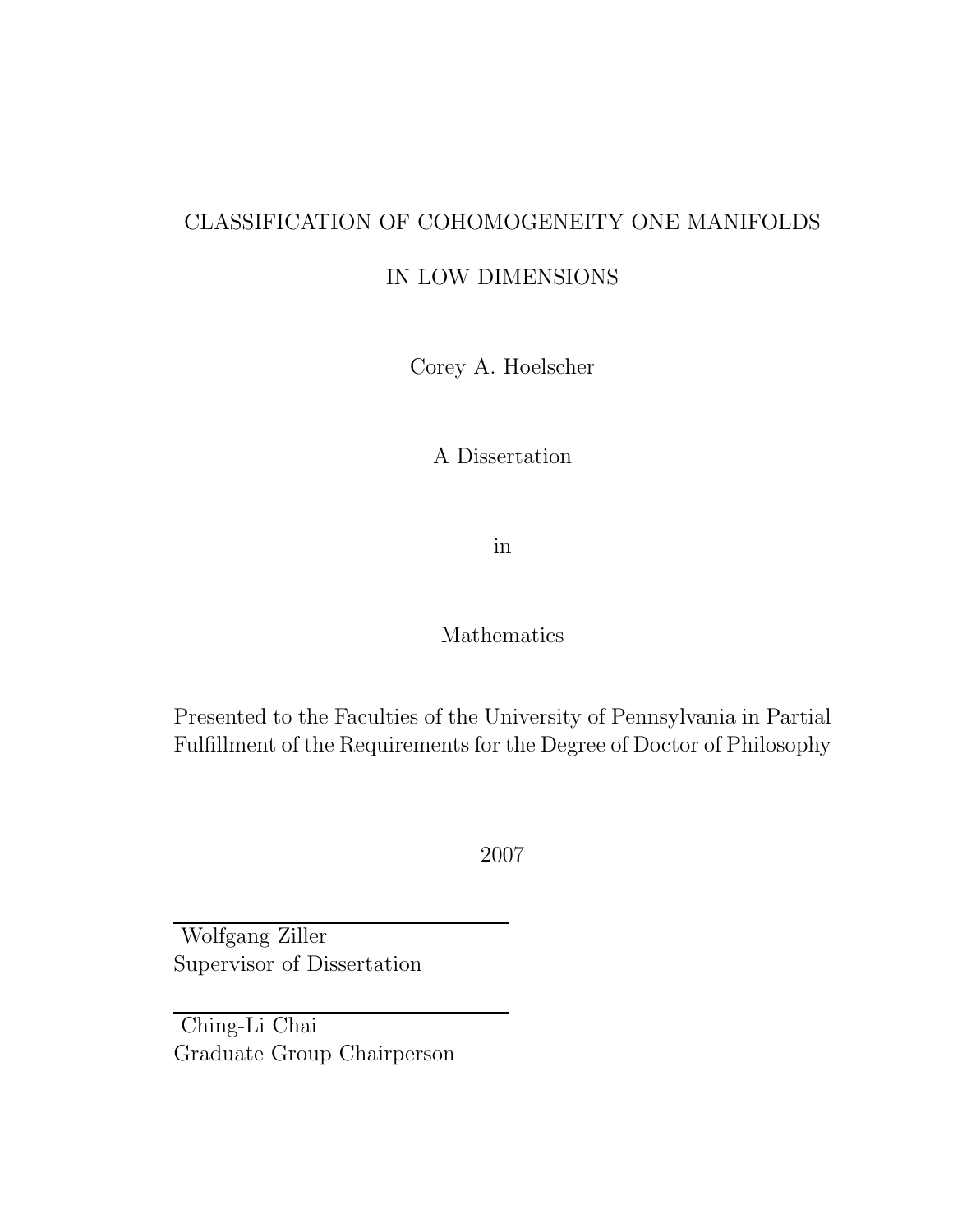## Acknowledgments

First, I want to thank my wife Jing from the bottom of my heart for her wonderful spirit, encouragement and patience. She was always there to support me and motivate me in my work. Equally importantly she was a constant reminder of the wonders and happiness life can bring. The work of completing a Ph.D. is long and difficult. Over these past few years, she dissipated my frustrations with her warmth and sweetness when I was down, and she shared in my enthusiasm and excitement when I was up.

Next, I want to thank Wolfgang for being the best advisor a student could have ever hoped for. Not only was he an enormous help throughout the whole process, always there to answer my many questions and to guide me on the right track, he was also there to inspire and motivate me. His interest and passion for the subject were contagious, and helped to fuel my long journey to complete my thesis.

I also want to thank everyone else in the world of mathematics who inspired me and showed me the beauty that lies in the subject. From all my math teachers over the years, high school, college and graduate school, who sparked my interest and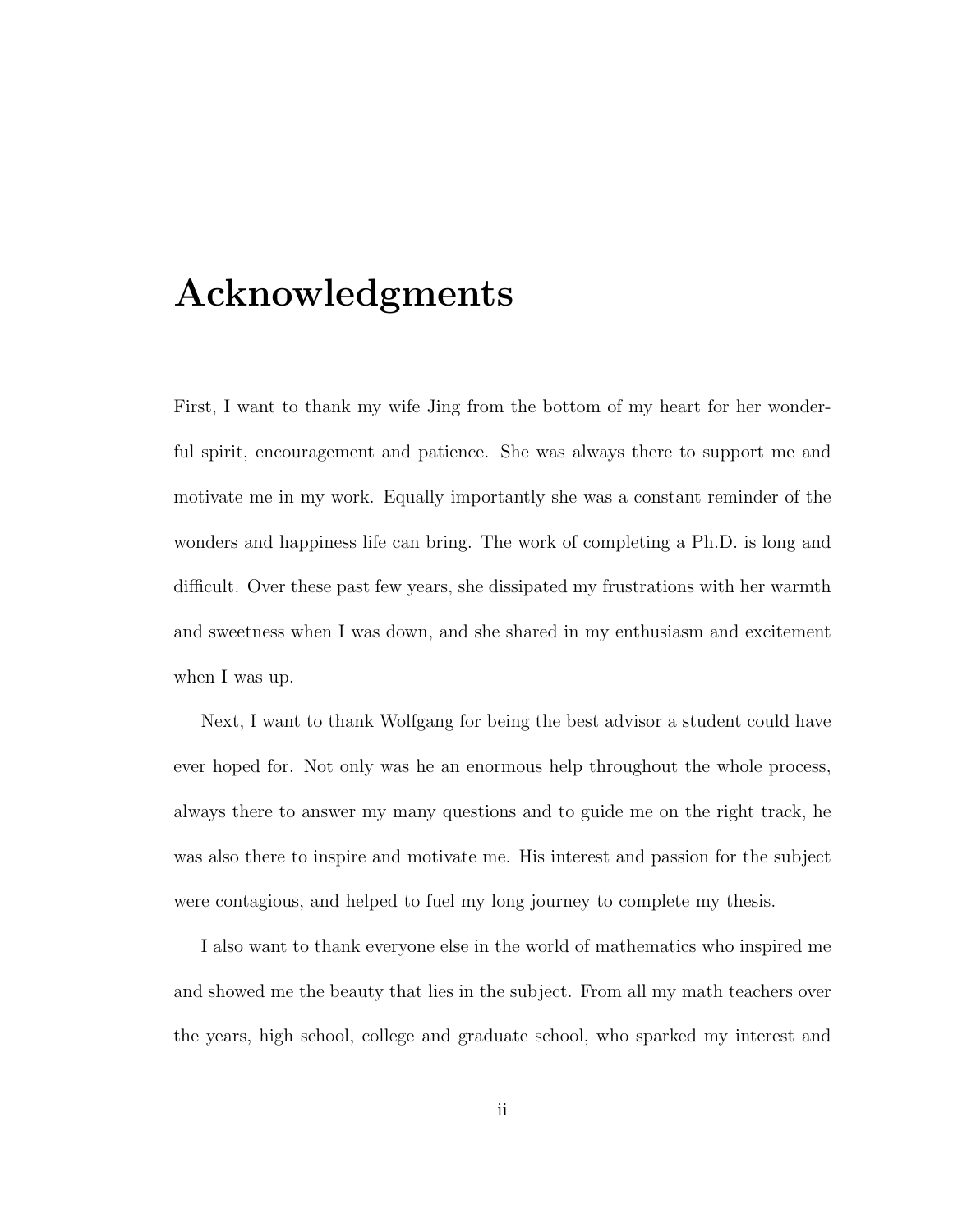captured my imagination, to my fellow students who shared my enthusiasm and fascination, everyone played an important role that kept my mind going.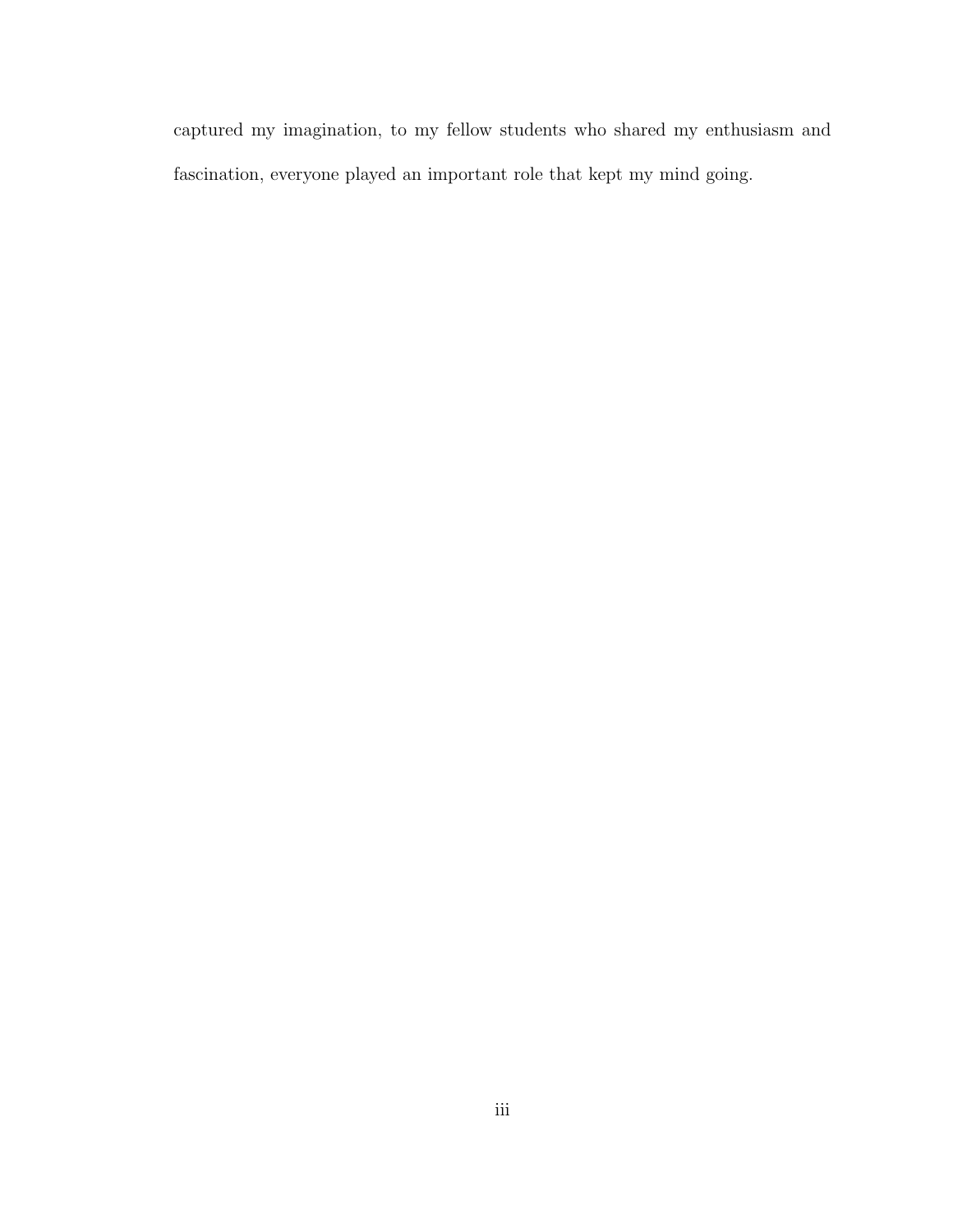#### ABSTRACT

### CLASSIFICATION OF COHOMOGENEITY ONE MANIFOLDS IN LOW DIMENSIONS

Corey A. Hoelscher

Wolfgang Ziller, Advisor

A cohomogeneity one manifold is a manifold with the action of a compact Lie group, whose quotient is one dimensional. Such manifolds are of interest in Riemannian geometry, in the context of nonnegative sectional curvature, as well as in other areas of geometry and physics. In this paper we classify compact simply connected cohomogeneity one manifolds in dimensions 5, 6 and 7. We also discuss the implications for nonnegative sectional curvature.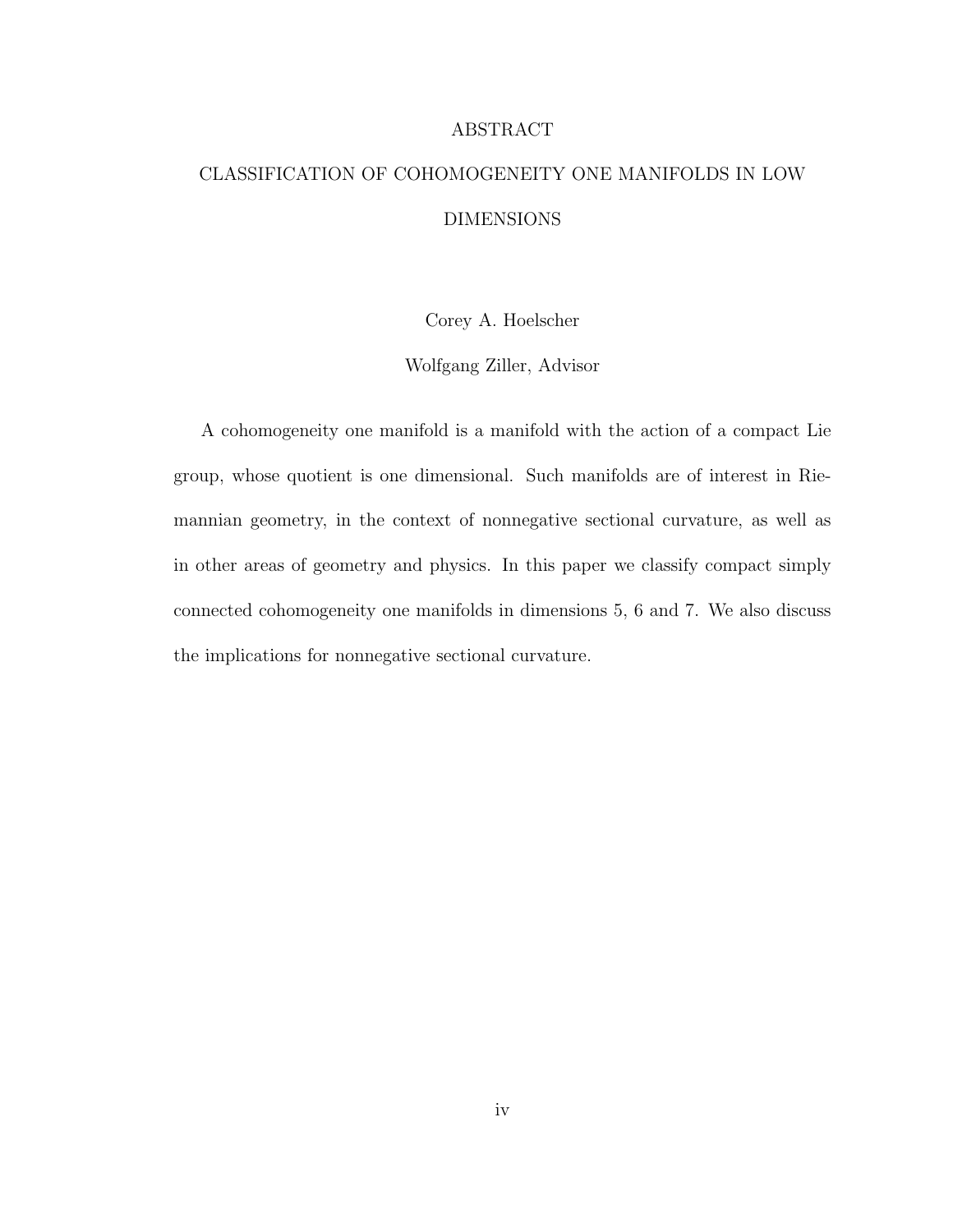# **Contents**

| $\mathbf{1}$ |                                         | Introduction  |                                                                                   | $\mathbf{1}$ |
|--------------|-----------------------------------------|---------------|-----------------------------------------------------------------------------------|--------------|
| $\mathbf{2}$ |                                         | Preliminaries |                                                                                   |              |
|              | 2.1                                     |               |                                                                                   | 9            |
|              |                                         | 2.1.1         |                                                                                   | 10           |
|              |                                         | 2.1.2         |                                                                                   | 15           |
|              |                                         | 2.1.3         |                                                                                   | 20           |
|              |                                         | 2.1.4         |                                                                                   | 25           |
|              |                                         | 2.1.5         |                                                                                   | 30           |
|              | 2.2                                     |               |                                                                                   | 35           |
|              | 2.3                                     |               | Low dimensional classification $\ldots \ldots \ldots \ldots \ldots \ldots \ldots$ | 38           |
| 3            | <b>Classification in Dimension Five</b> |               |                                                                                   | 42           |
|              |                                         | 3.0.1         | Case 1: $G = S^3 \times S^1$                                                      | 44           |
|              |                                         | 3.0.2         |                                                                                   | 51           |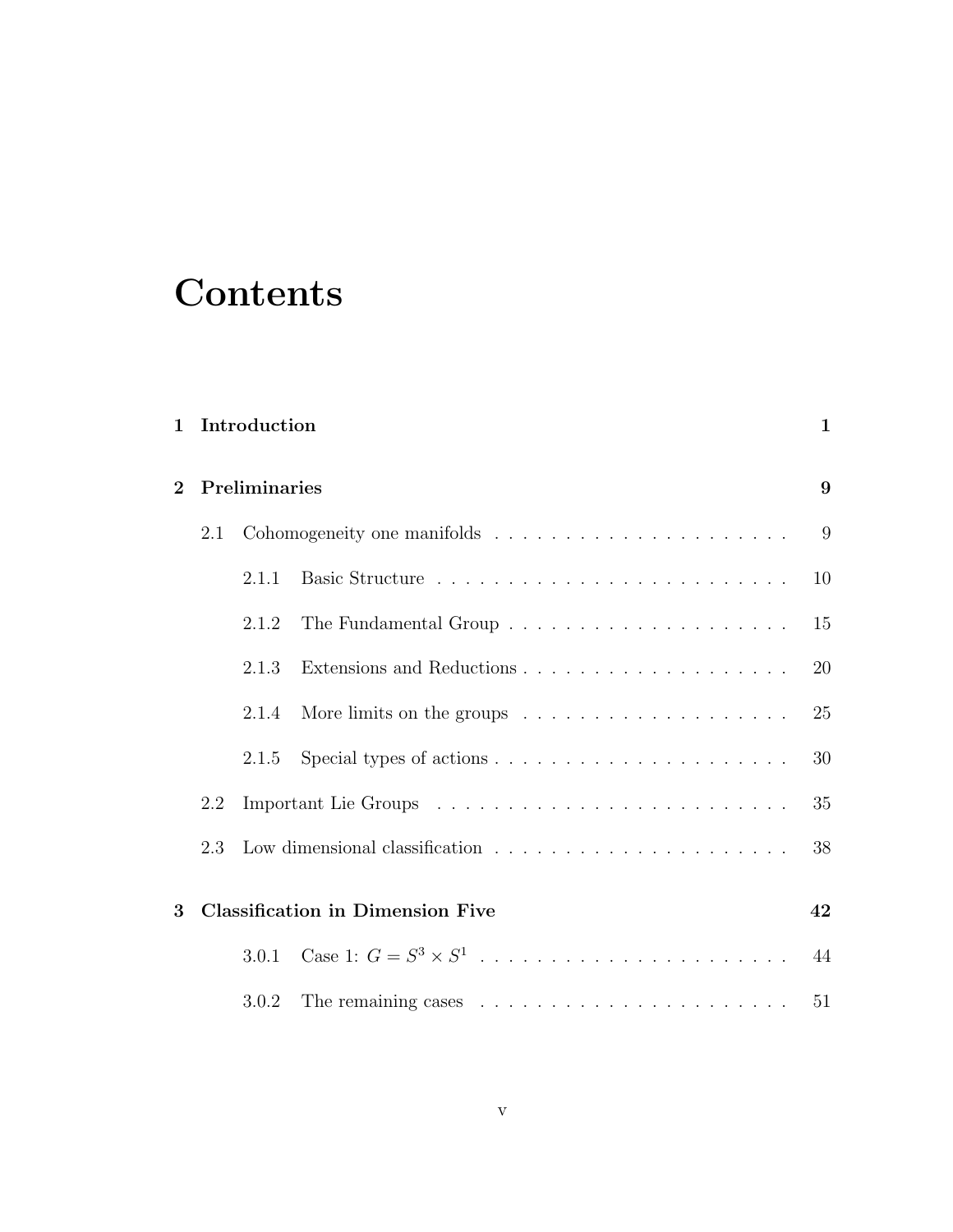| 4              | <b>Classification in Dimension Six</b> |       |                                                                              | 53  |
|----------------|----------------------------------------|-------|------------------------------------------------------------------------------|-----|
|                |                                        | 4.0.3 | Case 1: $G = S^3 \times T^2$                                                 | 54  |
|                |                                        | 4.0.4 | The remaining cases $\ldots \ldots \ldots \ldots \ldots \ldots \ldots$       | 58  |
| $\overline{5}$ |                                        |       | <b>Classification in Dimension Seven</b>                                     | 66  |
|                |                                        | 5.0.5 |                                                                              | 69  |
|                |                                        | 5.0.6 |                                                                              | 75  |
| 6              |                                        |       | The Actions in More Detail                                                   | 86  |
|                | 6.1                                    |       |                                                                              | 86  |
|                |                                        | 6.1.1 |                                                                              | 87  |
|                |                                        | 6.1.2 |                                                                              | 88  |
|                |                                        | 6.1.3 |                                                                              | 90  |
|                | 6.2                                    |       |                                                                              | 92  |
|                | 6.3                                    |       | Topology of the 5-dimensional manifolds $\ldots \ldots \ldots \ldots \ldots$ | 95  |
| 7              | Appendix                               |       |                                                                              | 103 |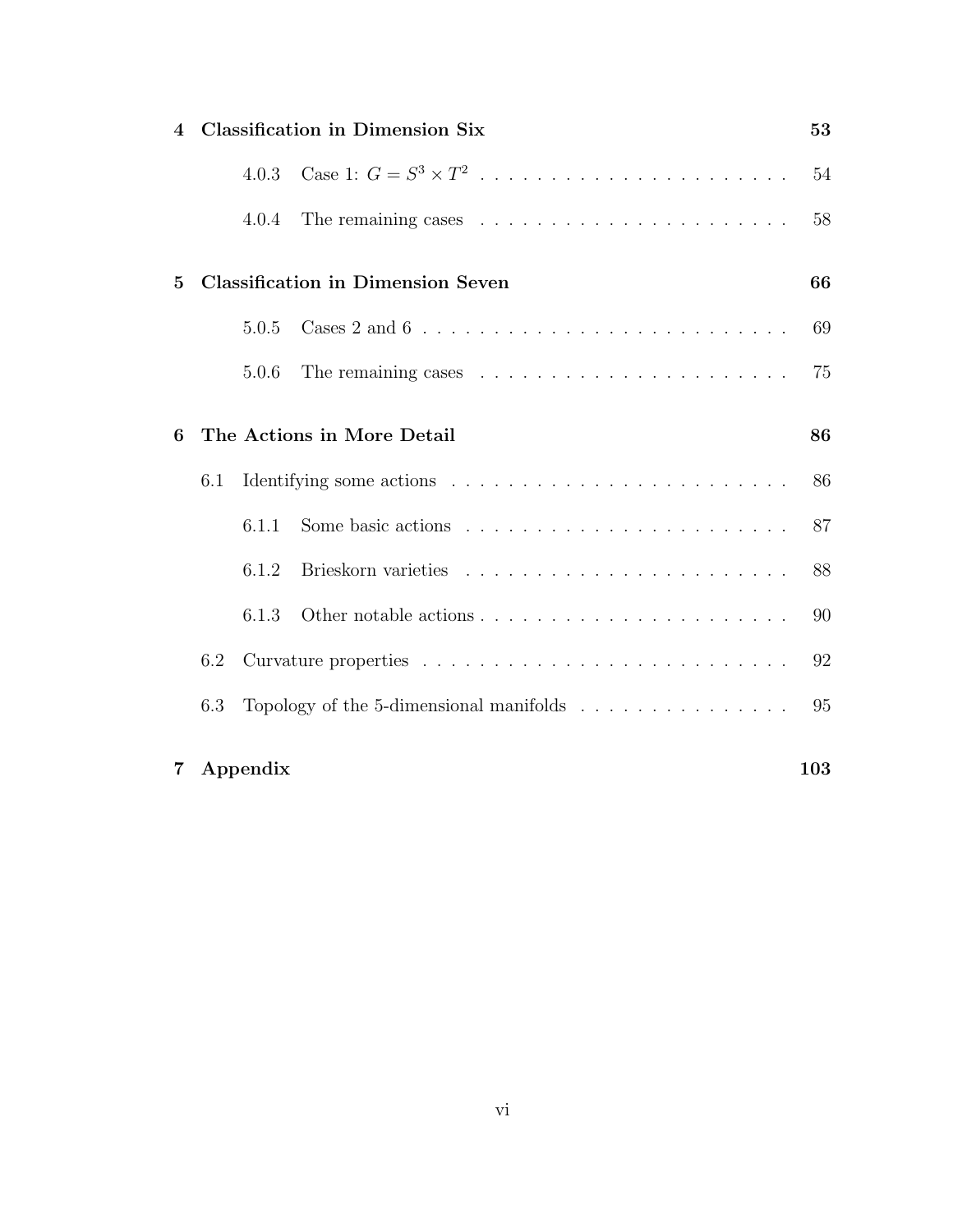# List of Tables

| $\mathbf I$                                                              | Primitive cohomogeneity one manifolds of Theorem $A \dots \dots$                        | $\overline{5}$ |
|--------------------------------------------------------------------------|-----------------------------------------------------------------------------------------|----------------|
| $\rm II$                                                                 | Nonprimitive cohomogeneity one manifolds of Theorem A. $\dots$ .                        | $\,6$          |
|                                                                          | 2.2.1 Classical compact groups in dimensions 21 and less, up to cover                   | 36             |
| 2.2.2 Compact connected proper subgroups in the specified dimensions, up |                                                                                         |                |
|                                                                          | to conjugation. $\ldots \ldots \ldots \ldots \ldots \ldots \ldots \ldots \ldots \ldots$ | 37             |
|                                                                          | 3.0.2 Possibilities for G and $H_0$ , in the 5-dimensional case                         | 44             |
|                                                                          | 4.0.2 Possibilities for G and $H_0$ , in the 6-dimensional case                         | 55             |
|                                                                          | 5.0.2 Possibilities for G and $H_0$ , in the 7-dimensional case                         | 68             |
|                                                                          | 6.1.1 Some explicit cohomogeneity one actions                                           | 89             |
|                                                                          | 7.0.1 Nonreducible 5-dimensional diagrams which are not products, sums                  |                |
|                                                                          |                                                                                         | 103            |
|                                                                          | 7.0.2 Nonreducible 6-dimensional diagrams which are not products, sums                  |                |
|                                                                          |                                                                                         |                |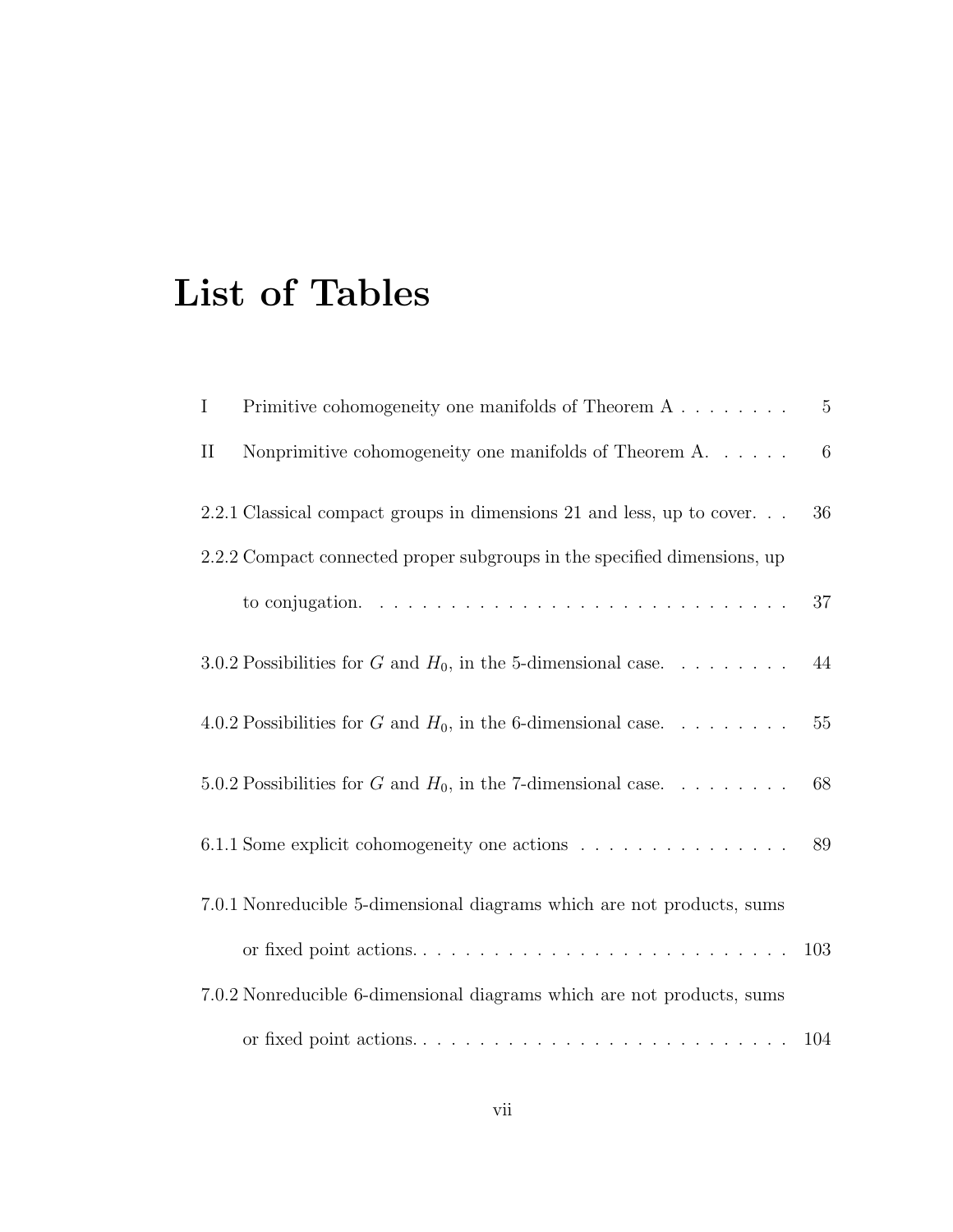| 7.0.3 Nonreducible 7-dimensional diagrams which are not products, sums |  |
|------------------------------------------------------------------------|--|
|                                                                        |  |
| 7.0.4 Nonreducible 7-dimensional diagrams which are not products, sums |  |
|                                                                        |  |
|                                                                        |  |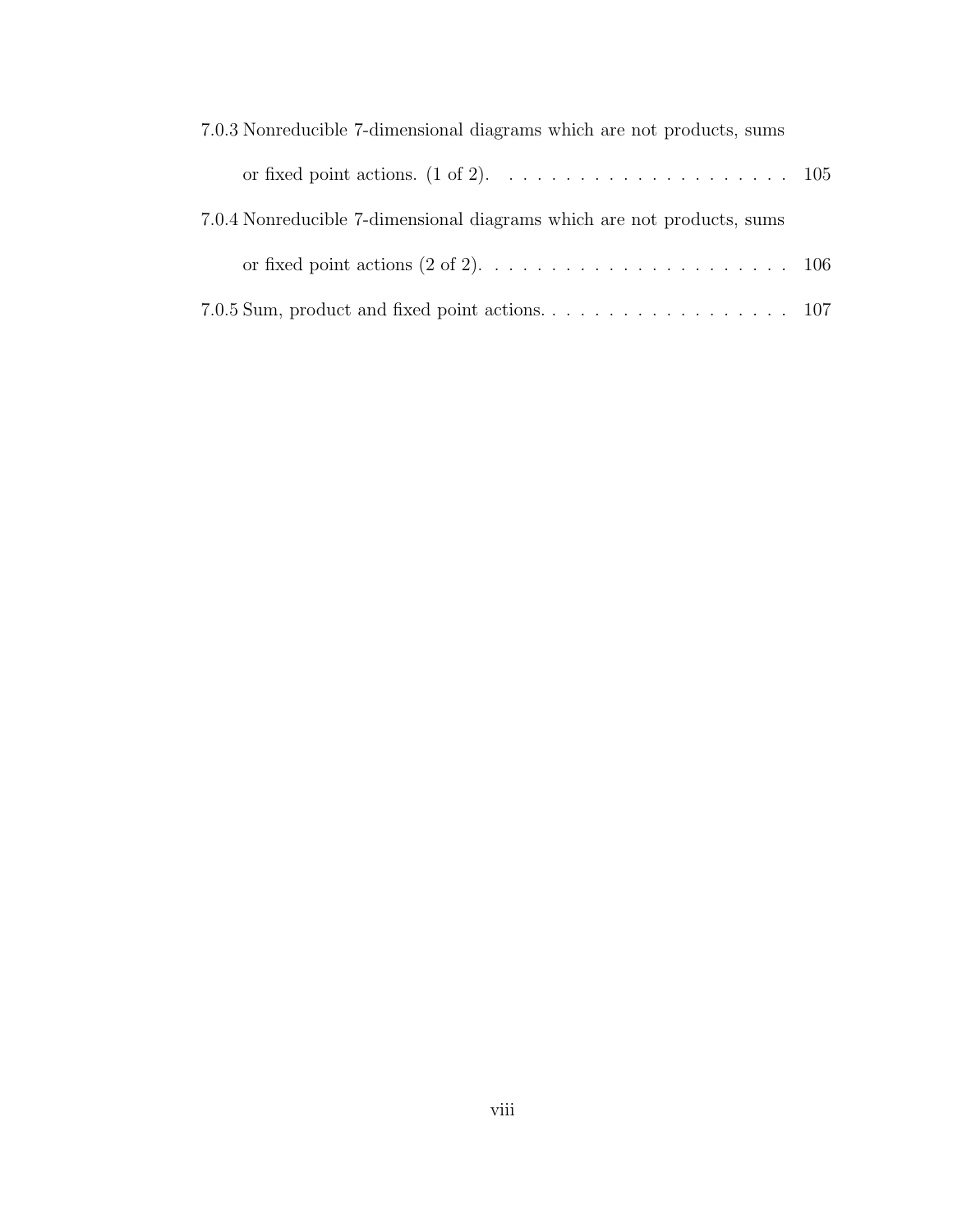### Chapter 1

## Introduction

Manifolds with non-negative curvature have always played a special role in Riemannian geometry and yet finding new examples of such manifolds is particularly difficult. Recently in [GZ1], Grove-Ziller constructed a large class of non-negatively curved metrics on certain cohomogeneity one manifolds, that is, manifolds with an action by a compact Lie group whose orbit space is one dimensional. In particular they showed that all principal  $S^3$  bundles over  $S^4$  can be written as cohomogeneity one manifolds with metrics of non-negative sectional curvature. It was also shown in [GZ2] that every compact cohomogeneity one manifold admits a metric of nonnegative Ricci curvature and admits a metric of positive Ricci curvature if and only if its fundamental group is finite. So cohomogeneity one manifolds provide a good setting for examples of manifolds with certain curvature restrictions. Cohomogeneity one actions are also of independent interest in the field of group actions as they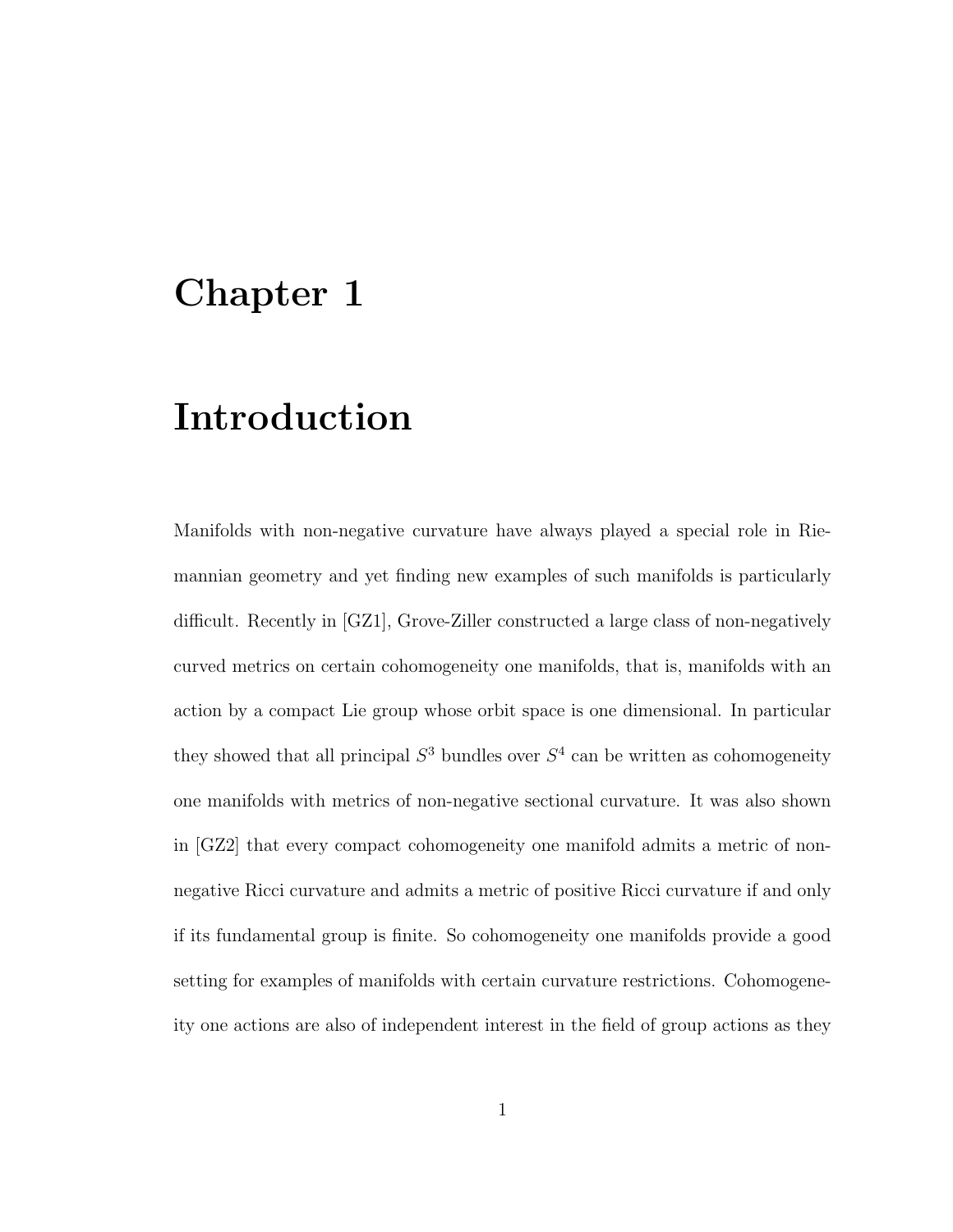are the simplest examples of inhomogeneous actions. They also arise in physics as new examples of Einstein and Einstein-Sasaki manifolds (see [Co] or [GHY]) and as examples of manifolds with  $G_2$  and  $Spin(7)$ -holonomy (see [CS] and [CGLP]). It is then an interesting question how big the class of cohomogeneity one manifolds is. Such manifolds where classified in dimensions 4 and lower in [Pa] and [Ne]. Physicists are interested in those of dimension 5, 7 and 8 and many of the most interesting examples appearing in [GZ1] were 7-dimensional. The main result in this paper is a classification of compact simply connected cohomogeneity one manifolds in dimensions 5, 6 and 7.

Before we state the theorem we will review some basic facts about cohomogeneity one manifolds. Recall that a compact cohomogeneity one manifold with finite fundamental group has a description in terms of its *group diagram* 

$$
G \supset K^-, K^+ \supset H
$$

where  $G$  is the group that acts which is assumed to be compact,  $H$  is a principal isotropy subgroup, and  $K^{\pm}$  are certain nonprincipal isotropy subgroups which both contain  $H$  (see Section 2.1.1 for details). We will henceforth describe actions in terms of their corresponding group diagrams.

If the group  $G$  is disconnected then the identity component still acts by cohomogeneity one. Further, since the isometry group of a compact Riemannian manifold is a compact Lie group, it is natural to restrict our attention to actions by compact groups. So we will always assume that  $G$  is compact and connected.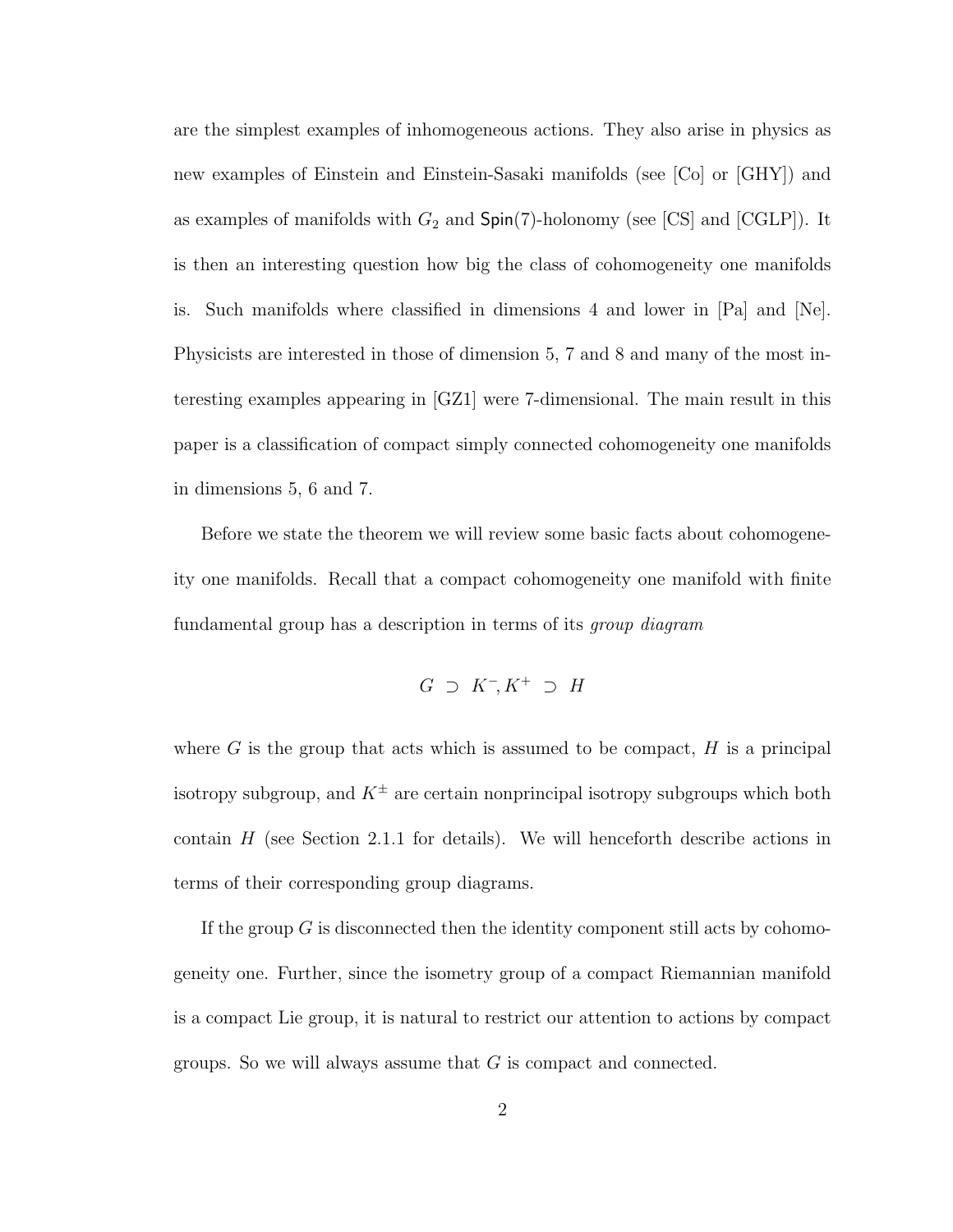There is a simply way to build cohomogeneity one actions from lower dimensional actions by taking products. Say  $G_1$  acts by cohomogeneity one on  $M_1$  and  $G_2$  acts transitively on  $M_2$ . Then it is clear that  $G_1 \times G_2$  acts by cohomogeneity one on  $M_1 \times M_2$ , as a product. Such actions are referred to as *product actions*.

We call a cohomogeneity one action of  $G$  on  $M$  reducible if there is a proper normal subgroup of G that still acts by cohomogeneity one with the same orbits. This gives a way of reducing these actions to simpler actions. Conversely there is a natural way of extending an arbitrary cohomogeneity one action to an action by a possibly larger group. Such extensions, called normal extensions, are described in more detail in Section 2.1.3. It turns out that every reducible action is a normal extension of its restricted action. Therefore it is natural to restrict ourselves to nonreducible actions in the classification.

Recall that a cohomogeneity one action is *nonprimitive* if all the isotropy subgroups,  $K^-$ ,  $K^+$  and H for some group diagram representation, are all contained in some proper subgroup  $L$  in  $G$ . Such a nonprimitive action is well known to be equivalent to the usual G action on  $G \times_L N$ , where N is the cohomogeneity one manifold given by the group diagram  $L \supset K^-$ ,  $K^+ \supset H$ . With these definitions in place, we are ready to state the main result.

Theorem A. Every nonreducible cohomogeneity one action on a compact simply connected manifold of dimension 5, 6 or 7 by a compact connected group is equivalent to one of the following: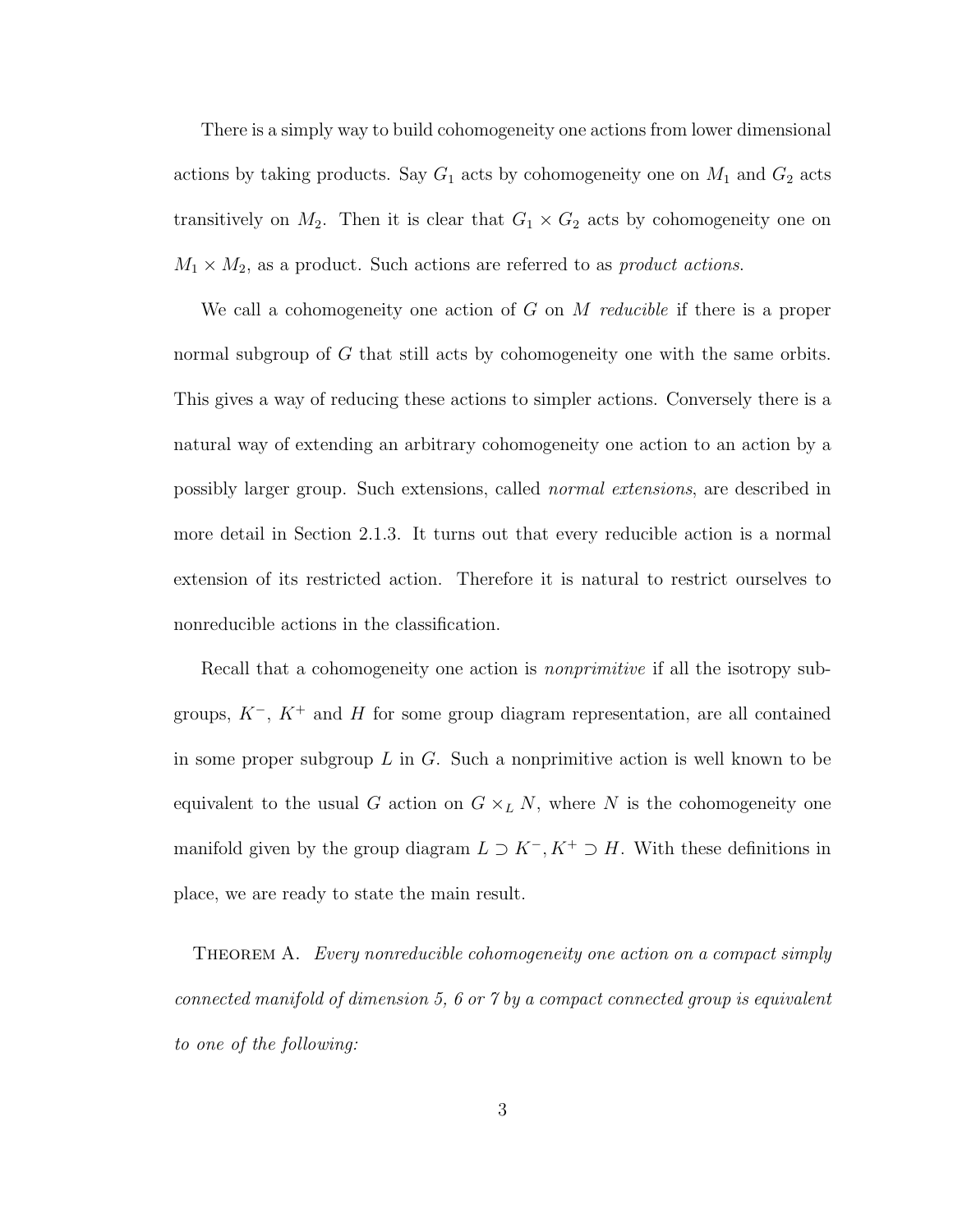i. an isometric action on a symmetric space,

- ii. a product action,
- iii. the  $SO(2)SO(n)$  action on the Brieskorn variety,  $B_d^{2n-1}$  $a^{2n-1}$ ,
- iv. one of the primitive actions listed in Table I or a nonprimitive action from Table II.

Hence every cohomogeneity one action on such a manifold by a compact connected group is a normal extension of one of these actions.

Remark. When reading the tables below, we observe the following conventions and notations. In all cases we denote  $H_{\pm} := H \cap K_0^{\pm}$ .  $H_{+}$  is either  $H_0$  in the case that dim  $K^+/H > 1$ , or  $H_0 \cdot \mathbb{Z}_n$ , for some  $n \in \mathbb{Z}$ , in the case dim  $K^+/H = 1$ , and similarly for  $H_-\$ . Here and throughout,  $L_0$  denotes the identity component of a given Lie group L. Next, we always know that  $H \subset K^{\pm}$ , and this puts some unstated restrictions on the groups in the tables. Furthermore,  $H_0$  should be understood to be trivial unless otherwise stated. In the tables, we also assume, when we have a group of the form  $\{(e^{ip\theta}, e^{iq\theta})\}$ ª , that  $gcd(p, q) = 1$ , and similarly for other such groups.

Notice that many of the diagrams are not effective, since  $G$  and  $H$  share a finite normal subgroup. We have allowed this possibility so that our descriptions are simpler. The effective version of each action can always be determined by quotienting each group in the diagram by  $Z(G) \cap H$ , where  $Z(G)$  is the center of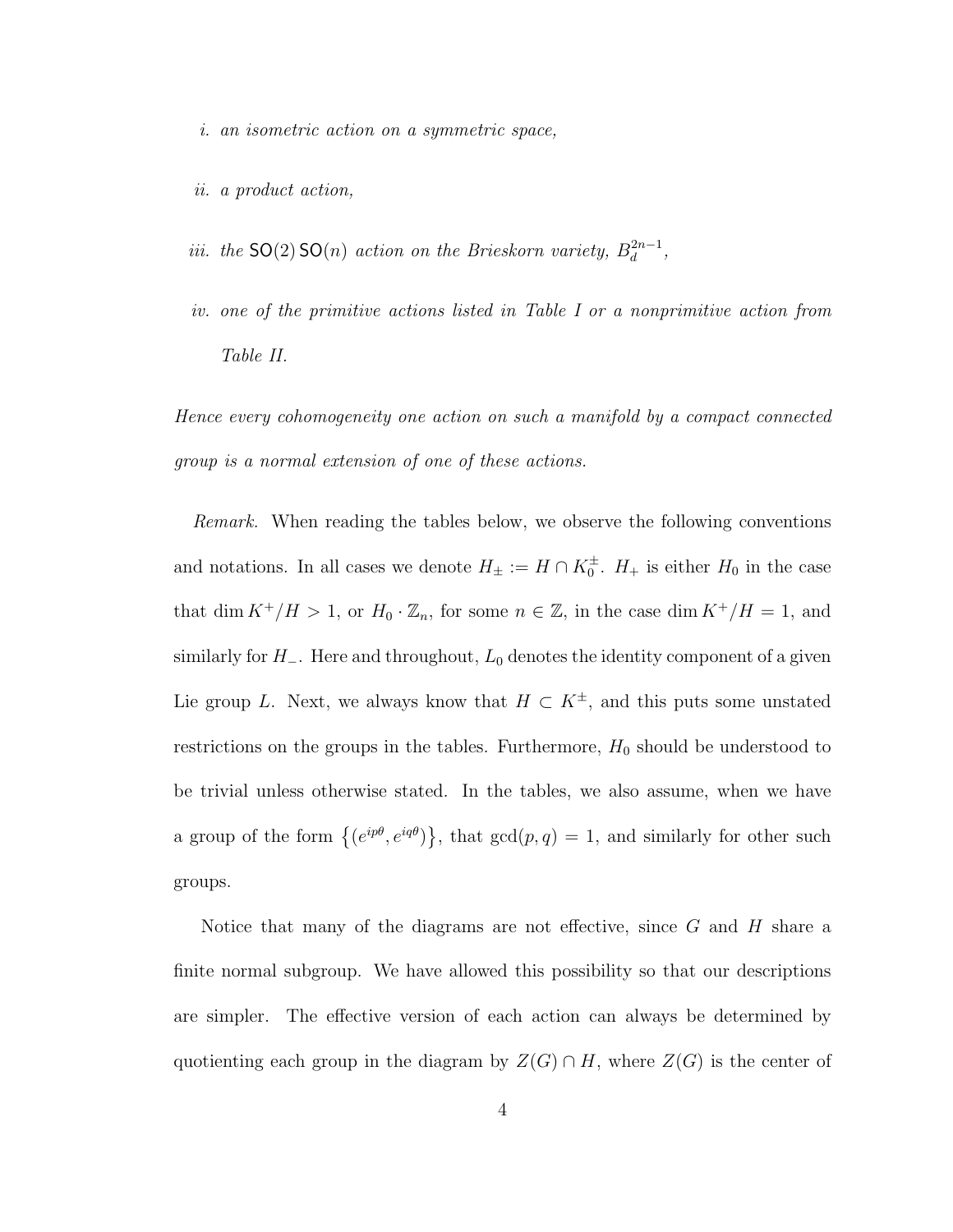G (see Section 2.1.1 for details).

In the process of proving this theorem we get a complete list of the possible nonreducible actions in these dimensions. Many of these actions are either sum actions or product actions. Such actions are easily understood and easily identified from their group diagrams, as described in Section 2.1.5 and summarized in Table 7.0.5. The remainder of the actions are listed in Tables 7.0.1 through 7.0.4 of the appendix, for the convenience of the reader. The labeling scheme for the actions in this paper will become clear from these tables. For example,  $M_{6c}^7$  represents the third family of actions on 7-dimensional manifolds by a 6-dimensional group.

| $M_d^5$         | $S^3 \times S^1 \supset \{(e^{i\theta}, 1)\} \cdot H, \{(e^{jp\theta}, e^{i\theta})\} \supset \langle (j, i) \rangle$                                 |
|-----------------|-------------------------------------------------------------------------------------------------------------------------------------------------------|
|                 | where $p \equiv 1 \mod 4$                                                                                                                             |
| $M_{6c}^7$      | $S^3 \times S^3 \supset \{(e^{ip-\theta}, e^{iq-\theta})\}, \{(e^{jp+\theta}, e^{jq+\theta})\} \cdot H \supset \langle (i,i) \rangle$                 |
|                 | where $p_-, q_- \equiv 1 \mod 4$                                                                                                                      |
| $M_{6d}^{\tau}$ | $\{S^3 \times S^3 \supset \{(e^{ip-\theta}, e^{iq-\theta})\}\cdot H, \{(e^{jp+\theta}, e^{jq+\theta})\}\cdot H \supset \langle (i,i), (1,-1) \rangle$ |
|                 | where $p_-, q_- \equiv 1 \mod 4$ , $p_+$ even                                                                                                         |
| $M_{6e}^7$      | $S^3 \times S^3 \supset \{(e^{ip-\theta}, e^{iq-\theta})\}\cdot H$ , $\{(e^{jp+\theta}, e^{jq+\theta})\}\cdot H \supset \Delta Q$                     |
|                 | where $p_{\pm}, q_{\pm} \equiv 1 \mod 4$                                                                                                              |
| $M_{6a}^7$      | $S^3 \times S^3 \supset \{(e^{ip\theta}, e^{iq\theta})\}, \ \Delta S^3 \cdot \mathbb{Z}_n \supset \mathbb{Z}_n$                                       |
|                 | where $n = 2$ and p or q even; or $n = 1$ and p and q arbitrary                                                                                       |

Table I: Primitive cohomogeneity one manifolds of Theorem A

The next theorem addresses the issue of nonnegative sectional curvature. In [Ve] and [GWZ], simply connected cohomogeneity one manifolds admitting invari-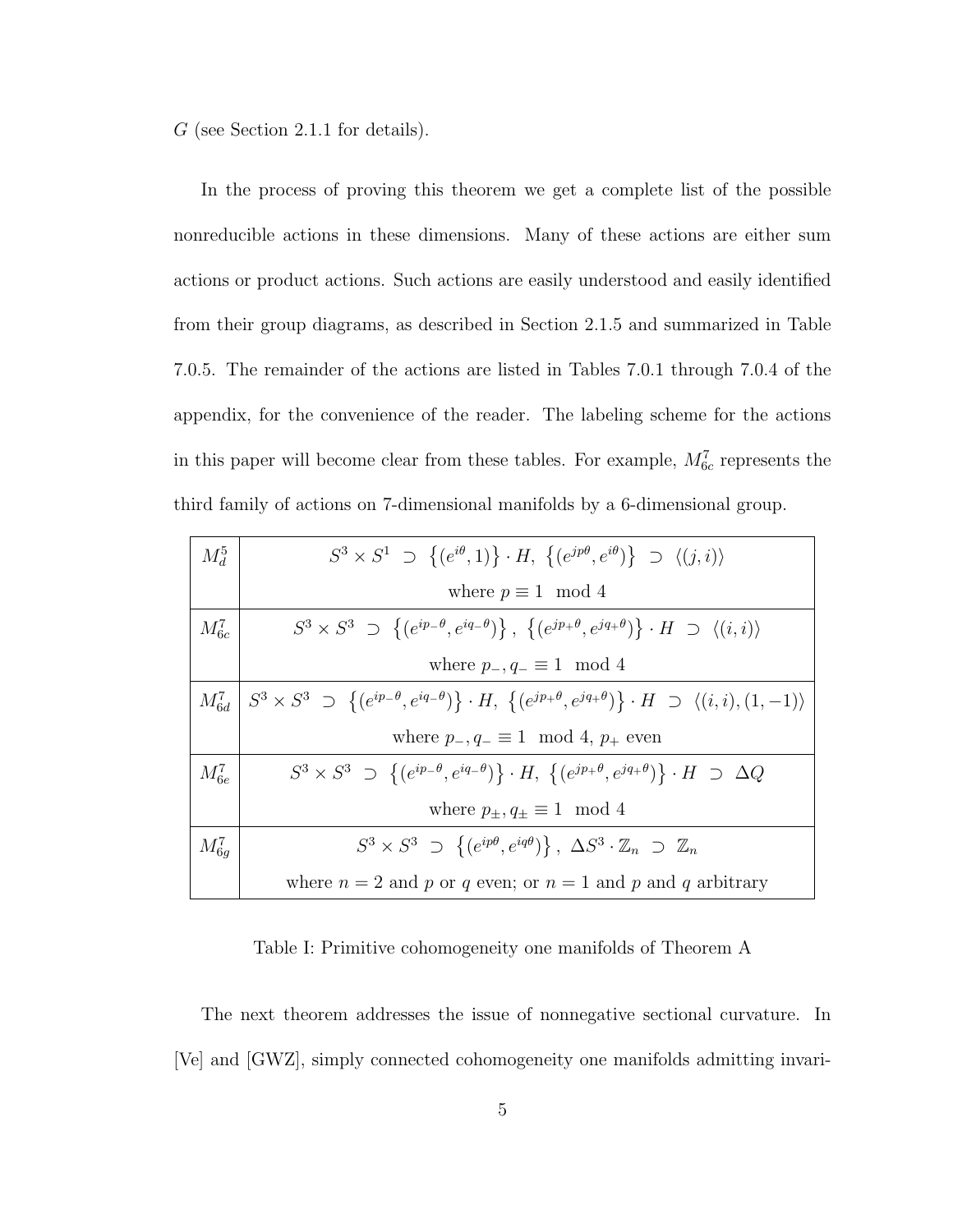| $M_h^5$    | $S^3 \times S^1 \supset \{ (e^{ip_-\theta}, e^{iq_-\theta}) \} \cdot H, \ \{ (e^{ip_+\theta}, e^{iq_+\theta}) \} \cdot H \supset H_- \cdot H_+$                                       |
|------------|---------------------------------------------------------------------------------------------------------------------------------------------------------------------------------------|
|            | $K^- \neq K^+$ , $(q_-, q_+) \neq \mathbf{0}$ , $\gcd(q_-, q_+, d) = 1$                                                                                                               |
|            | where $d = \#(K_0^- \cap K_0^+)/\#(H \cap K_0^- \cap K_0^+)$                                                                                                                          |
| $M_5^6$    | $S^3 \times T^2 \supset \{ (e^{ia_-\theta}, e^{ib_-\theta}, e^{ic_-\theta}) \} \cdot H, \ \{ (e^{ia_+\theta}, e^{ib_+\theta}, e^{ic_+\theta}) \} \cdot H \supset H$                   |
|            | where $K^- \neq K^+$ , $H = H_- \cdot H_+$ , $gcd(b_\pm, c_\pm) = 1$ ,                                                                                                                |
|            | $a_{\pm} = rb_{\pm} + sc_{\pm}$ , and $K_0^- \cap K_0^+ \subset H$                                                                                                                    |
| $M_{6a}^6$ | $S^3 \times S^3 \supset \{(e^{i\theta}, e^{i\phi})\}, \{(e^{i\theta}, e^{i\phi})\} \supset \{(e^{ip\theta}, e^{iq\theta})\}\cdot \mathbb{Z}_n$                                        |
| $M_{6b}^6$ | $S^3 \times S^3 \supset T^2$ , $S^3 \times \mathbb{Z}_n \supset S^1 \times \mathbb{Z}_n$                                                                                              |
| $M_{6d}^6$ | $S^3 \times S^3 \supset T^2$ , $S^3 \times S^1 \supset \{(e^{ip\theta}, e^{i\theta})\}$                                                                                               |
| $M_{6q}^6$ | $S^3 \times S^3 \supset S^3 \times S^1$ , $S^3 \times S^1 \supset \{(e^{ip\theta}, e^{i\theta})\}$                                                                                    |
| $M_8^6$    | $SU(3)$ $\supset$ $S(U(2) U(1))$ , $S(U(2) U(1))$ $\supset$ $SU(2) SU(1) \cdot \mathbb{Z}_n$                                                                                          |
| $M_{6a}^7$ | $S^3 \times S^3 \supset \{(e^{ip_-\theta}, e^{iq_-\theta})\} \cdot H_+, \{ (e^{ip_+\theta}, e^{iq_+\theta}) \} \cdot H_- \supset H_- \cdot H_+$                                       |
| $M_{6b}^7$ | $S^3 \times S^3 \supset \{(e^{ip\theta}, e^{iq\theta})\}\cdot H_+$ , $\{(e^{j\theta}, 1)\}\cdot H_- \supset H_- \cdot H_+$                                                            |
|            | where $H_{\pm} = \mathbb{Z}_{n_{\pm}} \subset K_0^{\pm}, n_{+} \leq 2, 4 n_{-} \text{ and } p_{-} \equiv \pm \frac{n_{-}}{4} \mod n_{-}$                                              |
| $M_{6f}^7$ | $S^3 \times S^3 \supset \{(e^{ip\theta}, e^{iq\theta})\}, S^3 \times \mathbb{Z}_n \supset \mathbb{Z}_n$                                                                               |
|            | where $(q, n) = 1$                                                                                                                                                                    |
| $M_{7a}^7$ | $S^3 \times S^3 \times S^1 \supset \{(z^p w^{\lambda m}, z^q w^{\mu m}, w)\}, \{(z^p w^{\lambda m}, z^q w^{\mu m}, w)\} \supset H_0 \cdot \mathbb{Z}_n$                               |
|            | where $H_0 = \{(z^p, z^q, 1)\}, p\mu - q\lambda = 1$ and $\mathbb{Z}_n \subset \{(w^{\lambda m}, w^{\mu m}, w)\}\$                                                                    |
| $M_{7b}^7$ | $S^3 \times S^3 \times S^1 \supset \{(z^p w^{\lambda m-}, z^q w^{\mu m-}, w^{n-})\} H, \{(z^p w^{\lambda m+}, z^q w^{\mu m+}, w^{n+})\} H \supset H$                                  |
|            | where $H = H_{-} \cdot H_{+}$ , $H_{0} = \{(z^{p}, z^{q}, 1)\}, K^{-} \neq K^{+}$ , $p\mu - q\lambda = 1$ ,                                                                           |
|            | $gcd(n_-, n_+, d) = 1$ where d is the index of $H \cap K_0^- \cap K_0^+$ in $K_0^- \cap K_0^+$                                                                                        |
| $M_{7e}^7$ | $S^3 \times S^3 \times S^1 \supset \{(e^{ip\phi}e^{ia\theta}, e^{i\phi}, e^{i\theta})\}, S^3 \times S^1 \times \mathbb{Z}_n \supset \{(e^{ip\phi}, e^{i\phi}, 1)\}\cdot \mathbb{Z}_n$ |
|            | $\mathbb{Z}_n \subset \{(e^{ia\theta}, 1, e^{i\theta})\}\$                                                                                                                            |
| $M^7_{8a}$ | $SU(3) \supset SU(1) U(2)$ , $S(U(1) U(2)) \supset T^2$                                                                                                                               |
| $M_{9b}^7$ | $SU(3) \times S^1 \supset \{(\beta(m_-\theta), e^{in_-\theta})\} \cdot H, \{(\beta(m_+\theta), e^{in_+\theta})\} \cdot H \supset H$                                                   |
|            | $H_0 = SU(1) SU(2) \times 1, H = H_-. H_+, K^- \neq K^+,$                                                                                                                             |
|            | $\beta(\theta) = \text{diag}(e^{-i\theta}, e^{i\theta}, 1), \text{gcd}(n_-, n_+, d) = 1$                                                                                              |
|            | where d is the index of $H \cap K_0^- \cap K_0^+$ in $K_0^- \cap K_0^+$                                                                                                               |
| $M_{10}^7$ | $Sp(2) \supset Sp(1)$ $Sp(1)$ , $Sp(1)$ $Sp(1) \supset Sp(1)$ $SO(2)$                                                                                                                 |

Table II: Nonprimitive cohomogeneity one manifolds of Theorem A.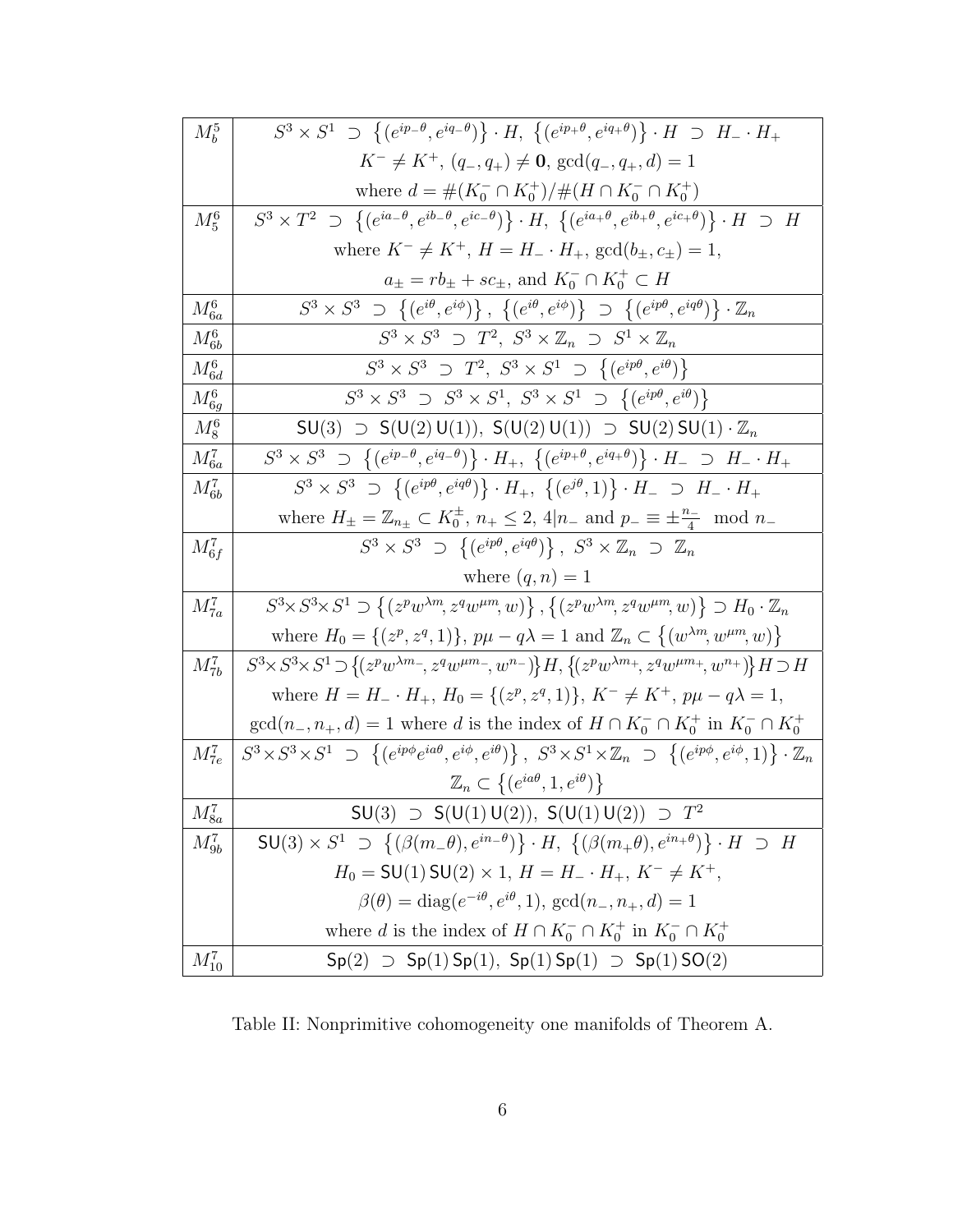ant metrics of positive sectional curvature were classified. As it is very difficult to distinguish between manifolds admitting positive curvature and those that merely admit nonnegative curvature, it is interesting to see which cohomogeneity one manifolds can admit invariant metrics of nonnegative curvature.

One particularly interesting example in this context is the Brieskorn variety  $B_d^{2n-1}$  with the cohomogeneity one action by  $SO(n)SO(2)$  (see Section 6.1.2). In [GVWZ], it was shown that  $B_d^{2n-1}$  $a_d^{2n-1}$  admits an invariant metric of nonnegative sectional curvature if and only if  $n \leq 3$  or  $d \leq 2$ . So most of these actions do not admit invariant nonnegatively curved metrics.

On the other hand, a construction for building metrics of nonnegative sectional curvature on a large class cohomogeneity one manifolds was described in [GZ1]. They showed that every cohomogeneity one manifold with two nonprincipal orbits of codimension 2 admits an invariant metric of nonnegative sectional curvature. The following theorem relies heavily on that result.

THEOREM B. Every nonreducible cohomogeneity one action of a compact connected group on a compact simply connected manifold of dimension 7 or less admits an invariant metric of nonnegative sectional curvature, except the Brieskorn variety,  $B_d^7$  for  $d \geq 3$ , and possibly some of the members of the following family of actions

$$
S^3 \times S^3 \supset \{(e^{ip\theta}, e^{iq\theta})\}, \ \Delta S^3 \cdot \mathbb{Z}_n \supset \mathbb{Z}_n
$$

where  $(p, q) = 1$  and either  $n = 1$ ; or p or q even and  $n = 2$ .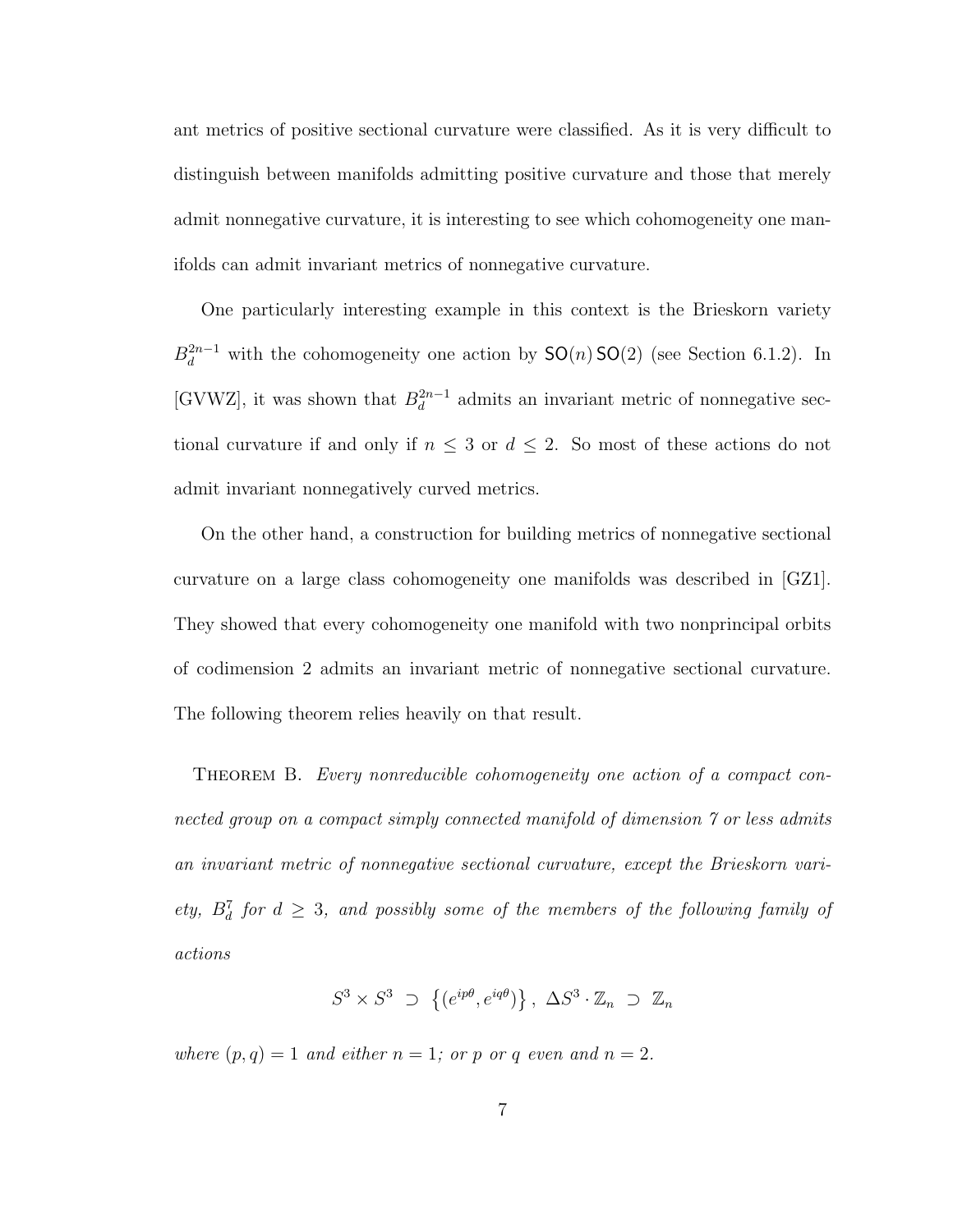Remark. In the case  $n = 2$  and  $q = p + 1$ , these actions are isometric actions on certain positively curved Eschenburg spaces ([Zi2] or [GWZ]). So in fact, many of the members of this exceptional family are already known to admit invariant metrics of *positive* sectional curvature. It is then reasonable to expect many more of them to admit nonnegative curvature as well.

Determining the full topology of all the manifolds appearing in the classification would be quite difficult. However, in dimension 5 we can give a complete answer.

Theorem C. Every compact simply connected cohomogeneity one manifold of dimension 5 must be diffeomorphic to one of the following:  $S^5$ ,  $SU(3)/SO(3)$  or one of the two  $S^3$  bundles over  $S^2$ .

In particular, the actions of type  $M_d^5$  are all actions on  $\mathsf{SU}(3)/\mathsf{SO}(3)$ , and actions of type  $M_b^5$  are either on  $S^3 \times S^2$  or the nontrivial  $S^3$  bundle over  $S^2$ , depending on the parameters.

The paper is organized as follows. In Chapter 2 we will discuss cohomogeneity one manifolds in general and develop some basic facts that will be useful throughout the paper. The classification will take place in Chapters 3 to 5. Next, in Chapter 6 we look at some of the actions in more detail and prove the main theorems. Finally, we give several convenient tables in the appendix.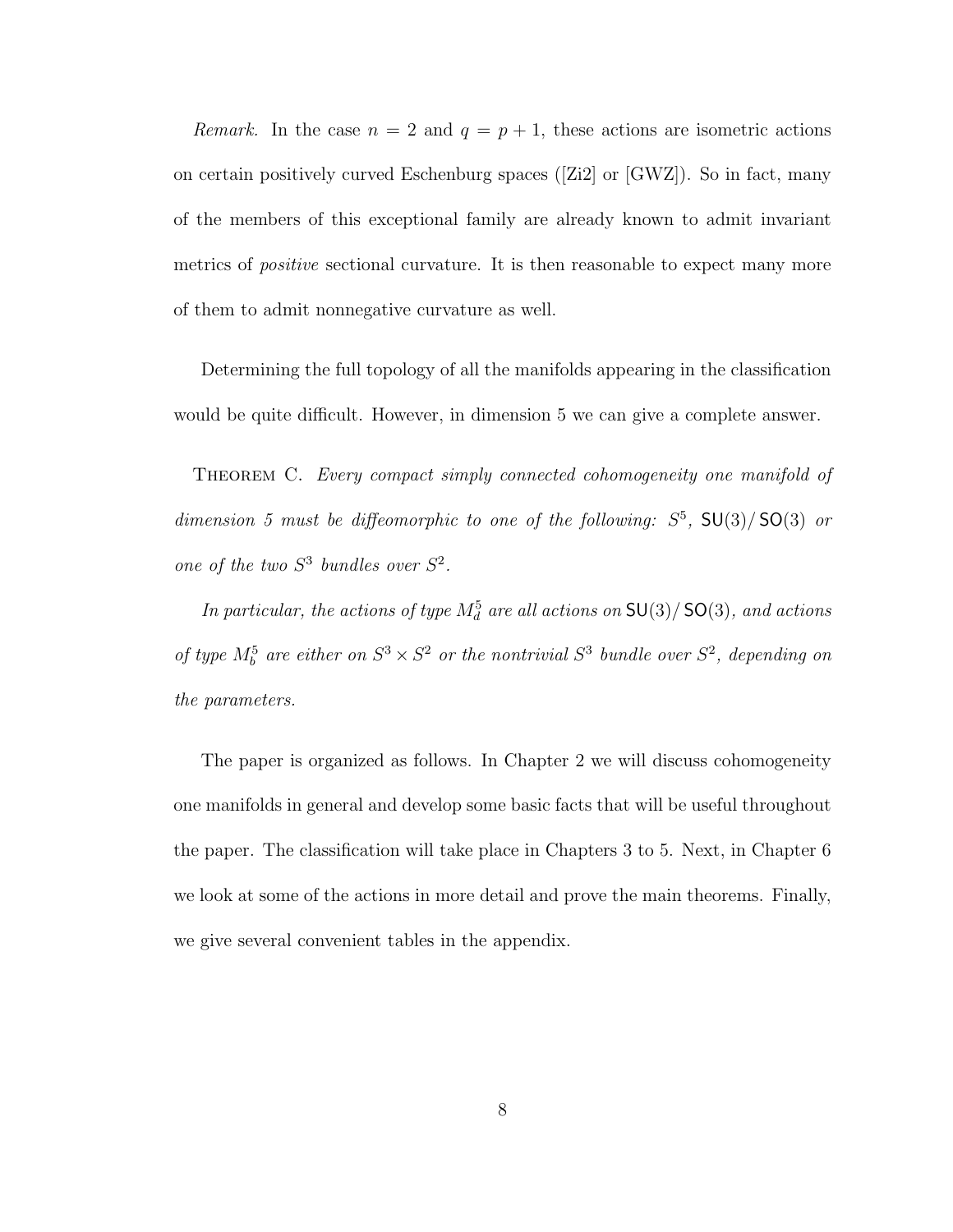### Chapter 2

# Preliminaries

### 2.1 Cohomogeneity one manifolds

In this section we will discuss the cohomogeneity one action of a Lie group G on a manifold M in general. We first review the basic structure of such actions, and see that they are completely determined by certain isotropy subgroups. We will then discuss how we can determine the fundamental group of the manifold from these isotropy groups. We will also give some helpful restrictions on the possible groups that can occur, and we will review some basic facts about Lie groups that will be important for us. We end this section with a review of the classification of cohomogeneity one manifolds in dimensions 4 and lower in the compact simply connected case.

Throughout this section, G will denote a compact connected Lie group and M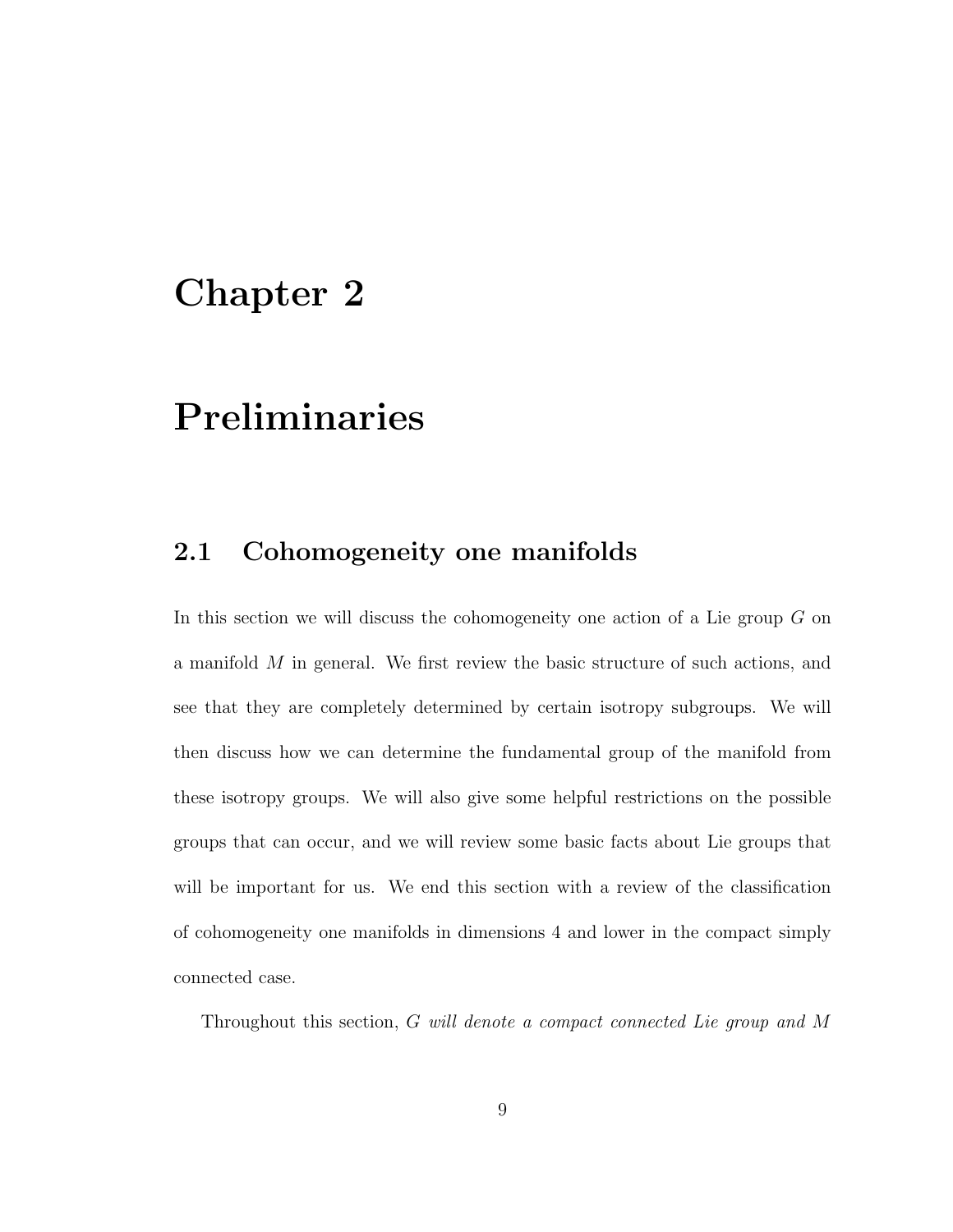will be a closed and connected manifold, unless explicitly stated otherwise.

#### 2.1.1 Basic Structure

The action of a compact Lie group on a manifold is said to be cohomogeneity one if the orbit space is one dimensional, or equivalently if there are orbits of codimension 1. Let  $M$  be a compact, connected cohomogeneity one manifold for the group  $G$ . It follows from the general theory of group actions that there is an open dense connected subset  $M_0 \subset M$  consisting of codimension 1 orbits and that the map  $M_0 \to M_0/G$  is a locally trivial fiber bundle. Since  $M_0/G$  is then one dimensional it must either be an open interval or a circle. In the case that  $M_0/G \approx S^1$  it follows that  $M = M_0$  and so M, being fibred over a circle, must have infinite fundamental group. Since we are only interested in simply connected manifolds we will henceforth restrict our attention to those M with  $M_0/G \approx (-1, 1)$ . Since M is compact it follows that  $M/G \approx [-1, 1].$ 

To understand the well known structure of M further, choose an arbitrary but fixed G-invariant Riemannian metric on M, and let  $\pi$  :  $M \rightarrow M/G \approx [-1,1]$ denote the projection. Let  $c : [-1,1] \to M$  be a minimal geodesic between the two non-principal orbits  $\pi^{-1}(-1)$  and  $\pi^{-1}(1)$  and reparameterize the quotient interval  $M/G \approx [-1, 1]$  such that  $\pi \circ c = \text{id}_{[-1,1]}$ . Denote the isotropy groups by  $H = G_{c(0)}$ and  $K^{\pm} = G_{c(\pm 1)}$  and let  $D_{\pm}$  denote the disk of radius 1 normal to the non-principal orbits  $\pi^{-1}(\pm 1) = G \cdot c(\pm 1)$  at  $c(\pm 1)$ . One can see then that  $K^{\pm}$  acts on  $D_{\pm}$  and does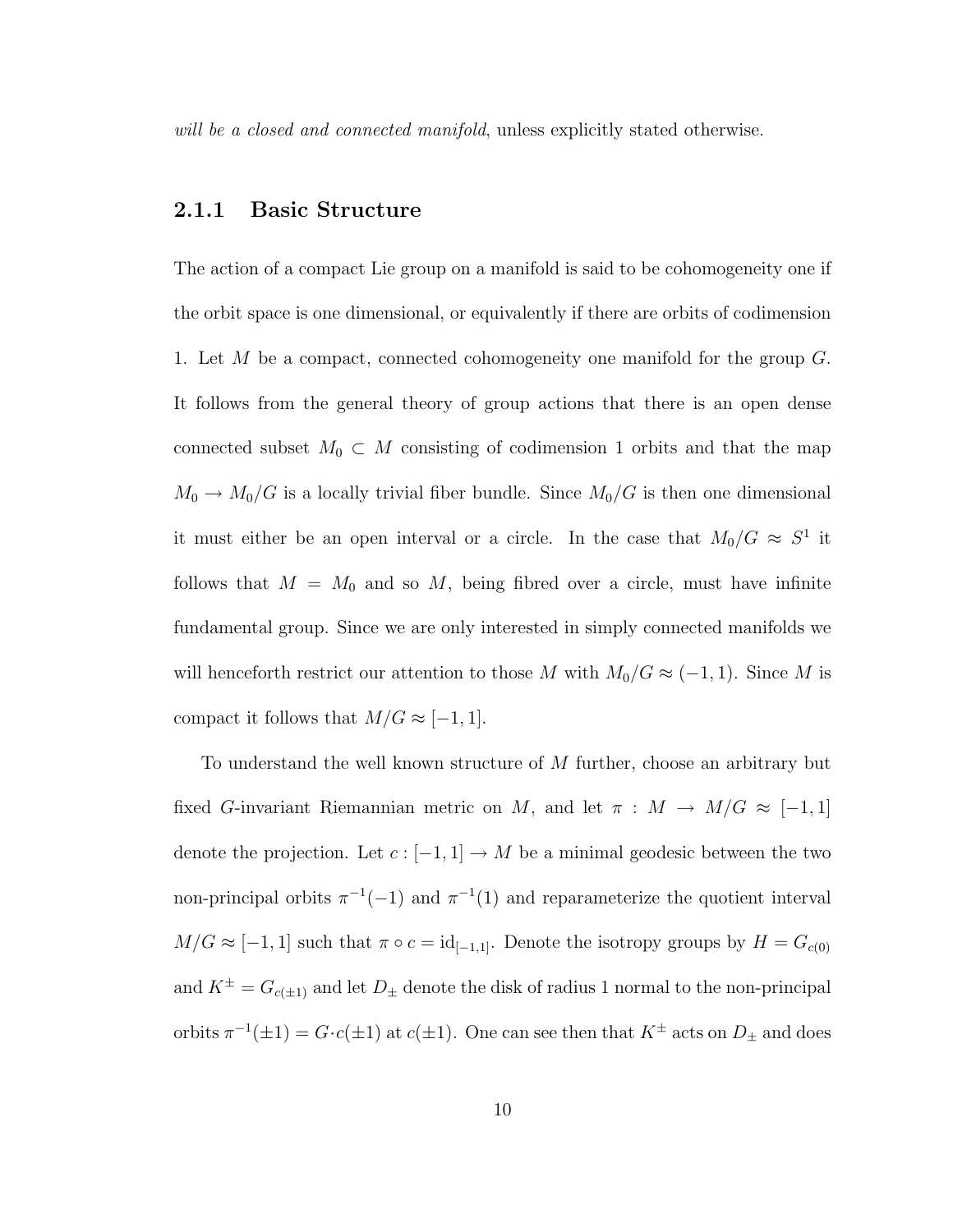so transitively on  $\partial D_{\pm}$  with isotropy H at  $c(0)$ . Therefore  $S^{l_{\pm}} := \partial D_{\pm} = K^{\pm} \cdot c(0) \approx$  $K^{\pm}/H$ . The slice theorem [Br] tells us that the tubular neighborhoods of the nonprincipal orbits have the form  $\pi^{-1}[-1,0] \approx G \times_{K^-} D_-$  and  $\pi^{-1}[0,1] \approx G \times_{K^+} D_+$ . Therefore we have decomposed our manifold into two disk bundles  $G\times_{K^\pm}D_\pm$  glued along their common boundary  $\pi^{-1}(0) = G \cdot c(0) \approx G/H$ . That is

$$
M \approx G \times_{K^-} D_- \cup_{G/H} G \times_{K^+} D_+
$$
 where  $S^{l_{\pm}} = \partial D_{\pm} \approx K^{\pm}/H.$  (2.1.1)

This gives a description of  $M$  entirely in terms of  $G$  and the isotropy groups  $K^\pm \supset$ H. The collection of G with its isotropy groups  $G \supset K^+, K^- \supset H$  is called the group diagram of the cohomogeneity one manifold. Note: in the group diagram we understand that G contains both subgroups  $K^-$  and  $K^+$  and that both  $K^-$  and  $K^+$ contain  $H$  as a subgroup.

Conversely, let  $G \supset K^+, K^- \supset H$  be compact groups with  $K^{\pm}/H \approx S^{l_{\pm}}$ . We know from the classification of transitive actions on spheres (see [Zi1]) that the  $K^{\pm}$  action on  $S^{l_{\pm}}$  must be linear and hence it extends to an action on the disk  $D_{\pm}$  bounded by  $S^{l_{\pm}}$ , for each  $\pm$ . Therefore one can construct a cohomogeneity one manifold M using (2.1.1). So a cohomogeneity one manifold M with  $M/G \approx [-1,1]$ determines a group diagram  $G \supset K^+, K^- \supset H$  with  $K^{\pm}/H \approx S^{l_{\pm}}$  and conversely, such a group diagram determines a cohomogeneity one action. This reduces the question of classifying such cohomogeneity one manifolds to a question of finding subgroups of compact groups with certain properties.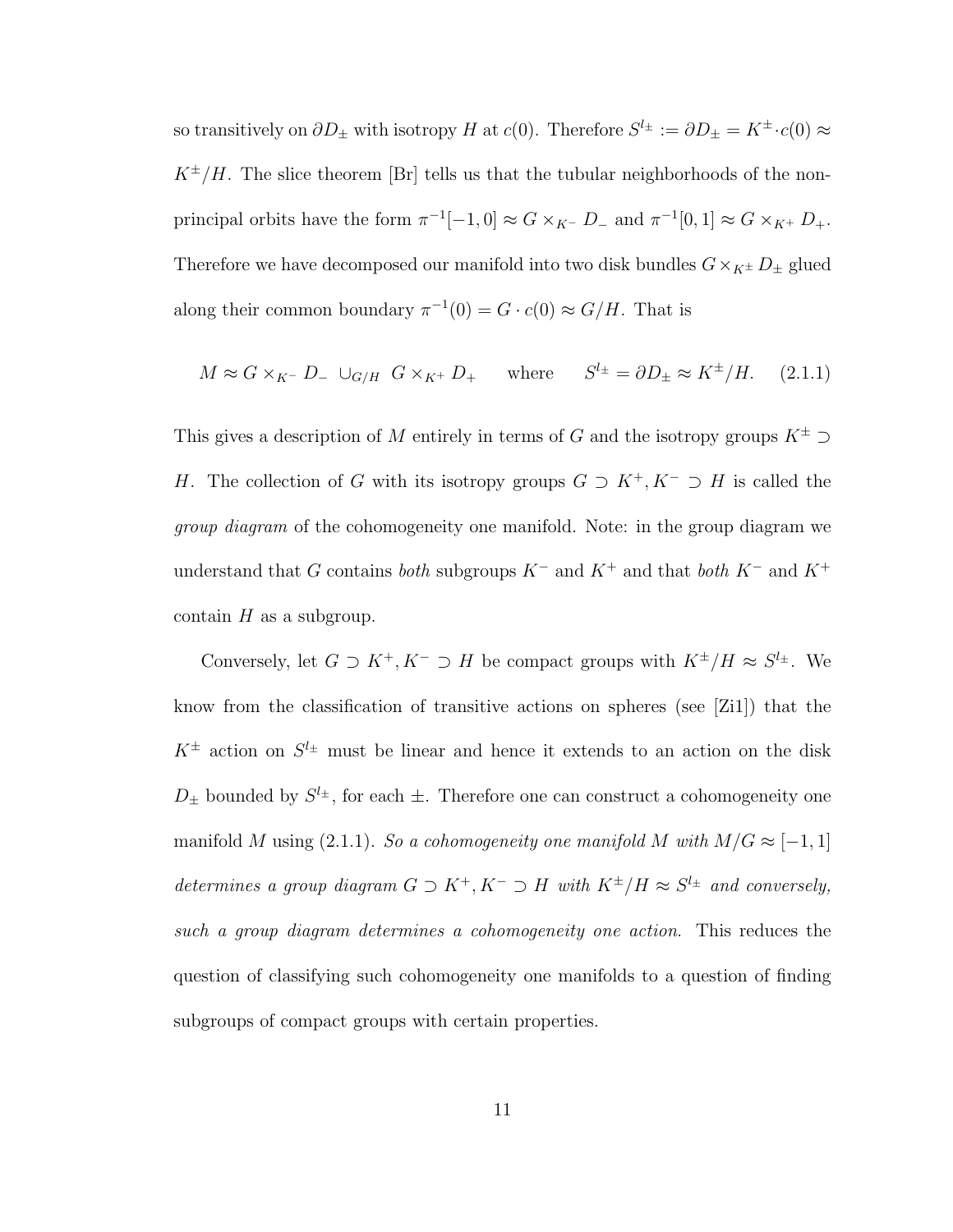We sometimes record group diagrams as

$$
S^{l-} = K^- / H
$$
\n
$$
S^{l-} = K^- / H
$$
\n
$$
S^{l+} = K^+ / H
$$
\n(2.1.2)

The question of whether or not two different group diagrams determine the same action will be important to understand. We say the action of  $G_1$  on  $M_1$  is equivalent to the action of  $G_2$  on  $M_2$  if there is a diffeomorphism  $f : M_1 \to M_2$  and an isomorphism  $\phi: G_1 \to G_2$  such that  $f(g \cdot x) = \phi(g) \cdot f(x)$  for all  $x \in M_1$  and  $g \in G_1$ . We will classify cohomogeneity one action up to this type of equivalence. However when  $G_1 = G_2$  there is a stronger type of equivalence that is sometimes preferred. We also say a map  $f : M_1 \to M_2$  between G-manifolds is G-equivariant if  $f(g \cdot x) = g \cdot f(x)$ , for all  $x \in M_1$  and  $g \in G$ . The next proposition, taken from [GWZ], applies to G-equivariant diffeomorphism.

**PROPOSITION** 2.1.3. Let a cohomogeneity one action of G on M be given by the group diagram  $G \supset K^-$ ,  $K^+ \supset H$ . Then any of the following operations on the group diagram will result in a G-equivariantly diffeomorphic manifold.

- i. Switching  $K^-$  and  $K^+$ ,
- ii. Conjugating each group in the diagram by the same element of  $G$ ,
- *iii.* Replacing  $K^-$  with a $K^-a^{-1}$  for  $a \in N(H)_0$ .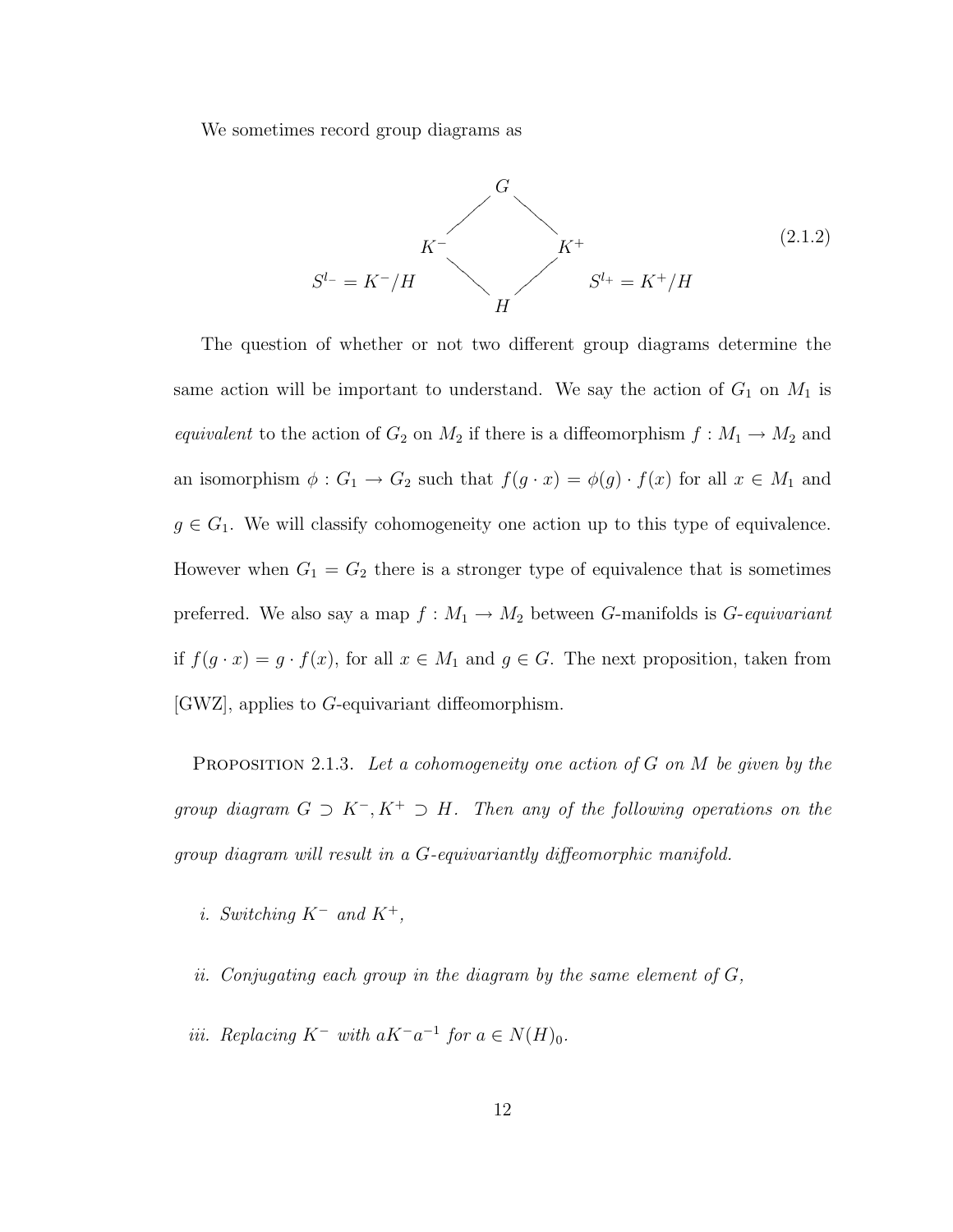Conversely, the group diagrams for two G-equivariantly diffeomorphic manifolds must be taken to each other by some combination of these three operations.

Recall an action of G on M is effective if no element  $g \in G$  fixes M pointwise, except  $g = 1$ . We claim that a cohomogeneity one action, as above, is effective if and only if G and H do not share any nontrivial normal subgroups. It is clear that if N is the ineffective kernel of the G action, i.e.  $N = \text{ker}(G \to \text{Diff}(G))$ , then N will be a normal subgroup of both G and H. Conversely, let N be the largest normal subgroup shared by  $G$  and  $H$ . Then, as above,  $N$  fixes the entire geodesic c pointwise. Therefore, since  $N$  is normal, it fixes all of  $M$  pointwise. So it is easy to determine the effective version of any cohomogeneity one action from its group diagram alone. Because of this, we will generally allow our actions to be ineffective, however we will be most interested in the *almost effective* actions, that is, actions with at most a finite ineffective kernel. In this case,  $N$  is a discrete normal subgroup and hence  $N \subset Z(G)$ , where  $Z(G)$  is the center of G. Then in fact  $N = H \cap Z(G)$ in this case, by what we said above.

Definition 2.1.4. We say the cohomogeneity one manifold  $M$  is nonprimitive if it has some group diagram representation  $G \supset K^-$ ,  $K^+ \supset H$  for which there is a proper connected closed subgroup  $L \subset G$  with  $L \supset K^-$ ,  $K^+$ . It then follows that  $L \supset K^-$ ,  $K^+ \supset H$  is a group diagram which determines some cohomogeneity one manifold N.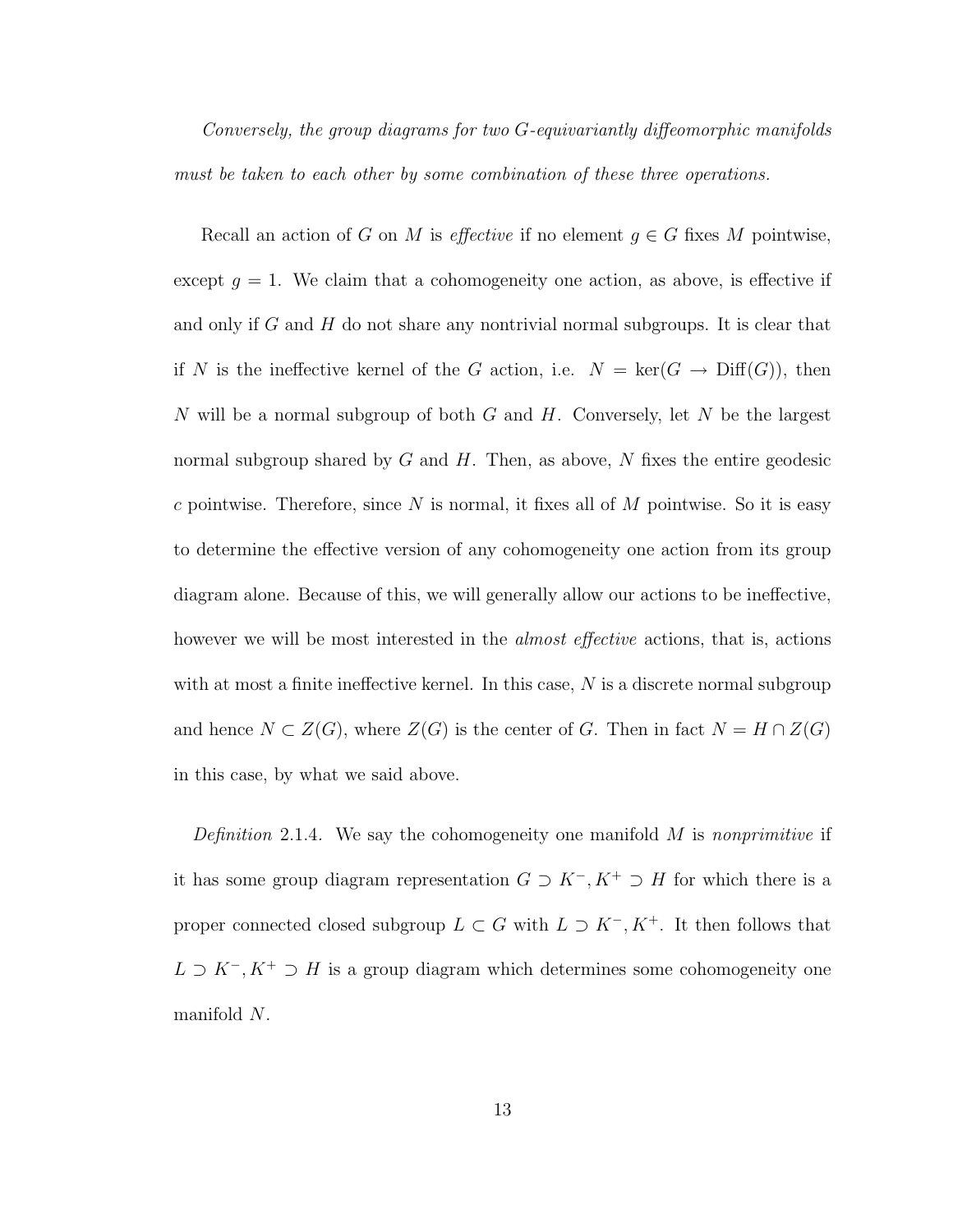*Example.* As an example, consider the group diagram  $S^3$ ©  $e^{i\theta}$ , ©  $e^{j\theta}\} \supset \{\pm 1\}.$ There is no proper subgroup L which contains both  $K^-$  = ©  $e^{i\theta}$  and  $K^+$  = ©  $e^{j\theta}$ , however, by 2.1.3 this action is equivalent to the action with group diagram  $S^3$  $\overline{a}$  $e^{i\theta}\},\,$  $\overline{a}$  $e^{i\theta}$   $\supset$  { $\pm 1$ }. So in fact, this action is primitive.

This next proposition shows the importance of the idea of primitivity.

PROPOSITION 2.1.5. Take a nonprimitive cohomogeneity one manifold M with L and N as in 2.1.4. Then M is G-equivariantly diffeomorphic to  $G\times_L N=(G\times N)/L$ where L acts on  $G \times N$  by  $\ell \star (g, x) = (g\ell^{-1}, \ell x)$ . Hence there is a fiber bundle

$$
N \to M \to G/L.
$$

*Proof.* Let c be a minimal geodesic in N between nonprincipal orbits. Then it is clear that the curve  $\tilde{c}(t) = (1, c(t)) \in G \times N$  is a geodesic where we equip  $G \times N$ with the product metric, for the biinvariant metric on  $G$ . It is also clear that  $\tilde{c}$ is perpendicular to the L orbits in  $G \times N$ . Therefore c descends to a geodesic  $\hat{c}$ in  $G \times_L N$  which is perpendicular to the G orbits. The isotropy groups of the G actions on  $G \times_L N$  are clearly given by  $G_{\hat{c}(t)} = L_{c(t)}$  and hence this G action on  $G \times_L N$  is cohomogeneity one with group diagram  $G \supset K^-$ ,  $K^+ \supset H$ . This proves the proposition.  $\Box$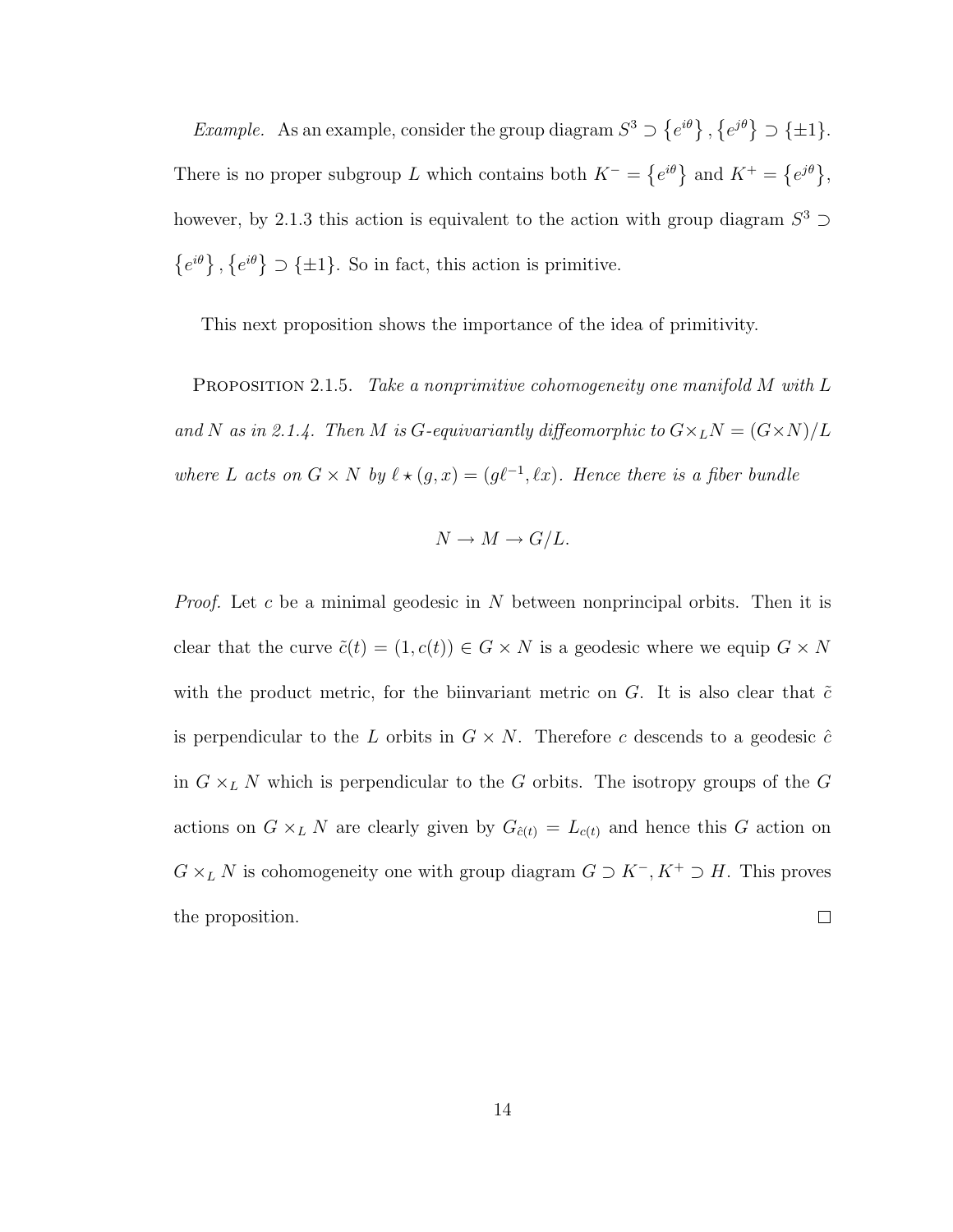#### 2.1.2 The Fundamental Group

We will generally be looking at cohomogeneity one actions in terms of their group diagrams. Since this paper is concerned with simply connected cohomogeneity one manifolds, it will be important to be able to determine the fundamental group of the manifold using only the group diagram. In this section we will show how to do this and give strong but simple conditions on which group diagrams can give simply connected manifolds. Recall we are assuming that G is compact and connected throughout this section.

This first proposition is take from [GWZ] (Lemma 1.6).

PROPOSITION 2.1.6. Let M be a compact simply connected cohomogeneity one manifold for the group G as above. Then M has no exceptional orbits, and hence, in the notation above,  $l_{\pm} \geq 1$ , or equivalently  $\dim K^{\pm} > \dim H$ .

This next proposition can be considered as the van Kampen theorem for cohomogeneity one manifolds. It tells us precisely how to compute the fundamental groups from the group diagrams alone.

**PROPOSITION** 2.1.7 (van Kampen). Let M be the cohomogeneity one manifold given by the group diagram  $G \supset K^+, K^- \supset H$  with  $K^{\pm}/H = S^{l_{\pm}}$  and assume  $l_{\pm} \geq 1$ . Then  $\pi_1(M) \approx \pi_1(G/H)/N_N$  where

$$
N_{\pm} = \ker \{ \pi_1(G/H) \to \pi_1(G/K^{\pm}) \} = \text{Im} \{ \pi_1(K^{\pm}/H) \to \pi_1(G/H) \}.
$$

In particular M is simply connected if and only if the images of  $K^{\pm}/H = S^{l_{\pm}}$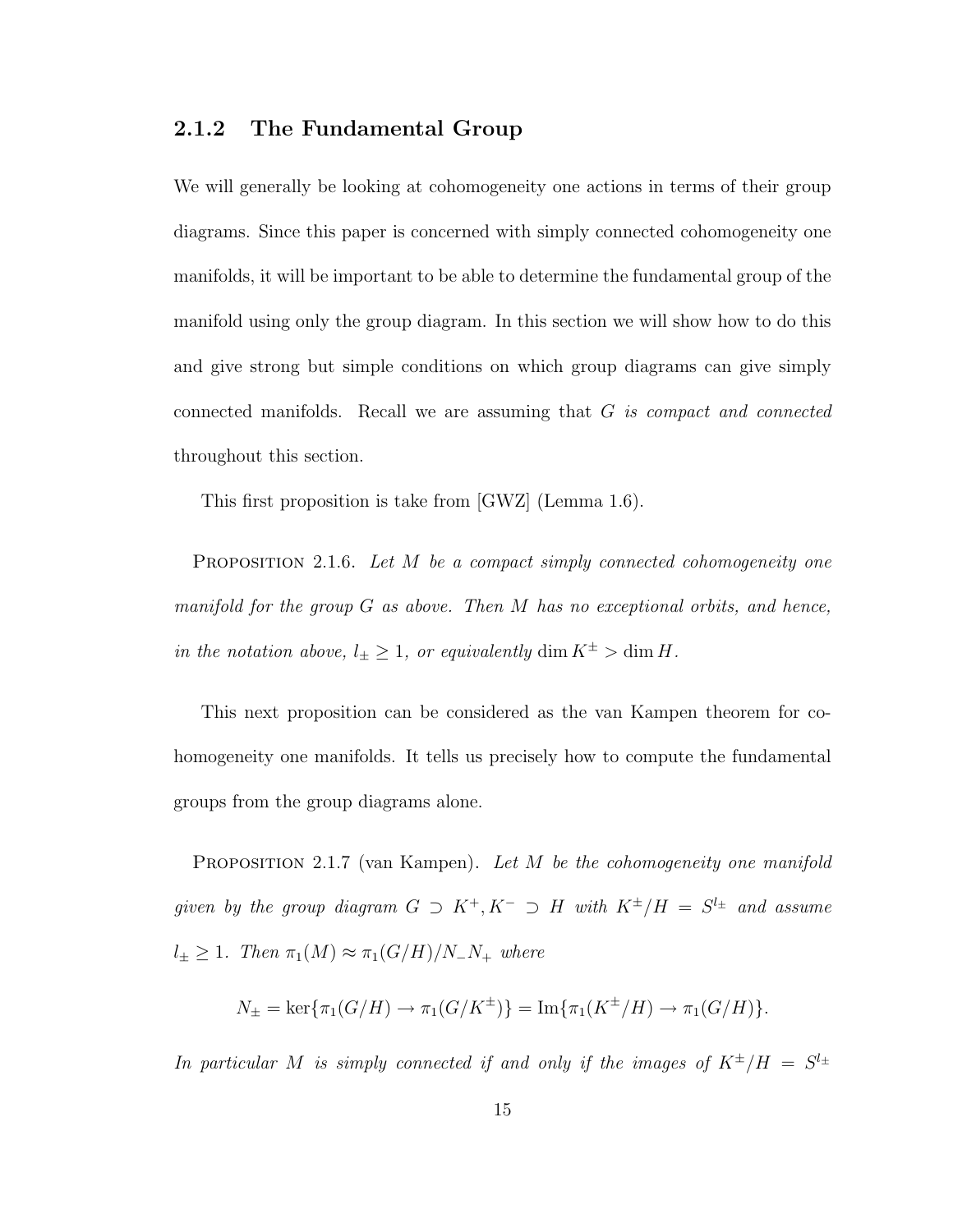generate  $\pi_1(G/H)$  under the natural inclusions.

*Proof.* We will compute the fundamental group of  $M$  using van Kampen's theorem. With the notation of Section 2.1.1, we know that  $M$  can be decomposed as  $\pi^{-1}([-1,0]) \cup \pi^{-1}([0,1])$  where  $\pi^{-1}([-1,0]) \cap \pi^{-1}([0,1]) = G \cdot x_0$ . Here, we know that, with a slight abuse of notation,  $\pi^{-1}([0, \pm 1])$  deformation retracts to  $\pi^{-1}(\pm 1)$  =  $G \cdot x_{\pm} \approx G/K^{\pm}$ . So in fact we have the homotopy equivalence  $\pi^{-1}([0, \pm 1]) \rightarrow$  $G/K^{\pm}: g\cdot c(t)\mapsto gK^{\pm}.$  Therefore we have the commutative diagram of pairs:

$$
(G \cdot x_0, x_0) \longrightarrow (\pi^{-1}([0, \pm 1]), x_0)
$$
  
\n
$$
\downarrow \qquad \qquad \downarrow
$$
  
\n
$$
(G/H, H) \longrightarrow (G/K^{\pm}, K^{\pm})
$$
\n
$$
(2.1.8)
$$

where the vertical maps are both homotopy equivalences, the top map is the inclusion, and the bottom map is the natural quotient. This gives the corresponding diagram of fundamental groups:

$$
\pi_1(G \cdot x_0, x_0) \longrightarrow \pi_1(\pi^{-1}([0, \pm 1]), x_0)
$$
\n
$$
\downarrow \qquad \qquad \downarrow
$$
\n
$$
\pi_1(G/H, H) \longrightarrow \pi_1(G/K^{\pm}, K^{\pm})
$$

Therefore we may freely use  $\pi_1(G/H) \to \pi_1(G/K^{\pm})$  in place of  $\pi_1(G \cdot x_0, x_0) \to$  $\pi_1(\pi^{-1}([0, \pm 1]), x_0)$  for van Kampen's theorem.

Now look at the fiber bundle

$$
K^{\pm}/H \to G/H \to G/K^{\pm} \quad \text{where} \quad K^{\pm}/H \approx S^{l_{\pm}}.
$$
 (2.1.9)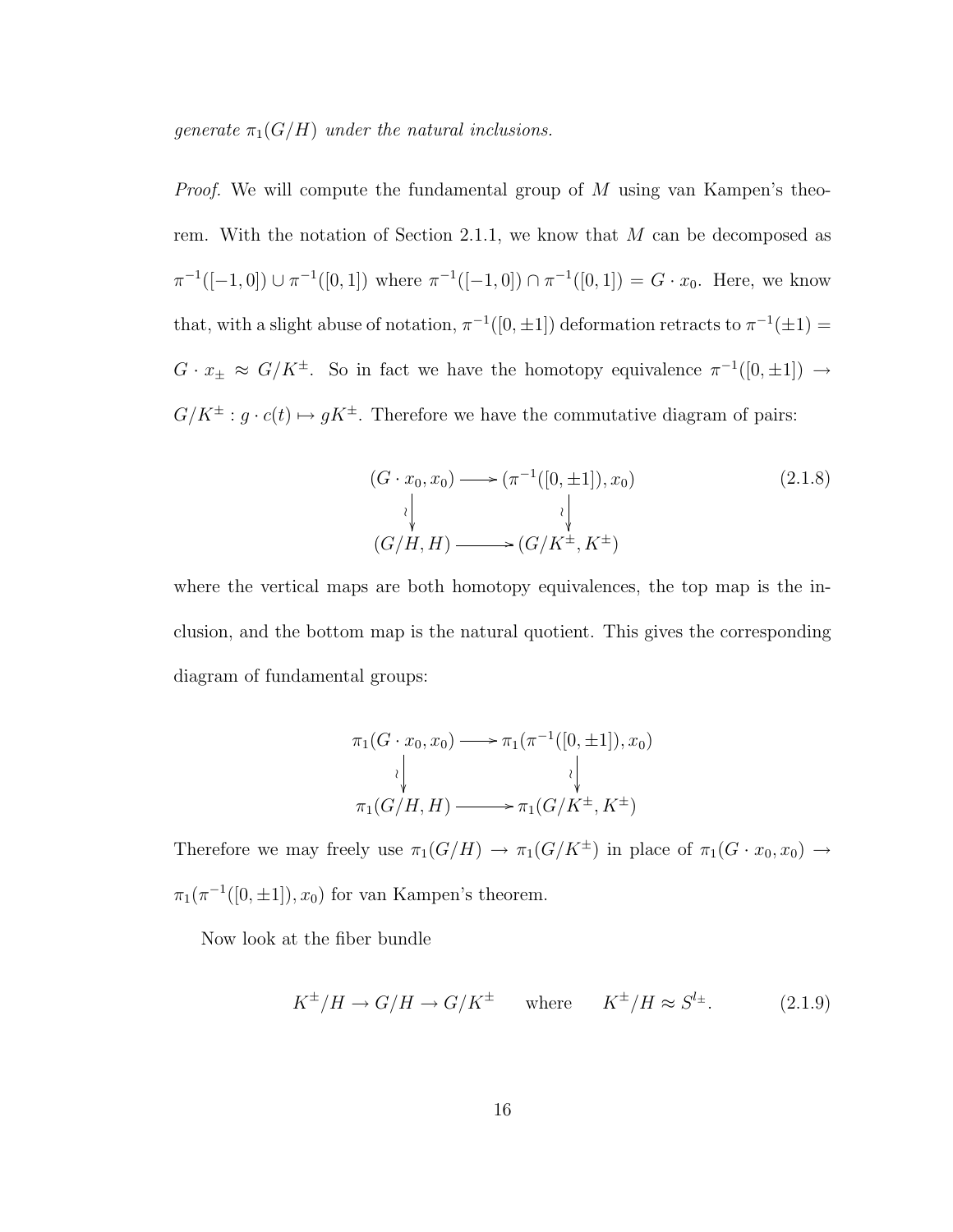This gives the long exact sequence of homotopy groups:

$$
\cdots \to \pi_i(S^{l_\pm}) \xrightarrow{i_\pm^{\pm}} \pi_i(G/H) \xrightarrow{\rho_\pm^{\pm}} \pi_i(G/K^{\pm}) \xrightarrow{\partial_*} \pi_{i-1}(S^{l_\pm}) \to \cdots
$$
  

$$
\cdots \to \pi_1(S^{l_\pm}) \xrightarrow{i_\pm^{\pm}} \pi_1(G/H) \xrightarrow{\rho_\pm^{\pm}} \pi_1(G/K^{\pm}) \xrightarrow{\partial_*} \pi_0(S^{l_\pm})
$$
  

$$
(2.1.10)
$$

Notice that this implies  $\rho^{\pm}_* : \pi_1(G/H) \to \pi_1(G/K^{\pm})$  is onto, since  $l_{\pm} > 0$ . In fact it follows  $G/H \to G/K^{\pm}$  is  $l_{\pm}$ -connected, but we will not need this.

Then, by van Kampen's theorem,  $\pi_1(M) \approx \pi_1(G/H)/N_N$  where  $N_{\pm}$ ker( $\rho_*^{\pm}$ ). Finally, by 2.1.10, we see  $N_{\pm} = \text{ker}(\rho_*^{\pm}) = \text{Im}(i_*^{\pm})$ , and this concludes the proof.  $\Box$ 

With this language and notation we now give a reformulation of Lemma 1.6 from [GWZ]. This corollary will be very convenient for dealing with the case that one of  $l_{\pm}$  is greater than 1.

COROLLARY 2.1.11. Let  $M$  be the cohomogeneity one manifold given by the group diagram  $G \supset K^+, K^- \supset H$  with  $K^{\pm}/H = S^{l_{\pm}}$ .

- i. If  $l_+ > 1$  and  $l_- \geq 1$  then  $\pi_1(M) \approx \pi_1(G/K^-)$  and  $H \cap K_0^+ = H_0$ . In particular, if M is simply connected,  $K^-$  is connected.
- ii. If  $l_-, l_+ > 1$  then  $\pi_1(M) \approx \pi_1(G/H) \approx \pi_1(G/K^{\pm})$ . In particular, if M is simply connected, all of H,  $K^-$  and  $K^+$  are connected.

*Proof.* First say  $l_{+} > 1$  and  $l_{-} \geq 1$ . Then  $N_{+}$  is trivial and  $\pi_1(M) \approx \pi_1(G/H)/N_{-}$ where  $N_- = \text{ker}\{\rho_*^- : \pi_1(G/H) \to \pi_1(G/K^-)\}\$ . Then, since  $\rho_*^-$  is onto in the case  $l_- \geq 1$ ,  $\pi_1(M) \approx \pi_1(G/H)/\ker \rho_*^- \approx \mathrm{Im} \rho_*^- = \pi_1(G/K^-)$ . If, in addition,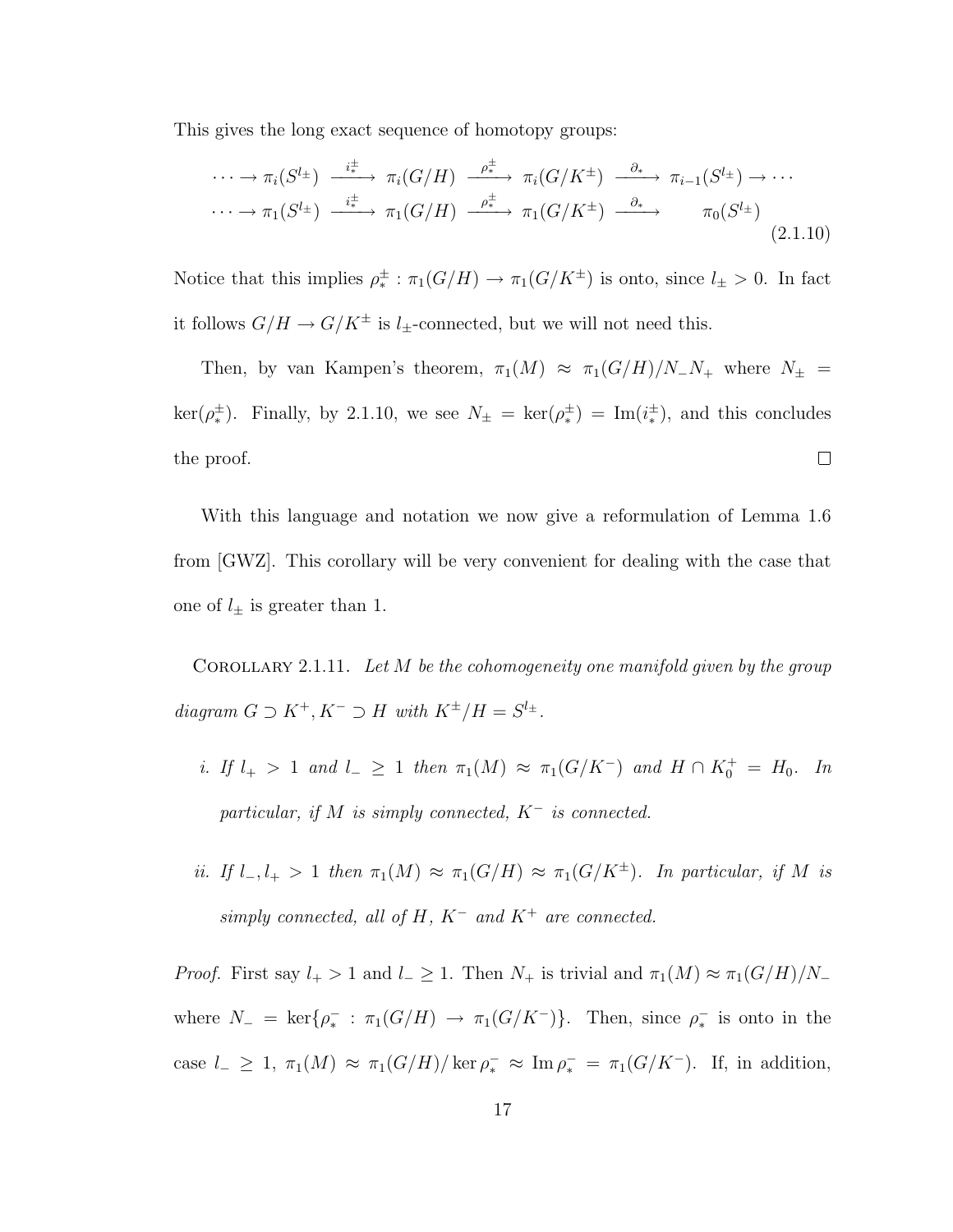l− > 1 then  $N_$  is also trivial. Then  $\pi_1(M) \approx \pi_1(G/H)$  and by the same argument  $\pi_1(M) \approx \pi_1(G/K^+).$ 

The connectedness of the groups involved follows from the following fact: If  $L \subset J$  are compact lie groups, with J connected, and  $J/L$  simply connected then L must be connected. Otherwise,  $J/L_0 \rightarrow J/L$  would be a non-trivial cover. This also implies that  $K_0^+ \cap H = H_0$  since  $K_0^+ / (H \cap K_0^+)$  is a simply connected sphere  $\Box$ since  $l_{+} > 1$ .

This corollary tells us how to deal with the case that one of  $l_{\pm}$  is greater than one. For the case that both  $l_{\pm} = 1$  the following lemma will be very helpful.

LEMMA 2.1.12. Let  $M$  be the cohomogeneity one manifold given by the group diagram  $G \supset K^+, K^- \supset H$  with  $K^{\pm}/H = S^{l_{\pm}}$  and denote  $H_{\pm} = H \cap K_0^{\pm}$ . If M is simply connected then H is generated as a subgroup by  $H_-\,$  and  $H_+\,$ .

This lemma is equivalent to Lemma 1.7 of [GWZ], however we give an independent proof here which will be more useful for our purposes.

*Proof.* Let  $\alpha_{\pm} : [0,1] \to K_0^{\pm}$  be paths with  $\alpha_{\pm}(0) = 1$  which generate  $\pi_1(K^{\pm}/H)$ . In the case that either dim( $K^{\pm}/H$ ) > 1 we can take  $\alpha_{\pm} \equiv 1$  for corresponding  $\pm$ . Since M is simply connected, by 2.1.7,  $\pi_1(G/H) = \langle \alpha_-\rangle \cdot \langle \alpha_+\rangle$ , where  $\alpha_{\pm}$  are considered as loops in  $G/H$ . Notice that since  $\alpha_{\pm}$  are loops in  $K^{\pm}/H$  it follows that  $a_{\pm} := \alpha_{\pm}(1) \in K_0^{\pm} \cap H$ . We claim that  $a_{\pm}$  and  $H_0$  generate H as a group. This will prove the lemma since  $H_0 \subset K_0^{\pm}$ , obviously.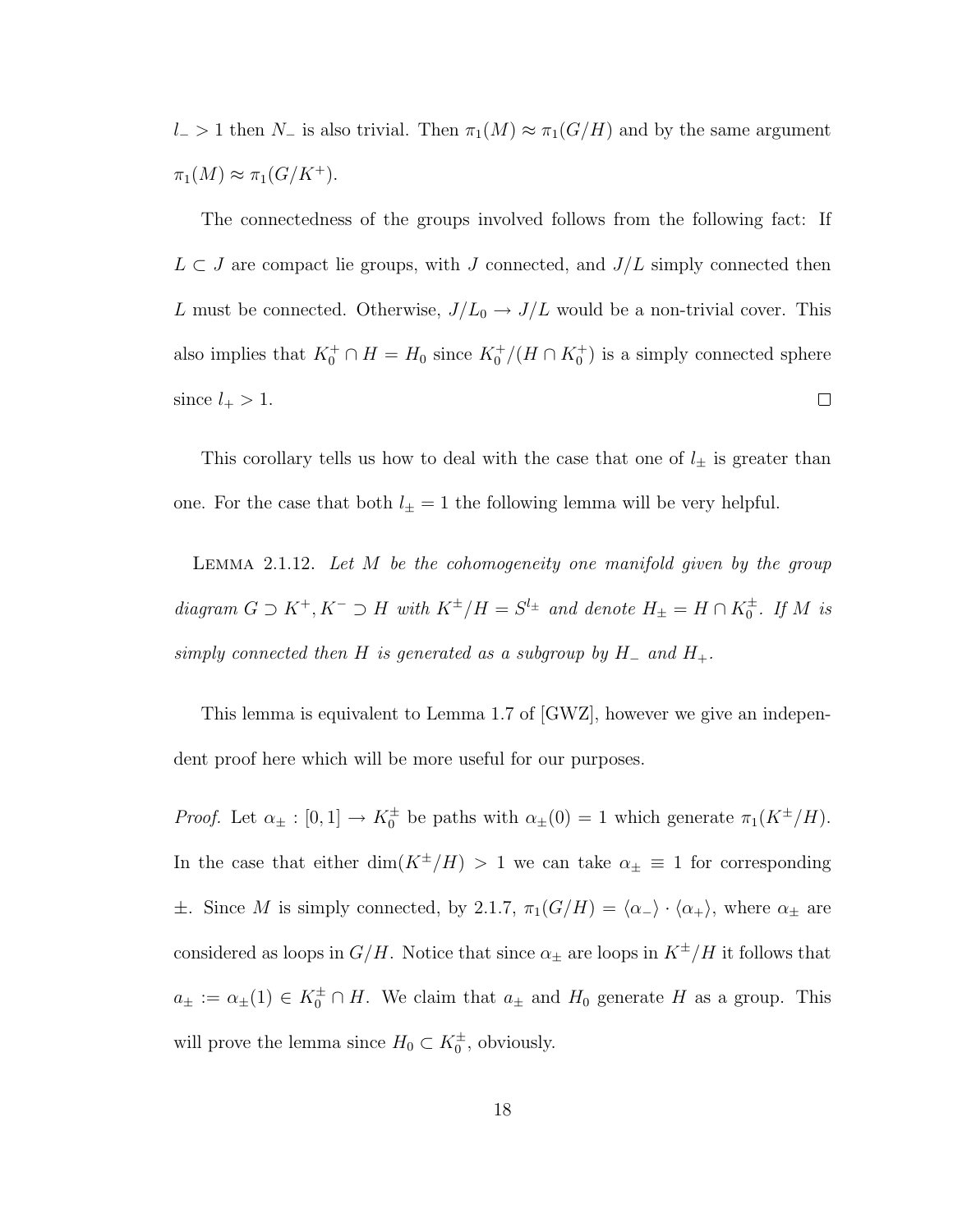Choose an arbitrary component,  $hH_0$ , of H. We claim that some product of  $a_-\$ and  $a_+$  will lie in  $hH_0$ . For this, let  $\gamma : [0, 1] \to G$  be an arbitrary path with  $\gamma(0) = 1$ and  $\gamma(1) \in hH_0$ . Then  $\gamma$  represents a loop in  $G/H$  and since  $\pi_1(G/H) = \langle \alpha_-\rangle \cdot \langle \alpha_+\rangle$ we must have that  $[\gamma] = [\alpha_-]^n \cdot [\alpha_+]^m$ , where  $[\cdot]$  denotes the corresponding class in  $\pi_1(G/H)$ .

We now make use of the following observation. In general, for compact Lie groups  $J \subset L$ , take paths  $\beta_{\pm} : [0,1] \to L$ , with  $\beta_{\pm}(0) = 1$  and  $\beta_{\pm}(1) \in J$ . Then we see that  $(\beta_-\cdot\beta_+(1))\circ\beta_+$  is fixed endpoint homotopic to  $\beta_-\cdot\beta_+$  in L, where  $\beta_-\cdot \beta_+(1)$  is the path  $t\mapsto \beta_-(t)\cdot \beta_+(1)$ ; ∘ denotes path composition; and  $\beta_-\cdot \beta_+$  is the path  $t \mapsto \beta_-(t) \cdot \beta_+(t)$ . Therefore  $[\beta_-] \cdot [\beta_+] = [\beta_- \cdot \beta_+]$  as classes in  $\pi_1(J/L)$ .

In our case, this implies

$$
[\gamma]=[\alpha_-]^n\cdot[\alpha_+]^m=[\alpha_-^n\cdot\alpha_+^m]
$$

in  $\pi_1(G/H)$ . Now look at the cover  $G/H_0 \to G/H$ . Since the paths  $\gamma$  and  $\alpha_\perp^n \cdot \alpha_\perp^m$ both start at  $1 \in G$ , it follows that  $\gamma$  and  $\alpha_{-}^{n} \cdot \alpha_{+}^{m}$  both end in the same component of  $H$ . Hence

$$
(\alpha_-^n \cdot \alpha_+^m)(1) = \alpha_-(1)^n \cdot \alpha_+(1)^m = a_-^n \cdot a_+^m \in hH_0.
$$

Therefore,  $a_-, a_+$  and  $H_0$  generate H and the lemma is proved.  $\Box$ 

From the proof, we obtain the following corollary.

COROLLARY 2.1.13. With the notation of 2.1.12 and its proof,  $M$  is simply connected if and only if  $\alpha_{\pm}(1)$  and  $H_0$  generate H as a group, and  $\alpha_{\pm}$  generate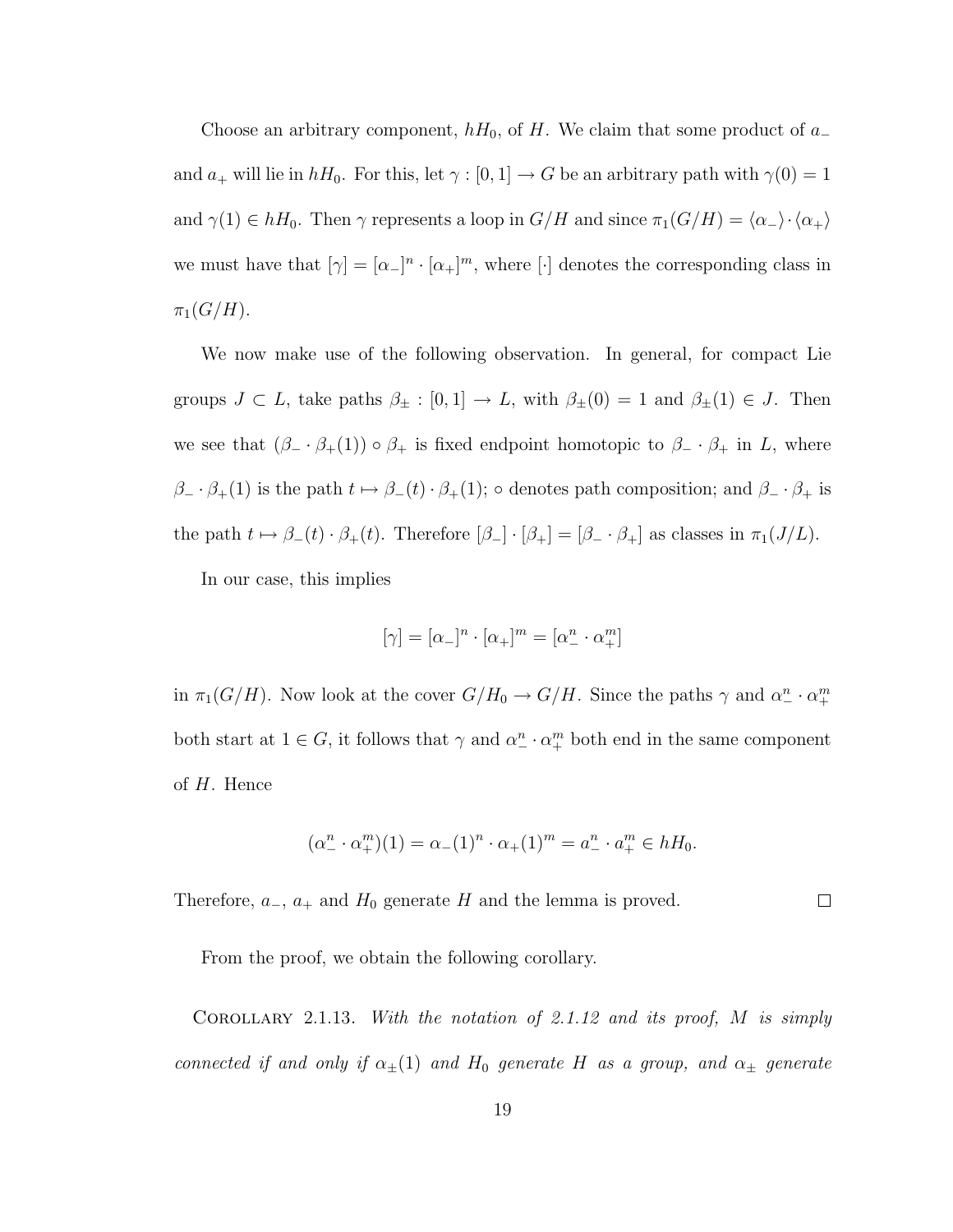$\pi_1(G/H_0)$ .

*Remark*. The curves  $\alpha_{\pm}$  are, in general, not loops in  $G/H_0$ . However we can compose them in  $G/H_0$  either via pointwise multiplication in G or via lifting their compositions in  $G/H$ , where they are loops, to  $G/H_0$ . When we say  $\alpha_{\pm}$  generate  $\pi_1(G/H_0)$  we mean the combinations of these curves which form loops in  $G/H_0$ generate  $\pi_1(G/H_0)$ .

*Proof.* We know from 2.1.7, that M is simply connected if and only if  $\alpha_{\pm}$  generate  $\pi_1(G/H)$  when considered as loops in  $G/H$ . Further, the map  $G/H_0 \to G/H$  is a covering map. So  $\pi_1(G/H)$  is generated by  $\pi_1(G/H_0)$  and a collection of curves in  $G/H_0$  which go from  $H_0$  to each component of H. Saying  $\alpha_{\pm}(1)$  and  $H_0$  generate H is equivalent to saying that combinations of  $\alpha_{\pm}$  can reach any component of H,  $\Box$ when considered as paths in  $G/H_0$ .

#### 2.1.3 Extensions and Reductions

In this section we will describe a natural way of reducing certain cohomogeneity one actions to actions by smaller groups with the same orbits. We will also describe a way of extending actions to larger groups and we will see that these two processes are inverses of each other.

PROPOSITION 2.1.14. Let M be the cohomogeneity one manifold given by the group diagram  $G \supset K^+, K^- \supset H$  and suppose  $G = G_1 \times G_2$  with  $\text{proj}_2(H) = G_2$ .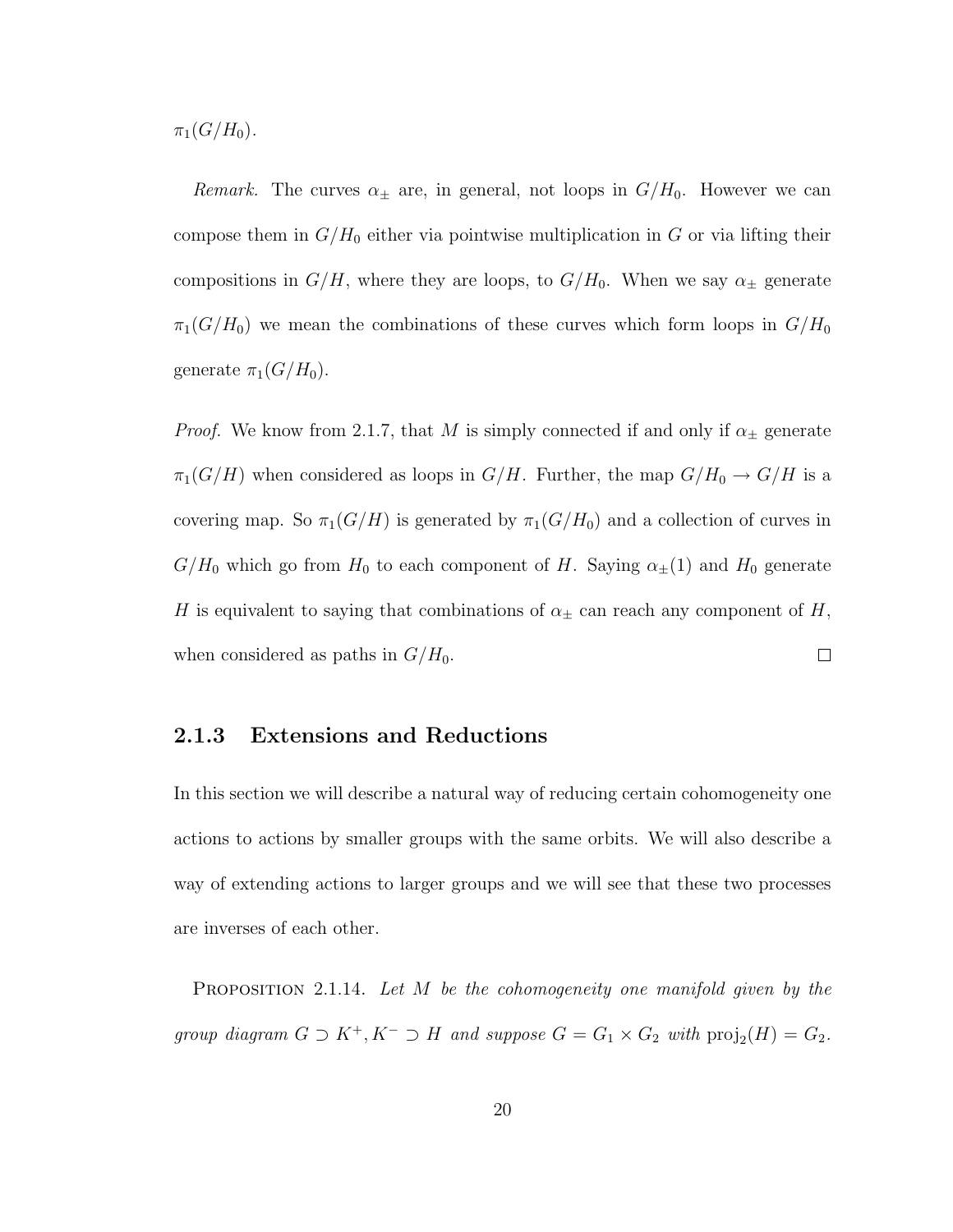Then the subaction of  $G_1 \times 1$  on M is also by cohomogeneity one, with the same orbits, and with isotropy groups  $K_1^{\pm} = K^{\pm} \cap (G_1 \times 1)$  and  $H_1 = H \cap (G_1 \times 1)$ .

*Proof.* Recall that the action of G on each orbit  $G \cdot x$  is equivalent to the G action on  $G/G_x$ . So it is enough to test the claim on each type of orbit:  $G/K^+$ ,  $G/K^$ and  $G/H$ . Let  $G/G_x$  be one such orbit and notice that  $H \subset G_x$ . Then for each element  $(g_1, g_2)G_x \in G/G_x$  there is some element of H of the form  $(h_1, g_2)$  since proj<sub>2</sub> $(H) = G_2$ . Then  $(g_1, g_2)G_x = (g_1h_1^{-1}, 1) \cdot (h_1, g_2)G_x = (g_1h_1^{-1}, 1)G_x$  and hence an arbitrary point  $(g_1, g_2)G_x$  is in the  $G_1 \times 1$  orbit of  $(1, 1)G_x$ . This proves  $G_1 \times 1$ acts on M with the same orbits as G and hence still acts by cohomogeneity one. The fact that the isotropy groups of the  $G_1 \times 1$  action are  $K_1^{\pm} = K^{\pm} \cap (G_1 \times 1)$  and  $H_1 = H \cap (G_1 \times 1)$  is then clear.  $\Box$ 

We will now describe a way of extending a given cohomogeneity one action to an action by a possibly larger group. Let  $M$  be a cohomogeneity one manifold with group diagram  $G_1 \supset K_1^-, K_1^+ \supset H_1$  and let L be a compact connected subgroup of  $N(H_1) \cap N(K_1^-) \cap N(K_1^+)$ . Then notice  $L \cap H_1$  is normal in L and define  $G_2 := (L \cap H_1) \backslash L$ . Then define an action by  $G_1 \times G_2$  on M orbitwise by  $(\hat{g}_1, [l]) \star$  $g_1(G_1)_x = \hat{g}_1 g_1 l^{-1}(G_1)_x$  on each orbit  $G_1/(G_1)_x$ , for  $(G_1)_x = H_1$  or  $K_1^{\pm}$ .

Definition 2.1.15. Such an extension is called a normal extension.

PROPOSITION 2.1.16. This extension describes a smooth action of  $G := G_1 \times G_2$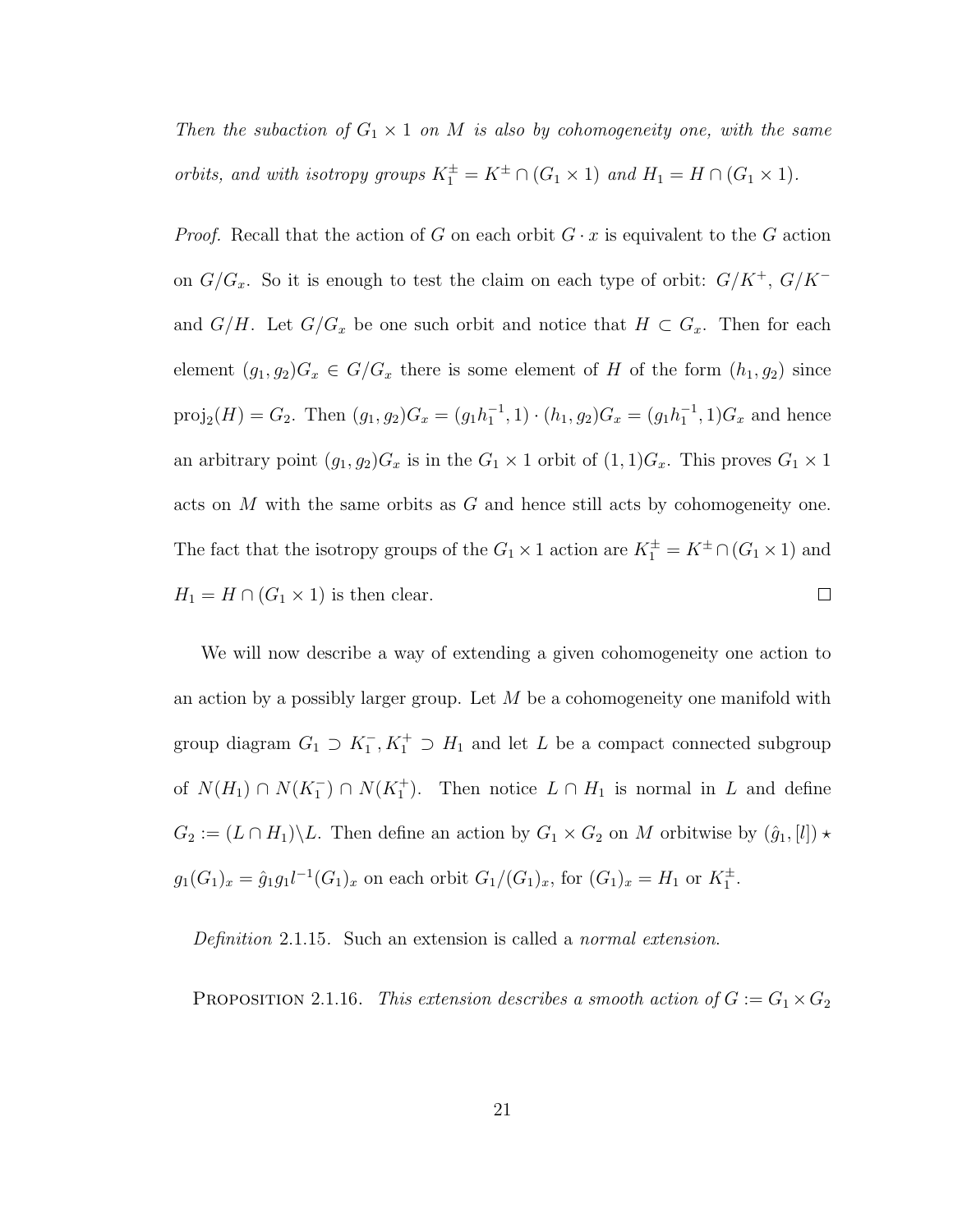on  $M$  with the same orbits as  $G_1$  and with group diagram

$$
G_1 \times G_2 \supset (K_1^- \times 1) \cdot \Delta L, (K_1^+ \times 1) \cdot \Delta L \supset (H_1 \times 1) \cdot \Delta L \tag{2.1.17}
$$

where  $\Delta L = \{(l, [l]) | l \in L\}.$ 

Proof. It is clear that this action is well defined and has the same orbits as the original  $G_1$  action. Now let  $c : [-1,1] \to M$  be a minimal geodesic between nonprincipal orbits in M such that  $(G_1)_{c(t)} = H_1$  for  $t \in (-1,1)$  and  $(G_1)_{c(t)} = K_1^{\pm}$ . Then it is clear that the isotropy subgroups of  $G = G_1 \times G_2$  are

$$
H := G_{c(t)} = H_1 \cdot \Delta L
$$
 for  $t \in (-1, 1)$  and  $K^{\pm} := G_{c(\pm 1)} = K_1^{\pm} \cdot \Delta L$ 

where we are identifying  $G_1$  with  $G_1 \times 1$ . So if we can show that the action is smooth and that there is a  $G$ -invariant metric on  $M$  such that  $c$  is a minimal geodesic then we will be done.

To do this let  $\overline{M}$  be the manifold given by the group diagram  $G\supset K^-, K^+\supset H$ with the corresponding geodesic  $\bar{c}$ , as above. Notice that  $\text{proj}_2(H) = \text{proj}_2(H_1 \cdot$  $\Delta L$ ) =  $G_2$ . Hence by 2.1.14,  $G_1$  still acts isometrically on  $\overline{M}$  by cohomogeneity one with isotropy groups  $(H_1 \cdot \Delta L) \cap (G_1 \times 1) = H_1 \times 1$  and  $(K_1^{\pm} \cdot \Delta L) \cap (G_1 \times 1) = K_1^{\pm} \times 1$ . Therefore  $\overline{M}$  and  $M$  are  $G_1$ -equivariantly diffeomorphic, via the map  $\phi : g_1 \cdot \overline{c}(t) \mapsto$  $g_1 \cdot c(t)$ .

We now claim that the map  $\phi$  is also G-equivariant. To see this define the set theoretic map  $\psi : \overline{M} \to M : g \cdot \overline{c}(t) \mapsto g \cdot c(t)$ . This is well defined since G has the same isotropy group at  $\bar{c}(t)$  as at  $c(t)$ . It is also clear that this set map is G-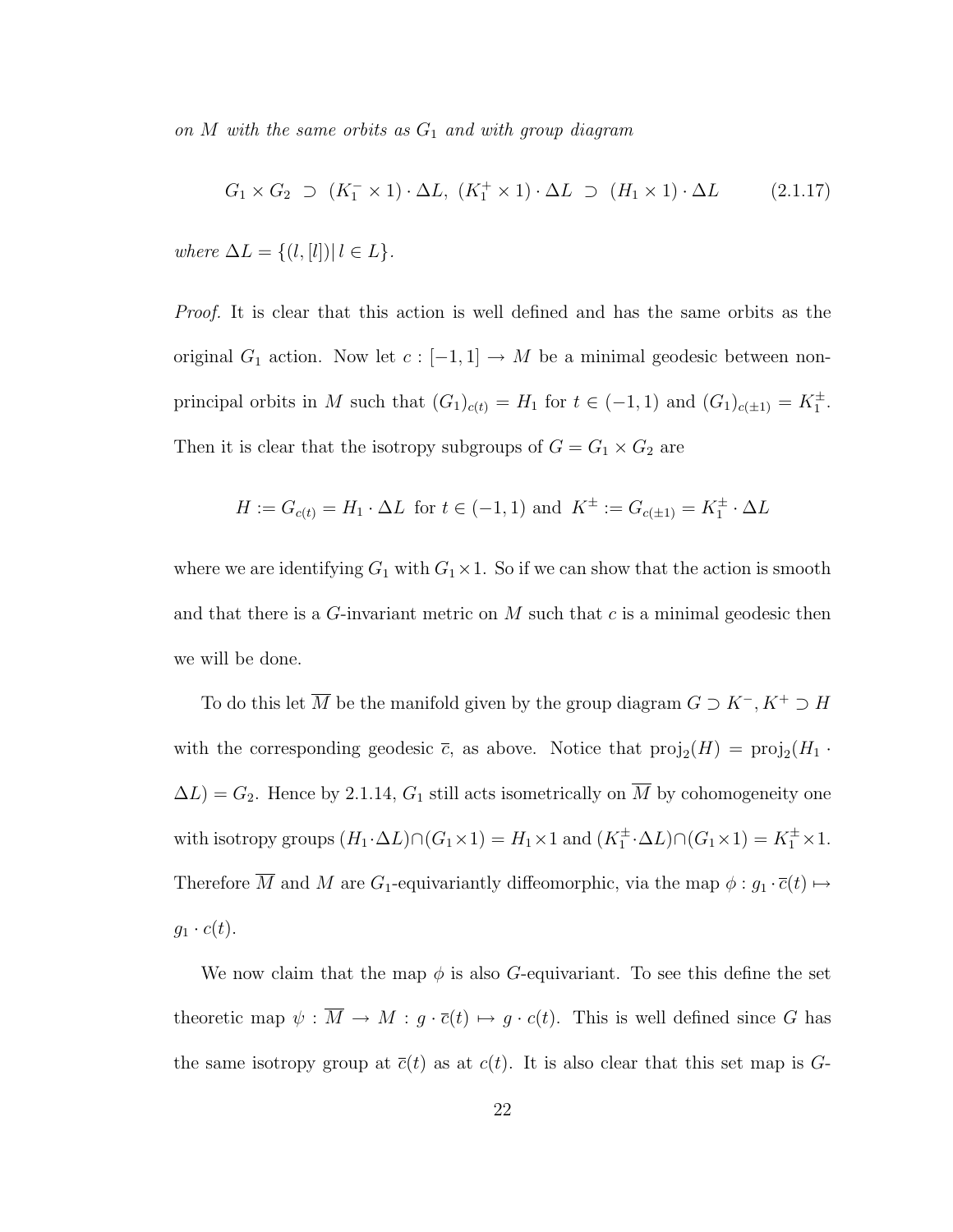equivariant by definition. By restricting to elements of the form  $g_1 \cdot \overline{c}(t)$  for  $g_1 \in G_1$ we see that  $\psi(g_1 \cdot \overline{c}(t)) = \phi(g_1 \cdot \overline{c}(t))$ . Since the  $G_1$  orbits are equal to the G orbits in M by 2.1.14, it follows that  $\psi = \phi$  as maps. In particular  $\psi$  is a diffeomorphism, since  $\phi$  is. Therefore M is G equivariantly diffeomorphic to M. This completes the  $\Box$ proof.

PROPOSITION 2.1.18. For M as in Proposition 2.1.14, the action by  $G = G_1 \times G_2$ occurs as the normal extension of the reduced action of  $G_1 \times 1$  on M.

*Proof.* We first claim that we can assume  $H \cap (1 \times G_2) = 1$ , which will be useful for technical reasons. To see this, suppose  $H_2 := H \cap (1 \times G_2)$  is nontrivial.  $H_2$  is obviously normal in H and it is also normal in G since  $\text{proj}_2(H) = G_2$ . Then there is a more effective version of the same action by  $(G_1 \times G_2)/H_2 \approx G_1 \times (G_2/H_2) =$ :  $G_1 \times \tilde{G}_2$ . We still have  $\text{proj}_2(\tilde{H}) = \tilde{G}_2$  for this action, where  $\tilde{H}$  is the new principal isotropy group, and this time  $\tilde{H} \cap (1 \times \tilde{G}_2) = 1$ . So assume  $H \cap (1 \times G_2) = 1$ .

Consider the reduced action with diagram  $G_1 \times 1 \supset K_1^- \times 1, K_1^+ \times 1 \supset H_1 \times 1$ from 2.1.14. Let  $L = \text{proj}_1(H_0) \subset G_1$ . We claim that the original  $G_1 \times G_2$  action is equivalent to the normal extension of the  $G_1$  action via L. First notice that since  $H_1$ is normal in H,  $H_1$  is also normal in  $L = \text{proj}_1(H_0)$ . Similarly L is in the normalizer of  $K_1^{\pm}$ . So in fact

$$
L \subset N(H_1) \cap N(K_1^-) \cap N(K_1^+).
$$

Now, notice the map  $proj_1: H_0 \to L = proj_1(H_0)$  is onto with trivial kernel,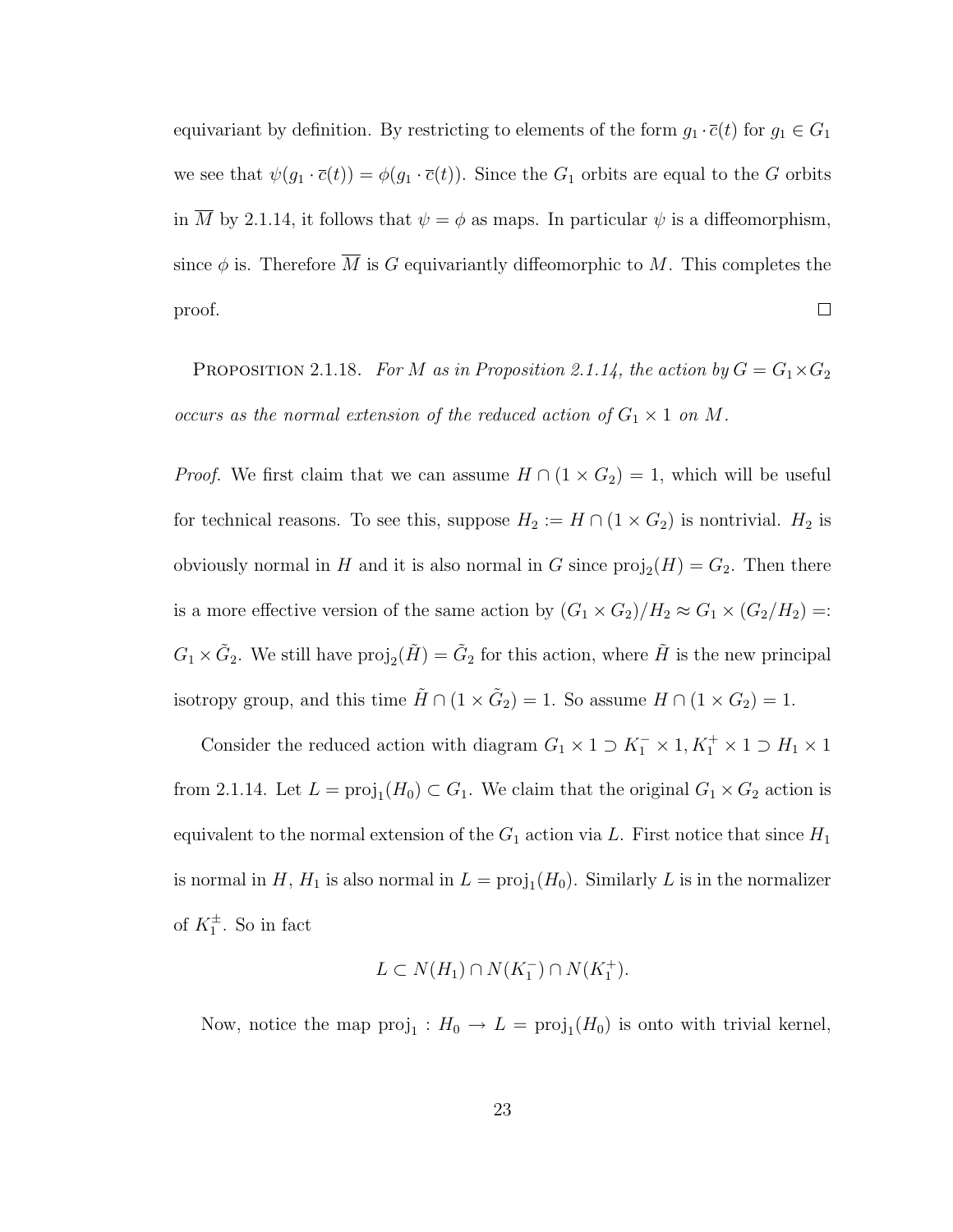since we assumed  $H \cap (1 \times G_2) = 1$ . Therefore proj<sub>1</sub> is a Lie group isomorphism and hence has an inverse  $\psi : L \to H_0$  which must have the form  $\psi(l) = (l, \phi(l))$ for some map  $\phi : L \to G_2$ . Notice that  $\phi$  maps L onto  $G_2$  with kernel  $H_1 \cap L$ . Therefore  $G_2 \approx (H_1 \cap L) \backslash L$ , via  $\phi$ .

Notice that  $H_0 = \psi(L) = \{(l, \phi(l))\}$ . It is also clear that  $H = H_1 \cdot H_0$  and similarly  $K^{\pm} = K_1^{\pm} \cdot H_0$ . Therefore we can write the group diagram for our original  $G_1 \times G_2$  action as

$$
G_1 \times G_2 \supset K_1^- \cdot H_0, \ K_1^+ \cdot H_0 \supset H_1 \cdot H_0.
$$

¡ ¢ Then, after the isomorphism  $G_1 \times G_2 \to G_1 \times$  $(H_1 \cap L)\backslash L$  $: (g_1, \phi(l)) \mapsto (g_1, [l]), H_0$ becomes  $\Delta L := \{(l, [l])\}$  and this diagram becomes exactly the diagram in 2.1.17. Therefore the original action by  $G_1 \times G_2$  is equivalent to the normal extension of the  $G_1$  action along  $L$ .  $\Box$ 

Definition 2.1.19. We say the cohomogeneity one group diagram  $G \supset K^-$ ,  $K^+ \supset$ H is nonreducible if H does not project onto any factor of  $G$ .

If our group G has the form  $G_1 \times \cdots \times G_l \times T^n$ , where  $G_i$  are all simple Lie groups, then we claim the condition that  $H$  projects onto some factor of  $G$  is equivalent to the condition that some proper normal subgroup of  $G$  acts by cohomogeneity one with the same orbits. 2.1.14 proves this claim in one direction. Conversely, suppose that some normal subgroup  $N$  of  $G$  acts by cohomogeneity one with the same orbits. Since the orbits of  $G$  are connected we can assume that  $N$  is connected.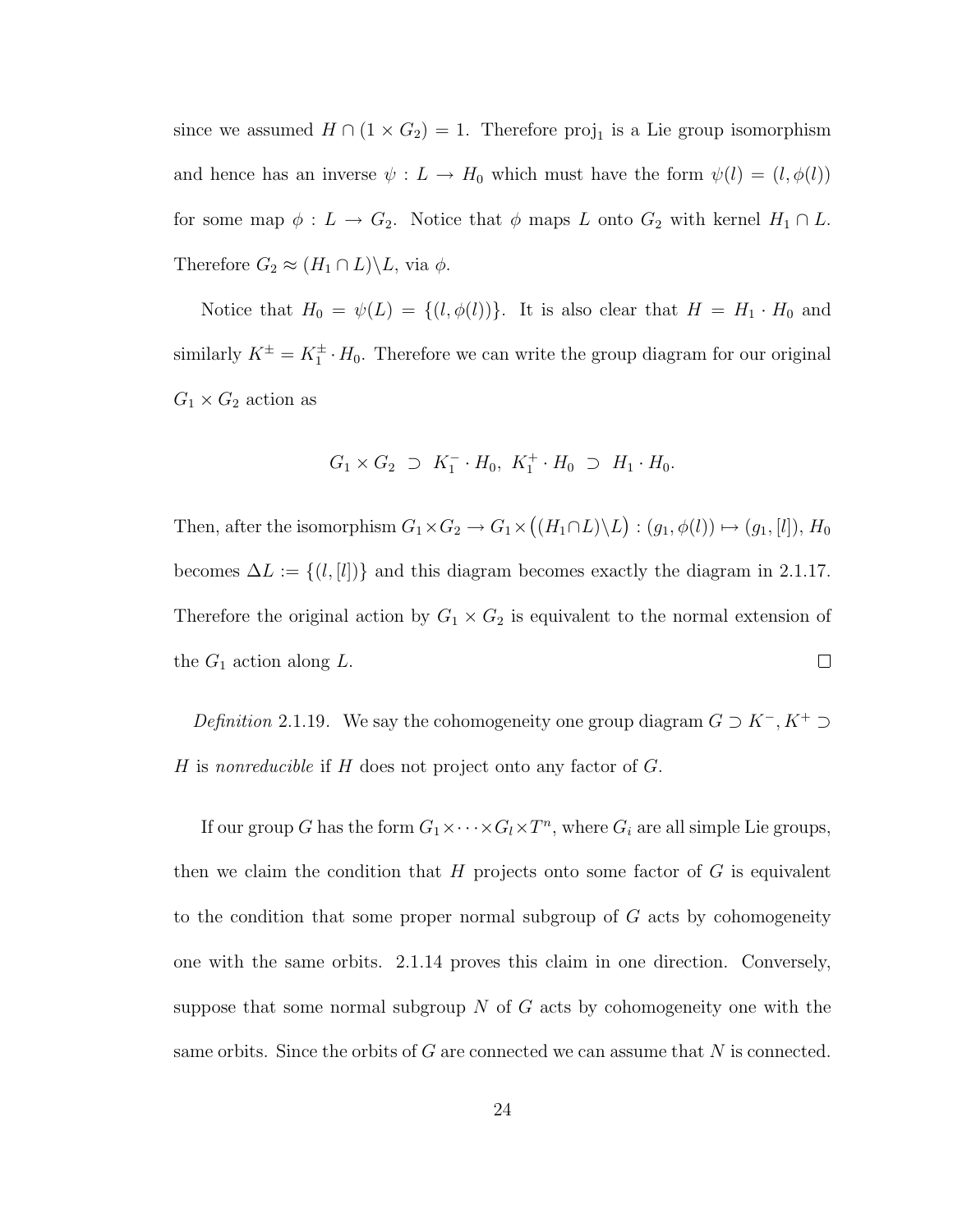Therefore  $N =$  $\overline{a}$  $_{i\in I} G_i \times T^p$ , for some subset  $I \subset \{1, ..., l\}$  and some  $T^p \subset T^n$ . Then let  $L =$  $\overline{a}$  $\lim_{i \notin I} G_i \times T^q$ , where  $T^p \times T^q = T^n$ , so that  $G = N \times L$ . The assumption that  $N$  acts on  $M$  with the same orbits means that  $N$  acts transitively on  $G/H = (N \times L)/H$ . This means we can write any element  $(n, \ell)H \in G/H$  as  $(\tilde{n}, 1)H$  and hence H must project onto L.

Since every compact Lie group has a cover of the form  $G_1 \times \cdots \times G_l \times T^n$ , every cohomogeneity one action can be given almost effectively by such a group. So it makes sense to call an arbitrary cohomogeneity one action reducible if there is some proper normal subgroup that still acts by cohomogeneity one.

Most importantly, this section shows that the classification of cohomogeneity one manifolds is quickly reduced to the classification of the nonreducible ones. Therefore we will assume in our classification that all our actions are nonreducible and we will loose little generality, since every other cohomogeneity one action will be a normal extension of a nonreducible action.

#### 2.1.4 More limits on the groups

In this section we give a few more restrictions on the groups that can act by cohomogeneity one on simply connected manifolds. The first addresses the case that the group has an abelian factor.

**PROPOSITION** 2.1.20. Let M be the cohomogeneity one manifold given by the group diagram  $G \supset K^+, K^- \supset H$  where  $G = G_1 \times T^m$  acts almost effectively and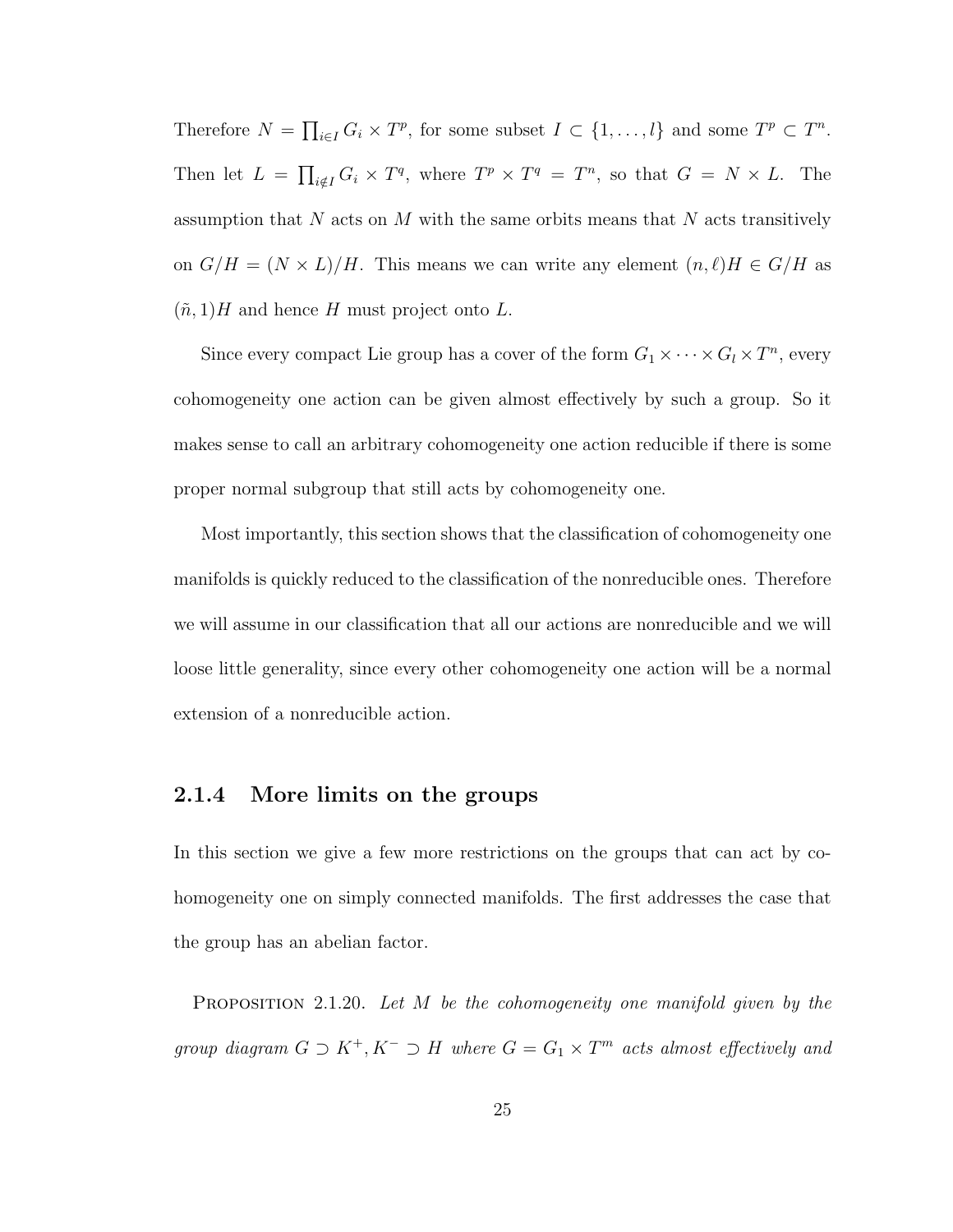nonreducibly and  $G_1$  is semisimple. Then we know  $H_0 = H_1 \times 1 \subset G_1 \times 1$ . Further, if M is simply connected then  $m \leq 2$  and

- i. if  $m = 1$  then at least one of  $\text{proj}_2(K_0^{\pm}) = S^1$ , say  $\text{proj}_2(K_0^{-}) = S^1$ . Then  $K^-/H \approx S^1$  and  $K^- = S^1_- \cdot H$  for a circle group  $S^1_-$ , with  $\text{proj}_2(S^1_-) = S^1$ . Furthermore, if  $rk(H) = rk(G_1)$  or if  $H_1$  is maximal-connected in  $G_1$ , then H, K<sup>-</sup> and K<sup>+</sup> are all connected; K<sup>-</sup> = H<sub>1</sub> × S<sup>1</sup>; and K<sup>+</sup> is either H<sub>1</sub> × S<sup>1</sup> or has the form  $K_1 \times 1$ , for  $K_1/H_1 \approx S^{l_+}$ .
- ii. if  $m = 2$  then both  $K^{\pm}/H$  are circles and  $K^{\pm} = S_{\pm}^1 \cdot H$  for circle groups  $S_{\pm}^1$ , with  $\text{proj}_2(S^1_{-}) \cdot \text{proj}_2(S^1_{+}) = T^2$ . Furthermore, if  $\text{rk}(H) = \text{rk}(G_1)$  then the G action is equivalent to the product action of  $G_1 \times T^2$  on  $(G_1/H_1) \times S^3$ , where  $T^2$  acts on  $S^3 \subset \mathbb{C}^2$  by component-wise multiplication.

*Proof.* Notice that in all cases  $proj_2(K_0^{\pm})$  is a compact connected subgroup of  $T^m$ . Now say  $\text{proj}_2(K_0^-)$  is nontrivial. It must then be a torus,  $T^n \subset T^m$ . Then we have  $proj_2: K_0^- \to T^n$  with kernel  $K_0^- \cap (G_1 \times 1)$ . Therefore we have the fiber bundle

$$
(K_0^- \cap (G_1 \times 1))/(H_1 \times 1) \to K_0^-/(H_1 \times 1) \to K_0^-/(K_0^- \cap (G_1 \times 1)) \approx T^n
$$

which gives the piece of the long exact sequence

$$
\pi_1(K_0^-/(H_1 \times 1)) \to \pi_1(T^n) \to \pi_0((K_0^- \cap (G_1 \times 1))/(H_1 \times 1)).
$$

The last group in this sequence is finite and the middle group is infinite. This means that  $K_0^-/H_0$  has infinite fundamental group. Given that this space is a sphere, it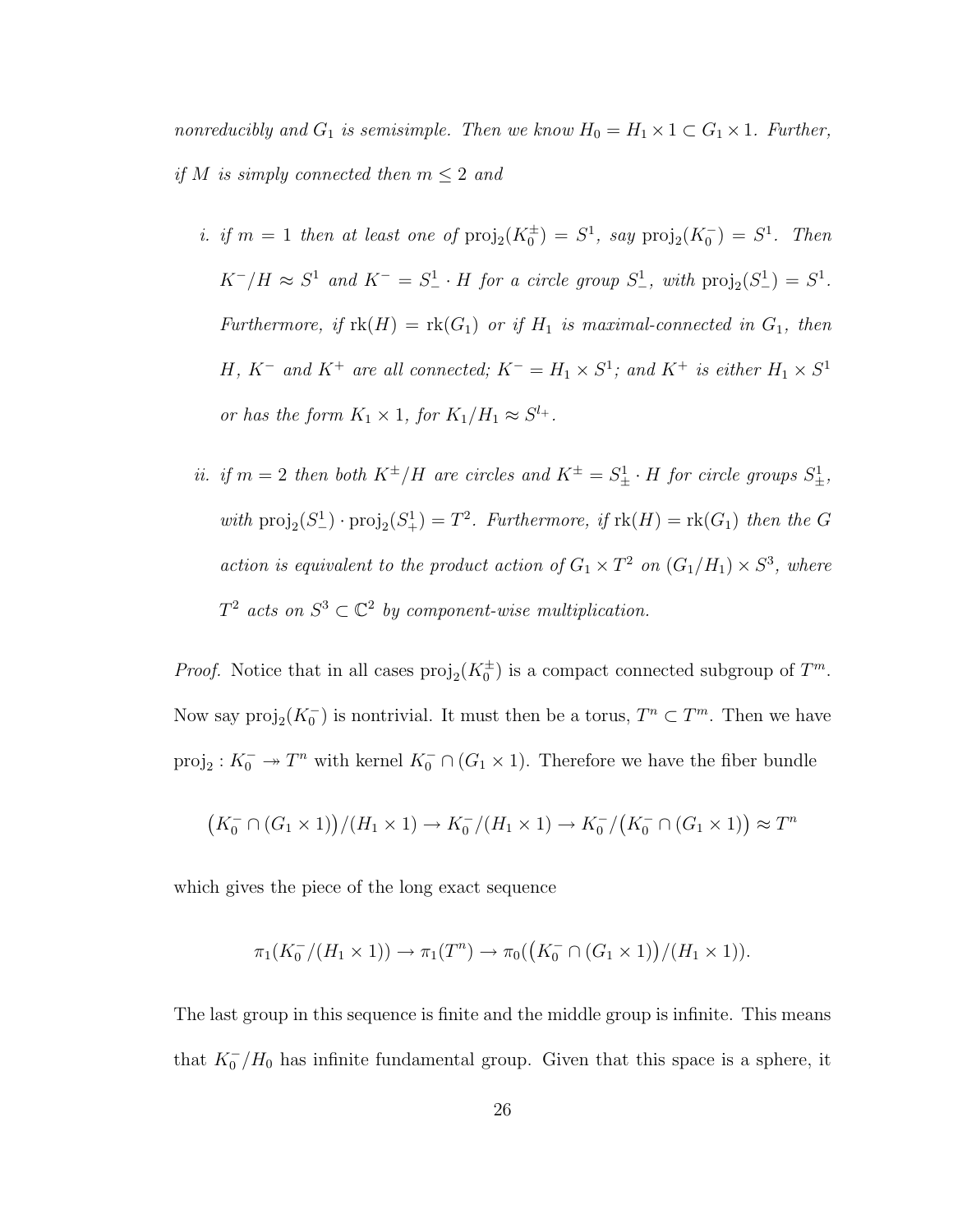follows that  $K^-/H \approx S^1$ . Therefore  $K_0^- = H_0 \cdot S^1$ , for some circle group  $S^1$  with  $\text{proj}_2(S^1) = S^1 \subset T^m$ . Similarly, if  $\text{proj}_2(K_0^+)$  is nontrivial then  $K_0^+ = H_0 \cdot S^1_+$ , for  $S^1_+$  with  $\text{proj}_2(S^1_+) = S^1 \subset T^m$ .

We know that  $\text{proj}_2(K_0^-)$  and  $\text{proj}_2(K_0^+)$  generate some torus  $T^n$  in  $T^m$ , with  $n \leq 2$ . It is clear that if  $m > n$  then  $K^-/H$  and  $K^+/H$  will not generate  $\pi_1(G/H)$ and hence M will not be simply connected, by 2.1.7. Therefore,  $m \leq 2$ , and if  $m = 1$  then one of  $K^{\pm}$  must be a circle as above, and if  $m = 2$  then both  $K^{\pm}$  must be circles as above. This proves the first part of the proposition.

For the second part, if  $rk H_1 = rk G_1$  or if  $H_1$  is maximal-connected in  $G_1$ , we first claim that  $proj_1(K_0^-) = H_1$ , if  $K^-/H \approx S^1$ . In the case that  $H_1$  is maximal in  $G_1$  this is clear since if  $proj_1(K_0^-)$  is larger than  $H_1$  it would be all of  $G_1$ . Yet there is no compact semisimple group  $G_1$  with subgroup  $H_1$  where  $G_1/H_1 \approx S^1$ . For the case that  $rk(H_1) = rk(G_1)$ , recall that for a general compact Lie group, the rank and the dimension have the same parity modulo 2. Since  $K^- = S^1 - H$ ,  $\text{proj}_1(K_0^-)$  is at most one dimension larger than  $H_1$ . But if  $\text{proj}_1(K_0^-)$  is of one higher dimension than  $H_1$  it would follow that  $\text{rk}(\text{proj}_1(K_0^-)) = \text{rk}(H_1) + 1 = \text{rk}(G_1) + 1$ , a contradiction since  $proj_1(K_0^-) \subset G_1$ . Therefore  $proj_1(K_0^-) = H_1$  in either case. Then since  $K^- = S^1_- \cdot H$  it follows that  $K_0^- = H_1 \times S^1_- \subset G_1 \times T^m$ . Similarly if  $K^+/H \approx S^1$  then  $K_0^+ = H_1 \times S^1_+$ .

To see that all the groups are connected in this case, we notice that if  $K_0^- \cap H$ is not  $H_0$  then  $H \cap 1 \times S^1$  is nontrivial and there is a more effective action for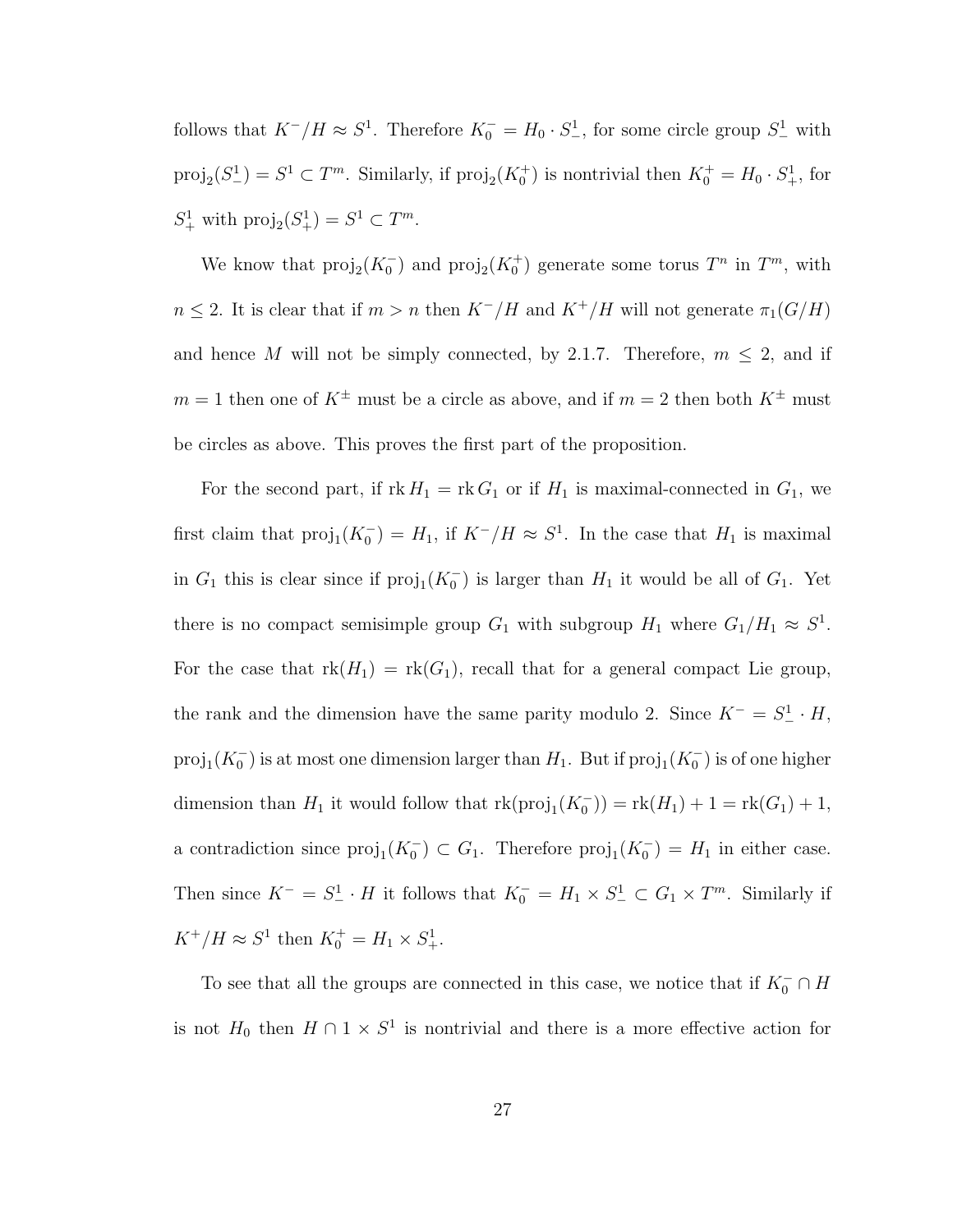the same groups with  $H \cap 1 \times S^1 = 1$ . So we can assume that  $K_0^- \cap H = H_0$ . If, in addition,  $K^+/H \approx S^1$  then by the same argument  $K_0^+ \cap H = H_0$  as well. If  $\dim(K^+/H) > 1$  then  $K_0^+ \cap H = H_0$  already, since  $K_0^+ / (H \cap K_0^+)$  would be a simply connected sphere. In any case we know that  $K_0^{\pm} \cap H = H_0$ . Then, by 2.1.12, H must be connected, forcing  $K^-$  and  $K^+$  to be connected as well.

Now, it only remains to prove the last statement of  $(ii)$ . In this case we already know  $K^- = H_1 \times S^1$  and  $K^+ = H_1 \times S^1$ . It is then clear that  $K^-/H$  and  $K^+/H$ generate  $\pi_1(G/H) \approx \pi_1((G_1/H_1) \times T^2)$  if and only if  $S^1$  and  $S^1$  generate  $\pi_1(T^2)$ . This happens precisely when there is an automorphism of  $T^2$  taking  $S^1$  to  $S^1 \times 1$ and  $S^1_+$  to  $1 \times S^1$ . From 2.1.7 we can assume this automorphism exists. After this automorphism the group diagram has the form

$$
G_1 \times S^1 \times S^1 \supset H_1 \times S^1 \times 1, H_1 \times 1 \times S^1 \supset H_1 \times 1 \times 1.
$$

It is easy to check that this action is the action described in the proposition (see Section 2.1.5 for more details).  $\Box$ 

The next two propositions give the possible dimensions that the group  $G$  can have, if it acts by cohomogeneity one.

PROPOSITION 2.1.21. If a Lie group G acts almost effectively and by cohomogeneity one on the manifold  $M^n$  then

$$
n-1 \le \dim(G) \le n(n-1)/2.
$$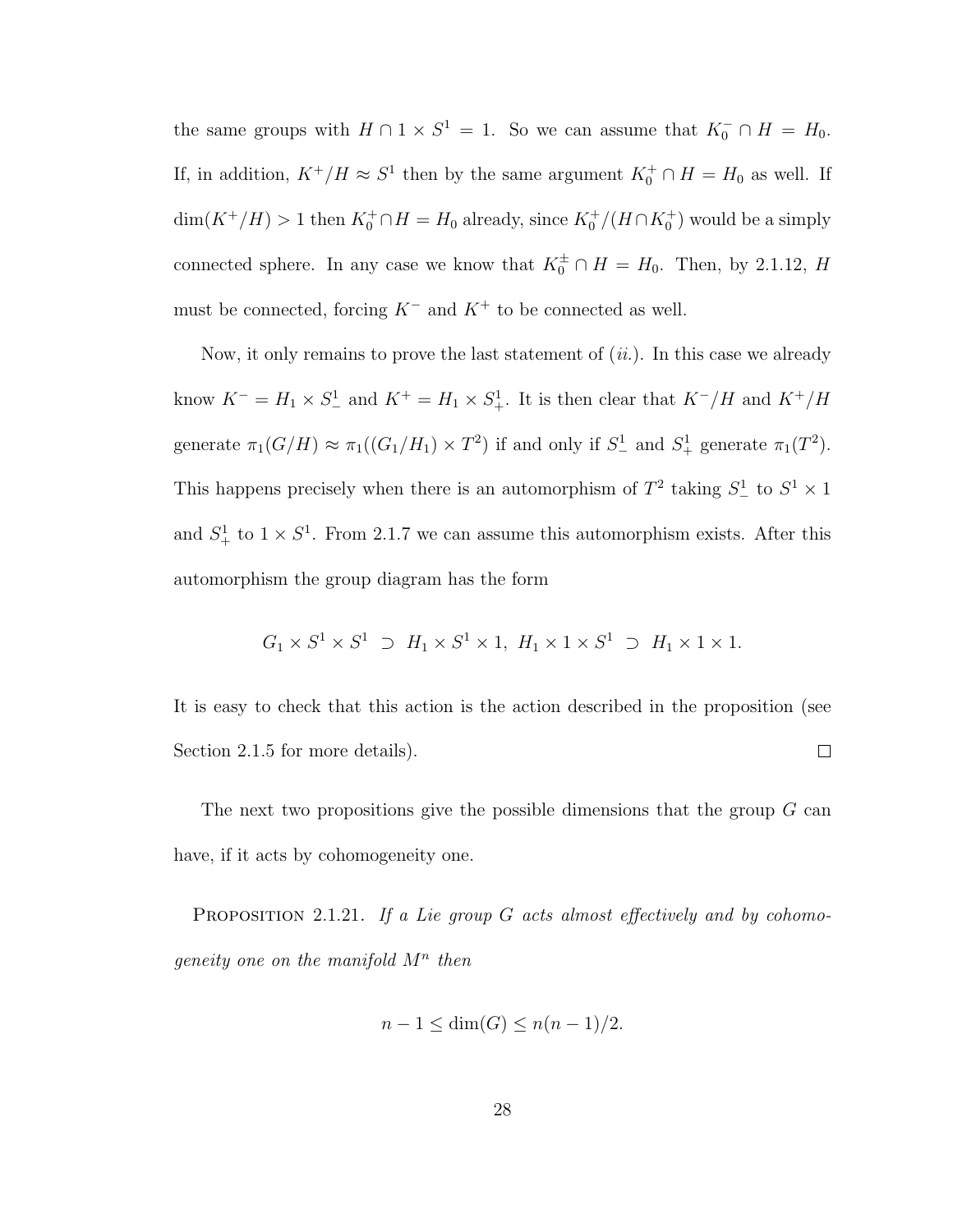*Proof.* Recall that for a principal orbit  $G \cdot x \approx G/H$ , dim  $G/H = n - 1$ , so the first inequality is trivial. Now we claim that  $G$  also acts almost effectively on a principal orbit  $G \cdot x \approx G/H$ . To see this, suppose an element  $g \in G$  fixes  $G \cdot x$ pointwise. Then in particular  $g \in H$ . We saw above that H fixes the geodesic c pointwise as well. Therefore q fixes all of M pointwise and hence  $G$  acts almost effectively on  $G/H$ . Now equip  $G/H$  with a G invariant metric. It then follows that G maps into  $\text{Isom } G/H$  with finite kernel. Since  $\dim G/H = n - 1$ , we know  $\dim(\text{Isom } G/H) \leq n(n-1)/2$  and this proves the second inequality.  $\Box$ 

The case where G has the largest possible dimension is special. For this we have the following proposition.

**PROPOSITION** 2.1.22. Let G be a compact Lie group that acts almost effectively and by cohomogeneity one on the manifold  $M^n$ ,  $n > 2$ , with group diagram  $G \supset$  $K^-, K^+ \supset H$  and no exceptional orbits. If  $\dim(G) = n(n-1)/2$  and G is simply connected then G is isomorphic to  $\text{Spin}(n)$  and the action is equivalent to the  $\text{Spin}(n)$ action on  $S^n \subset \mathbb{R}^n \times \mathbb{R}$  where  $\text{Spin}(n)$  acts on  $\mathbb{R}^n$  via  $\text{SO}(n)$ , leaving  $\mathbb{R}$  pointwise fixed.

*Proof.* Notice first that since G acts on M almost effectively we know that G also acts almost effectively on the principal orbits which are equivariantly diffeomorphic to  $G/H$ . Now endow  $G/H$  with the metric induced from a biinvariant metric on  $G$ , so that  $G$  acts by isometry. Therefore we have a Lie group homomorphism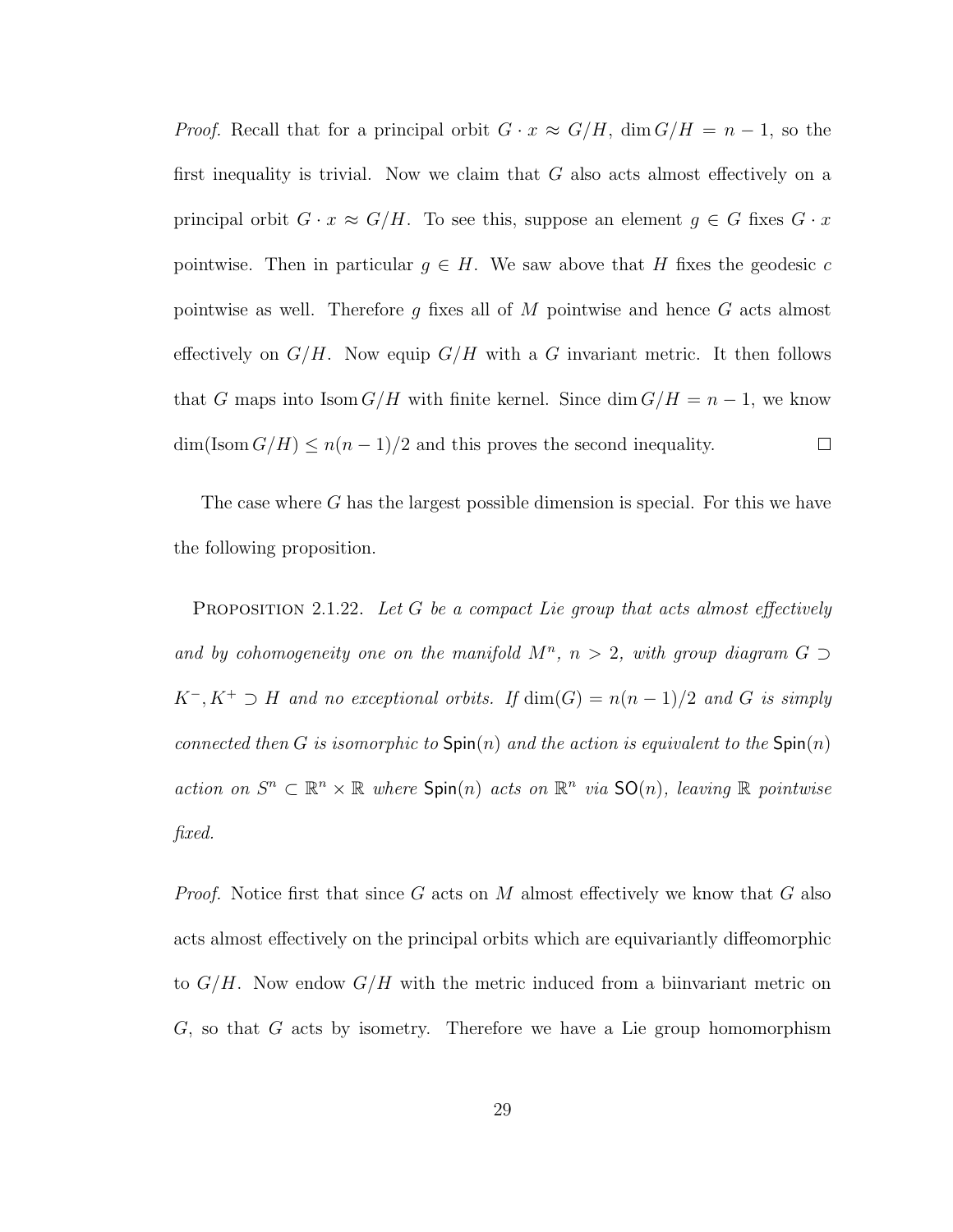$G \to \text{Isom } G/H$  with finite kernel. Since  $\dim G = n(n-1)/2$  and  $\dim G/H = n-1$ it follows that  $G/H$  must be a space form (see [Pe]). Further, since G is simply connected it follows that  $G/H_0$  is a compact simply connected space form. Hence  $G/H_0$  is isometric to  $S^{n-1}$  and G still acts almost effectively and by isometry on  $S^{n-1}$ . So in fact  $G \to \text{Isom } S^{n-1} = \text{SO}(n)$  as a Lie group homomorphism with finite kernel. Since dim  $G = \dim SO(n)$  it follows that G is isomorphic to  $Spin(n)$ . We also know that the only way  $\text{Spin}(n)$  can act transitively on an  $(n-1)$ -sphere is with Spin(n − 1) isotropy (see [Zi1]). Therefore there is an isomorphism  $G \to Spin(n)$ taking  $H_0$  to  $\textsf{Spin}(n-1)$ .

We also see that  $Spin(n-1)$  is maximal among connected subgroups of  $Spin(n)$ . Hence  $K^{\pm}$  must both be  $Spin(n)$  and hence H is connected since  $n > 2$ . Therefore the group diagram for this action is  $Spin(n) \supset Spin(n)$ ,  $Spin(n) \supset Spin(n-1)$ . It is easy to check that the  $Spin(n)$  action on  $S<sup>n</sup>$  described in the proposition also gives this diagram. Hence the two actions are equivalent.  $\Box$ 

### 2.1.5 Special types of actions

There are several types of actions that are easily described and easily recognized from their group diagrams. We will discuss these here so that we can exclude them in our classification. We summarize the results of this section in Table 7.0.5 of the appendix.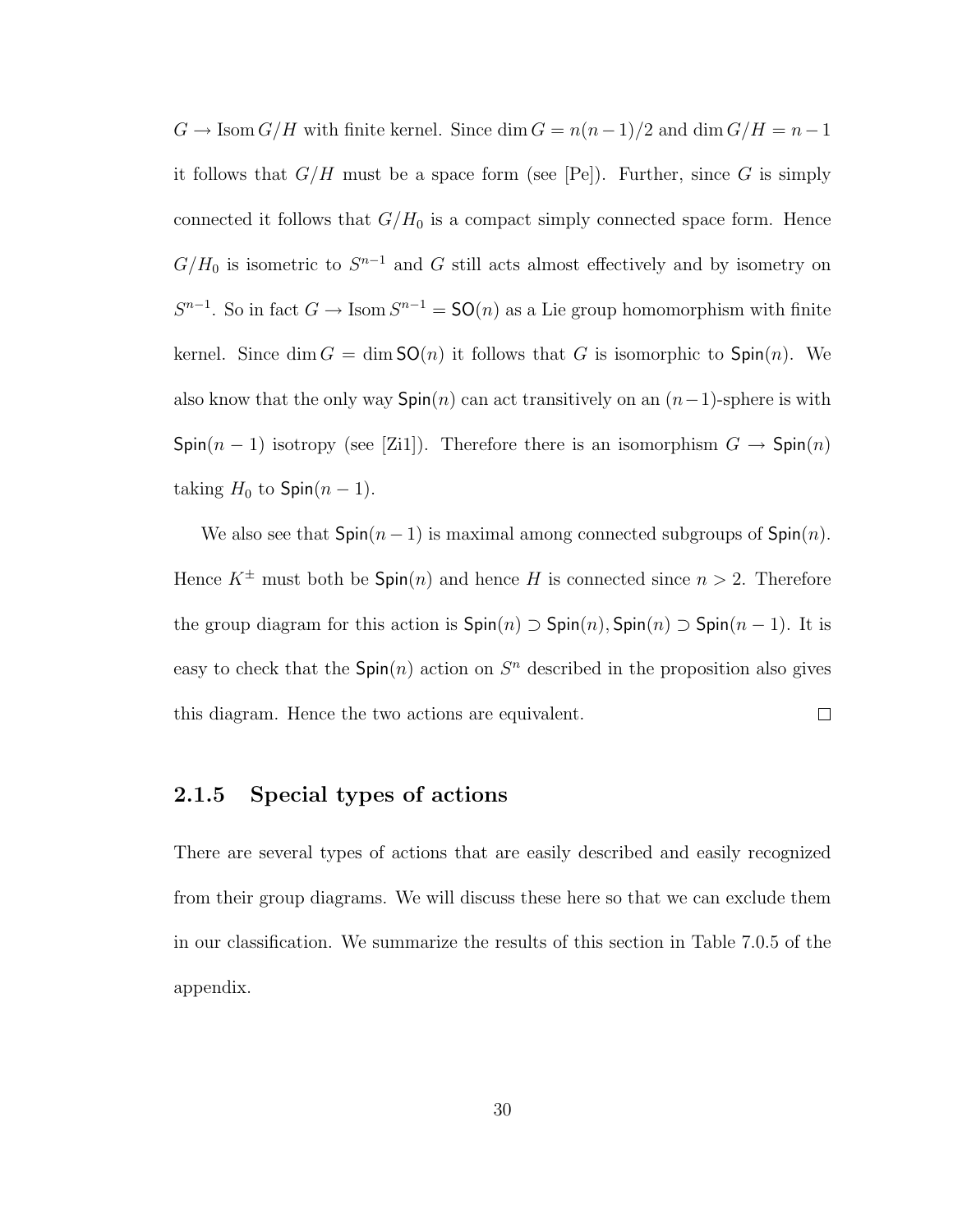### Product actions

Say G acts on M by cohomogeneity one with group diagram  $G \supset K^-$ ,  $K^+ \supset H$ , and L acts transitively on the homogeneous space  $L/J$ . Then it is clear that the action of  $G \times L$  on  $M \times (L/J)$  as a product, i.e.  $(g, l) \star (p, \ell J) = (gp, \ell J)$ , is cohomogeneity one. Suppose c is a minimal geodesic in  $M$  between nonprincipal orbits, which gives the group diagram above. If we fix an  $L$ -invariant metric on  $L/J$ then in the product metric on  $M \times (L/J)$  the curve  $\tilde{c} = (c, 1)$  is a minimal geodesic between nonprincipal orbits. It is easy to see that the resulting group diagram is

$$
G \times L \supset K^- \times J, \ K^+ \times J \supset H \times J. \tag{2.1.23}
$$

Conversely, any diagram of this form will give a product action as described above. These diagrams are easy to recognize from the J factor that appears in each of the isotropy groups.

### Sum actions

Suppose  $G_i$  acts transitively, linearly and isometrically on the sphere  $S^{m_i} \subset \mathbb{R}^{m_i+1}$ with isotropy subgroup  $H_i$ , for  $i = 1, 2$ . Then we have an action of  $G := G_1 \times G_2$ on  $S^{m_1+m_2+1} \subset \mathbb{R}^{m_1+1} \times \mathbb{R}^{m_2+1}$  by taking the product action:  $(g_1, g_2) \star (x, y) =$  $(g_1 \cdot x, g_2 \cdot y)$ . Such actions are called sum actions. Now, fix two unit vectors  $e_i \in S^{m_i}$  with  $(G_i)_{e_i} = H_i$ , for  $i = 1, 2$ , and define  $c(\theta) = (\cos(\theta)e_1, \sin(\theta)e_2)$ . Upon computing the isotropy groups we find that the orbits through  $c(\theta)$  for  $\theta \in (0, \pi/2)$ are codimension one and hence this action is cohomogeneity one. We easily find the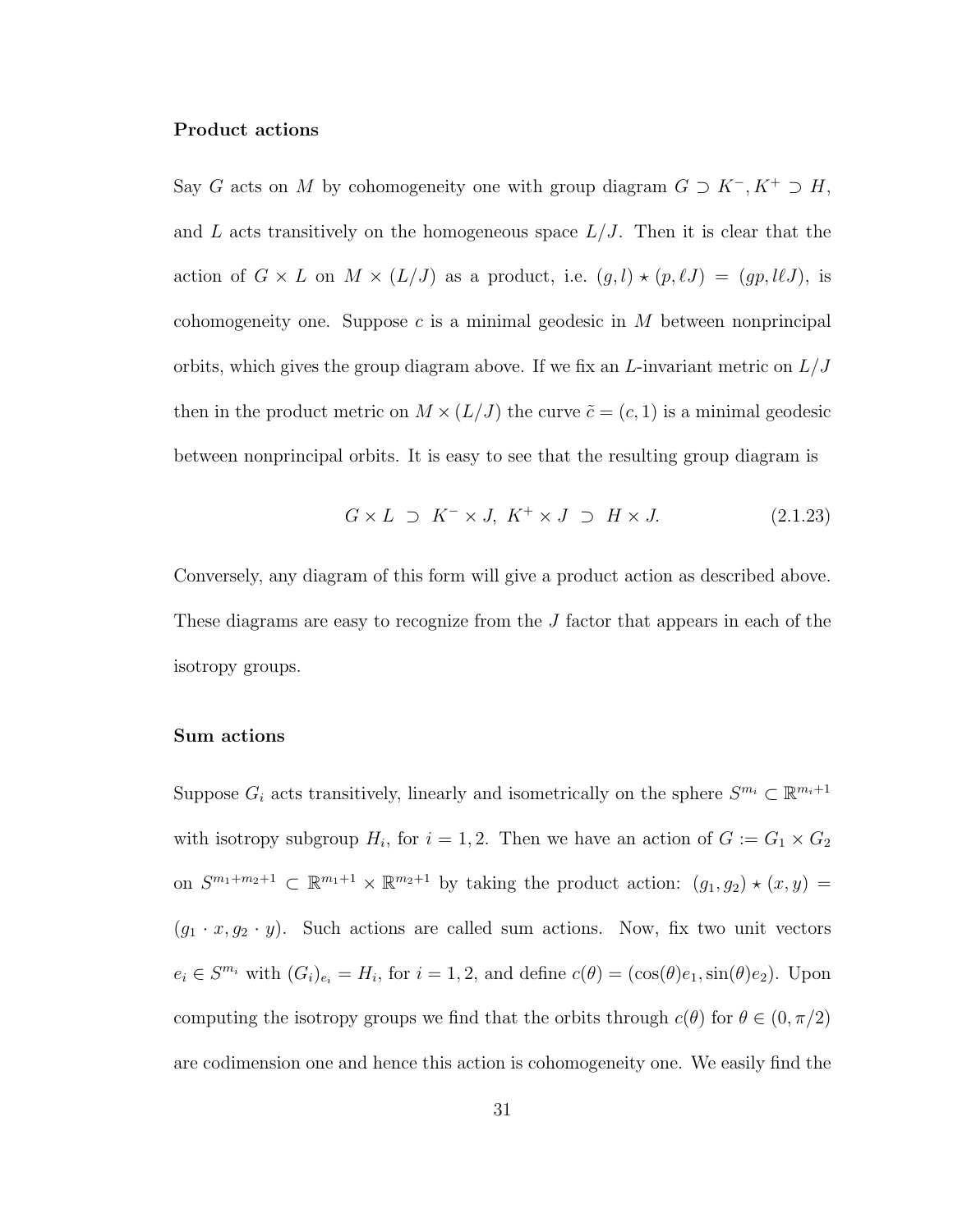group diagram to be

$$
G_1 \times G_2 \supset G_1 \times H_2, H_1 \times G_2 \supset H_1 \times H_2. \tag{2.1.24}
$$

Conversely, take a group diagram of this form. Then  $G_i/H_i$  are spheres and hence by the classification of transitive actions on spheres,  $G_i$  actually acts linearly and isometrically on  $S^{m_i} \subset \mathbb{R}^{m_i+1}$ . Hence this action is a sum action as described above. Diagrams of the form 2.1.24 are easy to recognize from the  $H_1$  and  $H_2$  factors in the "middle" and the  $G_1$  and  $G_2$  factors on the "outside" of the pair  $K^-, K^+$ . In particular these actions are always isometric actions on symmetric spheres.

### Fixed point actions

Here we will completely characterize the cohomogeneity one actions that have a fixed point. In fact we will not put any dimension restrictions on the actions in this subsection. Say  $G$  acts effectively and by cohomogeneity one on the simply connected manifold M and assume there is a fixed point  $p_-\in M$ , i.e.  $G_{p_-}=G$ . It is clear that the point  $p_$  cannot be in a principal orbit, so we can assume that  $K^- = G$ . Therefore the group diagram for this action will have the form

$$
G \supset G, K^+ \supset H. \tag{2.1.25}
$$

Conversely, such a diagram clearly gives an action with a fixed point. So to classify fixed point cohomogeneity one actions we must only classify diagrams of type 2.1.25.

Because we assumed the action is effective, it follows that the G action on  $G/H \approx S^{l-1}$  is an effective transitive action on a sphere. Such actions were classified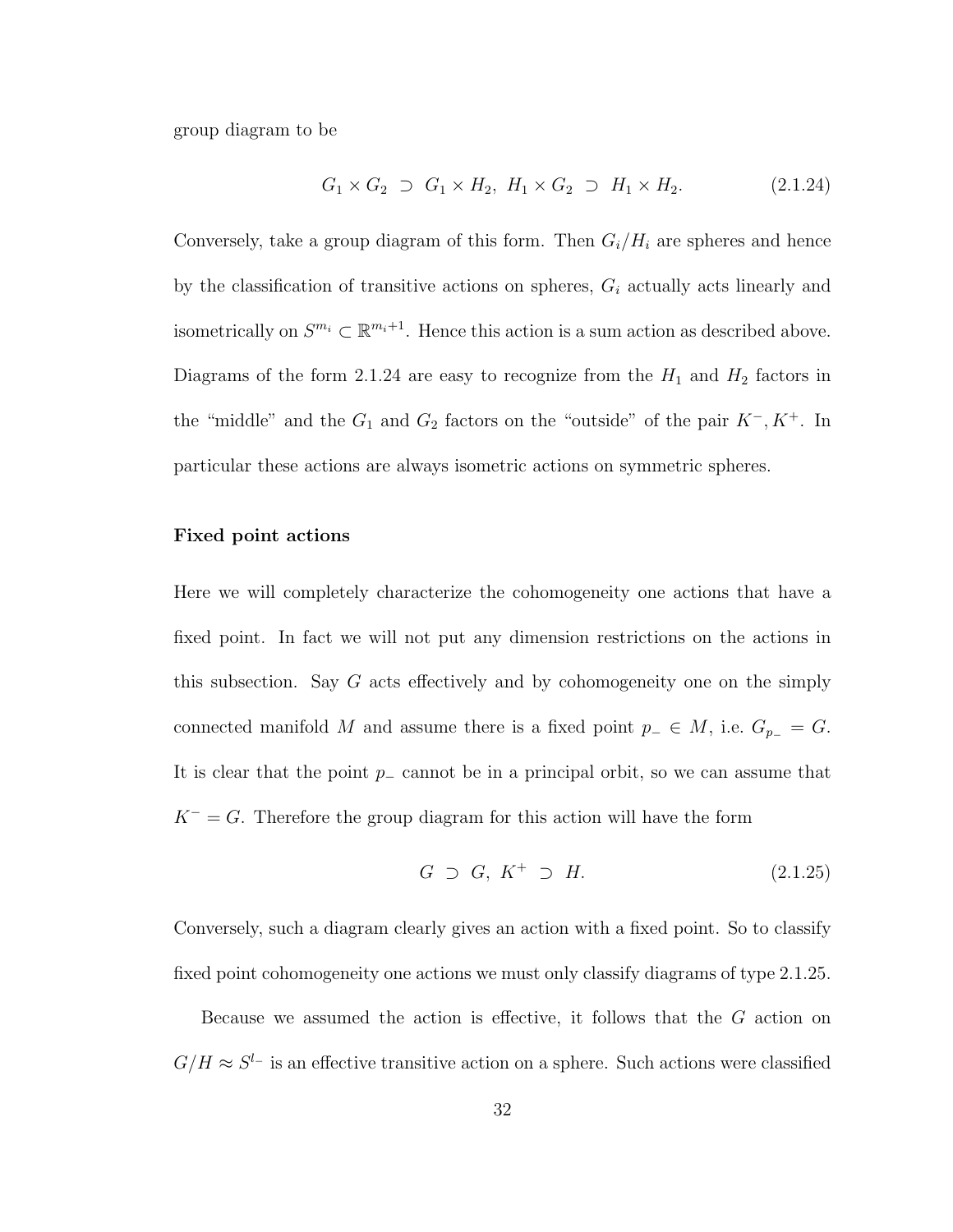by Montgomery, Samelson and Borel (see [Zi1]). Up to equivalence, this gives us the possibilities for G and H. In particular H and hence  $K^+$  must be connected. In Section 2 of [GZ2], the authors list all possible closed connected subgroups  $K^+$ between  $H$  and  $G$ , for each pair  $G, H$ .

In the case where  $K^+ = G$ , we have

$$
G \supset G, G \supset H. \tag{2.1.26}
$$

To see what this action is, identify  $G/H$  with the unit sphere  $S^l \subset \mathbb{R}^{l+1}$ . We know from the classification of transitive actions on spheres mentioned above, that  $G$  acts linearly and isometrically on  $\mathbb{R}^{l+1}$ . It is easy to check that  $M = S^{l+1} \subset \mathbb{R}^{l+1} \times \mathbb{R}$ with the action given by  $g \star (x, t) = (gx, t)$ . We will call such actions two-fixed-point actions. In particular this is an isometric action on the sphere  $S^{l+1}$ . Notice that if  $H_0$  is maximal among connected subgroups of G then 2.1.26 is the only possible diagram for this  $G$  and  $H_0$ , assuming there are no exceptional orbits. This gives the following convenient proposition.

PROPOSITION 2.1.27. Let M be a simply connected cohomogeneity one manifold for the group  $G$ , with principal isotropy group  $H$ , as above. If  $H_0$  is maximal among connected subgroups of G then the action is equivalent to an isometric two-fixed-point action on a sphere.

Therefore we must only consider the case in which  $K^+$  is a subgroup strictly between  $H$  and  $G$ . Following the tables given in  $[GZ2]$ , we address these cases one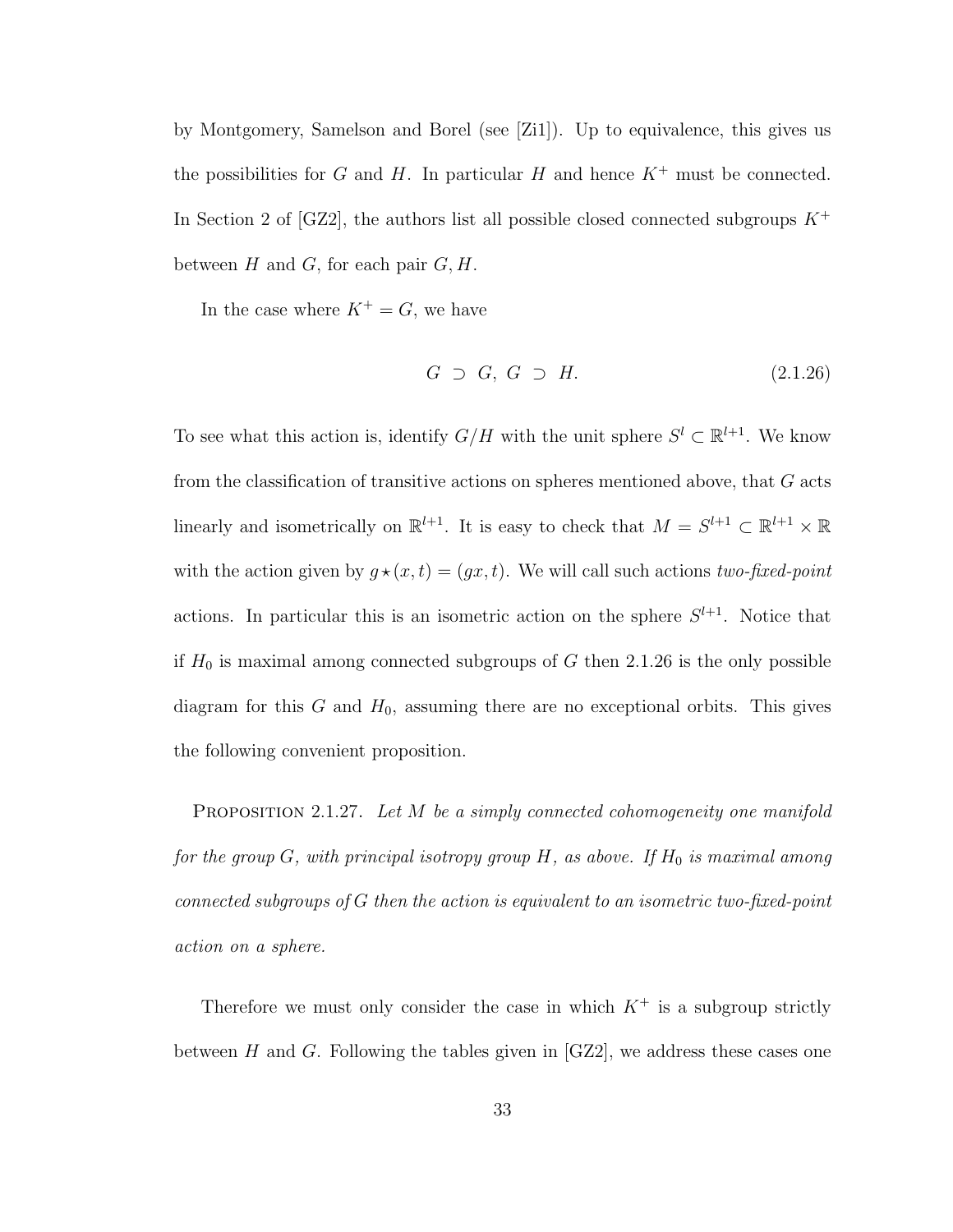by one. We first list the diagram, then the corresponding action. In each case it is easy to check that the action listed gives the corresponding diagram.

\n- \n
$$
SU(n) \supset SU(n)
$$
,  $S(U(n-1)U(1)) \supset SU(n-1)$ :\n
\n- \n $SU(n)$  on  $\mathbb{CP}^n$  given by  $A \star [z_0, z_1, \ldots, z_n] = [z_0, A(z_1, \ldots, z_n)]$ .\n
\n- \n $U(n) \supset U(n)$ ,  $U(n-1)U(1) \supset U(n-1)$ :\n
\n- \n $U(n)$  on  $\mathbb{CP}^n$  given by  $A \star [z_0, z_1, \ldots, z_n] = [z_0, A(z_1, \ldots, z_n)]$ .\n
\n- \n $Sp(n) \supset Sp(n)$ ,  $Sp(n-1)Sp(1) \supset Sp(n-1)$ :\n
\n- \n $Sp(n)$  on  $\mathbb{HP}^n$  given by  $A \star [x_0, x_1, \ldots, x_n] = [x_0, A(x_1, \ldots, x_n)]$ .\n
\n- \n $Sp(n) \supset Sp(n)$ ,  $Sp(n-1)U(1) \supset Sp(n-1)$ :\n
\n- \n $Sp(n)$  on  $\mathbb{CP}^{2n+1} = S^{4n+3}/S^1$  for  $S^{4n+3} \subset \mathbb{H}^{n+1}$  given by  $A \star [x_0, x_1, \ldots, x_n] = [x_0, A(x_1, \ldots, x_n)]$ .\n
\n- \n $Sp(n) \times Sp(1) \supset Sp(n) \times Sp(1)$ ,  $Sp(n-1)Sp(1) \times Sp(1) \supset Sp(n-1) \Delta Sp(1)$ :\n
\n- \n $Sp(n) \times Sp(1)$  on  $\mathbb{HP}^n$  given by  $(A, p) \star [x_0, x_1, \ldots, x_n] = [px_0, A(x_1, \ldots, x_n)]$

$$
\mathsf{Sp}(n) \times \mathsf{U}(1) \text{ on } \mathbb{CP}^{2n+1} = S^{4n+3}/S^1 \text{ for } S^{4n+3} \subset \mathbb{H}^{n+1} \text{ given by}
$$

$$
(A, z) \star [x_0, x_1, \ldots, x_n] = [zx_0, A(x_1, \ldots, x_n)].
$$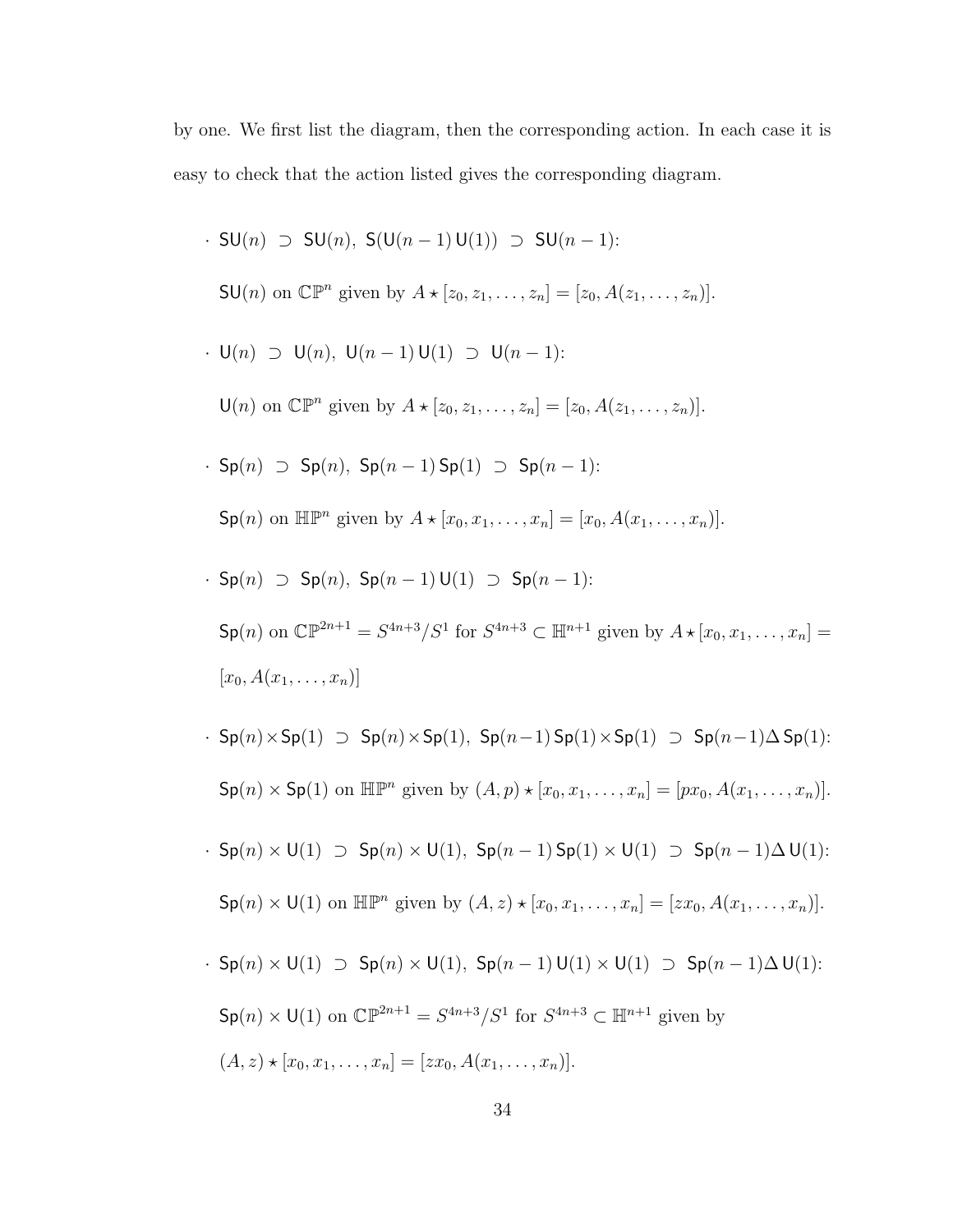$$
\text{Spin}(9) \supset \text{Spin}(9), \text{Spin}(8) \supset \text{Spin}(7):
$$

$$
\text{Spin}(9) \text{ on } \text{Ca}\mathbb{P}^2 = \mathsf{F}_4 / \text{Spin}(9) \text{ (see [Iw]).}
$$

In conclusion, we have shown the following.

PROPOSITION 2.1.28. Every cohomogeneity one action on a compact simply connected manifold with a fixed point is equivalent to one of the isometric action on a compact rank one symmetric space described above.

## 2.2 Important Lie Groups

It is well known that every compact connected Lie group has a finite cover of the form  $G_{ss} \times T^k$ , where  $G_{ss}$  is semisimple and simply connected and  $T^k$  is a torus. The classification of simply connected semisimple Lie groups is also well know and all the possibilities are listed in Table 2.2.1 for dimension 21 and less. If an arbitrary compact group G acts on a manifold M, then every cover  $\tilde{G}$  of G still acts on M, although less effectively. So allowing for a finite ineffective kernel, and because G will always have dimension 21 or less by  $2.1.21$ , we can assume that G is the product of groups from Table 2.2.1.

For the classifications of cohomogeneity one diagrams we will also need to know the subgroups of the groups listed in Table 2.2.1, for certain dimensions. These subgroups are well known (see for example [Dy]). Table 2.2.2 lists closed connected subgroups of the indicated groups in the dimensions that will be relevant for our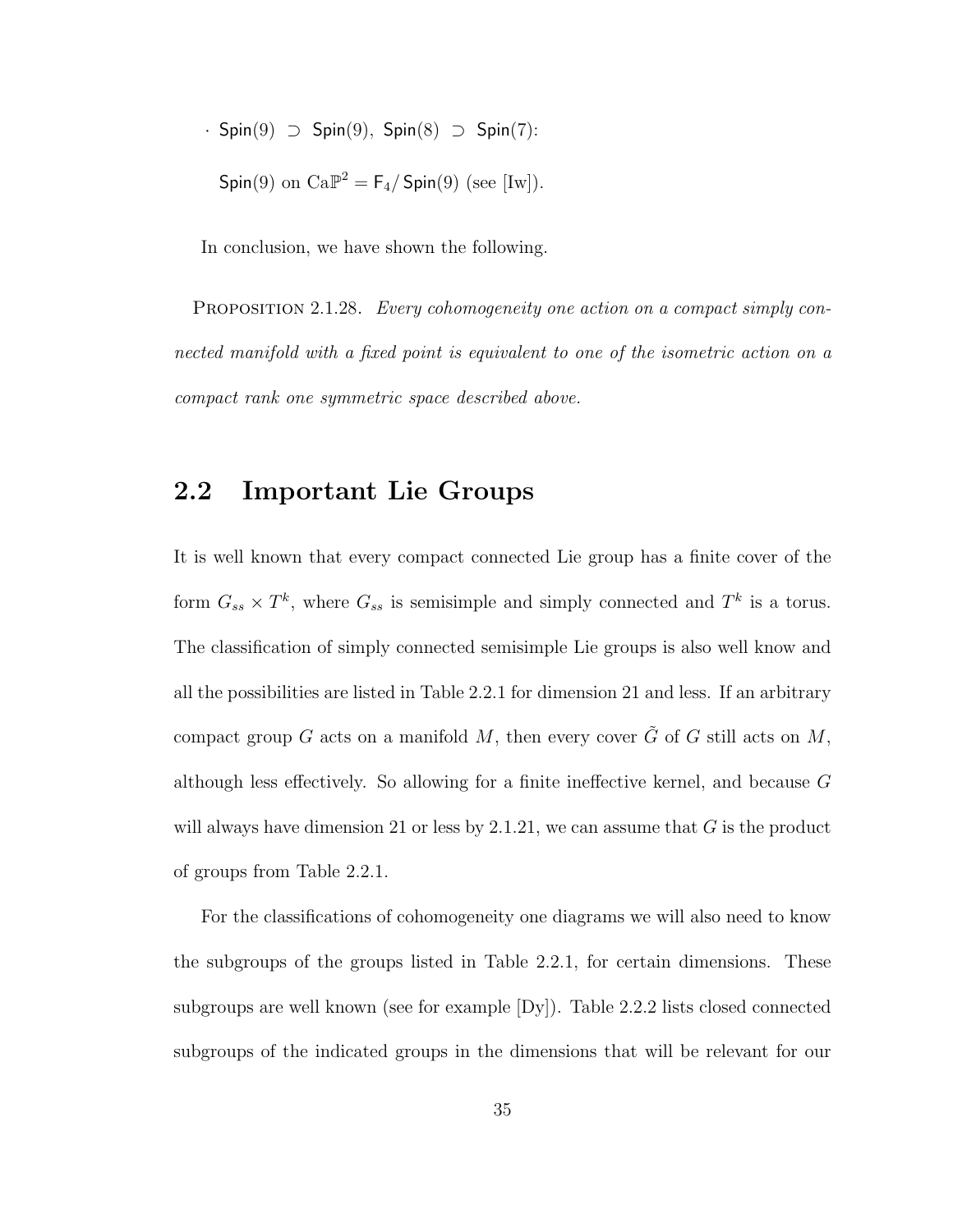| Group                                             | Dimension | Rank                        |
|---------------------------------------------------|-----------|-----------------------------|
| $S^1 \approx U(1) \approx SO(2)$                  | 1         | 1                           |
| $S^3 \approx SU(2) \approx Sp(1) \approx Spin(3)$ | 3         | 1                           |
| SU(3)                                             | 8         | $\mathcal{D}_{\mathcal{A}}$ |
| $Sp(2) \approx Spin(5)$                           | 10        | 2                           |
| G <sub>2</sub>                                    | 14        | 2                           |
| $SU(4) \approx Spin(6)$                           | 15        | 3                           |
| Sp(3)                                             | 21        | 3                           |
| Spin(7)                                           | 21        | 3                           |

Table 2.2.1: Classical compact groups in dimensions 21 and less, up to cover. study.

We can use this information about the subgroups of the classical Lie groups to make the following claim.

PROPOSITION 2.2.3. Let M be the cohomogeneity one manifold given by the group diagram  $G \supset K^+, K^- \supset H$ , where  $G$  acts nonreducibly on  $M$ . Suppose  $G$  is the product of groups

$$
G = \prod_{t=1}^{i} (\mathsf{SU}(4)) \times \prod_{t=1}^{j} (\mathsf{G}_2) \times \prod_{t=1}^{k} (\mathsf{Sp}(2)) \times \prod_{t=1}^{l} (\mathsf{SU}(3)) \times \prod_{t=1}^{m} (S^3) \times (S^1)^n
$$

where  $i, j, k, l, m$  and n are allowed to be zero and where we imagine most of them are zero. Then

$$
\dim(H) \le 10i + 8j + 6k + 4l + m.
$$

Of course the most important applications of this proposition will be in the case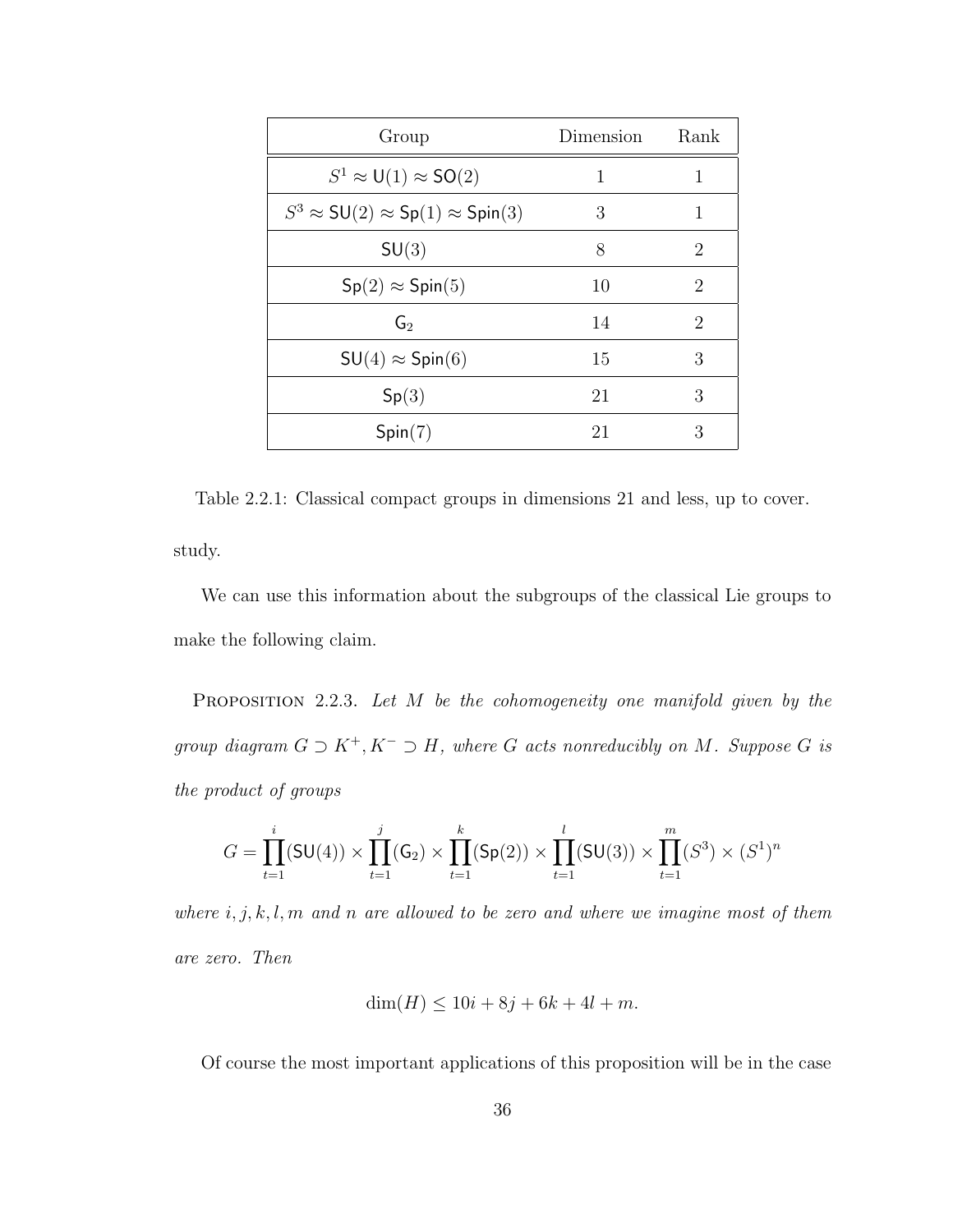| Group           | Dimensions      | Subgroups                                                                  |
|-----------------|-----------------|----------------------------------------------------------------------------|
| $T^2$           | $\dim \geq 1$ : | $\{(e^{ip\theta}, e^{iq\theta})\}$                                         |
| $S^3$           | $\dim \geq 1$ : | $\{e^{x\theta} = \cos \theta + x \sin \theta\}$ for $x \in \text{Im}(S^3)$ |
| $S^3\times S^3$ | $\dim$ > 1:     | $S^1 \subset T^2$ ; $T^2$ ;                                                |
|                 |                 | $S^3 \times 1$ ; $1 \times S^3$ ; $\Delta S^3 = \{(q, q)\};$               |
|                 |                 | $S^3 \times S^1$ ; $S^1 \times S^3$                                        |
| SU(3)           | $\dim \geq 1$ : | $S^1 \subset T^2$ ; $T^2$ ; SO(3);                                         |
|                 |                 | $SU(2)$ ; $U(2) = S(U(2) U(1))$                                            |
| Sp(2)           | $\dim$ > 4:     | $\mathsf{U}(2)_{max} = {\text{diag}(zg,\bar{z}g)};$                        |
|                 |                 | Sp(1)SO(2); Sp(1)Sp(1)                                                     |
| $G_2$           | $\dim \geq 8$ : | SU(8)                                                                      |
| SU(4)           | $\dim$ > 9:     | $U(3)$ ; Sp $(2)$                                                          |

Table 2.2.2: Compact connected proper subgroups in the specified dimensions, up to conjugation.

that  $i, j, k, l, m$  and n are all small and mostly zero. Although this might not seem helpful, we will see that it is very helpful in ruling out many product groups.

Proof. Since the action is nonreducible, we know that H does not project onto any of the factors in this product. That means each  $\text{proj}_{\nu}(H)$  is a proper subgroup. Therefore we have

$$
H_0 \subset \prod_{t=1}^i (I_t) \times \prod_{t=1}^j (J_t) \times \prod_{t=1}^k (K_t) \times \prod_{t=1}^l (L_t) \times \prod_{t=1}^m (S_t^1) \times 1.
$$

Table 2.2.2 gives us the largest possible dimension of each of these subgroups. In particular  $\dim(I_t) \leq 10$ ,  $\dim(J_t) \leq 8$ ,  $\dim(K_t) \leq 6$  and  $\dim(L_t) \leq 4$ .  $\Box$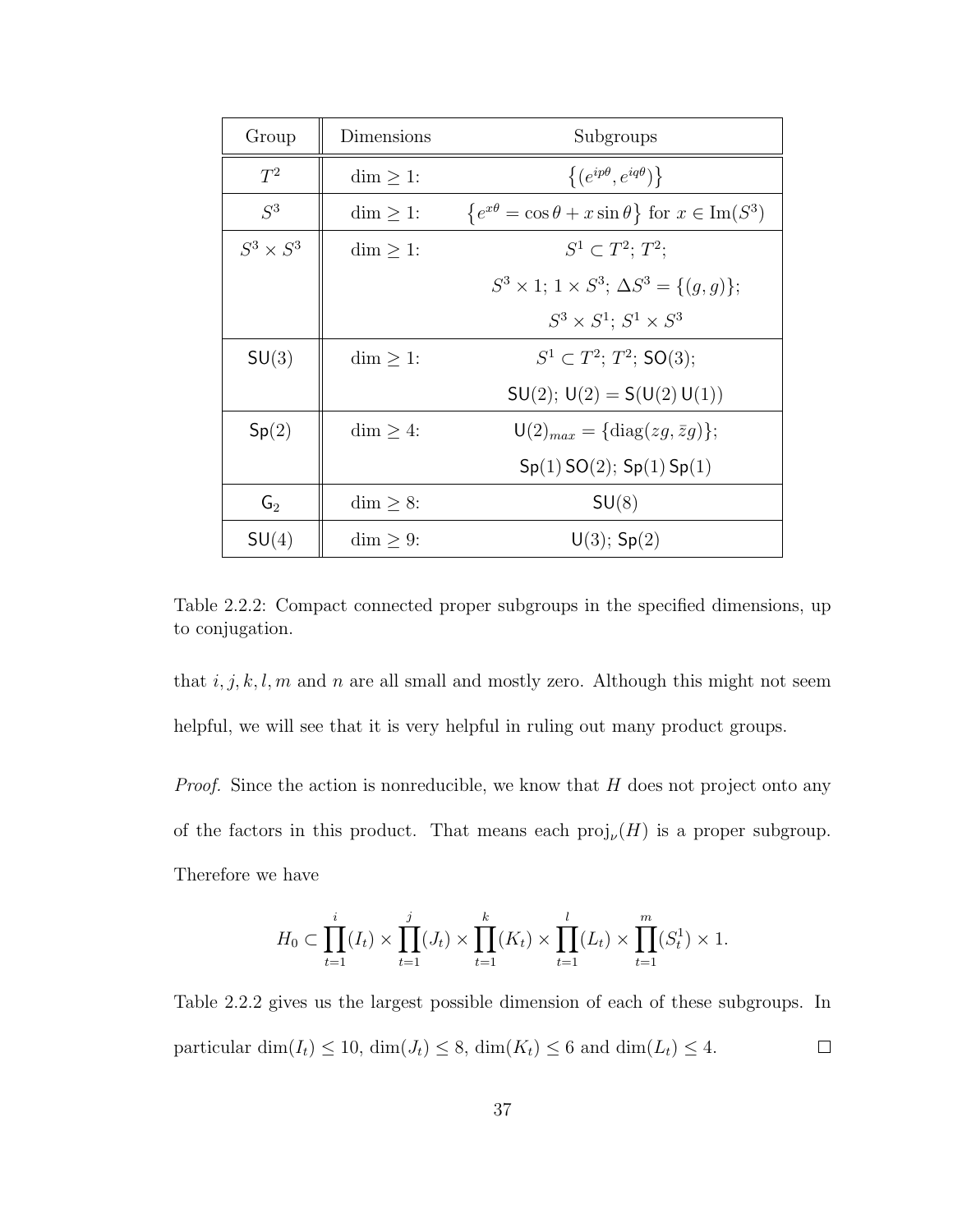## 2.3 Low dimensional classification

Recall that cohomogeneity one manifolds of dimension 4 and lower were classified in [Ne] and [Pa]. For the convenience of the reader, and in order to correct an omission in [Pa], we will now reproduce this classification in the case of simply connected cohomogeneity one manifolds.

Suppose the compact connected group  $G$  acts almost effectively and nonreducibly on the compact simply connected manifold  $M$  by cohomogeneity one with group diagram  $G \supset K^-, K^+ \supset H$ .

### 2 Dimensional manifolds

Suppose dim(M) = 2. We know from 2.1.21 that  $\dim(G) = 1$ , and hence  $G = S^1$ . Then, for the action to be effective, H must be trivial. By 2.1.6,  $K^{\pm}$  must both be S<sup>1</sup> and hence the group diagram is  $S^1 \supset S^1$ ,  $S^1 \supset 1$ . It is easy to see that this is the action of  $S^1$  on  $S^2$  via rotation about some fixed axis.

### 3 Dimensional manifolds

Now suppose dim  $M = 3$  so that dim G is either 2 or 3. If dim  $G = 2$  then  $G = T^2$ and  $H$  is discrete. For the action to be effective,  $H$  must be trivial. Then it is clear that both  $K^{\pm}$  are circle groups in  $T^2$ . From 2.1.7, M will be simply connected if and only if  $K^-$  and  $K^+$  generate  $\pi_1(T^2)$ . This happens precisely when there is an automorphism of  $T^2$  taking  $K^-$  to  $S^1 \times 1$  and  $K^+$  to  $1 \times S^1$ . So our group diagram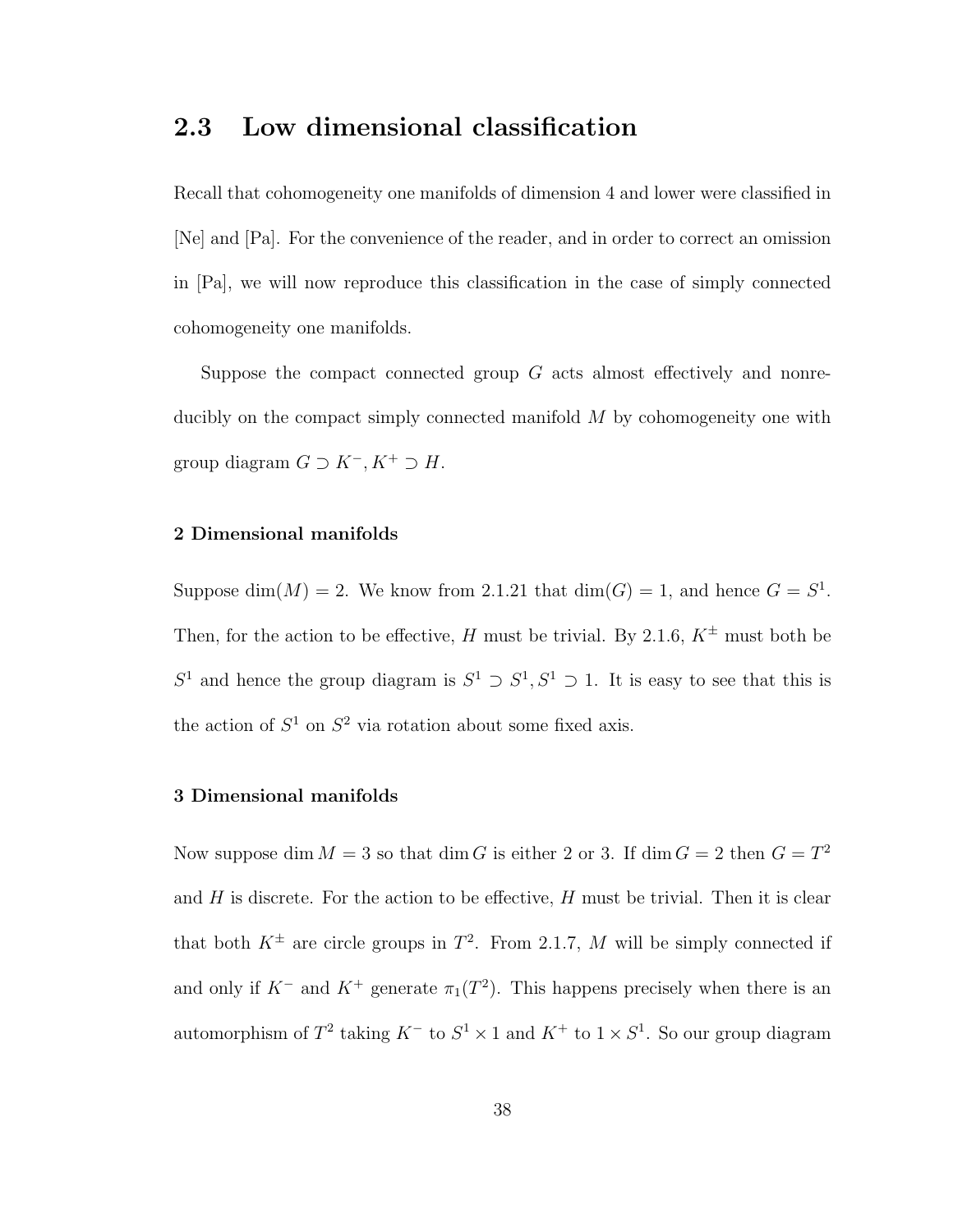in this case is  $T^2 \supset S^1 \times 1, 1 \times S^1 \supset 1$ , up to automorphism. It is easy to check that this is the action of  $T^2$  on  $S^3 \subset \mathbb{C}^2$  via  $(z, w) \star (x, y) = (zx, wy)$ .

Next, if dim  $G = 3$  then, by 2.1.20,  $G = S<sup>3</sup>$  up to cover. Then 2.1.22 says this action is a two-fixed-point action on a sphere.

#### 4 Dimensional manifolds

Finally say dim  $M = 4$ , so that  $3 \leq \dim G \leq 6$ . Up to cover, 2.1.20 says that G must be one of the following four groups:  $S^3$ ,  $S^3 \times S^1$ ,  $S^3 \times T^2$  or  $S^3 \times S^3$ . If  $G = S<sup>3</sup> \times S<sup>3</sup>$  then 2.1.22 again implies that the action is a two-fixed-point action on  $S<sup>4</sup>$ . If  $G = S<sup>3</sup> \times T<sup>2</sup>$  then  $H<sub>0</sub>$  would have to be a two dimensional subgroup of  $S^3 \times 1$  for the action to be nonreducible, which is impossible. Next, if  $G = S^3 \times S^1$ , then  $H_0$  would be a one dimensional subgroup of  $S^3 \times 1$ , say  $H_0 = S^1 \times 1$ . Then by 2.1.20,  $K^-$ ,  $K^+$  and H are all connected and we can assume  $K^- = S^1 \times S^1$ . This proposition also says  $K^+$  is either  $S^3 \times 1$  or  $S^1 \times S^1$ . So there are two possibilities for diagrams in this case:

$$
S^3 \times S^1 \supset S^1 \times S^1, S^1 \times S^1 \supset S^1 \times 1
$$
  

$$
S^3 \times S^1 \supset S^1 \times S^1, S^3 \times 1 \supset S^1 \times 1.
$$

The first is a product action on  $S^2 \times S^2$  and the second is a sum action on  $S^4$ .

The only remaining case is  $G = S^3$ , where H is discrete. From 2.1.28, we can assume that  $K^{\pm}$  are both proper subgroups of G, and hence they are both circle groups. After conjugation we can assume  $K_0^-$  =  $\overline{a}$  $e^{i\theta}$ , and say  $K_0^+$  =  $\overline{a}$  $e^{x\theta}$  for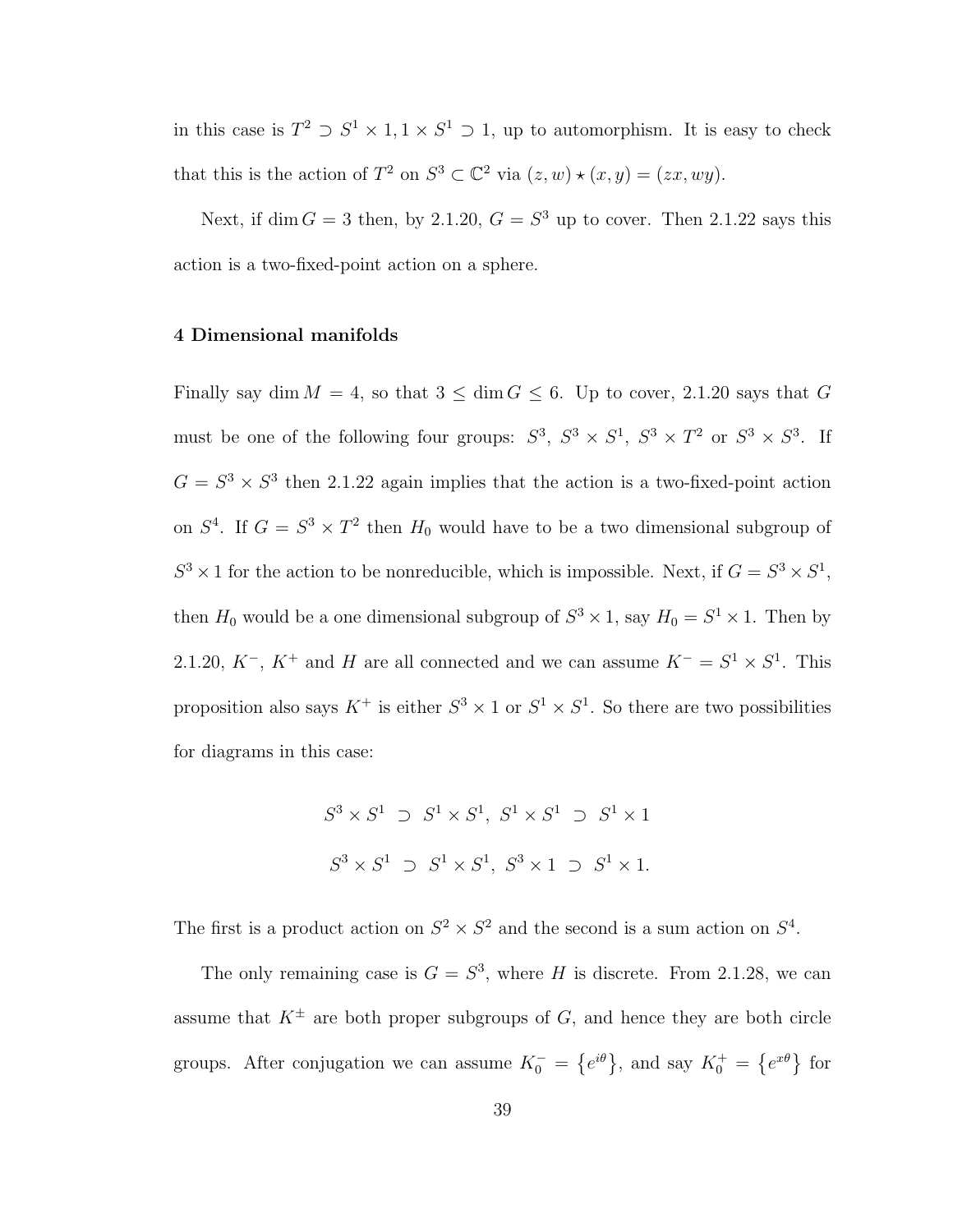some  $x \in \text{Im } \mathbb{H} \cap S^3$ . If  $x = \pm i$  then it is clear from 2.1.13 that H must be a cyclic subgroup of  $K^- = K^+$ . In this case we have the group diagram:

$$
S^3 \supset S^1, S^1 \supset \mathbb{Z}_n \tag{2.3.1}
$$

One can show that this is either an action on  $S^2 \times S^2$  or on  $\mathbb{CP}^2 \# -\mathbb{CP}^2$ , depending on whether *n* is even or odd, respectively (see [Pa]).

Next suppose  $x \neq \pm i$ . We know that for an arbitrary closed subgroup,  $L \subset$  $N(L_0)$ . In particular  $K^- \subset ($  $\overline{a}$  $e^{i\theta}$ }∪  $\{je^{i\theta}\}\}\)$  and  $K^+\subset\mathcal{O}$  $\overline{a}$  $e^{x\theta}$ }∪  $\{ye^{x\theta}\}\)$  for some  $y \in x^{\perp} \cap \text{Im } \mathbb{H} \cap S^3$ . Hence H must be a subgroup of the intersection of these two sets. If  $x \notin i^{\perp}$  then these sets intersect in  $\{\pm 1\} \cup ($  $\{je^{i\theta}\}\cap$  $\{ye^{x\theta}\}\)$ . However, by 2.1.12, H must be generated by its intersections with  $K_0^-$  and  $K_0^+$ . Therefore  $H \subset \{\pm 1\}$ in this case, and hence  $N(H) = G$ . Then by 2.1.3, we could conjugate  $K^+$  by some element of G to make  $K_0^+ = K_0^-$ , which is the case we already considered.

So we can assume that  $i \perp x$ . Recall that conjugation of  $S^3$  by the element  $e^{i\theta_0}$  rotates the jk-plane by the angle  $2\theta_0$  and fixes the 1*i*-plane. After such a conjugation of G we can assume that  $K_0^+$  =  $\overline{a}$  $e^{j\theta}$  and  $K_0^-$  =  $\overline{a}$  $e^{i\theta}$ . This time

$$
H \subset N(K_0^-) \cap N(K_0^+) = \{\pm 1, \pm i, \pm j, \pm k\} =: Q.
$$

And we can also assume  $H \nsubseteq {\pm 1}$  by the argument above. Then H contains some element of  $Q \setminus {\pm 1}$ , and since H is generated by its intersection with  $K_0^-$  and  $K_0^+$ , we can assume  $i \in H$ .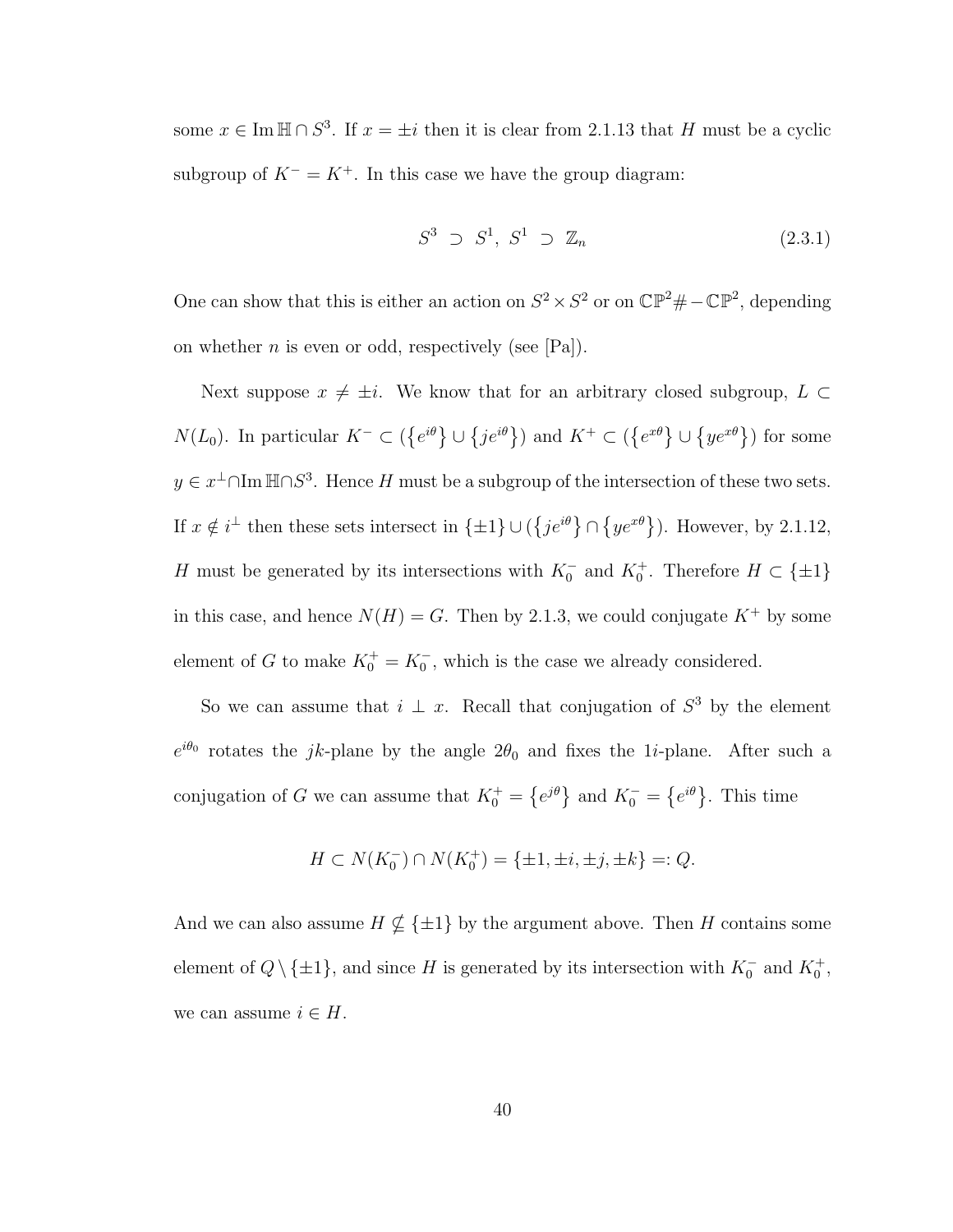If  $H = \langle i \rangle$  then we have the following diagram:

$$
S^3 \supset \{e^{i\theta}\}, \{e^{j\theta}\} \cup \{ie^{j\theta}\} \supset \langle i \rangle. \tag{2.3.2}
$$

One can easily check that this is the  $SO(3)$  action on  $\mathbb{CP}^2$ , via  $SO(3) \subset SU(3)$ . This action was missing from the classification in [Pa], along with other reducible actions. If H contains any other element of Q, in addition to  $\langle i \rangle$ , then  $H = Q$ , and we have the following diagram:

$$
S^3 \supset \{e^{i\theta}\} \cup \{je^{i\theta}\}, \{e^{j\theta}\} \cup \{ie^{j\theta}\} \supset \{\pm 1, \pm i, \pm j, \pm k\}.
$$
 (2.3.3)

This is the action of  $SO(3)$  on  $S^4 \subset V := \{A \in \mathbb{R}^{3 \times 3} | A = A^t, \text{tr}(A) = 0\}$  by conjugation, where V carries the inner product  $\langle A, B \rangle = \text{tr}(AB)$ , as described in [GZ1].

The full classification of 4-dimensional compact cohomogeneity one manifolds given in [Pa], finds over 60 families of actions. The above work shows how important the assumption  $\pi_1(M) = 0$  is in simplifying the classification.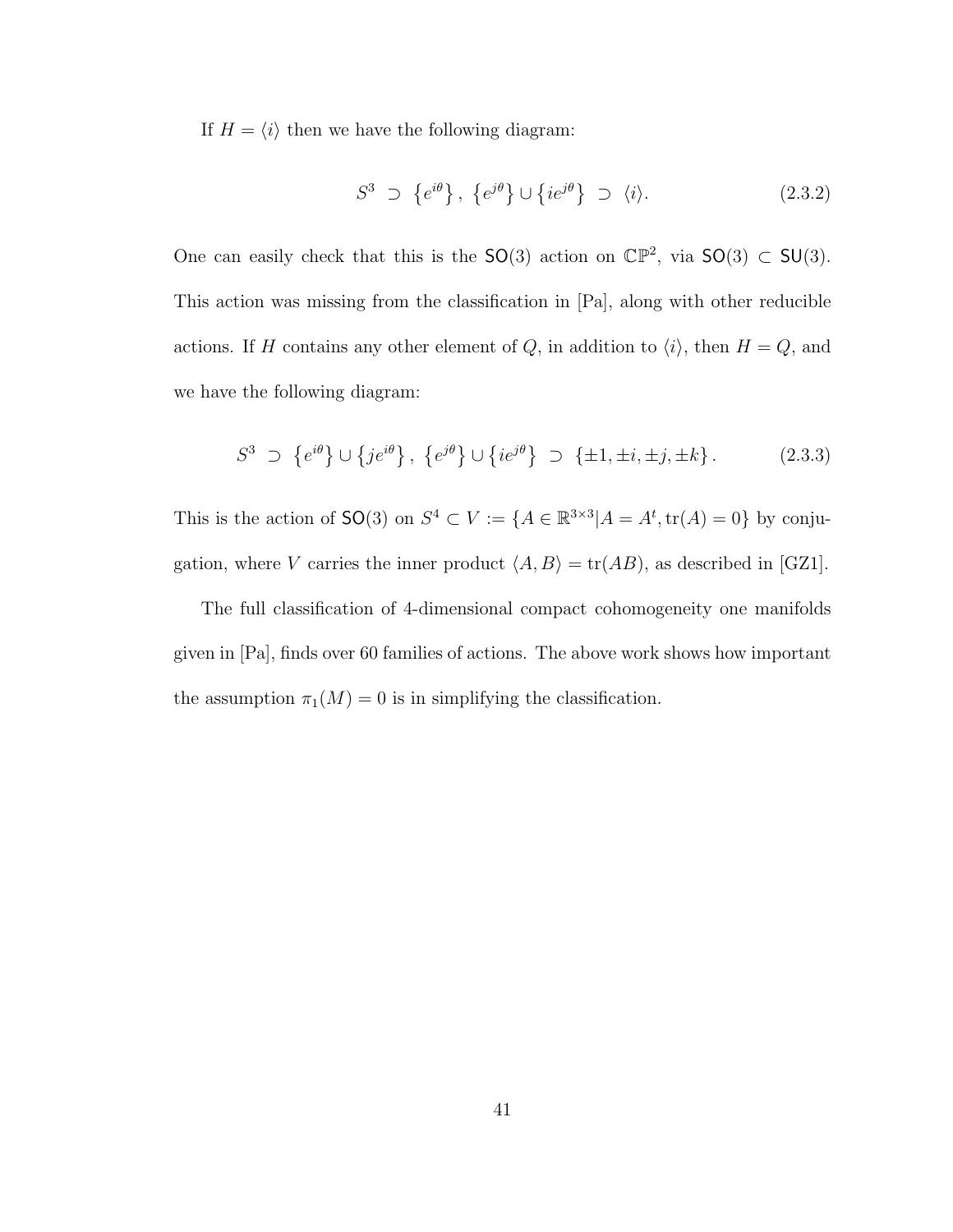# Chapter 3

# Classification in Dimension Five

In this chapter we will go through the five dimensional classification. Throughout this chapter, M will denote a 5-dimensional compact simply connected cohomogeneity one manifolds for the compact connected group G which acts almost effectively and nonreducibly, with group diagram  $G \supset K^-$ ,  $K^+ \supset H$  where  $K^{\pm}/H \approx S^{l_{\pm}}$ .

We will complete the classification by finding all such group diagrams which give simply connected manifolds. The first step is to find the possibilities for G. Since we are allowing the action to have finite ineffective kernel, after lifting the action to a covering group of  $G$ , we can assume that  $G$  is a product of groups from 2.2.1. In fact we have the following proposition.

PROPOSITION 3.0.1.  $G$  and  $H_0$  must be one of the pairs of groups listed in Table 3.0.2, up to equivalence.

Proof. We will first show that all the possibilities for G are listed in the table. We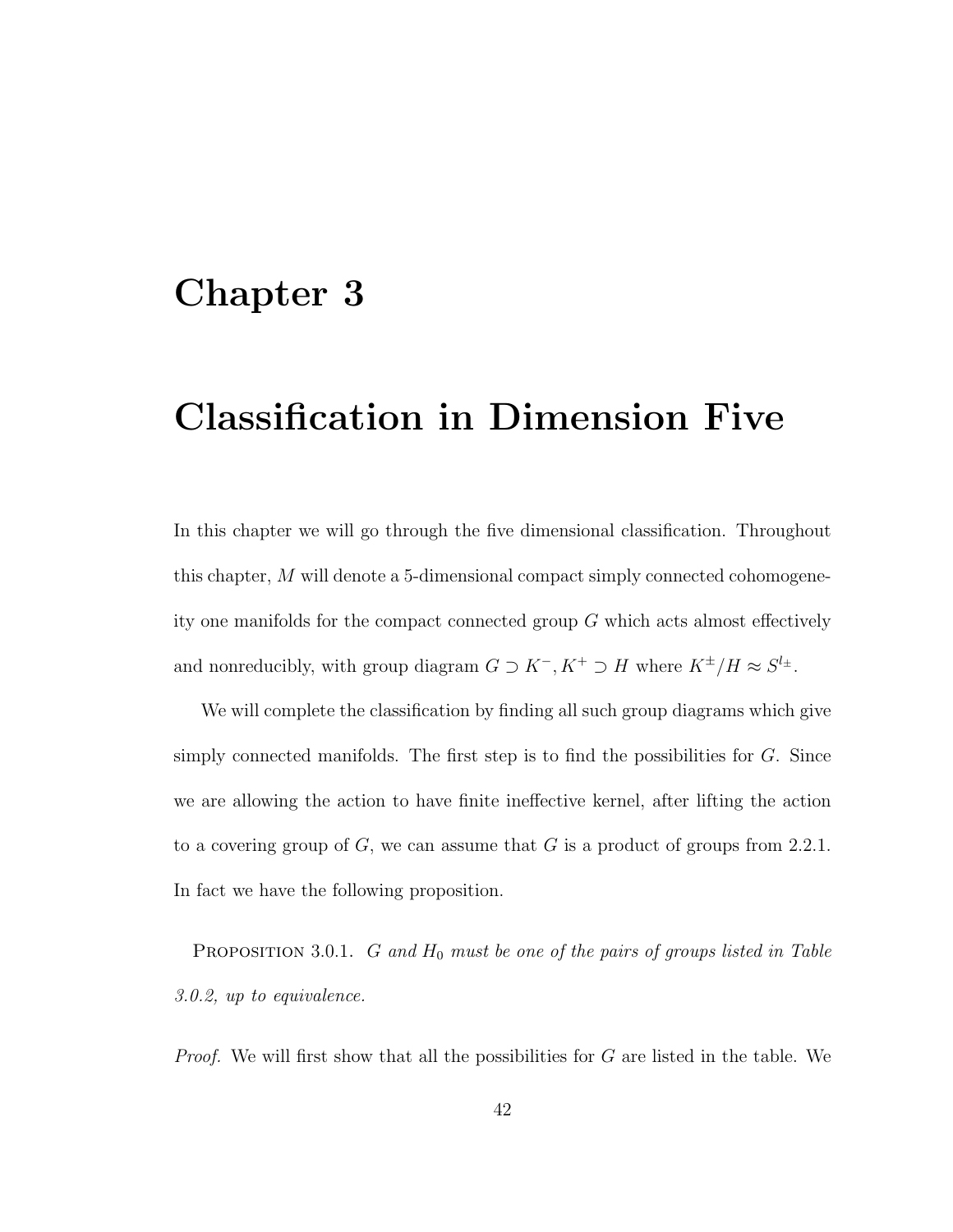know from 2.1.21 that  $4 \le \dim G \le 10$  and  $\dim H = \dim G - 4$  since the principal orbits  $G/H$  are codimension one in M. Further, since G is a product of groups from 2.2.1, G must have the form  $(S^3)^m \times T^n$ ,  $SU(3) \times T^n$  or  $Spin(5)$ . From 2.1.20 we can assume  $n \leq 2$  in all cases. First suppose that  $G = (S^3)^m \times T^n$ . Then by 2.2.3 we have  $3m + n - 4 = \dim H \le m$  which means  $0 \le 4 - 2m - n$ . Hence  $m \le 2$ and if  $m = 2$  then  $n = 0$ . So all the possibilities for groups of the form  $(S^3)^m \times T^n$ are in fact listed in the table. Next suppose  $G = SU(3) \times T^n$ . Then by 2.2.3 again we know that dim  $H \leq 4$  which means dim  $G = \dim H + 4 \leq 8$ . Hence  $SU(3)$  is the only possibility of this form. Therefore all of the possible groups  $G$  are listed in Table 3.0.2.

Now we will show that for each possible G described above we have listed all the possible subgroups  $H_0$  of the right dimension. It is clear that if  $G = S^3 \times S^1$ then H is discrete. Next, if  $G = S^3 \times T^2$ , then for the action to be nonreducible,  $proj_2(H) \subset T^2$  must be trivial. Hence,  $H_0$  is a closed connected one dimensional subgroup of  $S^3$ , as stated. If  $G = S^3 \times S^3$  then it is clear that  $T^2$  must be a maximal torus in G. If  $G = \mathsf{SU}(3)$ , we see from 2.2.2 that  $H_0$  must be  $\mathsf{U}(2)$  up to conjugation. Finally, 2.1.22 deals with the last case where dim  $G = 10$ .  $\Box$ 

In the rest of the chapter we proceed case by case to find all possible diagrams for the pairs of groups listed in 3.0.2. We will do this by finding the possibilities for  $K^{\pm}$ , with  $K^{\pm}/H$  a sphere. Recall, from 2.1.6 and 2.1.28, that we can assume

$$
\dim G > \dim K^{\pm} > \dim H.
$$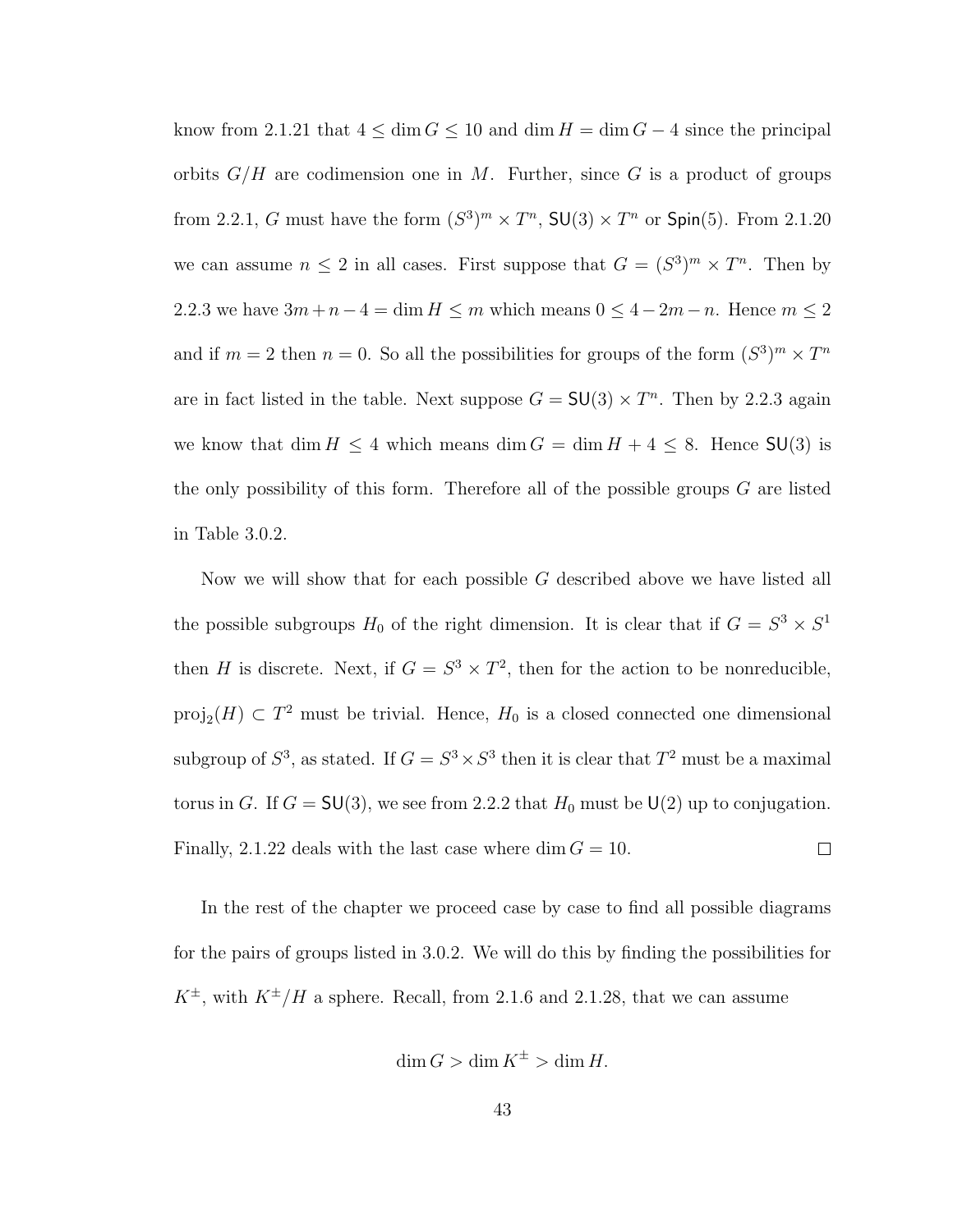| No.            | G                | $H_0$           |
|----------------|------------------|-----------------|
|                | $S^3\times S^1$  | $\{1\}$         |
| $\overline{2}$ | $S^3 \times T^2$ | $S^1 \times 1$  |
| 3              | $S^3 \times S^3$ | $T^2$           |
| 4              | SU(3)            | $\mathsf{U}(2)$ |
| 5              | Spin(5)          | Spin(4)         |

Table 3.0.2: Possibilities for  $G$  and  $H_0$ , in the 5-dimensional case.

## **3.0.1** Case 1:  $G = S^3 \times S^1$

In this section we consider the case that  $G = S^3 \times S^1$ . In this case H must be discrete. It then follows that for  $K/H$  to be a sphere  $K_0$  itself must be a cover of a sphere. Then from 2.2.2, the only compact connected subgroups of  $S^3 \times S^1$  that cover spheres are  $S^3 \times 1$  or circle groups of the form  $\{(e^{xp\theta}, e^{iq\theta})\}$ ª where  $x \in \text{Im}(\mathbb{H}).$ Further, from 2.1.20, we know that at least one of  $K_0^{\pm}$  is a circle. This leads us into the following cases: both  $K_0^{\pm}$  are circles or  $K_0^-$  is a circle and  $K_0^+ = S^3 \times 1$ .

*Case* (A).  $K_0^-$  is a circle and  $K_0^+ = S^3 \times 1$ .

First, from 2.1.11,  $K^-$  must be connected with  $H \subset K^-$  and  $H \cap K_0^+ = 1$ . After conjugation of G, we may assume  $K^-$  =  $\overline{a}$  $(e^{ip\theta}, e^{iq\theta})$ ª and  $p, q \geq 0$ . We also know from 2.1.11 that for M to be simply connected  $G/K^- = S^3 \times S^1$  $\overline{a}$  $(e^{ip\theta}, e^{iq\theta})$ ª must also be simply connected. It is not hard to see that this happens precisely when  $q = 1$ . Finally, if  $H = \mathbb{Z}_n \subset K^-$  the condition that  $H \cap (1 \times S^1) = e$  means  $(p, n) = 1$ . Then  $K^+ = K_0^+ \cdot H = S^3 \times \mathbb{Z}_n$ . In conclusion, such an action must have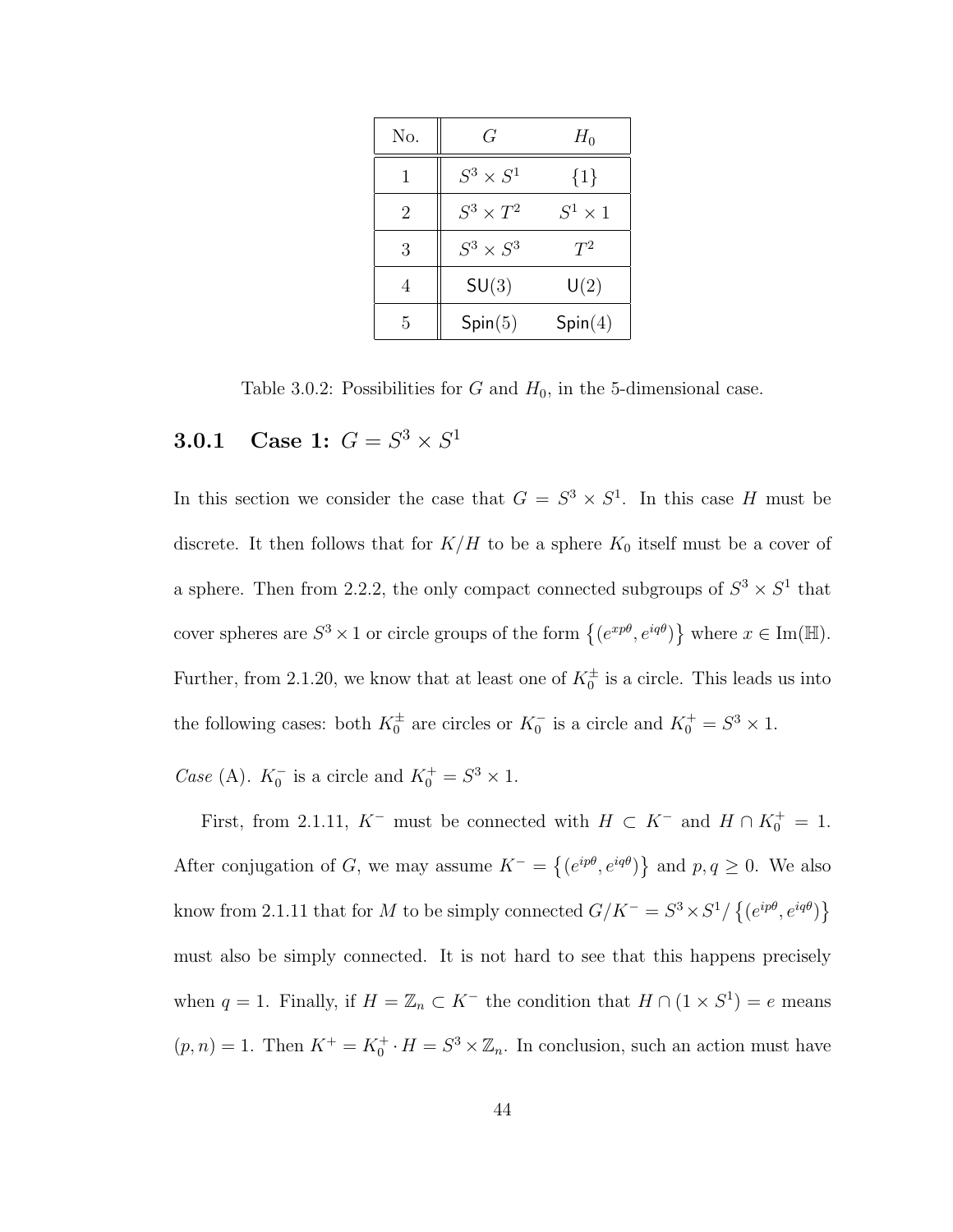the following group diagram:

$$
S^3 \times S^1 \supset \left\{ (e^{ip\theta}, e^{i\theta}) \right\}, \ S^3 \times \mathbb{Z}_n \supset \mathbb{Z}_n \tag{3.0.3}
$$

Conversely, given such groups they clearly determine a simply connected cohomogeneity one manifold, by 2.1.7. This is action  $M_e^5$  of the appendix.

*Case* (B). Both  $K_0^{\pm}$  are circle groups.

After conjugation we can take

$$
K_0^- = \{(e^{ip-\theta}, e^{iq-\theta})\} \text{ and } K_0^+ = \{(e^{xp+\theta}, e^{iq+\theta})\}
$$
 (3.0.4)

for some  $x \in \text{Im}(\mathbb{H}) \cap S^3$  and  $(p_{\pm}, q_{\pm}) = 1$ . From 2.1.12, we know that H must be generated by  $H_-=H\cap K_0^-$  and  $H_+=H\cap K_0^+$ , which are cyclic subgroups of the circles  $K_0^-$  and  $K_0^+$ , respectively.

We will now have to break this into two more cases, depending on whether  $K_0^$ and  $K_0^+$  are both contained in a torus  $T^2$  in G.

*Case* (B1).  $K_0^-$  and  $K_0^+$  are not both contained in any torus  $T^2 \subset G$ .

Here we can assume that  $x \neq \pm i$ . Further, from 3.0.4, we see  $p_{\pm} \neq 0$  in this case, since otherwise  $K_0^{\pm}$  would be contained in the same torus. Further, from 2.1.20, we know that at least one of  $q_{\pm}$  must be nonzero, say  $q_{+} \neq 0$ . A computation shows that  $N(K_0^+) = \{(e^{x\theta}, e^{i\phi})\}$ ª , since  $p_+q_+ \neq 0$ . Therefore  $K^+ \subset$  $\overline{a}$  $(e^{x\theta}, e^{i\phi})$ ª , since every compact subgroup of a Lie group is contained in the normalizer of its identity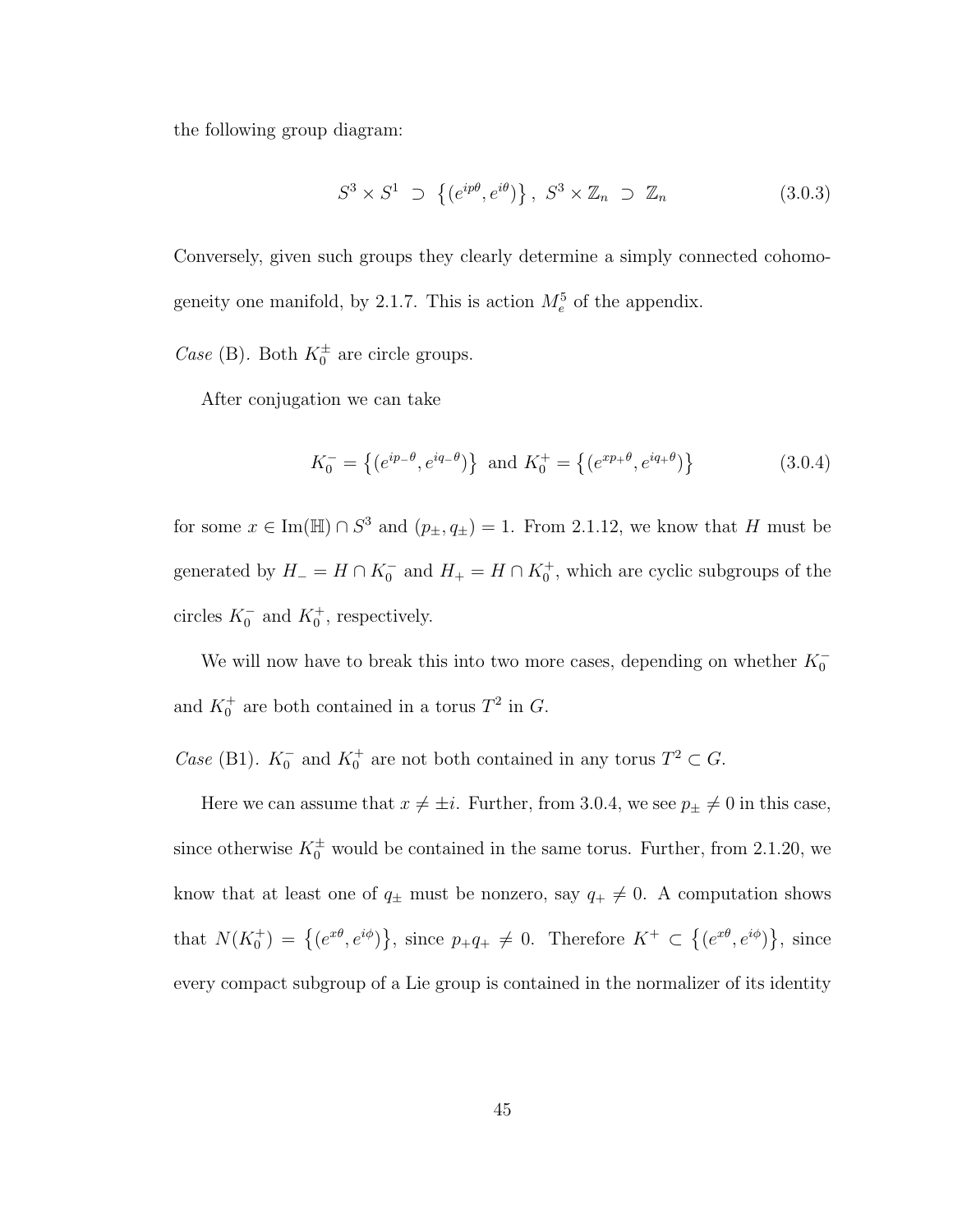component. Similarly,

$$
K^{-} \subset N(K_{0}^{-}) = \begin{cases} \left\{ (e^{i\theta}, e^{i\phi}) \right\} & \text{if } q_{-} \neq 0 \\ \left\{ (e^{i\theta}, e^{i\phi}) \right\} \cup \left\{ (je^{i\theta}, e^{i\phi}) \right\} & \text{if } q_{-} = 0 \end{cases}
$$

Therefore  $H \subset K^- \cap K^+ \subset N(K_0^-) \cap N(K_0^+)$ . If  $q_- \neq 0$  then this means  $H \subset$  $\overline{a}$  $(e^{i\theta}, e^{i\phi})$ ª ∩  $\overline{a}$  $(e^{x\theta}, e^{i\phi})$ ª =  $\overline{a}$  $(\pm 1, e^{i\phi})$ ª . Then  $H$  lies in the center of  $G$  and so by 2.1.3, we can conjugate  $K^+$  by any element of G, and still have the same action. In particular we can conjugate  $K^+$  to lie in the same torus as  $K^-$ , hence reducing such actions to Case B2. So we can assume that  $q_+ = 0$  and hence  $K_0^- =$  $\overline{a}$  $(e^{i\theta}, 1)$ .

Then, we have  $H \subset N(K_0^-) \cap N(K_0^+) = \left( \{ (e^{i\theta}, e^{i\phi}) \right)$ ª ∪  $\overline{a}$  $(j e^{i\theta}, e^{i\phi})\}) \cap \{$  $(e^{x\theta}, e^{i\phi})$ ª . This intersection will again be  $\{(\pm 1, e^{i\phi})\}$ ª unless  $x \perp i$ . As above, we can again assume  $x \perp i$ . Further, after conjugation of G by  $(e^{i\theta_0}, 1)$ , for a certain value of  $\theta_0$ ,  $K_0^-$  will remain fixed and  $K_0^+$  will be taken to  $\left\{ (e^{jp+\theta}, e^{iq+\theta}) \right\}$ ª , with  $p_+, q_+ > 0$ . So we can assume

$$
K_0^- = \{(e^{i\theta}, 1)\} \text{ and } K_0^+ = \{(e^{jp_+\theta}, e^{iq_+\theta})\}.
$$

And therefore,  $H \subset N(K_0^-) \cap N(K_0^+) = {\pm 1, \pm j} \times S^1 \subset S^3 \times S^1$ . We saw above that we can assume H is not contained in  $\{(\pm 1, e^{i\phi})\}$ ª , and hence  $H$  must contain an element of the form  $(j, z_0)$ , which we can assume also lies in  $K_0^+$ , by 2.1.12. We can also assume that  $H \cap (1 \times S^1) = 1$ , so that  $\#(z_0)|\#(j) = 4$  and hence  $z_0 \in {\pm 1, \pm i}$ , where  $\#(g)$  denotes the order of the element g. So  $H \cap K_0^+$  is generated by  $(j, z_0)$ . Similarly,  $H \cap K_0^-$  must also be a subset of  $\{\pm 1, \pm j\} \times 1$  and is therefore either trivial or  $\{(\pm 1, 1)\}$ . For convenience we break this up into three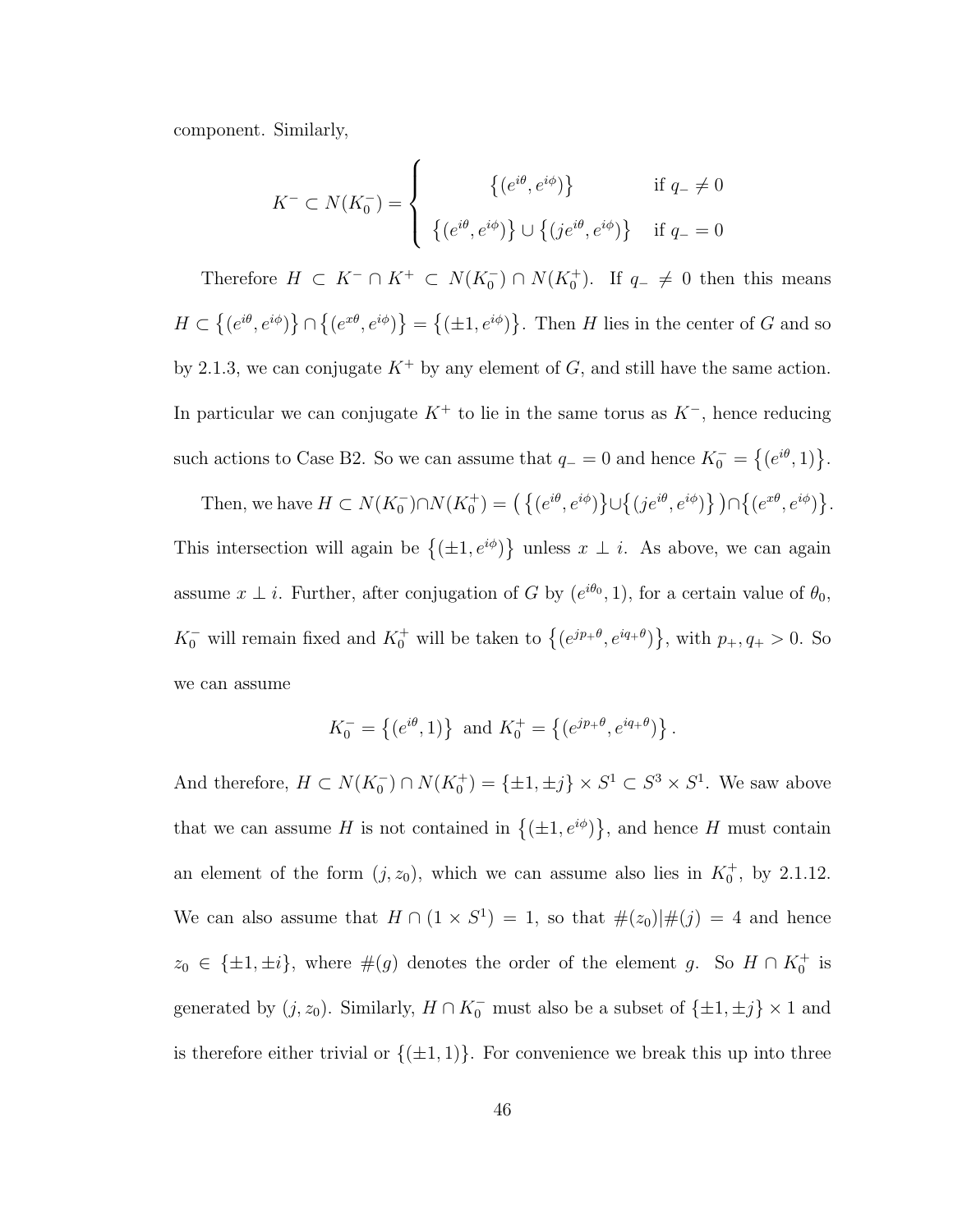more cases, depending on the order of  $z_0$ .

Case (B1a). The order of  $z_0$  is one, i.e.  $z_0 = 1$ .

In this case  $H = \langle (j, 1) \rangle$ ,  $K_0^- \cap H = \{(\pm 1, 1)\}\$ and  $K_0^+ \cap H = H$ . Hence  $K^+$ is connected. The condition that  $H \subset K^+$  means  $4|q_+$  and  $p_+$  is odd. We can represent  $\pi_1(K^+/H)$  with the curve  $\alpha_+ : [0,1] \to K^+ : t \mapsto (e^{2\pi i p_+ t/4}, e^{2\pi i q_+ t/4})$  and we can represent  $\pi_1(K^-/H)$  with the curve  $\alpha_- : [0,1] \to K^- : t \mapsto (e^{2\pi i t/2}, 1)$ . From 2.1.13, M will be simply connected if and only if  $\alpha_{\pm}$  generate  $\pi_1(G)$ . We see that the possible loops in G that  $\alpha_{\pm}$  can form are combinations of  $\alpha_{-}^2$ ,  $\alpha_{+}^4$  and  $\alpha_{-} \circ \alpha_{+}^2$ . Yet each of these loops can only give an even multiple of the loop  $1 \times S^1 \subset S^3 \times S^1 = G$ , which generates  $\pi_1(G)$ . Hence M will never be simply connected in this case.

Case (B1b). The order of  $z_0$  is two, i.e.  $z_0 = -1$ .

In this case  $H = \langle (j, -1) \rangle$ , and again  $K_0^- \cap H = \{(\pm 1, 1)\}\$  and  $K_0^+ \cap H = H$ , so that  $K^+$  is connected. This time, the condition that  $H \subset K^+$  means that  $p_+$  is odd and  $q_+ \equiv 2 \mod 4$ . Then, in this case we can represent  $\pi_1(K^+/H)$ with the curve  $\alpha_+ : [0,1] \to K^+ : t \mapsto (e^{2\pi i p_+ t/4}, e^{2\pi i q_+ t/4})$  and  $\pi_1(K^-/H)$  with  $\alpha_- : [0,1] \to K^- : t \mapsto (e^{2\pi i t/2}, 1)$ , and again M will be simply connected if and only if  $\alpha_{\pm}$  generate  $\pi_1(G)$ , by 2.1.13. The loops that  $\alpha_{\pm}$  can generate are again combinations of  $\alpha_-^2$ ,  $\alpha_+^4$  and  $\alpha_- \circ \alpha_+^2$  but in this case  $\alpha_-^2$  corresponds to zero times around the loop  $1 \times S^1$ ;  $\alpha_+^4$  corresponds to  $q_+$  times around  $1 \times S^1$ ; and  $\alpha_- \circ \alpha_+^2$ corresponds to  $q_+/2$  times around  $1 \times S^1$ . Together with the constraints  $q_+ \equiv 2$ mod 4 and  $q_{+} > 0$ , we see that M will be simply connected if and only if  $q_{+} = 2$ .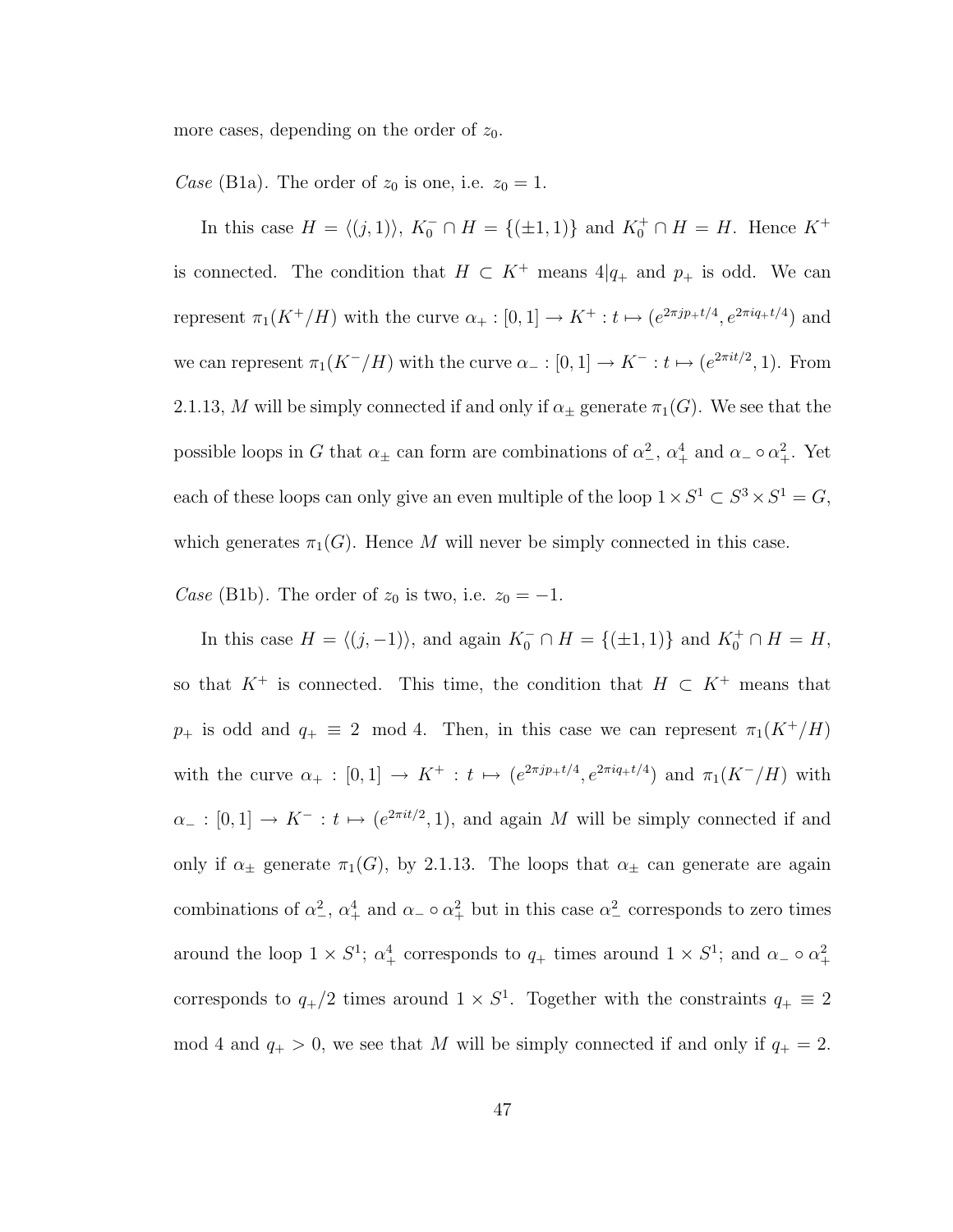Therefore this case gives the family of actions:

$$
S^3 \times S^1 \supset \left\{ (e^{i\theta}, 1) \right\} \cdot H, \left\{ (e^{jp_+\theta}, e^{2i\theta}) \right\} \supset \left\langle (j, -1) \right\rangle \tag{3.0.5}
$$

where  $p_{+} > 0$  is odd.

These are the actions of family  $M_c^5$  in the appendix.

Case (B1c). The order of  $z_0$  is four, i.e.  $z_0 = \pm i$ .

After a conjugation of G which will not effect the form of  $K^{\pm}$  we can assume  $z_0 = i$ , that is  $(j, i) \in H \cap K_0^+$ , although we can no longer assume  $p_+ > 0$ . As explained above,  $H \cap K_0^- \subset \{(\pm 1, 1)\}\.$  Yet if  $(-1, 1) \in H$  then  $(-1, -1) \cdot (-1, 1) =$  $(1, -1) \in H$ , violating our assumption that  $H \cap 1 \times S^1 = 1$ . Therefore  $H = \langle (j, i) \rangle \subset$  $K^+$ ,  $K^+$  is connected and  $K_0^- \cap H = 1$ . This also implies that  $p_+$  and  $q_+$  are odd and  $p_+ \equiv q_+ \mod 4$ . In this case  $\pi_1(K^+/H)$  can be represented by the curve  $\alpha_+:[0,1]\to K^+ : t\mapsto (e^{2\pi i p_+t/4},e^{2\pi i q_+t/4})$  and  $\pi_1(K^-/H)$  can be represented by  $\alpha_-:[0,1]\to K^-: t\mapsto (e^{2\pi it},1)$ . As above, by 2.1.13, M will be simply connected if and only if  $\alpha_{\pm}$  generate  $\pi_1(G)$ . We see that the only loops in G that  $\alpha_{\pm}$  can generate are  $\alpha_-\$  and  $\alpha_+^4$  where  $\alpha_-\$  in trivial in  $\pi_1(G)$  and  $\alpha_+^4$  represents  $q_+$  times around the loop  $1 \times S^1$ , which generates  $\pi_1(G)$ . Together with our assumption that  $q_{+} > 0$ , we get that M is simply connected if and only if  $q_{+} = 1$ . This case gives precisely the following family of actions:

$$
S^3 \times S^1 \supset \{(e^{i\theta}, 1)\} \cdot H, \{(e^{jp+\theta}, e^{i\theta})\} \supset \langle (j, i) \rangle \tag{3.0.6}
$$

where  $p_+ \equiv 1 \mod 4$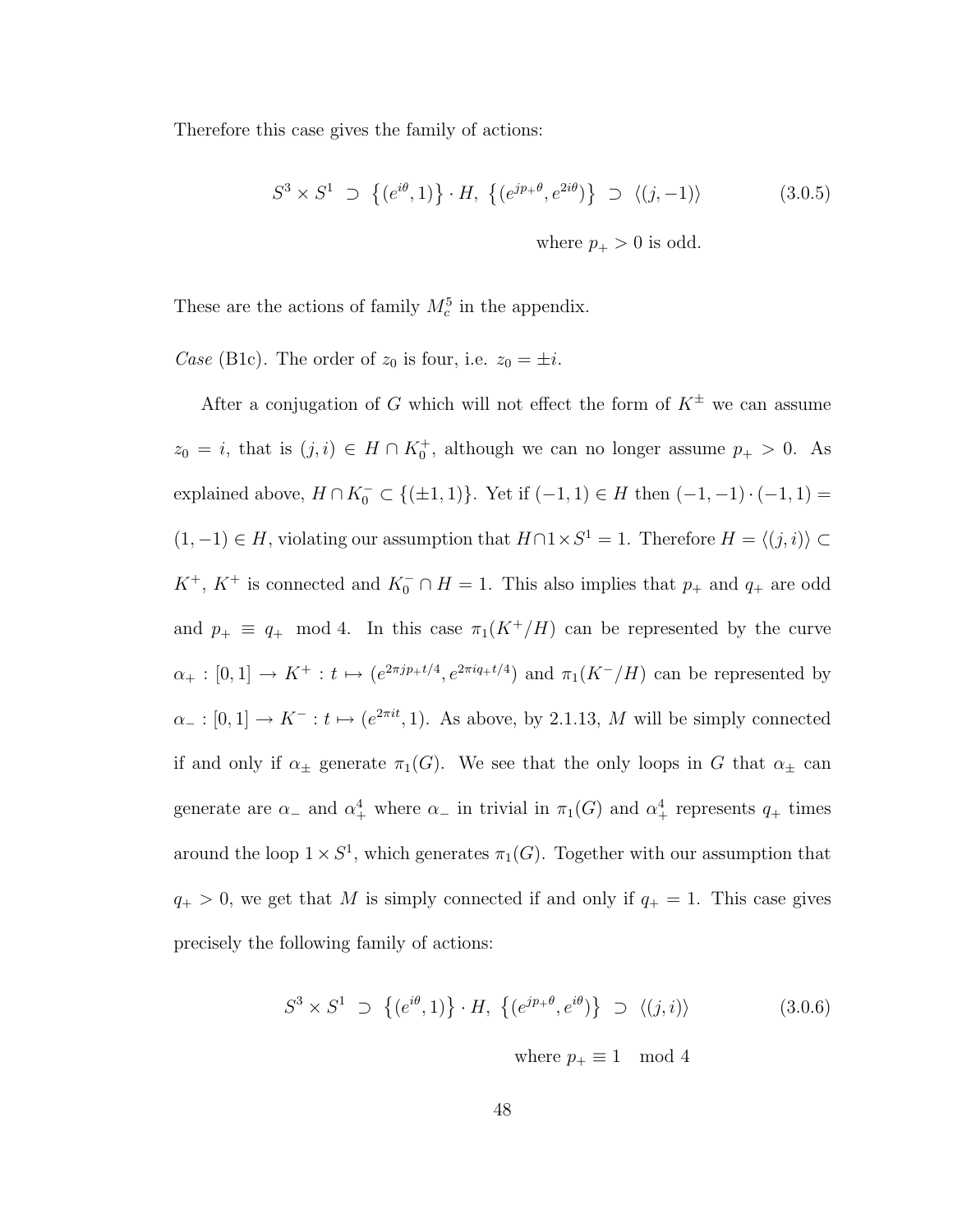These actions make up the family  $M_d^5$ , of the appendix.

*Case* (B2).  $K_0^-$  and  $K_0^+$  are both contained in a torus  $T^2 \subset G$ .

After conjugation of G we may assume that  $K_0^{\pm} \subset$  $\overline{a}$  $(e^{i\theta}, e^{i\phi})$ ª . It then follows from 2.1.12 that  $K^{\pm}$ ,  $H \subset$  $\overline{a}$  $(e^{i\theta}, e^{i\phi})$ ª . Here again there will be two cases depending on whether or not  $K_0^-$  and  $K_0^+$  are distinct circles.

Case (B2a).  $K_0^- = K_0^+$ .

Then we can take  $K_0^- = K_0^+ =$  $\overline{a}$  $(e^{ip\theta}, e^{iq\theta})$ ª with  $q > 0$ . From 2.1.12 it follows that H is a cyclic subgroup of  $K_0^{\pm}$  and  $K^{\pm}$  is connected. It is then clear from 2.1.13 that  $q = 1$  and hence we have the following family of actions:

$$
S^3 \times S^1 \supset \left\{ (e^{ip\theta}, e^{i\theta}) \right\}, \left\{ (e^{ip\theta}, e^{i\theta}) \right\} \supset \mathbb{Z}_n.
$$
 (3.0.7)

Conversely, the resulting manifolds will all be simply connected by 2.1.13. This family is labeled  $M_a^5$  in the appendix.

Case (B2b).  $K_0^- \neq K_0^+$ .

Here, say  $K_0^{\pm}$  =  $\overline{a}$  $(e^{ip_{\pm}\theta}, e^{iq_{\pm}\theta})$ ª and then  $H = H_+ \cdot H_+$  for cyclic subgroups  $H_{\pm} \subset K_0^{\pm}$ , by 2.1.12. Now let  $\alpha_{\pm} : [0,1] \to K_0^{\pm}$  be curves with  $\alpha_{\pm}(0) = 1$  which represent  $\pi_1(K^{\pm}/H)$ . Then by 2.1.13, M will be simply connected if and only if the combinations of  $\alpha_{\pm}$  which form loops in G, generate  $\pi_1(G)$ . Let  $\delta_{\pm} : [0,1] \rightarrow$  $K_0^{\pm}: t \mapsto (e^{2\pi i p_{\pm}t}, e^{2\pi i q_{\pm}t})$  be curves that pass once around the circles  $K_0^{\pm}$ . Then  $\delta_{\pm} = \alpha_{\pm}^{m_{\pm}}$  are two such loops.

To find all such loops, consider the covering map  $\varphi : \mathbb{R}^2 \to T^2 \subset S^3 \times S^1$ :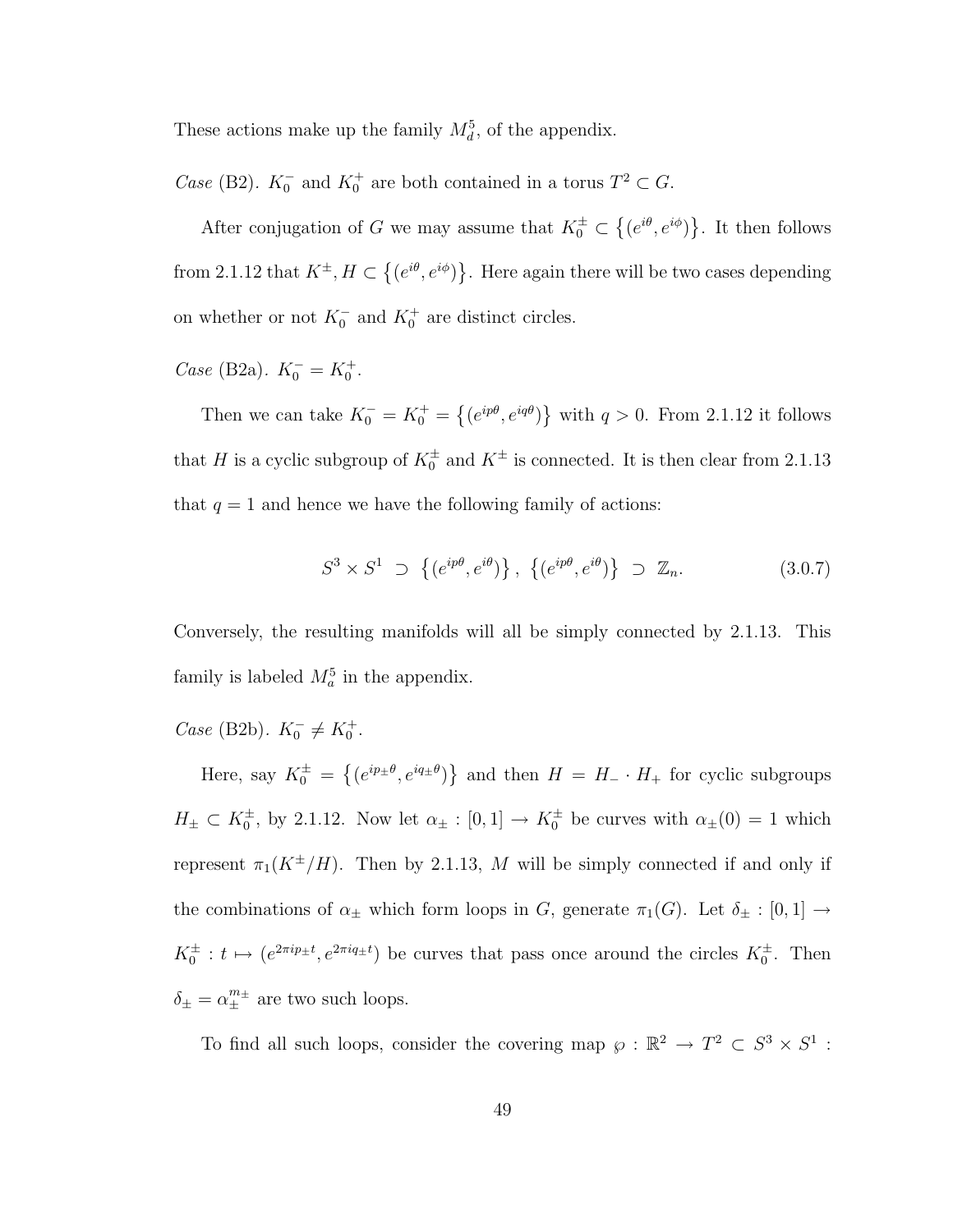$(x, y) \mapsto (e^{2\pi i x}, e^{2\pi i y})$  and let  $\widetilde{K}^{\pm}$  be lines through the origin and through the points  $(p_{\pm}, q_{\pm})$  in  $\mathbb{R}^2$ . Then it is clear that  $\wp^{-1}(K_0^{\pm}) = \widetilde{K}^{\pm} + \mathbb{Z}^2$ .

Now let  $\widetilde{\gamma}$  be a path in  $\mathbb{R}^2$  which starts at  $(0,0)$  follows  $\widetilde{K}^-$  until the first point of the intersection  $\widetilde{K}^- \cap (\widetilde{K}^+ + \mathbb{Z}^2)$  then follows  $\widetilde{K}^+ + \mathbb{Z}^2$  to the first integer lattice point  $(\lambda, \mu)$ . Then  $\gamma := \wp(\widetilde{\gamma})$  gives a loop in G. Notice that  $K_0^- \cap K_0^+$  is a cyclic subgroup of both  $K_0^{\pm}$  and any curve in  $K_0^- \cup K_0^+$  is homotopic within  $T^2$  to a curve in  $K_0^-$  followed by a curve in  $K_0^+$ . It then follows that  $\delta_-$ ,  $\delta_+$  and  $\gamma$  generate all possible loops in  $K_0^- \cap K_0^+$ . Similarly, if d is the index of  $H \cap K_0^- \cap K_0^+$  in  $K_0^- \cap K_0^+$ , then  $\gamma^d$  can be imagined as a curve that starts at 1, travels along  $K_0^-$  to the first element of H in  $H \cap K_0^- \cap K_0^+$ , and then follows  $K_0^+$  back to the identity. Then  $\delta_-,$  $\delta_+$  and  $\gamma^d$  generate the same homotopy classes of loops as  $\alpha_-$  and  $\alpha_+$ . Therefore M will be simply connected if and only if  $\delta_-, \delta_+$  and  $\gamma^d$  generate  $\pi_1(G)$ .

Let  $c: [0,1] \to G = S^3 \times S^1 : t \mapsto (1, e^{2\pi i t})$  represent the generator of  $\pi_1(G)$ . Then it is clear that  $\delta_{\pm}$  is homotopic to  $c^{q_{\pm}}$  in G and that  $\gamma$  is homotopic to  $c^{\mu}$  in G. Therefore M is simply connected if and only if  $\langle c^{q-}, c^{q+}, c^{d\mu} \rangle = \langle c \rangle$ . Notice further that by the construction of  $\tilde{\gamma}$ ,  $(\lambda, \mu)$  is an integer lattice point which is closest to the line  $\widetilde{K}_0^+$ . Therefore  $(p_+, q_+)$  and  $(\lambda, \mu)$  generate all of  $\mathbb{Z}^2$  and in particular  $q_+$ and  $\mu$  are relatively prime. Hence  $\langle c^{q-}, c^{q+}, c^{d\mu} \rangle = \langle c^{q-}, c^{q+}, c^{d} \rangle$  and therefore M is simply connected if and only if  $gcd(q_-, q_+, d) = 1$ . Therefore, we get precisely the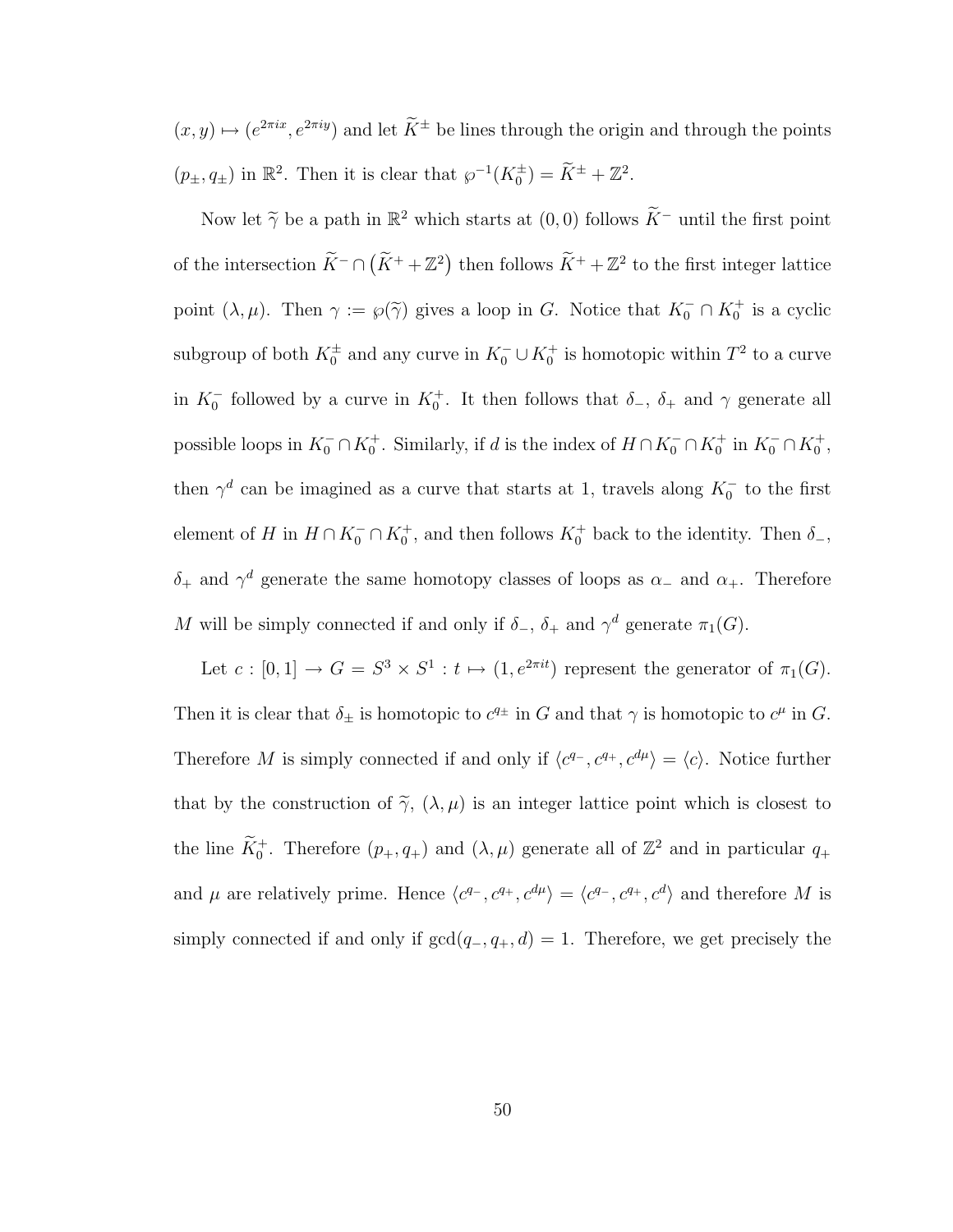following family of simply connected diagrams

$$
S^3 \times S^1 \supset \{ (e^{ip-\theta}, e^{iq-\theta}) \} \cdot H, \{ (e^{ip+\theta}, e^{iq+\theta}) \} \cdot H \supset H_{-} \cdot H_{+}(3.0.8)
$$
  

$$
K^{-} \neq K^{+}, \text{gcd}(q_{-}, q_{+}, d) = 1 \text{ where } d = \#(K_{0}^{-} \cap K_{0}^{+})/\#(H \cap K_{0}^{-} \cap K_{0}^{+}).
$$

This is the family labeled  $M_b^5$  in the appendix.

### 3.0.2 The remaining cases

In this section we will examine the remaining possibilities for  $G$ : Cases 2-5 from Table 3.0.2.

### Cases 2, 4 and 5

In Case 2,  $G = S^3 \times T^2$  and  $H_0 = S^1 \times 1$  where  $\text{rk } S^3 = \text{rk } S^1$ . Proposition 2.1.20, then says that the resulting action must be a product action. In Case 4, we know from 2.2.2 that  $H_0 = U(2)$  is maximal among connected subgroups of  $G = SU(3)$ . Hence any action with these groups would be an isometric two-fixed-point action on a sphere, by 2.1.27. Finally, Case 5 is fully described by 2.1.22.

Case 3:  $G = S^3 \times S^3$ 

Now  $G = S^3 \times S^3$  and  $H_0 = S^1 \times S^1$ . Then from 2.2.2, any proper connected subgroup K of G, containing  $H_0$  and of higher dimension, must be  $S^3 \times S^1$  or  $S^1 \times S^3$ . Then, since our only possibilities for K have  $\dim(K/H) = 2$ , 2.1.11 implies that all of  $H, K^-$  and  $K^+$  are connected. Therefore, up to equivalence, we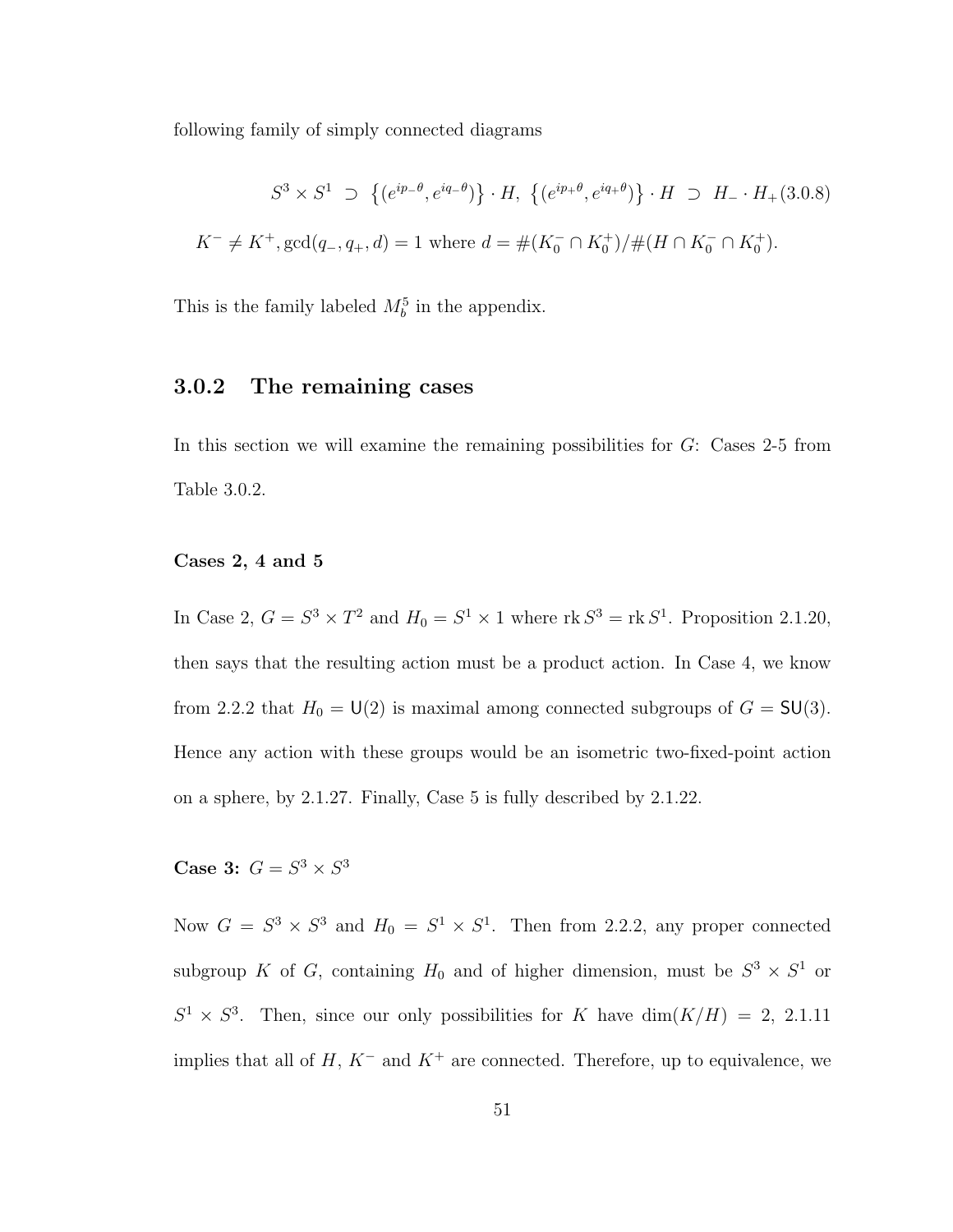only have the following possible diagrams:

$$
S^3 \times S^3 \supset S^3 \times S^1, \ S^3 \times S^1 \supset S^1 \times S^1 \tag{3.0.9}
$$

$$
S^3 \times S^3 \supset S^3 \times S^1, \ S^1 \times S^3 \supset S^1 \times S^1 \tag{3.0.10}
$$

Conversely, it is clear that these both give simply connected manifolds. The first of these actions is a product action and the second is a sum action.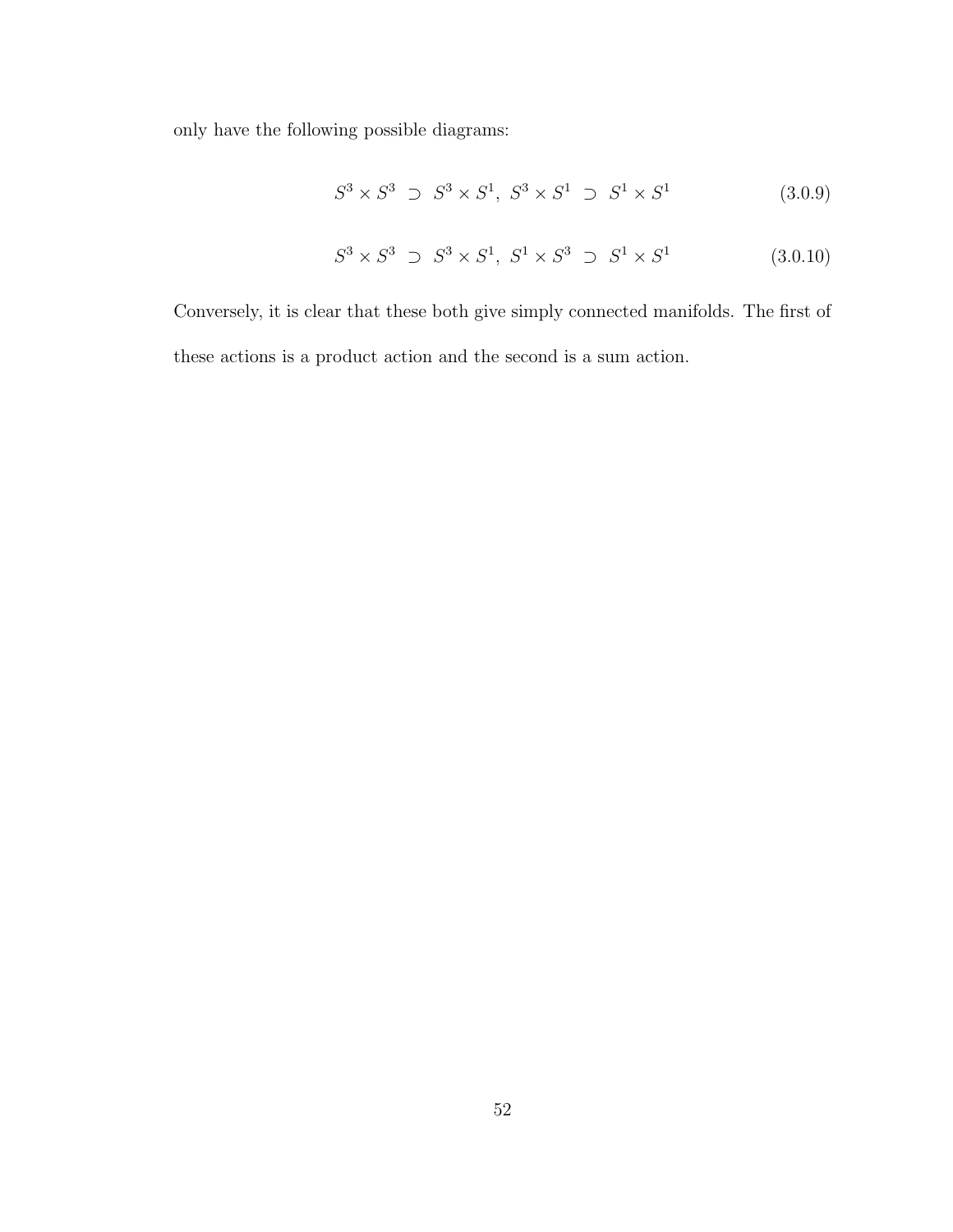# Chapter 4

# Classification in Dimension Six

In this chapter we will carry out the 6-dimensional classification. Throughout this chapter we will keep the notations and conventions established at the beginning of Chapter 3, this time for a 6-dimensional manifold  $M$ . As in the previous case we have the following result to describe the possible groups.

**PROPOSITION** 4.0.1. G and  $H_0$  must be one of the pairs of groups listed in Table 4.0.2, up to equivalence.

*Proof.* We first show that all the possibilities for  $G$  are listed in the table. We know from 2.1.21 that  $5 \le \dim G \le 15$  in this case and  $\dim G = \dim H + 5$  since  $\dim(G/H) = 5$ . From 2.2.1, G must have the form  $(S^3)^m \times T^n$ ,  $\mathsf{SU}(3) \times (S^3)^m \times T^n$ ,  $\mathsf{Sp}(2)\times (S^3)^m\times T^n$ ,  $\mathsf{G}_2\times T^n$ , or  $\mathsf{Spin}(6)$ . Further, by 2.1.20, we can assume  $n\leq 2$ in all cases.

First suppose  $G = (S^3)^m \times T^n$ . Then by 2.2.3,  $3m + n - 5 = \dim H \le m$  and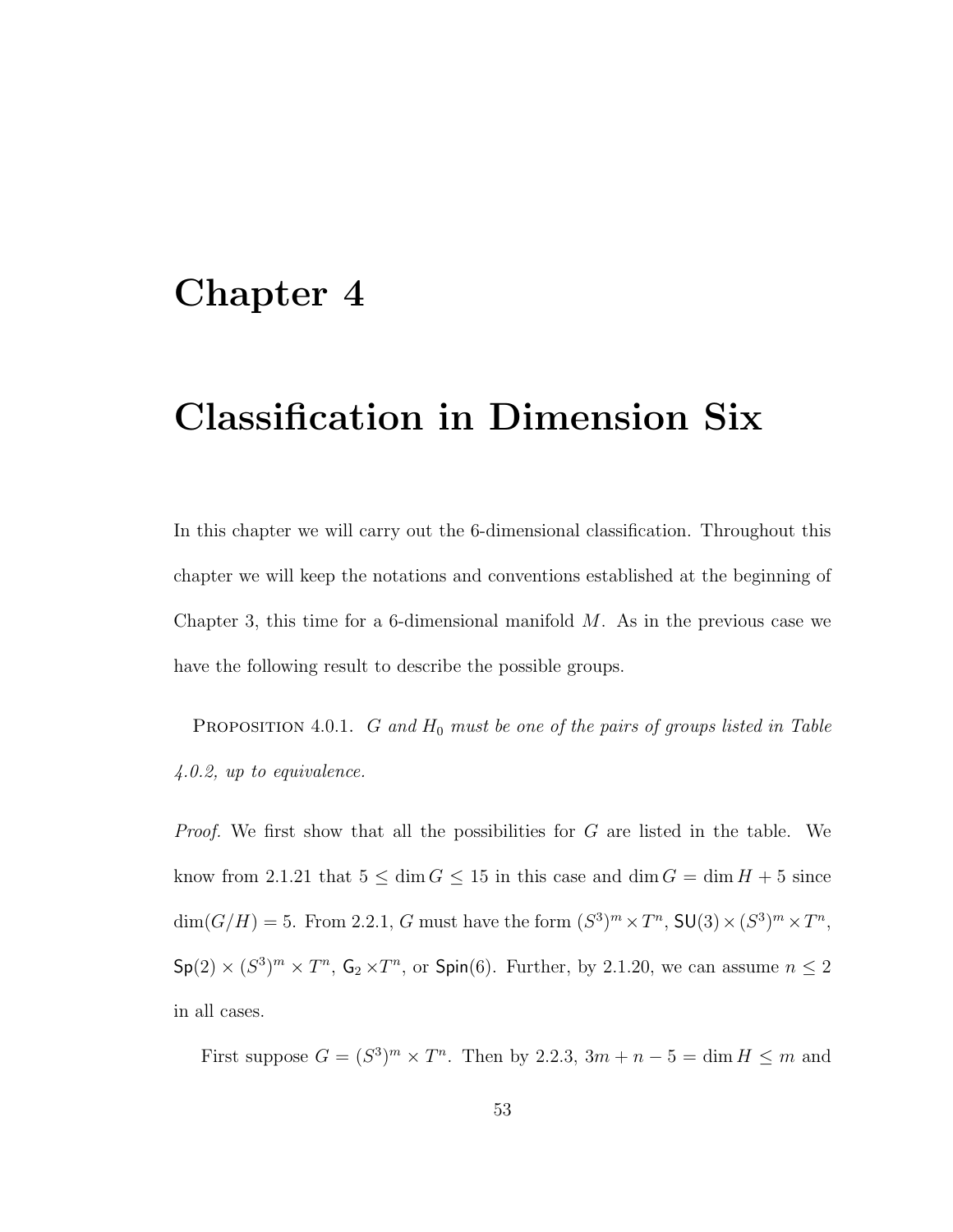hence  $0 \leq 5-2m-n$ . Therefore  $m \leq 2$  and if  $m = 2$  then  $n \leq 1$ . We see that all of these possibilities are recorded in the table. Next assume  $G = SU(3) \times (S^3)^m \times T^n$ . Then by 2.2.3 again we know  $8 + 3m + n - 5 = \dim H \le 4 + m$  or  $0 \le 1 - 2m - n$ . Hence  $m = 0$  and  $n \leq 1$ . Note again that these two possibilities for G are listed in the table. Next if  $G = Sp(2) \times (S^3)^m \times T^n$ , 2.2.3 gives  $0 \leq 1-2m-n$  again. So again  $m = 0$  and  $n \leq 1$ . However, if  $G = \mathsf{Sp}(2)$  then  $\dim H = 5$  and  $\mathrm{rk } H \leq \mathrm{rk } G = 2$ . Yet there are no 5-dimensional compact groups of rank two or less, by 2.2.1. So in fact,  $\mathsf{Sp}(2)$  is not a possibility for G. Finally suppose that  $G = \mathsf{G}_2 \times T^n$ . Then by 2.2.3, dim  $H \leq 8$  and yet H would have to be  $9 + n$  dimensional in this case. Hence this is not a possibility either.

Now we will show that for each G in the table, all the possibilities for  $H_0$  are listed. First, if  $G = G_1 \times T^m$ , then for the action to be nonreducible, we can assume  $proj_2(H_0)$  is trivial in these cases. Then, we use 2.2.2 to find the possibilities for  $H_0$ in each case, up to conjugation. For the last case, 2.1.22 tells us the full story.  $\Box$ 

We will now continue with the classification on a case by case basis. As in dimension 5, the case that  $H$  is discrete is the most difficult.

## **4.0.3** Case 1:  $G = S^3 \times T^2$

Here  $G = S^3 \times T^2$  and H is discrete. By 2.1.20, we see that  $K_0^{\pm}$  must both be circle groups in G, say  $K_0^{\pm}$  =  $\overline{a}$  $(e^{x_{\pm}a_{\pm}\theta}, e^{ib_{\pm}\theta}, e^{ic_{\pm}\theta})$ ª for  $x_{\pm} \in \text{Im } S^3$ , where  $(b_-, c_-)$  and  $(b_{+}, c_{+})$  are linearly independent. After conjugation we can assume that  $x_{-} = i$  and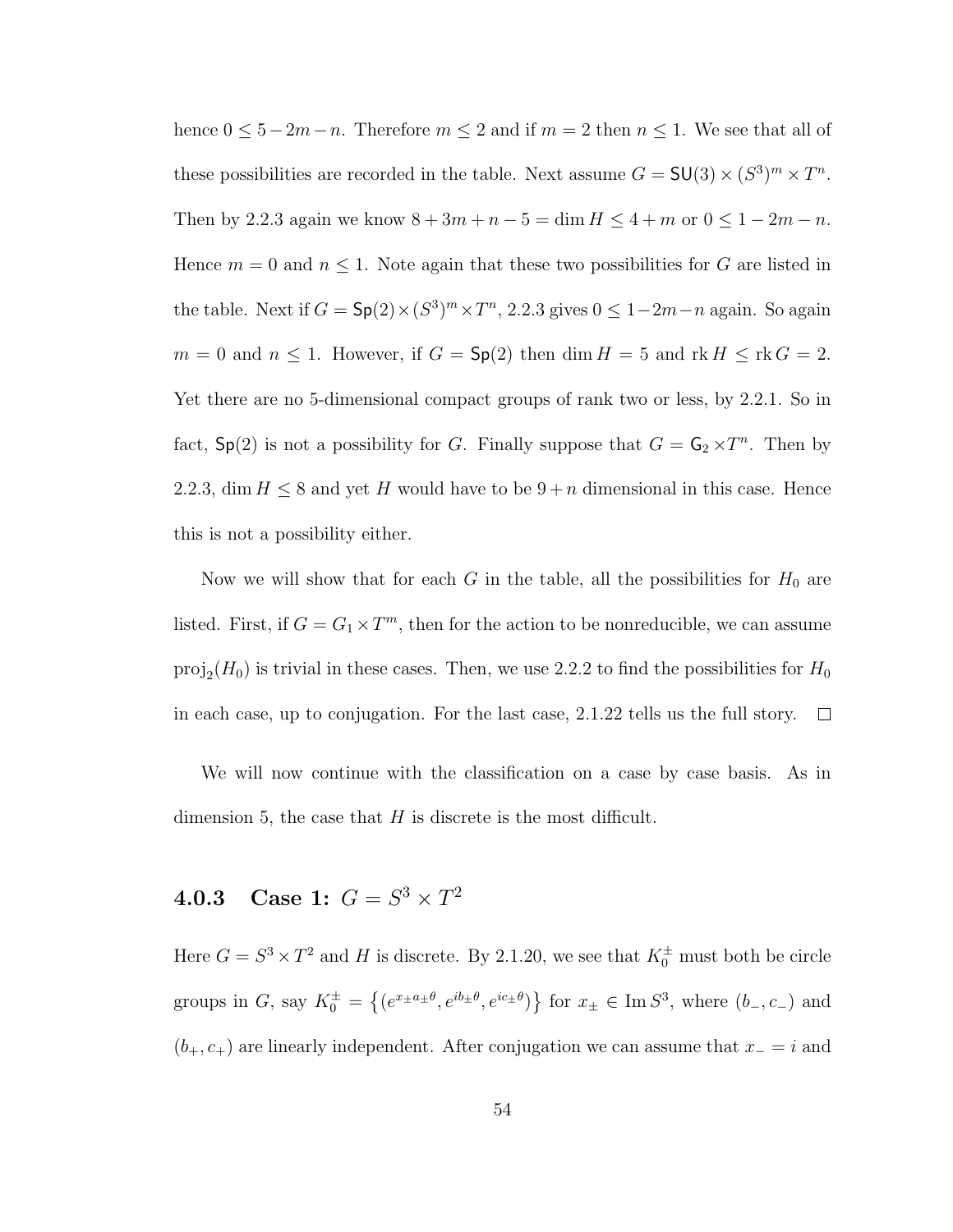| No.            | G                           | $H_0$                             |
|----------------|-----------------------------|-----------------------------------|
| 1              | $S^3 \times T^2$            | $\{1\}$                           |
| $\overline{2}$ | $S^3\times S^3$             | $\{(e^{ip\theta},e^{iq\theta})\}$ |
| 3              | $S^3 \times S^3 \times S^1$ | $T^2\times 1$                     |
| 4              | SU(3)                       | SU(2), SO(3)                      |
| 5              | $SU(3) \times S^1$          | $U(2) \times 1$                   |
| 6              | $Sp(2) \times S^1$          | $Sp(1)$ Sp $(1) \times 1$         |
|                | Spin(6)                     | Spin(5)                           |

Table 4.0.2: Possibilities for  $G$  and  $H_0$ , in the 6-dimensional case.

we claim we can also assume that  $x_+ = i$ . If one of  $a_{\pm}$  is zero then this is clear. Otherwise we have  $N(K_0^-) = \{(e^{i\theta}, e^{i\phi}, e^{i\psi})\}$ } and  $N(K_0^+) = \{(e^{x+\theta}, e^{i\phi}, e^{i\psi})\}$ ª and  $H \subset N(K_0^-) \cap N(K_0^+) = \left\{ (\pm 1, e^{i\phi}, e^{i\psi}) \right\}$ ª if  $x_+ \neq \pm i$ . But then H would be normal in G and by 2.1.3, we would be able to conjugate  $K^+$  to make  $x_+ = i$  without affecting the resulting manifold. So we can assume

$$
K_0^{\pm} = \left\{ (e^{ia_{\pm}\theta}, e^{ib_{\pm}\theta}, e^{ic_{\pm}\theta}) \right\}.
$$

Let  $\alpha_{\pm} : [0,1] \to K_0^{\pm}$  be curves with  $\alpha_{\pm}(0) = 1$  which represent  $\pi_1(K^{\pm}/H)$ . 2.1.13 says that M will be simply connected if and only if H is generated by  $\alpha_{\pm}(1)$ as a group and  $\alpha_{\pm}$  generate  $\pi_1(G)$ . Assume that H is generated by  $\alpha_{\pm}(1)$  and we will find the conditions under which  $\alpha_{\pm}$  generate  $\pi_1(G)$ .

Notice that 2.1.12 implies that  $K^{\pm}$  and H must all be contained in  $T^3$  = ©  $(e^{i\theta}, e^{i\phi}, e^{i\psi})$ ª , in order for M to be simply connected. Now consider the cover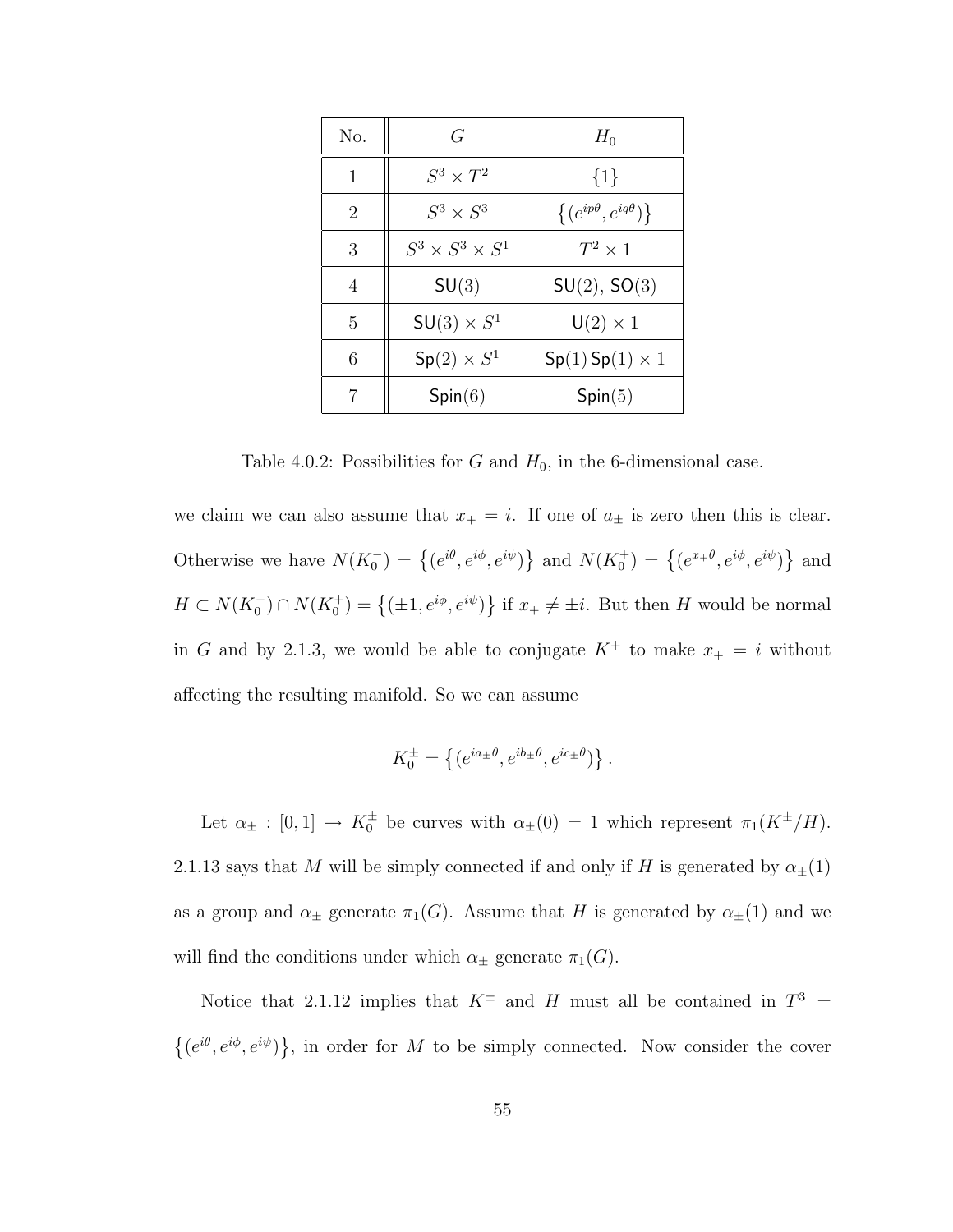$\varphi : \mathbb{R}^3 \to T^3 : (x, y, z) \mapsto (e^{2\pi i x}, e^{2\pi i y}, e^{2\pi i z})$ . In  $\mathbb{R}^3$ , let  $\widetilde{K}^{\pm}$  but the lines through the origin and the points  $(a_{\pm}, b_{\pm}, c_{\pm})$ . Then it is clear that  $\wp^{-1}(K_0^{\pm}) = \widetilde{K}^{\pm} + \mathbb{Z}^3$ . Next, denote the plane spanned by  $\widetilde{K}^{\pm}$  by Q and the lattice  $Q \cap \mathbb{Z}^3$  by L.

We then see that any loop generated by  $\alpha_{\pm}$  will lift to a path in Q from the origin to a point in  $L = Q \cap \mathbb{Z}^3$ . Finally define the map  $\mathfrak{p} : \mathbb{R}^3 \to \mathbb{R}^2 : (x, y, z) \mapsto (y, z)$ . Then we have an isomorphism of  $\pi_1(G) \to \mathbb{Z}^2$  given as follows: for  $[c] \in \pi_1(G)$  lift c to a curve  $\tilde{c}$  in  $\mathbb{R}^3$  starting from the origin via  $\varphi$ , then  $[c] \mapsto \mathfrak{p}(\tilde{c}(1))$ . It is clear that for the combinations of  $\alpha_{\pm}$  which form loops in G to generate  $\pi_1(G)$ , we must at least have  $\mathfrak{p}(L) = \mathbb{Z}^2$ . This means that L must have the form

$$
L = \{ (f(i,j), i, j) | i, j \in \mathbb{Z} \}
$$

for some function f of the form  $f(i, j) = ri + sj$  with fixed  $r, s \in \mathbb{Z}$ . In particular, it follows that  $a_{\pm} = f(b_{\pm}, c_{\pm}) = rb_{\pm} + sc_{\pm}$  since  $(a_{\pm}, b_{\pm}, c_{\pm}) \in L$ . Hence  $gcd(b_{\pm}, c_{\pm}) =$ 1 since we assumed that  $gcd(a_{\pm},b_{\pm},c_{\pm})=1.$ 

Now define the curve  $\tilde{\gamma} : [0, 1] \to \mathbb{R}^3$  as follows:  $\tilde{\gamma}$  starts at the origin, follows  $\widetilde{K}^-$  to the first point of intersection in  $(\widetilde{K}^+ + \mathbb{Z}^3) \cap \widetilde{K}^-$ , then follows  $\widetilde{K}^+ + \mathbb{Z}^3$  to the first integer lattice point  $(f(\lambda, \mu), \lambda, \mu)$  in  $\mathbb{Z}^3$ . We claim that  $(b_+, c_+)$  and  $(\lambda, \mu)$ generate  $\mathbb{Z}^2$ . To see this note that, by the construction of  $\widetilde{\gamma}$ , the point  $(f(\lambda,\mu),\lambda,\mu)$ is a point in L which is closest to the line  $\widetilde{K}^+$ . Hence  $(a_+, b_+, c_+)$  and  $(f(\lambda, \mu), \lambda, \mu)$ generate L and so  $(b_+, c_+)$  and  $(\lambda, \mu)$  generate  $\mathbb{Z}^2$ .

Define  $\widetilde{\delta}_{\pm} : [0,1] \to \mathbb{R}^3 : t \mapsto t(a_{\pm}, b_{\pm}, c_{\pm})$  and let  $\gamma = \wp(\widetilde{\gamma})$  and  $\delta_{\pm} = \wp(\widetilde{\delta}_{\pm})$ . If d denotes the index of  $H \cap K_0^- \cap K_0^+$  in  $K_0^- \cap K_0^+$  then we claim that  $\delta_-, \delta_+$  and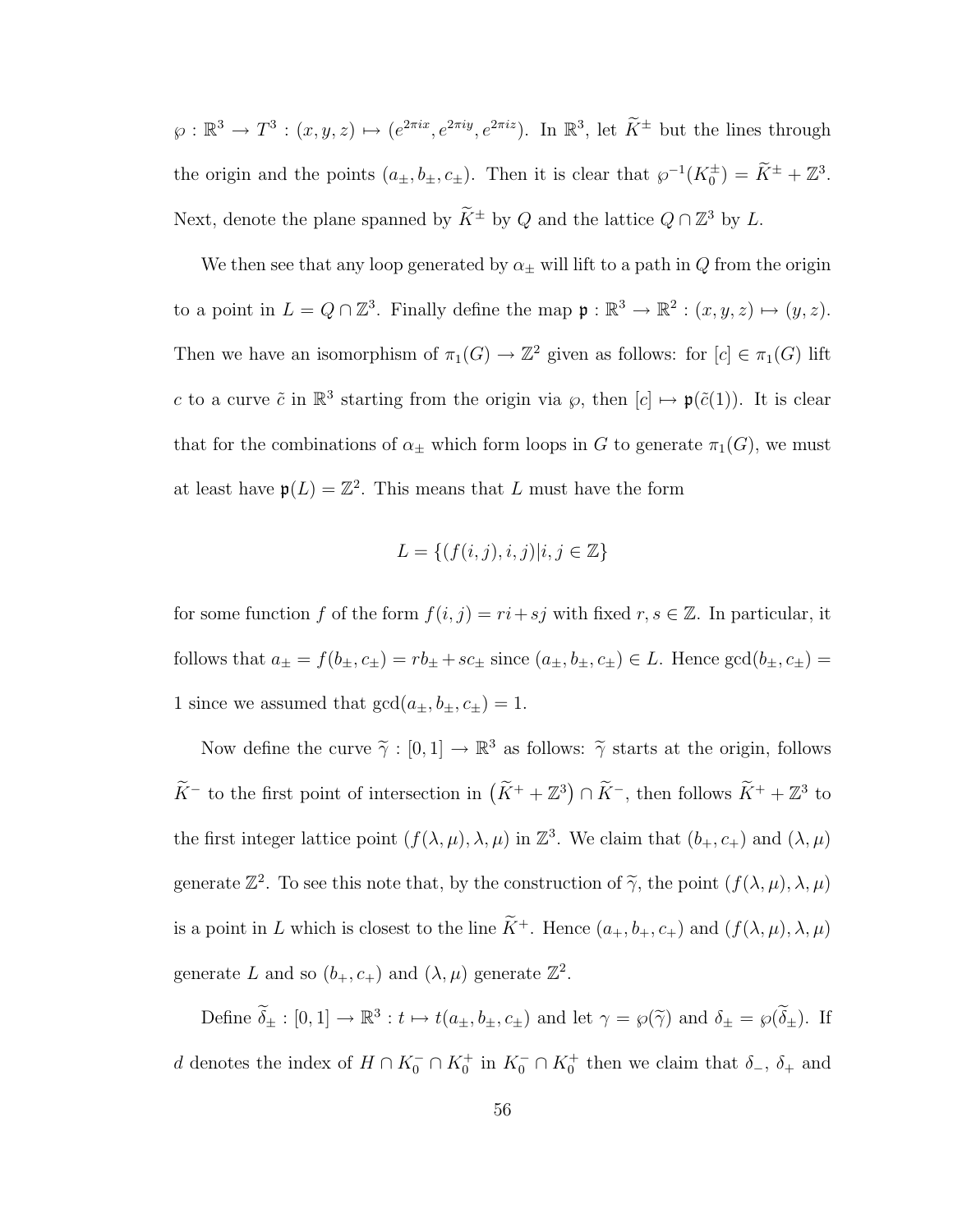$\gamma^d$  generate the same subgroup of  $\pi_1(G)$  as  $\alpha_-$  and  $\alpha_+$ . To see this, notice that  $\alpha_\pm$ can be taken to be paths in  $K_0^{\pm}$  from the identity to the first element of  $H \cap K_0^{\pm}$ and that any combination of  $\alpha_{\pm}$  which forms a loop in G can be expressed as a curve in  $K_0^-$ , from the identity to an element of  $H \cap K_0^- \cap K_0^+$ , followed by a curve in  $K_0^+$  back to the identity. We see from the construction of  $\tilde{\gamma}$  that  $\gamma^d$  is a loop from the identity, along  $K_0^-$  to the first element of  $H \cap K_0^- \cap K_0^+$ , then around  $K_0^+$ some number of times before returning to the identity. Since  $H \cap K_0^- \cap K_0^+$  is a cyclic subgroup  $K_0^{\perp}$ , we see that any loop generated by  $\alpha_{-}$  and  $\alpha_{+}$  can be expressed as a power of  $\gamma^d$  followed by a power of  $\delta_+$ . So  $\delta_-$ ,  $\delta_+$  and  $\gamma^d$  generate the same subgroup of  $\pi_1(G)$  as  $\alpha_-$  and  $\alpha_+$ .

Then by 2.1.13, M will be simply connected if and only if  $\delta_-, \delta_+$  and  $\gamma^d$  generate  $\pi_1(G)$ . Via the isomorphism  $\pi_1(G) \to \mathbb{Z}^2$  described above,  $\delta_-, \delta_+$  and  $\gamma^d$  correspond to  $(b_-, c_-), (b_+, c_+)$  and  $d(\lambda, \mu)$ , respectively. So M is simply connected if and only if  $d(\lambda, \mu)$  generates  $\Gamma = \mathbb{Z}^2/\langle (b_-, c_-), (b_+, c_+) \rangle$ . We saw above that  $(b_+, c_+)$  and  $(\lambda, \mu)$ themselves generate  $\mathbb{Z}^2$ . Therefore  $\Gamma$  is a cyclic group generated by  $(\lambda, \mu)$ . We see the order of  $\Gamma = \mathbb{Z}^2/\langle (b_-, c_-), (b_+, c_+) \rangle$  is  $n = \pm (b_- c_+ - c_- b_+) = \#(K_0^- \cap K_0^+).$ Then from the definition of d we get that  $d|n$ . Hence  $d(\lambda, \mu)$  generates Γ if and only if  $d = 1$ . Therefore M is simply connected if and only if  $K_0^- \cap K_0^+ \subset H$ .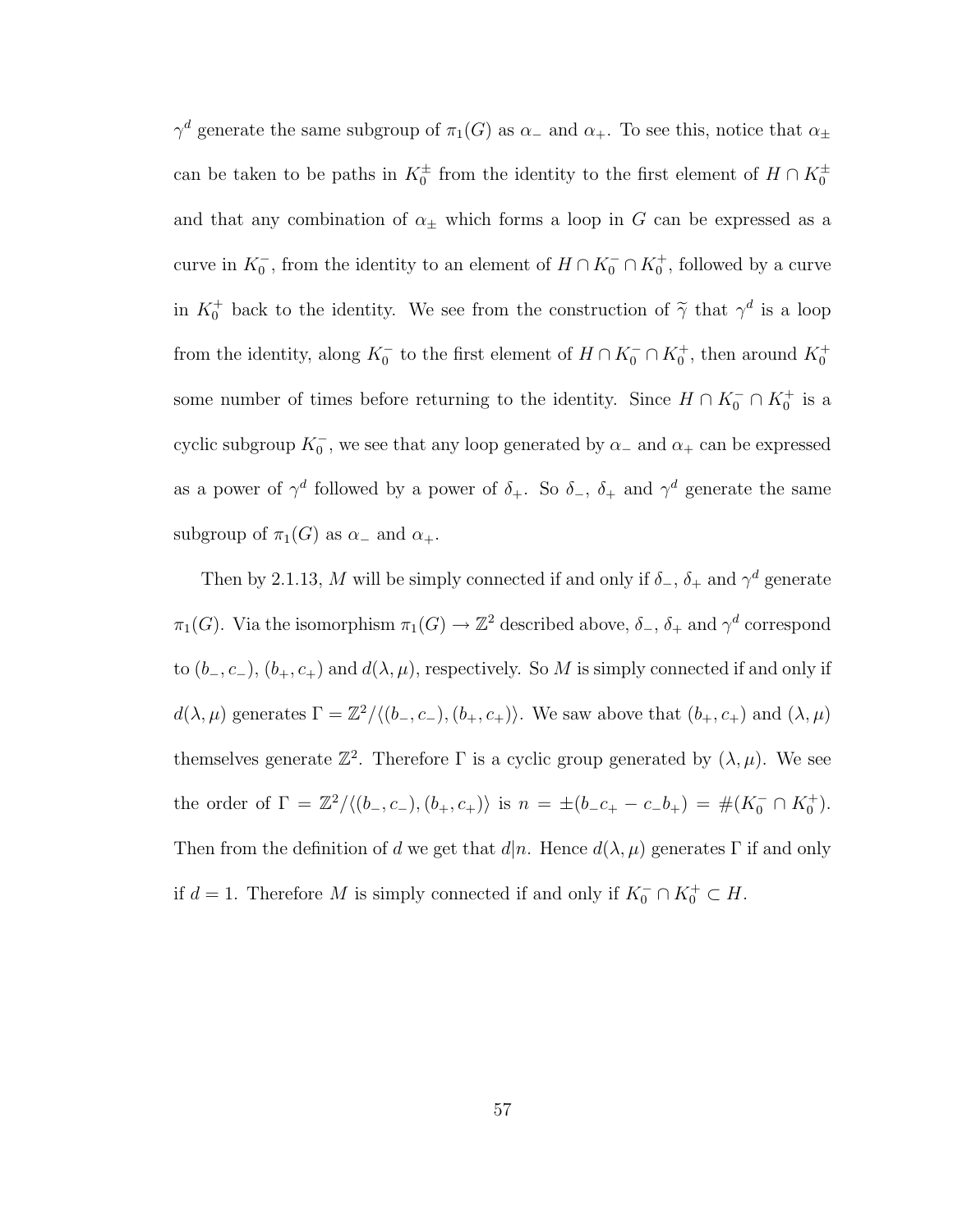Hence we have precisely the following family of diagrams:

$$
S^3 \times T^2 \supset \left\{ (e^{ia-\theta}, e^{ib-\theta}, e^{ic-\theta}) \right\} \cdot H, \left\{ (e^{ia+\theta}, e^{ib+\theta}, e^{ic+\theta}) \right\} \cdot H \supset H \quad (4.0.3)
$$
  
where  $K^- \neq K^+$ ,  $H = H_- \cdot H_+$ ,  $gcd(b_\pm, c_\pm) = 1$ ,  

$$
a_\pm = rb_\pm + sc_\pm, \text{ and } K_0^- \cap K_0^+ \subset H.
$$

This is the family  $M_5^6$  of the appendix. Notice that we can eliminate several parameters from the expression of the group diagram above. After an automorphism of G we can assume that  $K_0^- \subset S^3 \times S^1 \times 1$  and hence  $(a_-, b_-, c_-) = (r, 1, 0)$ . However the symmetric presentation in 4.0.3 will be preferred for our purposes.

### 4.0.4 The remaining cases

We will now address Cases 2-7 from Table 4.0.2.

Case 2:  $G = S^3 \times S^3$ 

Here  $G = S^3 \times S^3$  and  $H_0 =$  $\overline{a}$  $(e^{ip\theta}, e^{iq\theta})$ ª , for  $(p,q) = 1$  and  $p,q \geq 0$ , after conjugation of G. Then, from 2.2.2, the possible compact proper subgroups  $K$ containing H with  $K/H \approx S^l$  are: any torus  $T^2 \supset H$ ;  $S^3 \times 1$  if  $q = 0$ ;  $1 \times S^3$  if  $p = 0$ ;  $\Delta S^3$  if  $p = q = 1$ ;  $S^3 \times S^1$  where  $S^3 \times S^1/H \approx S^3$  if and only if  $q = 1$ ; or  $S^1 \times S^3$  where  $S^1 \times S^3 / H \approx S^3$  if and only if  $p = 1$ .

We will now break this into cases by pairing together all of the possibilities for  $K^{\pm}$ , remembering that we can switch the places of  $K^-$  and  $K^+$  without effecting the resulting action.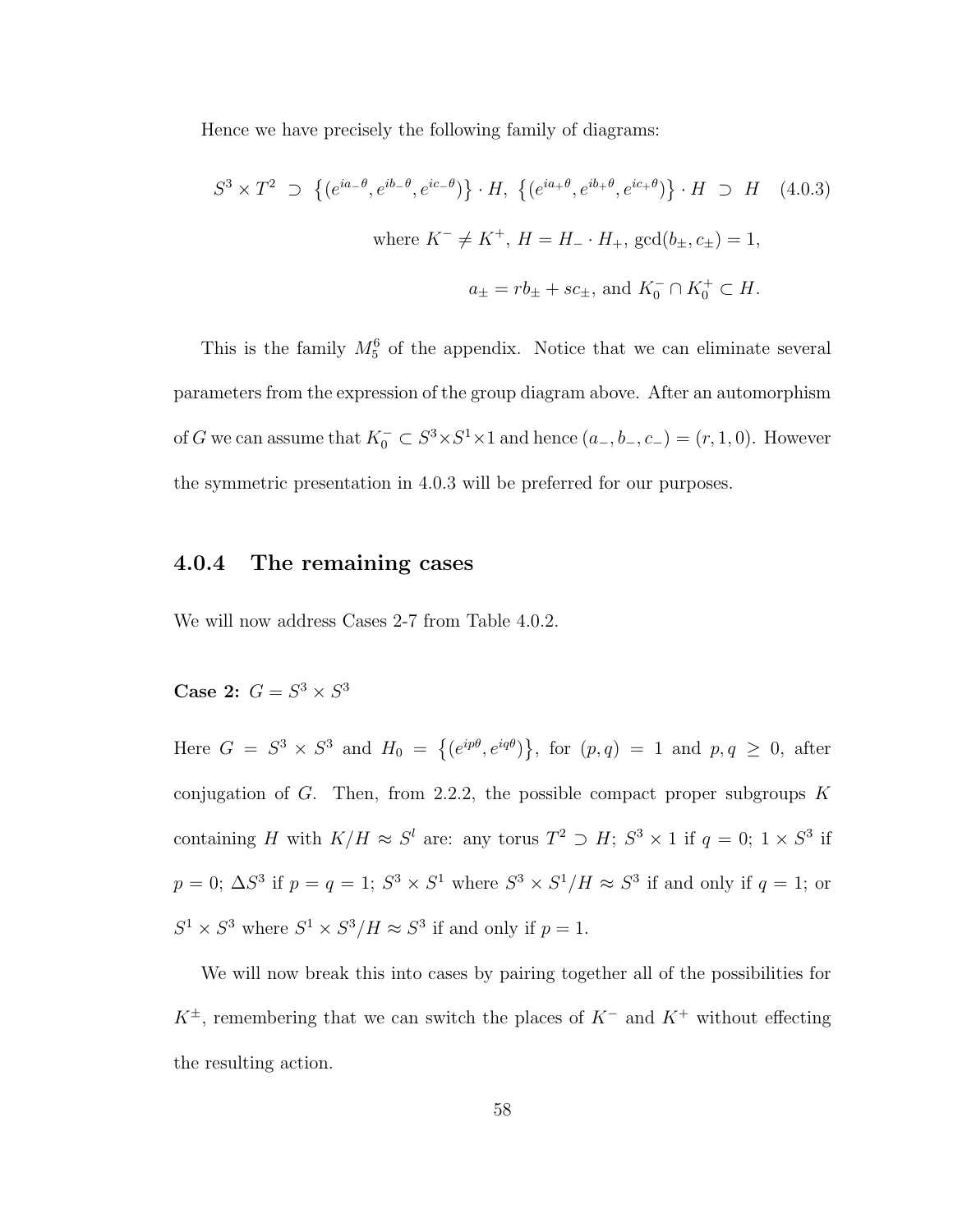*Case* (A).  $K_0^-$  and  $K_0^+$  are both tori.

Here we need to break this up further into two more cases depending on whether or not  $K_0^-$  and  $K_0^+$  are the same torus.

*Case* (A1).  $K_0^-$  and  $K_0^+$  the same torus.

Here  $K_0^- = K_0^+ = T^2$  and hence, by 2.1.12,  $H \subset K_0^{\pm}$  and  $K^{\pm}$  are both connected. We also see from 2.1.13 that any  $H \subset K^{\pm}$  with  $H_0 = S^1$  will give a simply connected manifold. In general such groups H will have the form  $\{(e^{ip\theta}, e^{iq\theta})\}$ ª  $\cdot$   $\mathbb{Z}_n$  after a conjugation of G. Therefore we get the following family of actions in this case:

$$
S^3 \times S^3 \supset \left\{ (e^{i\theta}, e^{i\phi}) \right\}, \left\{ (e^{i\theta}, e^{i\phi}) \right\} \supset \left\{ (e^{ip\theta}, e^{iq\theta}) \right\} \cdot \mathbb{Z}_n \tag{4.0.4}
$$

This is the family  $M_{6a}^6$  of the appendix.

*Case* (A2).  $K_0^-$  and  $K_0^+$  are different tori.

For  $K_0^-$  and  $K_0^+$  to be different tori, both containing the circle  $H_0 =$  $\overline{a}$  $(e^{ip\theta}, e^{iq\theta})$ ª , it follows that either  $p$  or  $q$  must be zero. Suppose, without loss of generality that  $q = 0$ , so that  $H_0 =$  $\overline{a}$  $(e^{i\theta}, 1)$ . It then follows that  $K_0^{\pm}$  must have the form  $K_0^{\pm}$  =  $\overline{a}$  $(e^{i\theta}, e^{x_\pm \phi})$ ª for some  $x_{\pm} \in \text{Im}(S^3)$ . Notice that for M to be simply connected, by 2.1.12,  $H \subset$  $\overline{a}$  $(e^{i\theta}, g)$ ª  $S^1 \times S^3$ . Therefore H and  $K^{\pm}$  all have the form  $H = S^1 \times \widehat{H}$  and  $K^{\pm} = S^1 \times \widehat{K}^{\pm}$ , where  $\widehat{K}^{\pm}/\widehat{H} \approx S^1$ . That means  $S^3 \supset \widehat{K}^+, \widehat{K}^- \supset \widehat{H}$  gives a four dimensional cohomogeneity one manifold. Further, from 2.1.13, it follows that this 4-manifold will be simply connected if and only if  $M$  is. Hence our action is a product action with some simply connected 4-manifold. *Case* (B).  $K_0^- = T^2$  and  $K_0^+ = S^3 \times 1$ . Then  $q = 0$  and  $H_0 =$  $\overline{a}$  $(e^{i\theta}, 1)$ .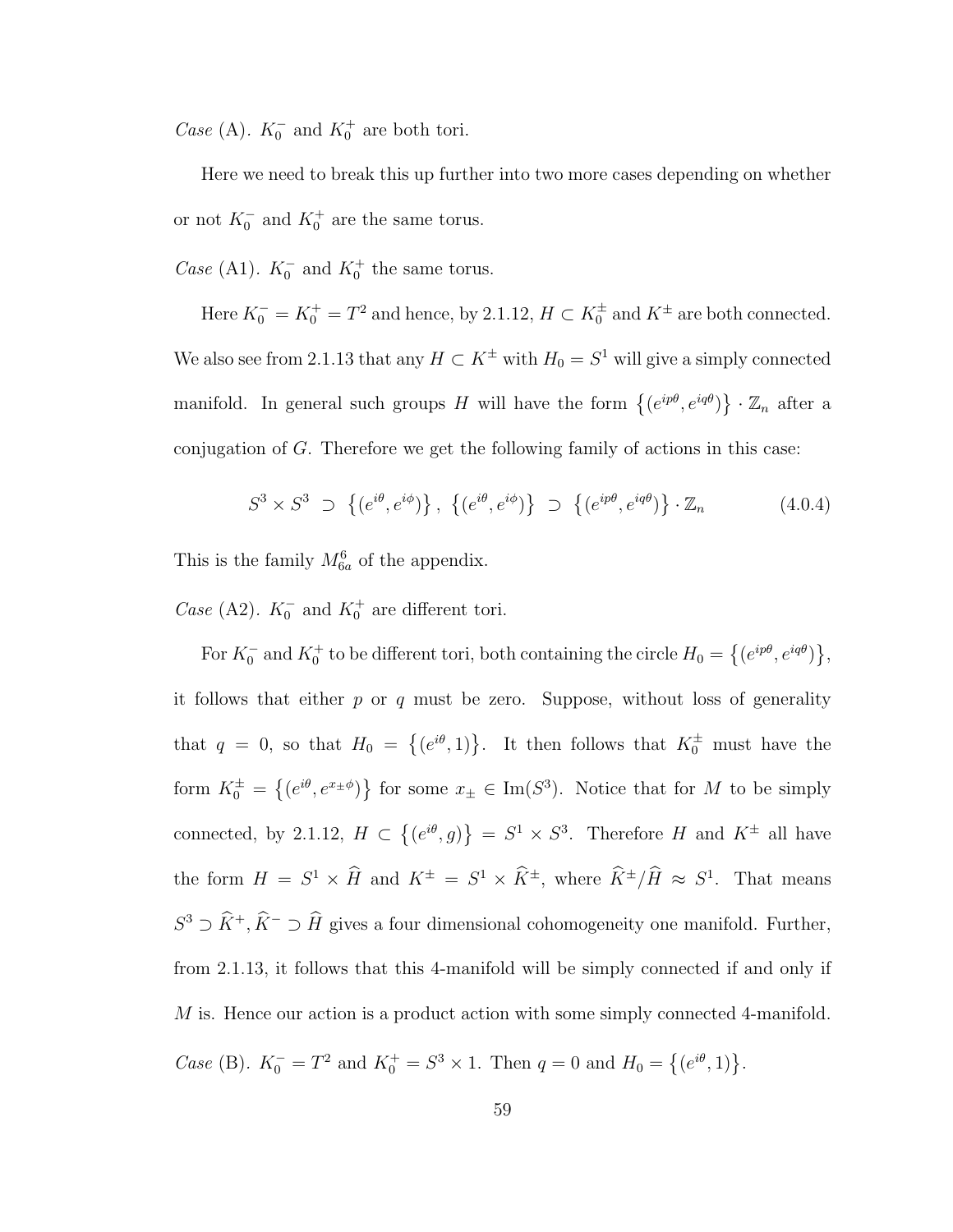From 2.1.12, H must be of the form  $S^1 \times \mathbb{Z}_n \subset T^2$ . This gives the following family of group diagrams:

$$
S^3 \times S^3 \supset T^2, \ S^3 \times \mathbb{Z}_n \supset S^1 \times \mathbb{Z}_n \tag{4.0.5}
$$

Conversely, these diagrams obviously determines simply connected manifolds, by 2.1.13. This is the family  $M_{6b}^6$  of the appendix.

*Case* (C).  $K_0^- = T^2$  and  $K_0^+ = \Delta S^3$ . Then  $p = q = 1$  and  $H_0 = \Delta S^1$ .

Again, by 2.1.12, H will have the form  $\Delta S^1 \cdot \mathbb{Z}_n$ . Yet, every compact Lie group is contained in the normalizer of its identity component. In particular  $\Delta S^3$  ⊂  $N(\Delta S^3) = \pm \Delta S^3 = \{(g, \pm g)\}.$  This means that *n* is at most two. Therefore, we have the following two possibilities for group diagrams:

$$
S^3 \times S^3 \supset T^2, \ \Delta S^3 \cdot \mathbb{Z}_n \supset \Delta S^1 \cdot \mathbb{Z}_n \tag{4.0.6}
$$
  
where  $n = 1$  or 2

From 2.1.13, we see that these are both in fact simply connected. These are the actions in family  $M_{6c}^6$ .

*Case* (D).  $K_0^- = T^2$  and  $K_0^+ = S^3 \times S^1$ . Then  $q = 1$  and  $H_0 =$  $\overline{a}$  $(e^{ip\theta}, e^{i\theta})$ ª .

It is clear in this case that  $K_0^- \subset K_0^+$ . Further, for  $K^+/H$  to be a 3-sphere,  $H \cap K_0^+ = H_0$ . Therefore H and  $K^{\pm}$  are all connected. We then have the following family of diagrams which all give simply connected manifolds by 2.1.13:

$$
S^3 \times S^3 \supset T^2, S^3 \times S^1 \supset \{(e^{ip\theta}, e^{i\theta})\}.
$$
 (4.0.7)

We see that these are the actions of type  $M_{6d}^6$ .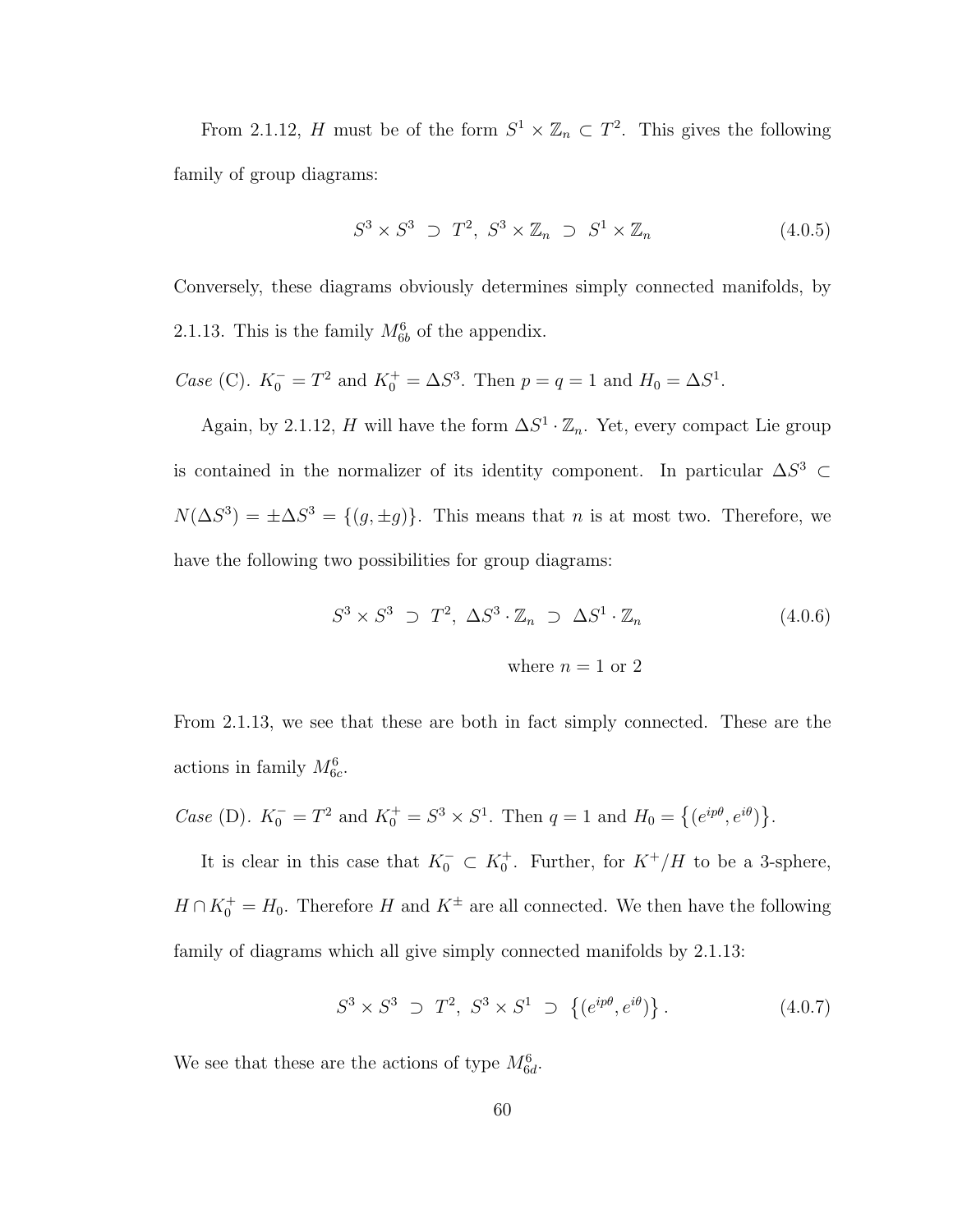*Case* (E).  $K_0^- = S^3 \times 1$  and  $K_0^+ = S^3 \times 1$ . Then  $q = 0$  and  $H_0 =$  $\overline{a}$  $(e^{i\theta}, 1)$ .

From 2.1.11, we know that H and  $K^{\pm}$  must all be connected in this case. We then have the following group diagram which gives a simply connected manifold by 2.1.13:

$$
S^3 \times S^3 \supset S^3 \times 1, \ S^3 \times 1 \supset S^1 \times 1. \tag{4.0.8}
$$

We quickly notice that this is a product action.

*Case* (F).  $K_0^- = S^3 \times 1$  and  $K_0^+ = S^1 \times S^3$ . Then  $q = 0$ ,  $p = 1$  and  $H_0 =$  $\overline{a}$  $(e^{i\theta}, 1)$ .

As in the previous case, we get the following simply connected group diagram:

$$
S^3 \times S^3 \supset S^3 \times 1, \ S^1 \times S^3 \supset S^1 \times 1. \tag{4.0.9}
$$

We see that this is a sum action.

*Case* (G).  $K_0^- = \Delta S^3$  and  $K_0^+ = \Delta S^3$ . Then  $p = q = 1$  and  $H_0 = \Delta S^1$ .

As above we have the following group diagram:

$$
S^3 \times S^3 \supset \Delta S^3, \Delta S^3 \supset \Delta S^1. \tag{4.0.10}
$$

This is action  $M_{6e}^6$  of the appendix.

*Case* (H).  $K_0^- = \Delta S^3$  and  $K_0^+ = S^3 \times S^1$ . Then  $p = q = 1$  and  $H_0 = \Delta S^1$ .

Again, we have:

$$
S^3 \times S^3 \supset \Delta S^3, \ S^3 \times S^1 \supset \Delta S^1 \tag{4.0.11}
$$

which is action  $M_{6f}^6$  of the appendix.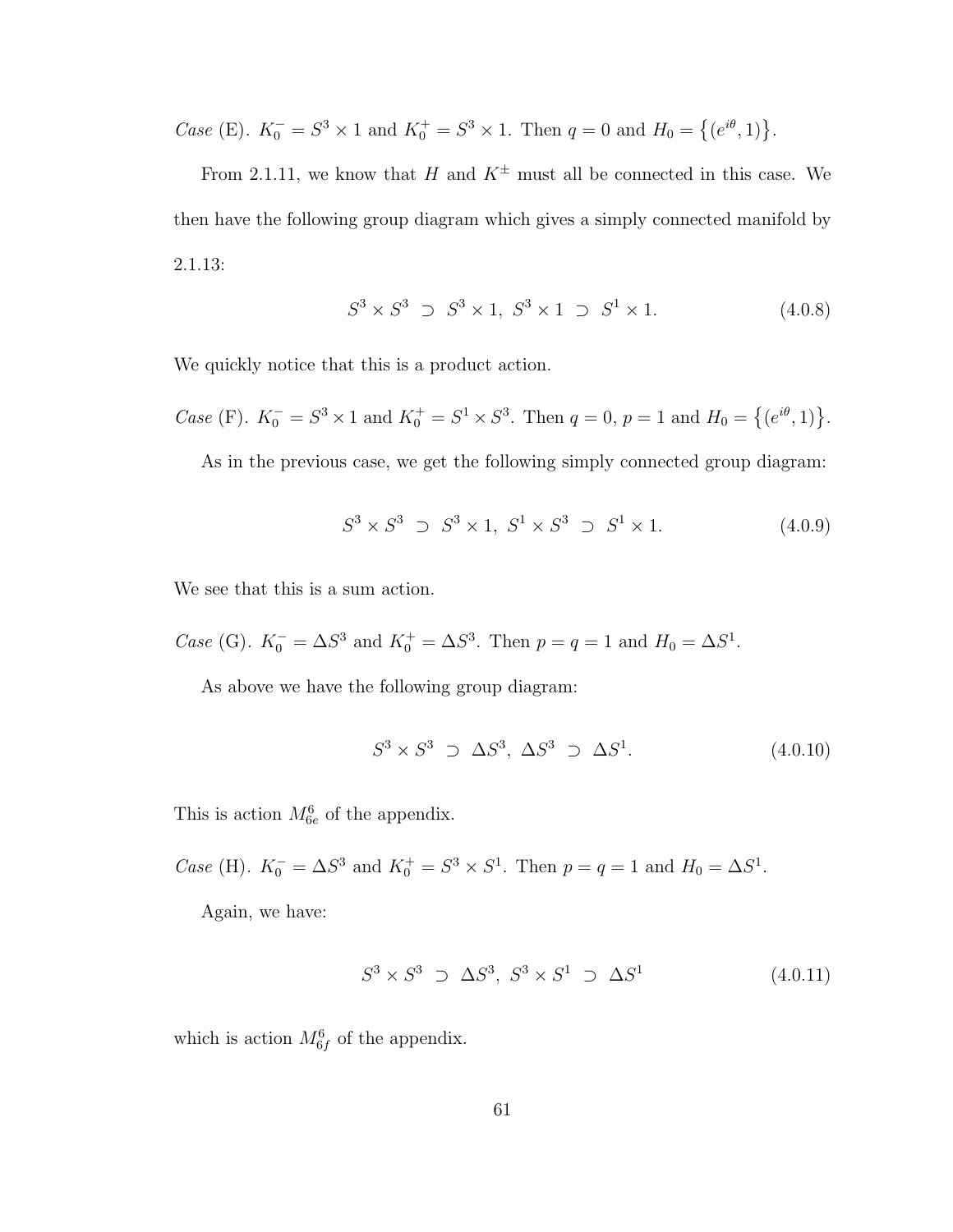*Case* (I).  $K_0^- = S^3 \times S^1$  and  $K_0^+ = S^3 \times S^1$ . Then  $q = 1$  and  $H_0 =$  $\overline{a}$  $(e^{ip\theta}, e^{i\theta})$ ª .

Here, as above, we have:

$$
S^3 \times S^3 \supset S^3 \times S^1, \ S^3 \times S^1 \supset \{(e^{ip\theta}, e^{i\theta})\}
$$
 (4.0.12)

which is the family  $M_{6g}^6$  of the appendix.

Case (J). 
$$
K_0^- = S^3 \times S^1
$$
 and  $K_0^+ = S^1 \times S^3$ . Then  $p = q = 1$  and  $H_0 = \Delta S^1$ .

Our last possibility in this case is the following diagram:

$$
S^3 \times S^3 \supset S^3 \times S^1, \ S^1 \times S^3 \supset \Delta S^1,\tag{4.0.13}
$$

labeled  $M_{6h}^6$  in the appendix.

Case 3:  $G = S^3 \times S^3 \times S^1$ 

Here  $G = S^3 \times S^3 \times S^1$  and  $H_0 = T^2 \times 1 \subset S^3 \times S^3 \times S^1$ . By 2.1.20, one of  $K^{\pm}/H$  must be a circle, say  $K^-/H \approx S^1$ . Furthermore, since  $\text{rk}(H) = \text{rk}(S^3 \times S^3)$ , 2.1.20 says  $K^- = T^2 \times S^1$ , and all of H,  $K^-$  and  $K^+$  are connected. We will now find the possibilities for  $K^+$ . Notice that if  $\text{proj}_3(K^+)$  is nontrivial, then by 2.1.20,  $K^+ = T^2 \times S^1$ , giving one possibility. Otherwise  $K^+ \subset S^3 \times S^3 \times 1$ . In this case,  $K^+$ , which must contain H, must be one of  $S^3 \times S^1 \times 1$ ,  $S^1 \times S^3 \times 1$  or  $S^3 \times S^3 \times 1$ . But  $S^3 \times S^3 \times 1/S^1 \times S^1 \times 1 \approx S^2 \times S^2$  which is not a sphere. Putting this together, we see our only possible group diagrams, up to automorphism, are:

$$
S^3 \times S^3 \times S^1 \supset S^1 \times S^1 \times S^1, \ S^1 \times S^1 \times S^1 \supset S^1 \times S^1 \times 1, \tag{4.0.14}
$$

$$
S^3 \times S^3 \times S^1 \supset S^1 \times S^1 \times S^1, \ S^3 \times S^1 \times 1 \supset S^1 \times S^1 \times 1. \tag{4.0.15}
$$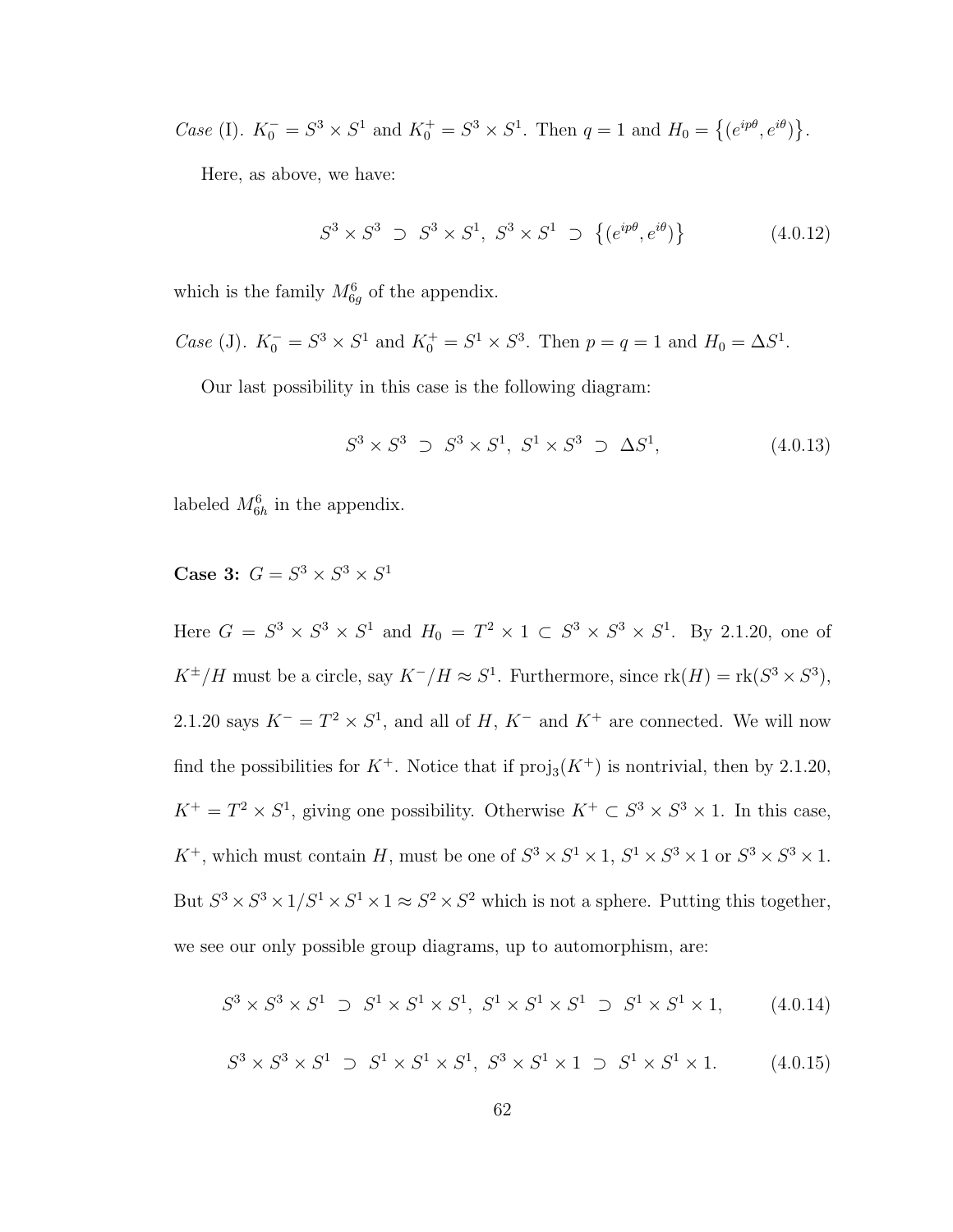We see, however, that both of these actions are product actions.

Case 4:  $G = SU(3)$ 

In this case  $G = SU(3)$  and  $H_0$  must be  $SO(3)$  or  $SU(2)$ . Since  $SO(3)$  is maximalconnected in SU(3), we may disregard this case by 2.1.27. So assume  $H_0 = SU(2) =$  $\{\text{diag}(A, 1)\}.$ 

Then a proper closed subgroup K with  $K/H \approx S^l$  must be a conjugate of  $\mathsf{U}(2)$ , by 2.2.2. Now notice that the only conjugate of  $U(2)$  which contains  $SU(2)$  =  ${\rm diag}(A,1)$  is  $\mathsf{U}(2) = {\rm diag}(A,\det(\overline{A}))$ . So we can assume  $K_0^{\pm} = \mathsf{U}(2) =$  $\{\text{diag}(A, \text{det}(\overline{A}))\}.$ 

Recall that H must be generated by a subgroup of  $K_0^{\pm}$  =  $\{\text{diag}(A, \text{det}(\overline{A}))\}.$ Therefore  $H = H_0 \cdot \mathbb{Z}_n \subset K_0^{\pm}$  and  $K^{\pm}$  are connected. We then get the following possible diagrams:

$$
\mathsf{SU}(3) \supset \left\{ \mathrm{diag}(A, \mathrm{det}(\bar{A})) \right\}, \left\{ \mathrm{diag}(A, \mathrm{det}(\bar{A})) \right\} \supset \left\{ \mathrm{diag}(A, 1) \right\} \cdot \mathbb{Z}_n \quad (4.0.16)
$$

Conversely these all give simply connected manifolds by 2.1.13. These actions make up the family  $M_8^6$  of the appendix.

Case 5:  $G = SU(3) \times S^1$ 

Now  $G = \mathsf{SU}(3) \times S^1$  and  $H_0 = \mathsf{U}(2) \times 1 = {\text{diag}(A, \det(\bar{A}))} \times 1$ . To find the possible connected subgroups K with  $K/H$  a sphere, notice that such a  $K \subset SU(3) \times$  $S^1$  would have  $proj_1(K)$  equal either  $U(2)$  or  $SU(3)$ , by 2.2.2. Since  $rk(U(2))$  =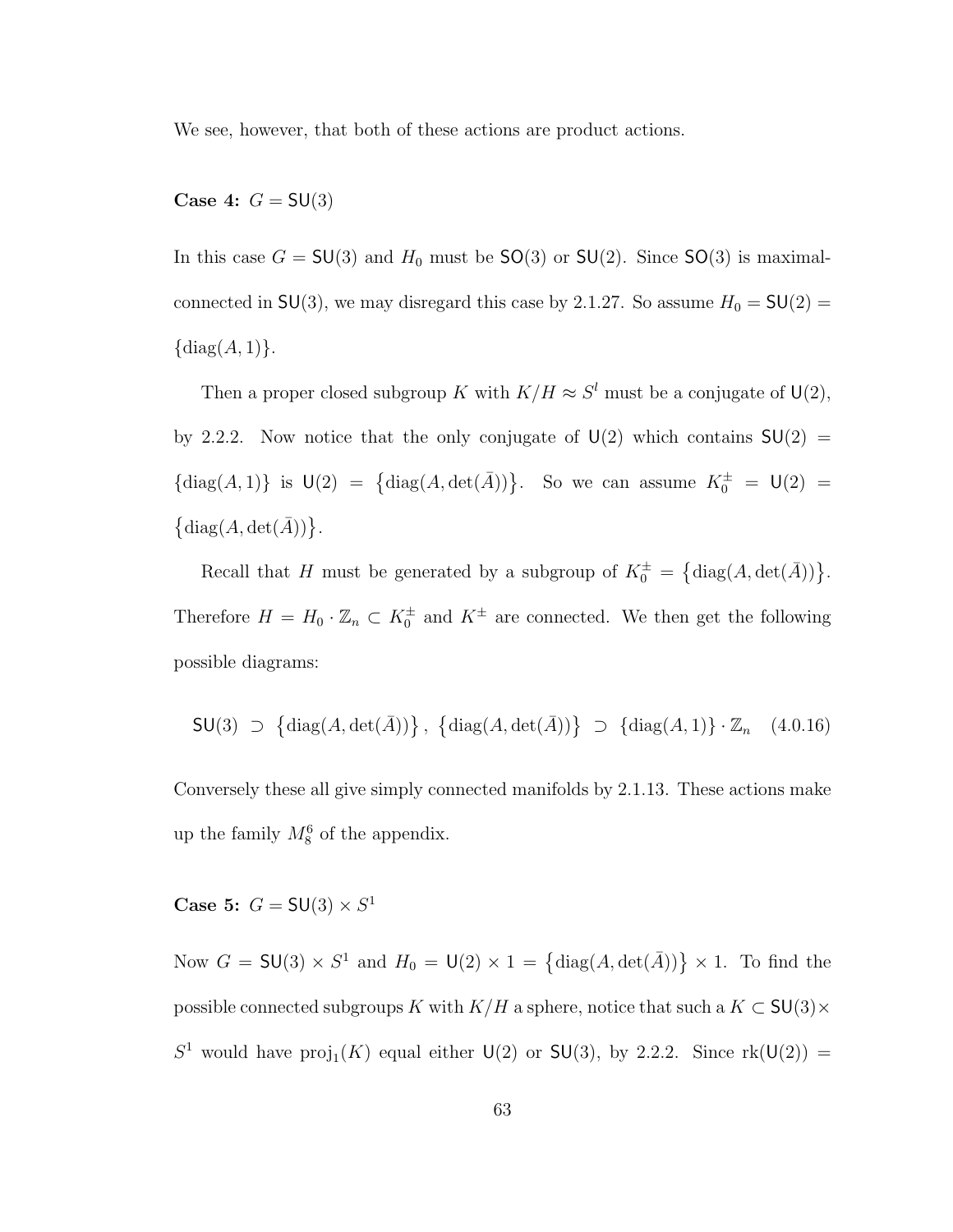rk(SU(3)), it follows that such a proper subgroup  $K \supset H$  of higher dimension must be one of  $U(2) \times S^1$  or  $SU(3) \times 1$ . The only such group with  $K/H_0$  a sphere is  $\mathsf{U}(2) \times S^1$ . Hence we must have  $K_0^{\pm} = \mathsf{U}(2) \times S^1$ . Notice now that if H were to have another component in  $U(2) \times S^1$  then H would intersect  $1 \times S^1$  nontrivially, giving us a more effective action with the same groups. So we can assume this does not happen. Therefore we have the following possibility:

$$
SU(3) \times S^1 \supset U(2) \times S^1, \ U(2) \times S^1 \supset U(2) \times 1 \tag{4.0.17}
$$

which we see is simply connected by 2.1.13. However, we see this is a product action.

Case 6:  $G = \mathsf{Sp}(2) \times S^1$ 

Here  $G = Sp(2) \times S^1$  and  $H_0 = Sp(1)Sp(1) \times 1$ . To find the possibilities for connected groups K with  $K/H \approx S^l$  note that if  $\text{proj}_2(K) \subset S^1$  is nontrivial then  $K = Sp(1)Sp(1) \times S<sup>1</sup>$ , by 2.1.20. Otherwise  $K \subset Sp(2) \times 1$  and hence by 2.2.2,  $K = Sp(2) \times 1$ . In either case  $K/H \approx S<sup>l</sup>$ , in fact. Further by 2.1.20, we can assume  $K^-$  =  $\mathsf{Sp}(1)\mathsf{Sp}(1)\times S^1$  and all of  $K^{\pm}$  and H are connected. Therefore we have the following two possibilities:

$$
\mathsf{Sp}(2) \times S^1 \supset \mathsf{Sp}(1) \, \mathsf{Sp}(1) \times S^1, \, \, \mathsf{Sp}(1) \, \mathsf{Sp}(1) \times S^1 \supset \mathsf{Sp}(1) \, \mathsf{Sp}(1) \times 1 \quad \, (4.0.18)
$$

$$
Sp(2) \times S^1 \supset Sp(1) \, Sp(1) \times S^1, \, Sp(2) \times 1 \supset Sp(1) \, Sp(1) \times 1 \qquad (4.0.19)
$$

both of which are simply connected by 2.1.13. We easily see that the first action is a product action and the second action is a sum action.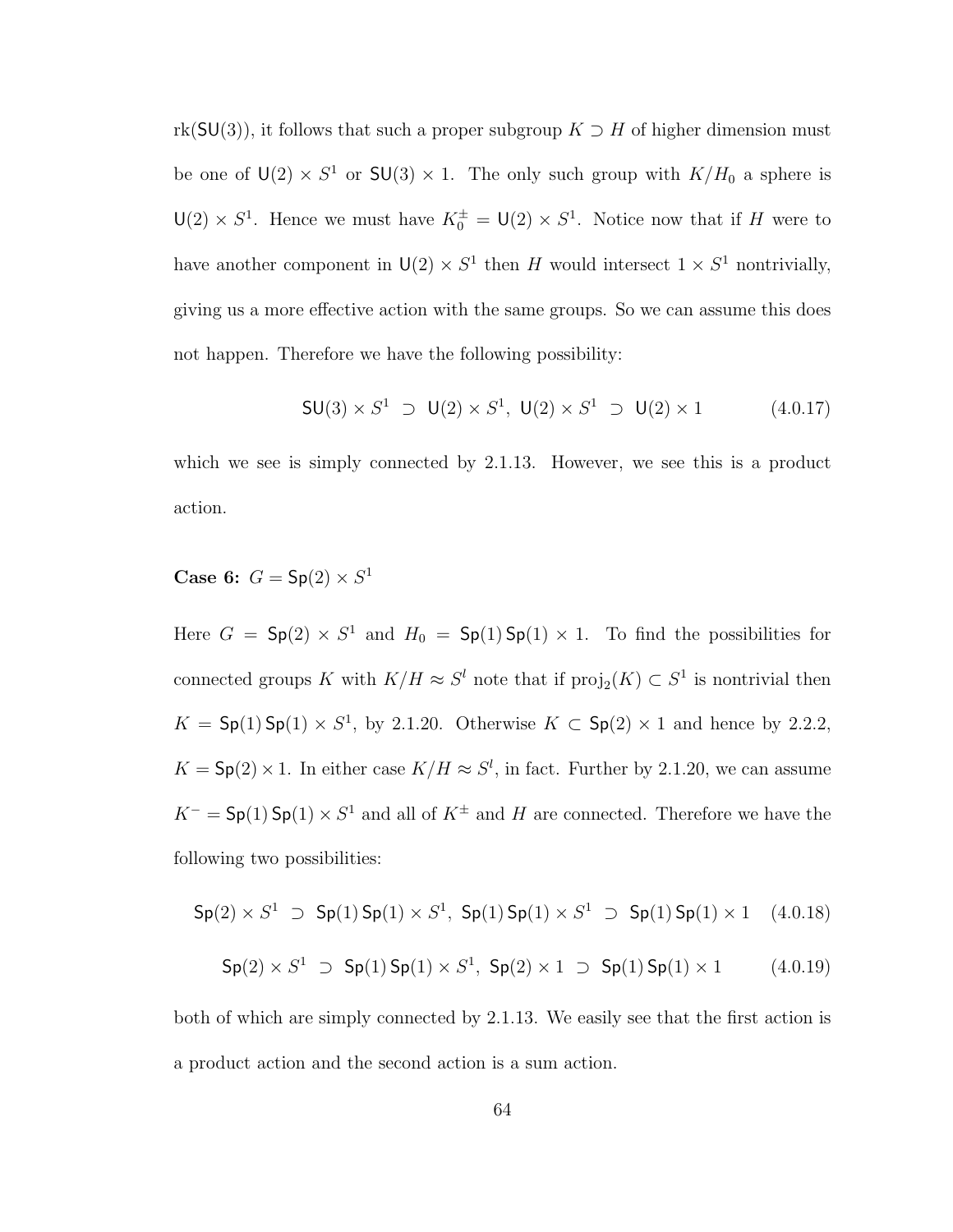Case 7:  $G =$  Spin(6)

In this case we know from 2.1.22, that this gives a two-fixed-point action on a sphere.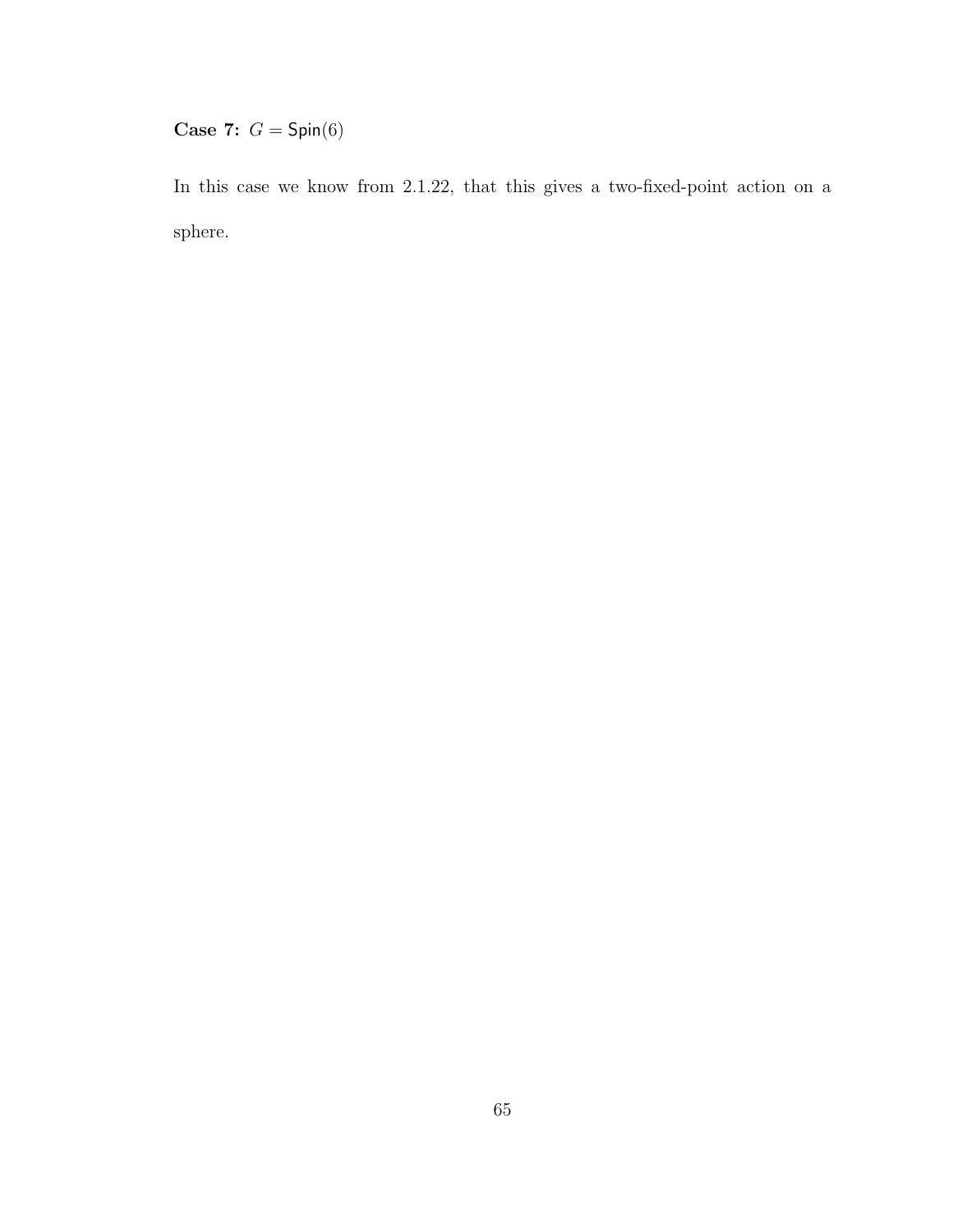# Chapter 5

# Classification in Dimension Seven

In this chapter we complete the classification in dimension 7. As in the previous chapter we keep the notation and conventions established in Chapter 3, this time for a 7 dimensional manifold manifold  $M$ . In this case, the next proposition gives us the possibilities for G and  $H_0$ .

PROPOSITION 5.0.1. Table 5.0.2 list all the possibilities for  $G$  and  $H_0$ , up to equivalence.

*Proof.* We will first show that all the possibilities for G are listed in 5.0.2. Recall that  $6 \le \dim(G) \le 21$  by 2.1.21 and that  $\dim H = \dim G - 6$ , since  $\dim G/H =$  $\dim M - 1 = 6$  in this case. A priori, by 2.2.1 we need to check all of the possibilities for G of the form  $(S^3)^m \times T^n$ ,  $(SU(3))^l \times (S^3)^m \times T^n$ ,  $(Sp(2))^k \times (S^3)^m \times T^n$ ,  $\mathsf{G}_2 \times (S^3)^m \times T^n$ ,  $\mathsf{SU}(4) \times (S^3)^m \times T^n$ ,  $\mathsf{Sp}(2) \times \mathsf{SU}(3) \times (S^3)^m \times T^n$ ,  $\mathsf{Sp}(3)$  and Spin(7). Note that by 2.1.20 we can assume that  $n \leq 2$  in all cases.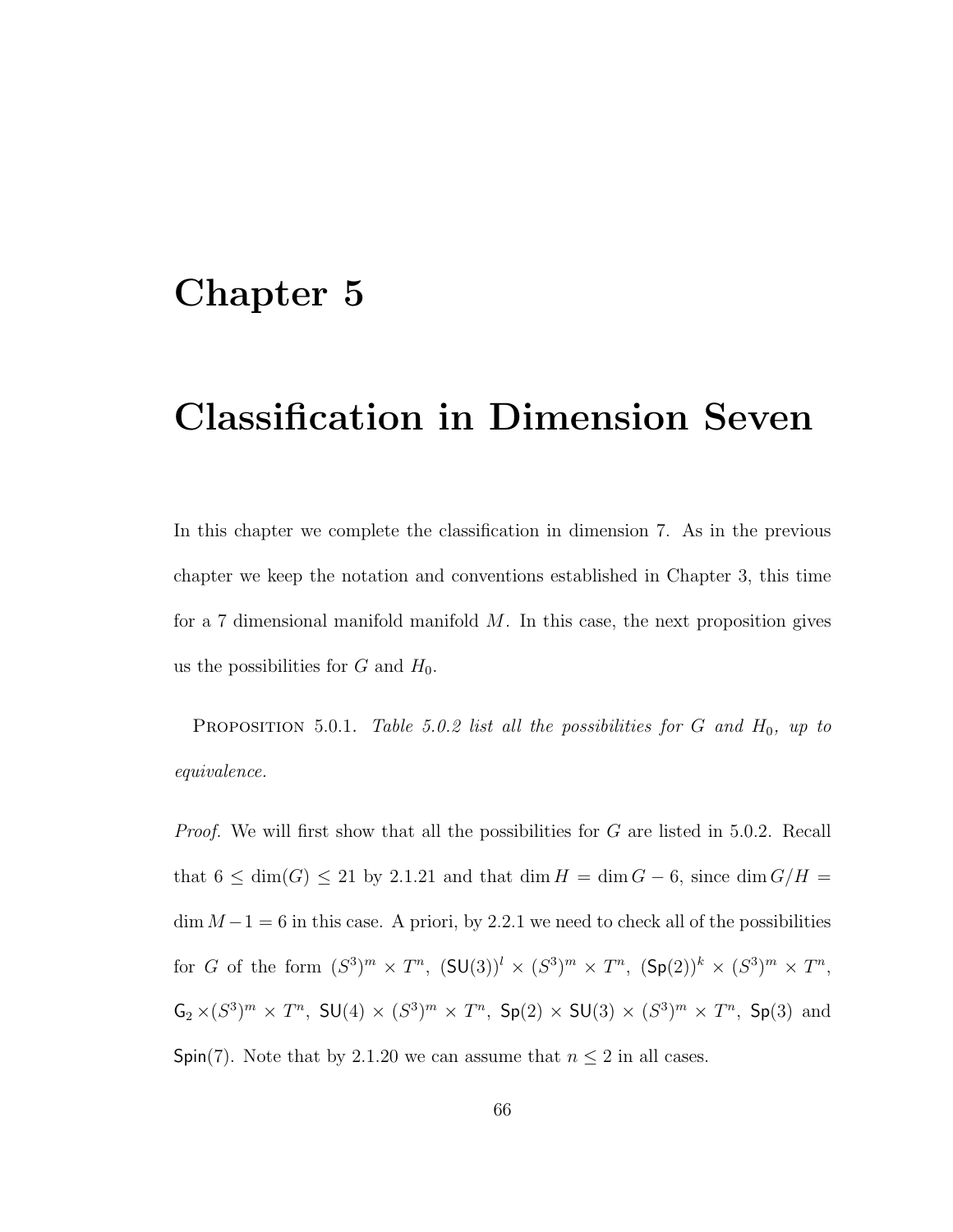First suppose  $G = (S^3)^m \times T^n$ . By 2.2.3,  $3m + n - 6 = \dim(H) \leq m$  which means  $0 \leq 6 - 2m - n$  and so  $m \leq 3$  and if  $m = 3$  then  $n = 0$ . Notice that all of these possibilities are listed in the table. Next if  $G = (SU(3))^l \times (S^3)^m \times T^n$  for l > 0, then as before  $8l + 3m + n - 6 = \dim(H) \le 4l + m$  or  $0 \le 6 - 4l - 2m - n$ . Hence  $l = 1$ , and:  $m = 1$  and  $n = 0$  or  $m = 0$  and  $n \leq 2$ . All of these possibilities are listed in the table. Next suppose  $G = (\text{Sp}(2))^k \times (S^3)^m \times T^n$ . Then we get  $10k + 3m + n - 6 = \dim(H) \le 6k + m$  or  $0 \le 6 - 4k - 2m - n$ . As before  $k = 1$ , and:  $m = 1$  and  $n = 0$  or  $m = 0$  and  $n \leq 2$ . However, if  $G = Sp(2) \times S^1$  then dim  $H = 5$ and by 2.2.3,  $H_0 \subset Sp(2) \times 1$ . Then  $rk H \leq rk Sp(2) = 2$  and yet there are no compact 5-dimensional groups of rank 2 or less. So  $\textsf{Sp}(2) \times S^1$  is not a possibility for G. Next, if  $G = \mathsf{Sp}(2) \times \mathsf{SU}(3) \times (S^3)^m \times T^n$  then  $0 \leq -2 - 2m - n$ , which is impossible. Now say  $G = \mathsf{G}_2 \times (S^3)^m \times T^n$ . We get  $14 + 3m + n - 6 \leq 8 + m$ or  $0 \leq -2m - n$  and hence  $m = n = 0$ . Lastly, if  $G = SU(4) \times (S^3)^m \times T^n$  then  $15 + 3m + n - 6 \le 10 + m$  or  $0 \le 1 - 2m - n$ . Therefore  $m = 0$  and  $n \le 1$ . Finally if  $dim(G) = 21$  we know from 2.1.22 that G must be isomorphic to  $Spin(7)$  and in this case H will be  $Spin(6)$ .

Next we check that in the rest of the cases, we have listed all the possibilities for  $H_0$ . Again, we can assume that  $H_0 \subset G_1 \times 1$  in the cases that  $G = G_1 \times T^m$ . Then we use 2.2.2 to find the possibilities for  $H_0$ . The only exceptional cases are 9 and 11, where  $G = G_1 \times S^3$ . By 2.2.3,  $H_0 \subset L \times S^1$  where L is of dimension 4 or less in Case 9 and dimension 6 or less in Case 11. However, since dim  $H = \dim G - 6$ , we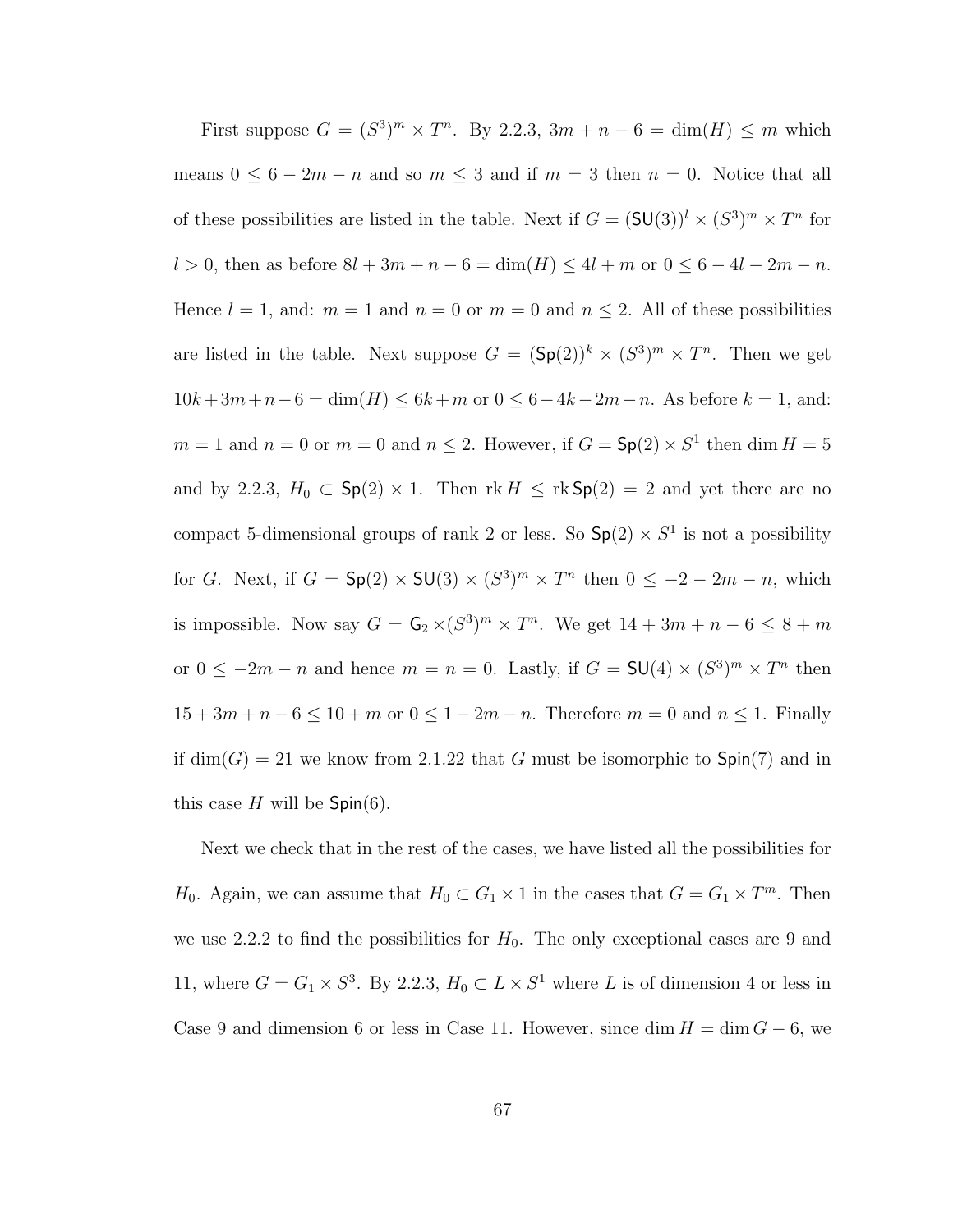| No.            | G                           | $H_0$                                      |
|----------------|-----------------------------|--------------------------------------------|
| $\mathbf{1}$   | $S^3 \times S^3$            | $\{1\}$                                    |
| $\overline{2}$ | $S^3 \times S^3 \times S^1$ | $\{(e^{ip\theta}, e^{iq\theta})\}\times 1$ |
| 3              | $S^3 \times S^3 \times T^2$ | $T^2\times 1$                              |
| $\overline{4}$ | SU(3)                       | $T^2$                                      |
| 5              | $S^3 \times S^3 \times S^3$ | $T^3$                                      |
| 6              | $SU(3) \times S^1$          | $SU(2) \times 1, SO(3) \times 1$           |
| $\overline{7}$ | $SU(3) \times T^2$          | $U(2) \times 1$                            |
| 8              | Sp(2)                       | $U(2)_{max}$ , Sp(1) SO(2)                 |
| 9              | $SU(3) \times S^3$          | $\mathsf{U}(2)\times S^1$                  |
| 10             | $Sp(2) \times T^2$          | $Sp(1)$ Sp $(1) \times 1$                  |
| 11             | $Sp(2) \times S^3$          | $Sp(1)$ Sp $(1) \times S^1$                |
| 12             | $\mathsf{G}_2$              | SU(3)                                      |
| 13             | SU(4)                       | U(3)                                       |
| 14             | $SU(4) \times S^1$          | $Sp(2) \times 1$                           |
| 15             | Spin(7)                     | Spin(6)                                    |

see that  $H_0 = L \times S^1$  where L is of maximal dimension in each case. From 2.2.2, we see that  $H_0$  must be one of the groups listed below.  $\Box$ 

Table 5.0.2: Possibilities for  $G$  and  $H_0$ , in the 7-dimensional case.

As in the previous chapters we proceed to find all possible diagrams, by taking each case, one at a time.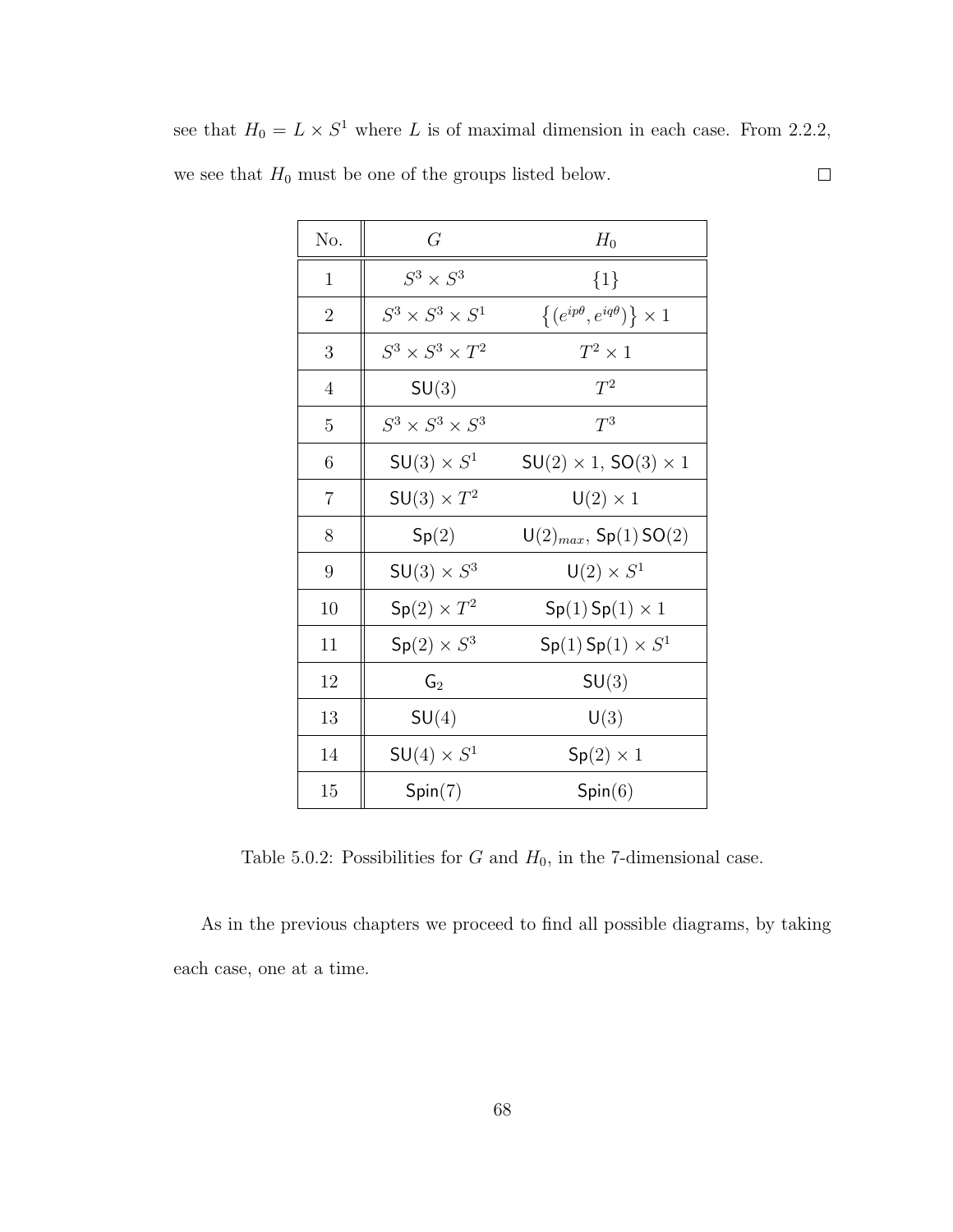### 5.0.5 Cases 2 and 6

Here we present Cases 2 and 6 which are similar since they both involve the same difficulty that arises in the case of  $G = S^3 \times S^1$  in dimension 5. In each case we will use the following lemma to deal with this difficulty.

LEMMA 5.0.3. Let  $M$  be a simply connected cohomogeneity one manifold given by the group diagram  $G \supset K^-$ ,  $K^+ \supset H$ , with  $G = G_1 \times S^1$ ,  $G_1$  simply connected, and  $H_0 = H_1 \times 1$ . Suppose further that there is a compact subgroup  $L \subset G_1$  of the form  $L = H_1 \cdot {\beta(\theta)}$  where  ${\beta(\theta)}$  is a circle group of G parameterized once around by  $\beta : [0, 1] \to G_1$  and  $\{\beta(\theta)\} \cap H_1 = 1$ . Define  $\delta : [0, 1] \to G : t \mapsto (1, e^{2\pi it})$ be a loop once around  $1 \times S^1$ . If  $K_0^{\pm} \subset L \times S^1$  then the group diagram for M has one of the following forms, all of which give simply connected manifolds:

$$
G_1 \times S^1 \supset H_+ \cdot \{ (\beta(m_-\theta), \delta(n_-\theta)) \}, H_- \cdot \{ (\beta(m_+\theta), \delta(n_+\theta)) \} \supset H \quad (5.0.4)
$$
  
where  $H = H_- \cdot H_+, K^- \neq K^+$ ,  $gcd(n_-, n_+, d) = 1$   
and d is the index of  $H \cap K_0^- \cap K_0^+$  in  $K_0^- \cap K_0^+$ ,

$$
G_1 \times S^1 \supset \{(\beta(m\theta), \delta(\theta))\} \cdot H_0, \{(\beta(m\theta), \delta(\theta))\} \cdot H_0 \supset H_0 \cdot \mathbb{Z}_n \qquad (5.0.5)
$$
  
where  $\mathbb{Z}_n \subset \{(\beta(m\theta), \delta(\theta))\}.$ 

*Proof.* It is clear, as in 2.1.20, that  $K^{\pm}/H$  must be circles and hence  $K_0^{\pm} = H_0$ .  $\{(\beta(m_{\pm}\theta),\delta(n_{\pm}\theta))\}$ . From 2.1.12, H must have the form  $H = H_{-}\cdot H_{+}$  for  $H_{\pm} =$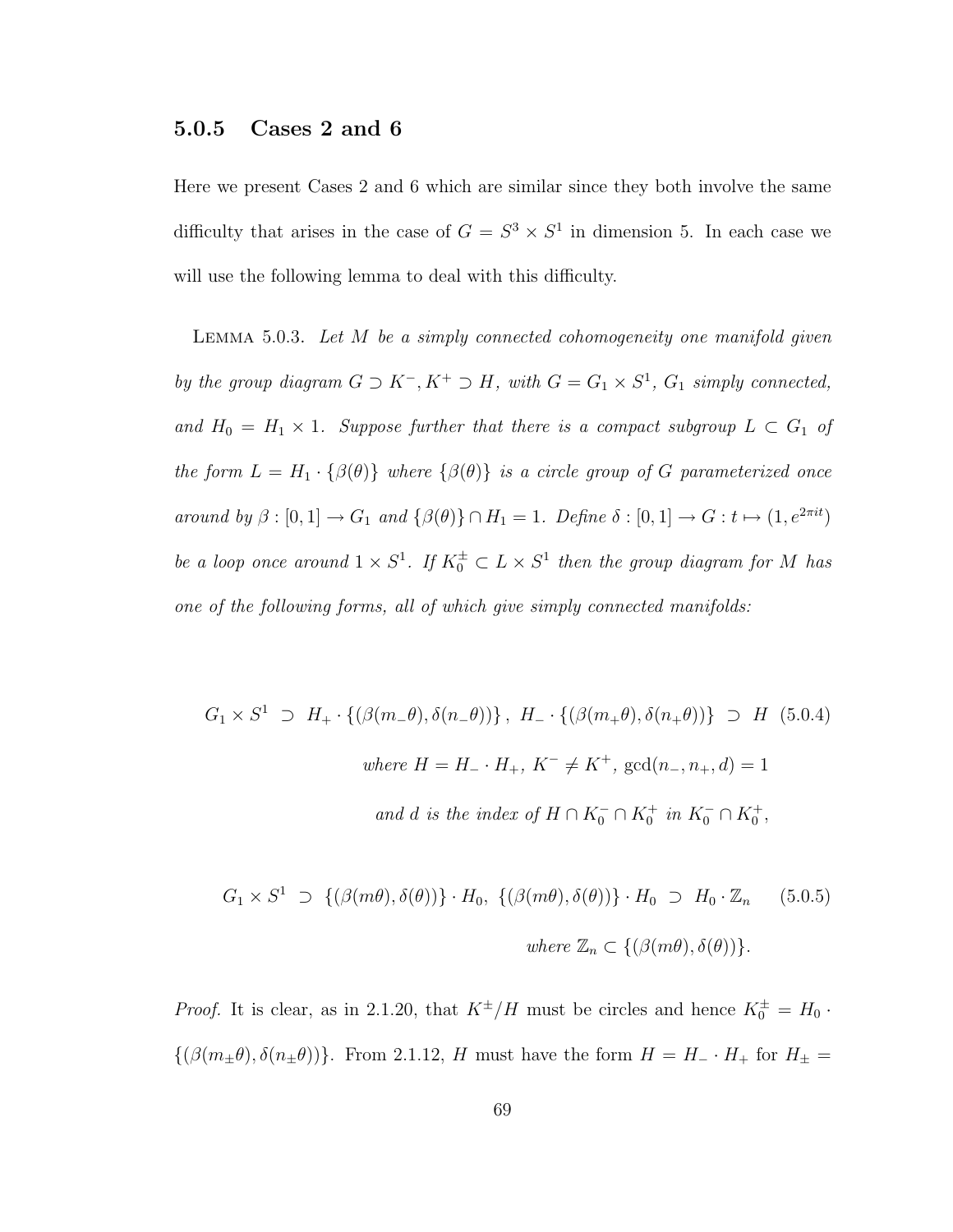$K_0^{\pm} \cap H = H_0 \cdot \mathbb{Z}_{k_{\pm}}$  for  $\mathbb{Z}_{k_{\pm}} \subset \{(\beta(m_{\pm}\theta), \delta(n_{\pm}\theta))\}\.$  Then with the notation of 2.1.13, we see that  $\alpha_{\pm}$  can be taken as  $\alpha_{\pm}(t) = (\beta(m_{\pm}t/k_{\pm}), \delta(n_{\pm}t/k_{\pm}))$ . Then 2.1.13 says that M is simply connected if and only if  $\alpha_{\pm}$  generate  $\pi_1(G/H_0)$ . Since  $\{\beta(\theta)\}\cap H_1 = 1$  we see that  $\{\beta(\theta)\}\$ injects onto a circle in  $G/H_0$  which is contractible since  $G_1$  is simply connected. We also see that  $\delta$  generates  $\pi_1(G/H_0)$  since  $H_0 \subset$  $G_1 \times 1$ .

This brings us precisely to the situation we encountered in Case (B2) of Section 3.0.1. The argument given there shows that if  $K_0^- = K_0^+$  we get the second diagram from the lemma, and in the case  $K_0^- \neq K_0^+$  then M is simply connected if and only if  $gcd(n_-, n_+, d) = 1$  where d is the index of  $H/H_0 \cap K_0^- / H_0 \cap K_0^+ / H_0$  in  $K_0^- / H_0 \cap K_0^+ / H_0$ . We can also write d as the index of  $H \cap K_0^- \cap K_0^+$  in  $K_0^- \cap K_0^+$ .

We will now address Cases 2 and 6 individually, making use of the lemma when needed.

Case 2:  $G = S^3 \times S^3 \times S^1$ 

Here  $G = S^3 \times S^3 \times S^1$  and  $H_0 =$  $\overline{a}$  $(e^{ip\theta}, e^{iq\theta}, 1)$ . After an automorphism of G we can assume that  $p \ge q \ge 0$  and in particular  $p \ne 0$ . We know from 2.1.20 that  $K_0^-$ , say, is a two torus. After conjugation we can assume that  $K_0^-$  =  $\overline{a}$  $(e^{ia_-\theta}, e^{ib_-\theta}, e^{ic_-\theta})$ ª ·  $\overline{a}$  $(e^{ip\theta}, e^{iq\theta}, 1)$ } even if  $q = 0$ . From 2.1.20, if  $\text{proj}_3(K_0^+)$  is nontrivial then  $K_0^+$  is also a torus. Otherwise  $K_0^+ \subset S^3 \times S^3 \times 1$ . Therefore from 2.2.2, we see that  $K_0^+$ must be one of the following groups:  $T^2$ ,  $S^3 \times 1 \times 1$  if  $q = 0$ ,  $\Delta S^3 \times 1$  if  $p = q = 1$ ,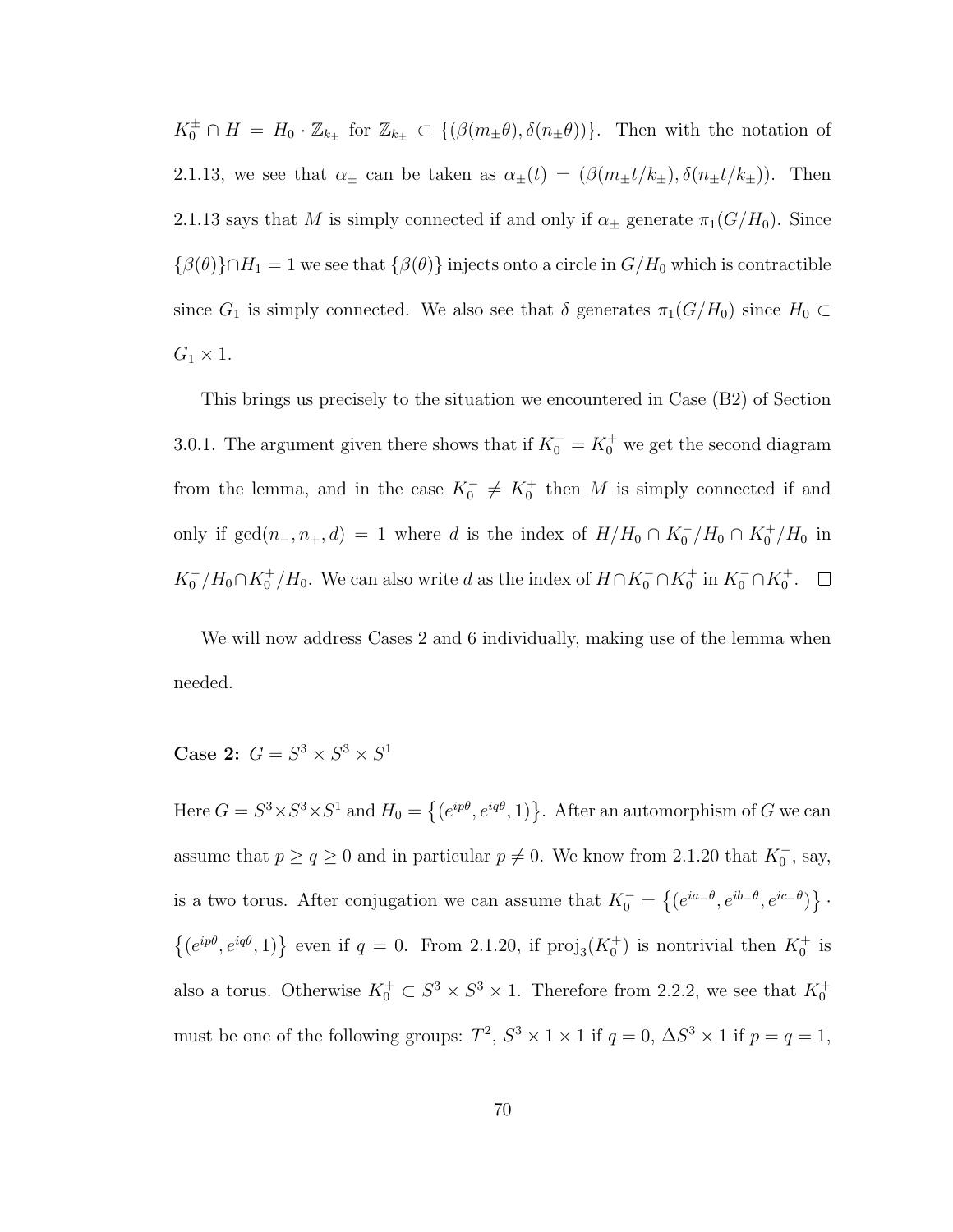or  $S^3 \times S^1 \times 1$  if  $q = 1$  and allowing arbitrary p. We will now break this up into cases depending on what  $K_0^+$  is.

*Case* (A). dim  $K^+ > 2$ .

Then by 2.1.11,  $K^-$  is connected and M is simply connected if and only if  $G/K^$ is. So we can assume  $K^-$  =  $\overline{a}$  $(e^{ia\theta}, e^{ib\theta}, e^{i\theta})$ ª ·  $\overline{a}$  $(e^{ip\theta}, e^{iq\theta}, 1)$ , that is  $c = 1$ . We also know that H is a subgroup of  $K^-$  of the form  $\{(e^{ip\theta}, e^{iq\theta}, 1)\}\cdot \mathbb{Z}_n$  for  $\mathbb{Z}_n \subset$  $\overline{a}$  $(e^{ia\theta}, e^{ib\theta}, e^{i\theta})$ }, such that  $\mathbb{Z}_n \cap K_0^+ = 1$ , which is automatic, and  $\mathbb{Z}_n \subset N(K_0^+)$ .

*Case* (A1).  $K_0^+ = S^3 \times 1 \times 1$  and  $q = 0$ .

Then  $H_0 = S^1 \times 1 \times 1$  and  $K^-$  =  $\overline{a}$  $(1, e^{ib\theta}, e^{i\theta})$ ª ·  $\overline{a}$  $(e^{i\theta}, 1, 1)$ . Then we see that the  $\mathbb{Z}_n$  in H can be arbitrary and we get the following family:

$$
S^3 \times S^3 \times S^1 \supset \{ (e^{i\phi}, e^{i b \theta}, e^{i \theta}) \}, S^3 \times 1 \times 1 \times \mathbb{Z}_n \supset S^1 \times 1 \times 1 \times \mathbb{Z}_n \quad (5.0.6)
$$
  

$$
\mathbb{Z}_n \subset \{ (1, e^{i b \theta}, e^{i \theta}) \}.
$$

This is family  $M_{7c}^7$  of the appendix.

*Case* (A2).  $K_0^+ = \Delta S^3 \times 1$  and  $p = q = 1$ .

Here  $H_0 =$  $\overline{a}$  $(e^{i\theta}, e^{i\theta}, 1)$ } and we can take  $K^-$  =  $\overline{a}$  $(1, e^{ib\theta}, e^{i\theta})$ ª ·  $\overline{a}$  $(e^{i\theta}, e^{i\theta}, 1)$ } for a new b. Then for  $\mathbb{Z}_n \subset$  $\overline{a}$  $(1, e^{ib\theta}, e^{i\theta})$ } to satisfy  $\mathbb{Z}_n \subset N(K_0^+)$  simply means that n|2b. Then the further condition that  $H \cap 1 \times 1 \times S^1 = 1$ , for the action to be effective, means that  $n$  is 1 or 2. Therefore we have the following diagrams in this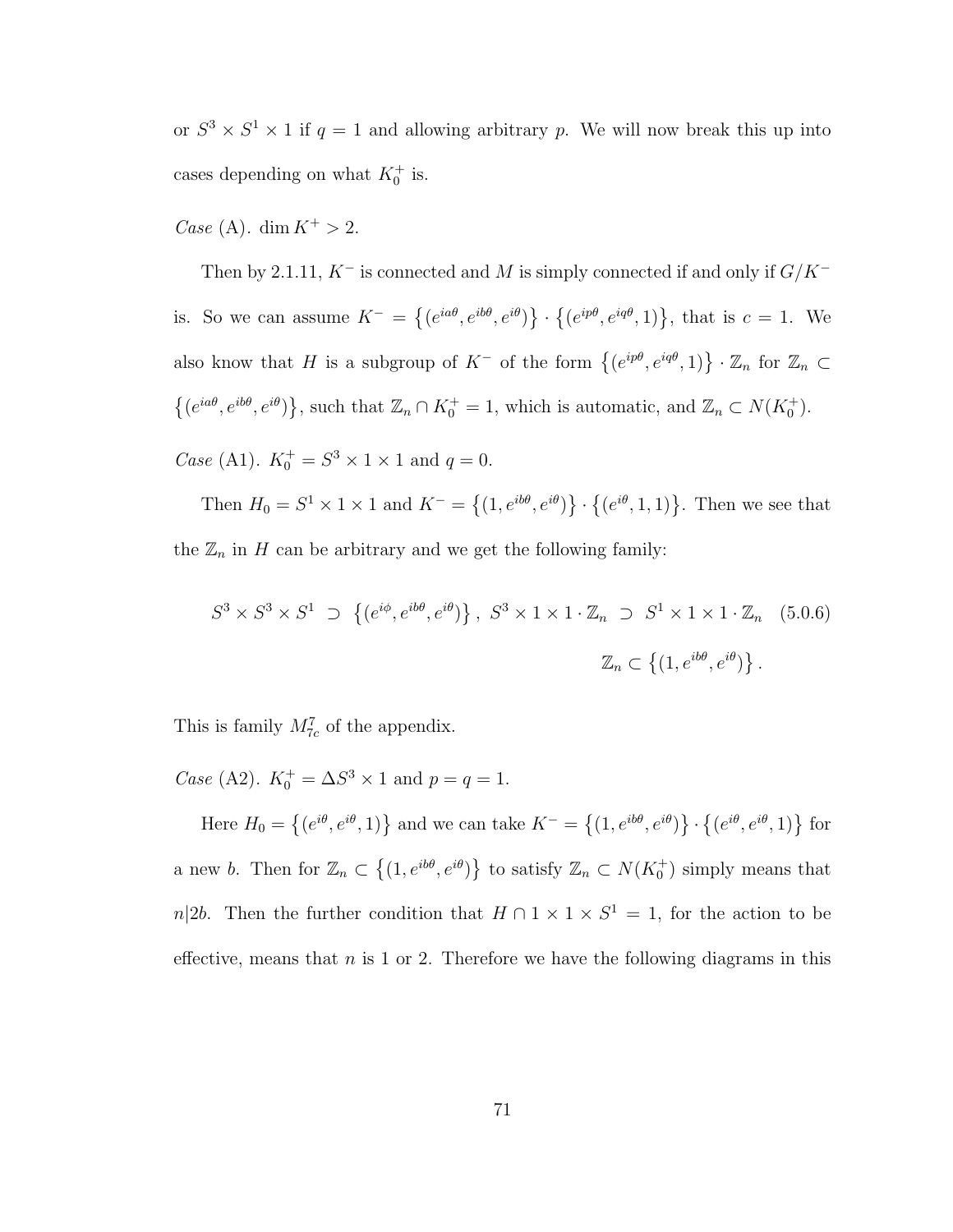case:

$$
S^3 \times S^3 \times S^1 \supset \{ (e^{i\phi}, e^{i\phi}e^{ib\theta}, e^{i\theta}) \}, \ \Delta S^3 \times 1 \cdot \mathbb{Z}_n \supset \Delta S^1 \times 1 \cdot \mathbb{Z}_n \quad (5.0.7)
$$
  

$$
\mathbb{Z}_n \subset \{ (1, e^{ib\theta}, e^{i\theta}) \} \text{ where } n \text{ is 1 or 2.}
$$

This family of actions gives the actions of type  $M_{7d}^7$  from the appendix.

Case (A3).  $K_0^+ = S^3 \times S^1 \times 1$ ,  $q = 1$  and p arbitrary.

Here  $H_0 =$  $\overline{a}$  $(e^{ip\theta}, e^{i\theta}, 1)$ } and we can take  $K^-$  =  $\overline{a}$  $(e^{ia\theta}, 1, e^{i\theta})$ ª ·  $\overline{a}$  $(e^{ip\theta}, e^{i\theta}, 1)$ for a new a. Then the  $\mathbb{Z}_n \subset$  $\overline{a}$  $(e^{ia\theta}, 1, e^{i\theta})$ ª in  $H$  automatically satisfies the condition  $\mathbb{Z}_n \subset N(K_0^+)$ . Hence we have the following diagrams:

$$
S^3 \times S^3 \times S^1 \supset \left\{ (e^{ip\phi}e^{ia\theta}, e^{i\phi}, e^{i\theta}) \right\}, \ S^3 \times S^1 \times \mathbb{Z}_n \supset \left\{ (e^{ip\phi}, e^{i\phi}, 1) \right\} \cdot \mathbb{Z}_n \ (5.0.8)
$$
  

$$
\mathbb{Z}_n \subset \left\{ (e^{ia\theta}, 1, e^{i\theta}) \right\}.
$$

This is the family  $M_{7e}^7$ .

Case (B). dim  $K^+ = 2$  so  $K_0^+ \approx T^2$ .

Here  $H_0 =$  $\overline{a}$  $(e^{ip\theta}, e^{iq\theta}, 1)$ } again where we assume  $p \ge q \ge 0$  and  $K_0^-$  =  $\overline{a}$  $(e^{ia-\theta}, e^{ib-\theta}, e^{ic-\theta})$ ª ·  $\overline{a}$  $(e^{ip\theta}, e^{iq\theta}, 1)$ . We now break this into two cases depending on whether or not  $q$  is zero.

*Case* (B1).  $q = 0$ 

Here  $H_0 = S^1 \times 1 \times 1$  and so we know that  $K_0^{\pm} = S^1 \times \bar{K}_0^{\pm}$  for some groups  $\bar{K}_0^{\pm} \subset S^3 \times S^1$ . Then from 2.1.12, H must have the form  $S^1 \times \bar{H}$  for a subgroup  $\bar{H}$  generated by  $\bar{H} \cap \bar{K}_0^-$  and  $\bar{H} \cap \bar{K}_0^+$ . Similarly, by 2.1.13, the manifold M will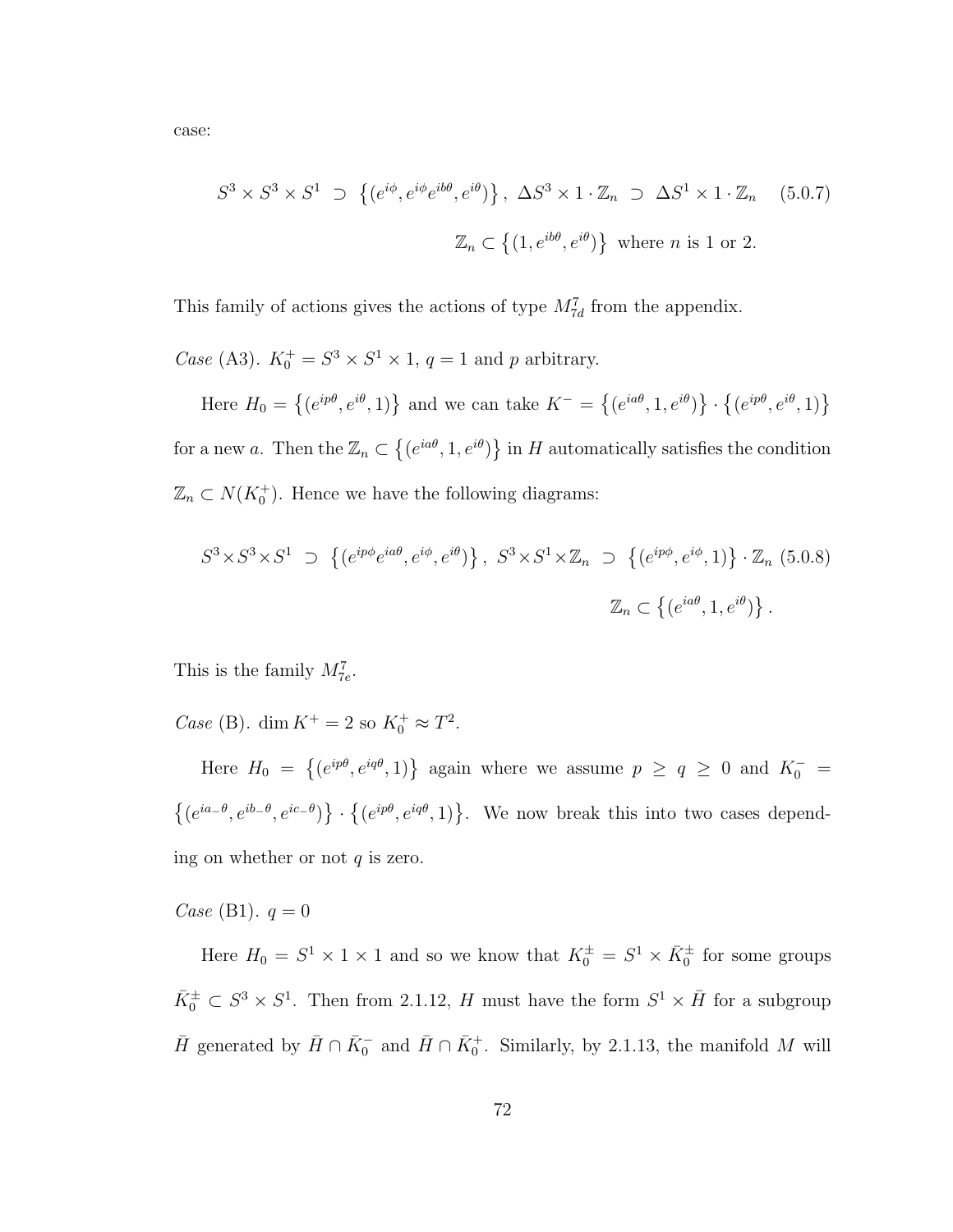be simply connected if and only if the 5-manifold  $\overline{M}$  given by the group diagram  $S^3 \times S^1 \supset \overline{K}^-$ ,  $\overline{K}^+ \supset \overline{H}$  is simply connected. So these actions are product actions with some simply connected 5 dimensional cohomogeneity one manifold.

Case (B2).  $p, q \neq 0$ 

Here we can take  $K_0^{\pm}$  =  $\overline{a}$  $(e^{ia_{\pm}\theta}, e^{ib_{\pm}\theta}, e^{ic_{\pm}\theta})$ ª ·  $\overline{a}$  $(e^{ip\theta}, e^{iq\theta}, 1)$ } although there is a more convenient way to write these groups in our case. Notice that for  $p\mu - q\lambda =$ 1, we can write any element of the torus  $T^2$  uniquely as  $(e^{ip\theta}, e^{iq\theta})(e^{i\lambda\phi}, e^{i\mu\phi}) =$  $(z^p, z^q)(w^{\lambda}, w^{\mu})$ . Then we can write

$$
K_0^{\pm} = \left\{ (z^p, z^q, 1)(w^{m_{\pm \lambda}}, w^{m_{\pm \mu}}, w^{n_{\pm}}) \right\}
$$

for some  $m_{\pm}, n_{\pm} \in \mathbb{Z}$  with  $gcd(m_{\pm}, n_{\pm}) = 1$ . Then letting  $\beta(t) = (e^{2\pi i \lambda t}, e^{2\pi i \mu t})$ we see this satisfies the conditions of 5.0.3. By that lemma, we have precisely the following two families of diagrams:

$$
S^3 \times S^3 \times S^1 \supset \{(z^p w^{\lambda m_-}, z^q w^{\mu m_-}, w^{n_-})\} H, \{(z^p w^{\lambda m_+}, z^q w^{\mu m_+}, w^{n_+})\} H \supset H \quad (5.0.9)
$$
  
where  $H = H_- \cdot H_+$ ,  $H_0 = \{(z^p, z^q, 1)\}$ ,  $K^- \neq K^+$ ,  $p\mu - q\lambda = 1$ ,  
 $gcd(n_-, n_+, d) = 1$  where d is the index of  $H \cap K_0^- \cap K_0^+$  in  $K_0^- \cap K_0^+$ ,

$$
S^3 \times S^3 \times S^1 \supset \left\{ (z^p w^{\lambda m}, z^q w^{\mu m}, w) \right\}, \left\{ (z^p w^{\lambda m}, z^q w^{\mu m}, w) \right\} \supset H_0 \cdot \mathbb{Z}_n \quad (5.0.10)
$$
  
where  $H_0 = \{ (z^p, z^q, 1) \}, p\mu - q\lambda = 1$  and  $\mathbb{Z}_n \subset \left\{ (w^{\lambda m}, w^{\mu m}, w) \right\}.$ 

These two families are  $M_{7b}^7$  and  $M_{7a}^7$ , respectively.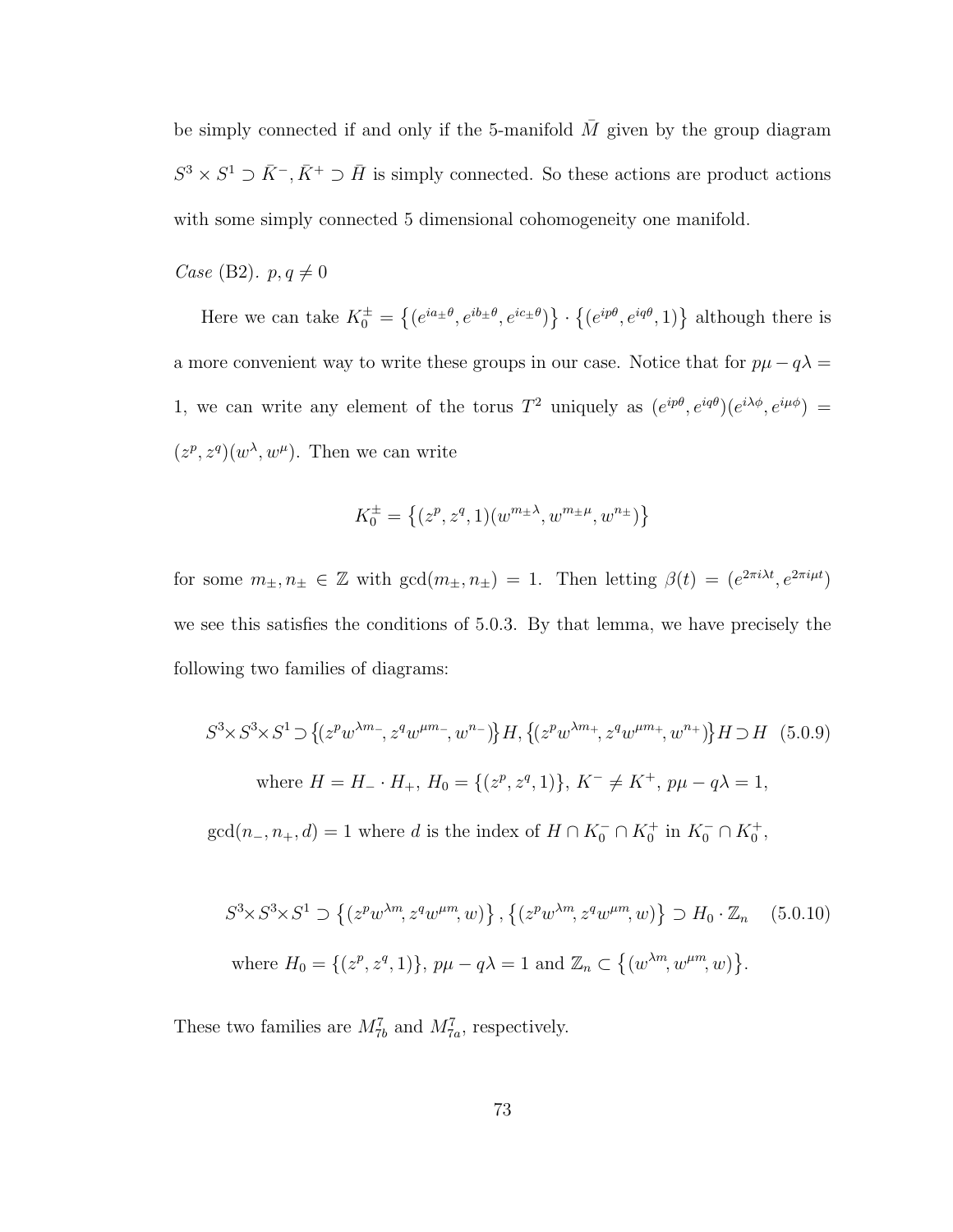Case 6:  $G = SU(3) \times S^1$ 

Here  $G = SU(3) \times S^1$  and  $H_0$  is either  $SU(2) \times 1$  or  $SO(3) \times 1$ . First, if  $H_0 = SO(3) \times 1$ then  $H_1 = SO(3)$  is maximal in SU(3) and so by 2.1.20, H, K<sup>-</sup> and K<sup>+</sup> are all connected,  $K^-$ , say, is  $SO(3) \times S^1$  and  $K^+$  is either  $SO(3) \times S^1$  or  $SU(3) \times 1$ . Since  $SU(3)/SO(3)$  is not a sphere we see we have only one possible diagram:

$$
SU(3) \times S^1 \supset SO(3) \times S^1, SO(3) \times S^1 \supset SO(3) \times 1,
$$
 (5.0.11)

which comes from a product action.

For the other case assume  $H_0 = SU(2) \times 1$  where  $SU(2) = SU(1) SU(2)$  is the lower right block. Notice from 2.2.2, that  $proj_1(K_0^{\pm})$  is either  $SU(2)$ ,  $U(2)$  or  $SU(3)$ . We know, as in 2.1.20, that if  $\text{proj}_2(K_0^{\pm})$  is nontrivial then  $K_0^{\pm} = H_0 \cdot S^1$  and hence has the from  $\{(\beta(m_\pm \theta), e^{in_\pm \theta})\}$ ª  $\cdot H_0$  where  $\beta(\theta) = \text{diag}(e^{-i\theta}, e^{i\theta}, 1) \in \mathsf{SU}(3)$ . In fact  $K_0^-$  must have this form, so assume  $K_0^-$  =  $\overline{a}$  $(\beta(m_-\theta), e^{in_-\theta})$ ª  $\cdot H_0$ . The other possibility for  $K_0^+$  is  $\mathsf{SU}(3)\times 1$  which does give  $K_0^+/H_0\approx S^5$ .

First suppose  $K_0^+ = \mathsf{SU}(3) \times 1$ . Then from 2.1.11,  $K^-$  is connected and  $\pi_1(M) \approx$  $\pi_1(G/K^-)$ . It then follows that  $n_-=1$  so  $K^-$  =  $\overline{a}$  $(\beta(m\theta), e^{i\theta})$ ª  $\cdot$  H<sub>0</sub> in this case. From 2.1.12,  $H = H_0 \cdot \mathbb{Z}_n$  for  $\mathbb{Z}_n \subset$  $\overline{a}$  $(\beta(m\theta), e^{i\theta})$ ª . The condition that  $H \cap SU(3) \times 1 = 1$  means that  $gcd(m, n) = 1$ . Therefore we get the following family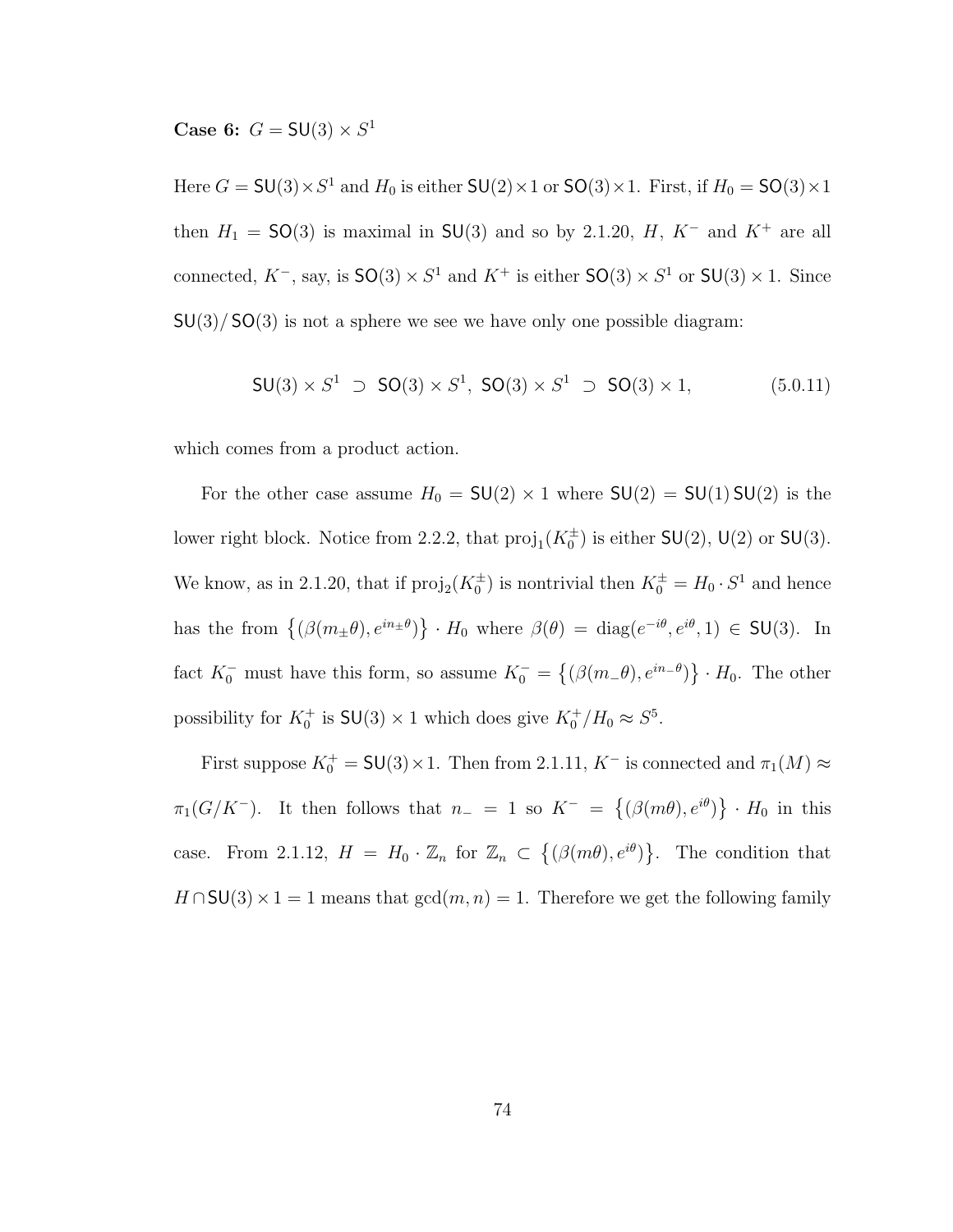of diagrams in this case:

$$
\mathsf{SU}(3) \times S^1 \supset \{(\beta(m\theta), e^{i\theta})\} \cdot H_0, \ \mathsf{SU}(3) \times \mathbb{Z}_n \supset H_0 \cdot \mathbb{Z}_n \tag{5.0.12}
$$
\n
$$
H_0 = \mathsf{SU}(1) \mathsf{SU}(2) \times 1, \ \mathbb{Z}_n \subset \{(\beta(m\theta), e^{i\theta})\},
$$
\n
$$
\beta(\theta) = \text{diag}(e^{-i\theta}, e^{i\theta}, 1), \ \text{gcd}(m, n) = 1.
$$

This is family  $M_{9c}^7$  of the appendix.

Next assume  $K_0^{\pm}$  =  $\overline{a}$  $(\beta(m_\pm \theta), e^{in_\pm \theta})$ ª  $\cdot H_0$ . Notice that  $\{\beta(\theta)\}\cap H_0=1$  and hence this situation satisfies the hypotheses of 5.0.3, for  $L = \mathsf{U}(2)$ . Then, by that lemma, we have precisely the following two families of diagrams:

$$
SU(3) \times S^1 \supset \{ (\beta(m_-\theta), e^{in_-\theta}) \} \cdot H, \{ (\beta(m_+\theta), e^{in_+\theta}) \} \cdot H \supset H \quad (5.0.13)
$$
  

$$
H_0 = SU(1) SU(2) \times 1, H = H_-, H_+, K^- \neq K^+,
$$
  

$$
\beta(\theta) = diag(e^{-i\theta}, e^{i\theta}, 1), gcd(n_-, n_+, d) = 1
$$

where d is the index of  $H \cap K_0^- \cap K_0^+$  in  $K_0^- \cap K_0^+$ 

$$
\mathsf{SU}(3) \times S^1 \supset \{(\beta(m\theta), e^{i\theta})\} \cdot H_0, \{(\beta(m\theta), e^{i\theta})\} \cdot H_0 \supset H_0 \cdot \mathbb{Z}_n \quad (5.0.14)
$$

$$
H_0 = \mathsf{SU}(1) \mathsf{SU}(2) \times 1, \ \mathbb{Z}_n \subset \{(\beta(m\theta), e^{i\theta})\},
$$

$$
\beta(\theta) = \text{diag}(e^{-i\theta}, e^{i\theta}, 1).
$$

The first of these families is  $M_{9b}^7$  and the second is  $M_{9a}^7$ .

### 5.0.6 The remaining cases

Here we address the rest of the cases from 5.0.2.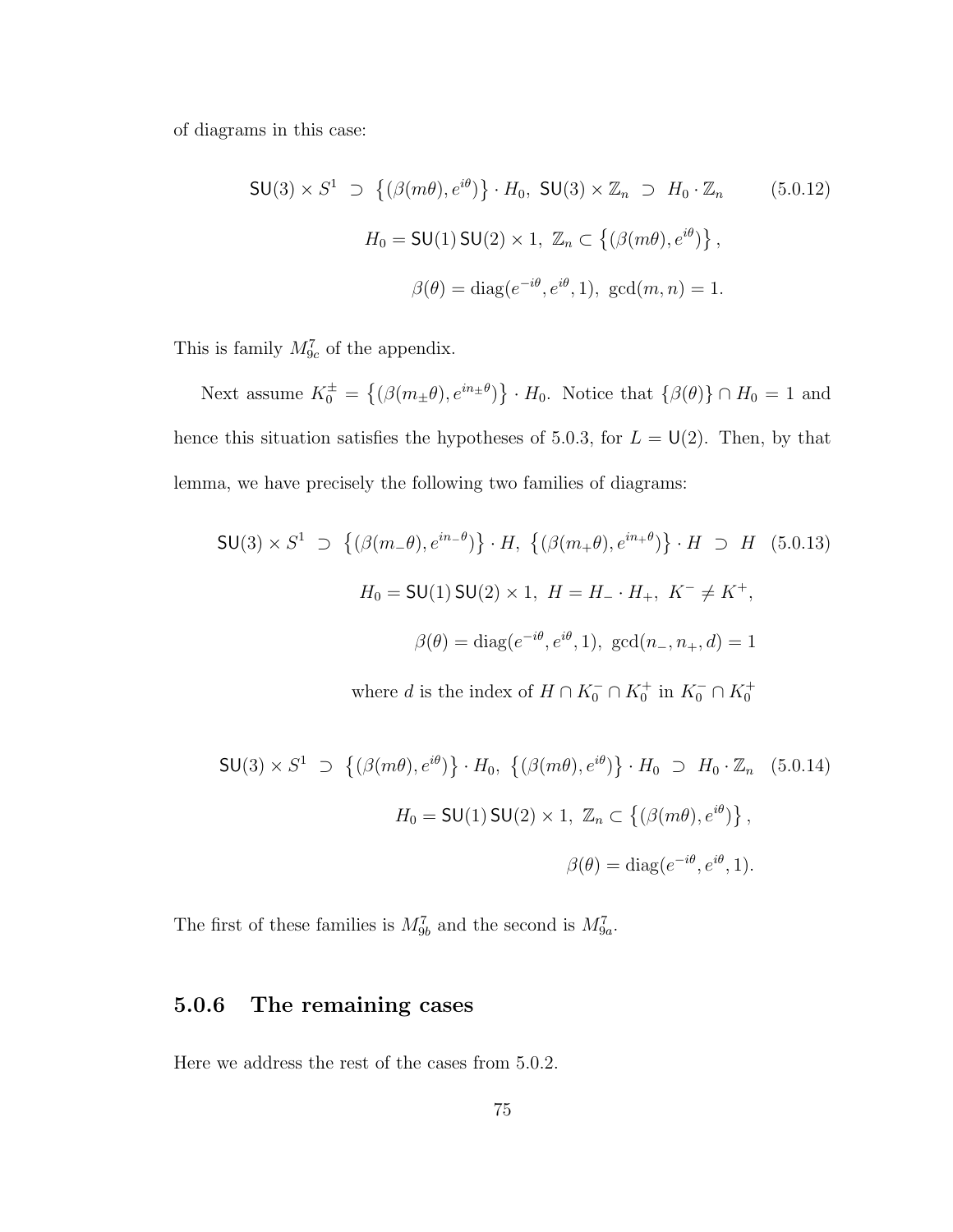#### Cases 3, 7, 10 and 14

Notice that in Cases 3, 7 and 10 we have  $G = G_{ss} \times T^2$  where  $G_{ss}$  is semisimple and  $rk(H) = rk(G_{ss})$ . Therefore by 2.1.20, the resulting actions must all be product actions.

In Case 14 we see from 2.2.2 that  $H_1 = Sp(2)$  is maximal among connected subgroups in  $SU(4)$ . Therefore, 2.1.20 says  $K^-$ ,  $K^+$  and H are connected. Further, we can assume  $K^- = H_1 \times S^1$  and that  $K^+$  is either  $H_1 \times S^1$  or has the form  $K_1 \times 1$ , for  $K_1/H_1 \approx S^l$ . If  $K^+ = K_1 \times 1$  then by 2.2.2,  $K_1$  would have to be  $SU(4)$  and in this case we do have  $SU(4)/Sp(2) \approx S^5$ . Therefore we have the two following possibilities, both of which give simply connected manifolds:

$$
SU(4) \times S^1 \supset Sp(2) \times S^1, Sp(2) \times S^1 \supset Sp(2) \times 1,
$$
 (5.0.15)

$$
\mathsf{SU}(4) \times S^1 \supset \mathsf{Sp}(2) \times S^1, \ \mathsf{SU}(4) \times 1 \supset \mathsf{Sp}(2) \times 1. \tag{5.0.16}
$$

We notice that the first is a product action and the second is a sum action.

#### Cases 9 and 11

In both cases  $G = G_1 \times S^3$  and  $H_0 = H_1 \times S^1$  where  $H_1$  is maximal among connected subgroups of  $G_1$ . Then  $\text{proj}_1(K_0^{\pm})$  are either  $H_1$  or  $G_1$  and  $\text{proj}_2(K_0^{\pm})$  are either  $S^1$  or  $S^3$ . It is also clear that if  $\text{proj}_2(K_0^{\pm}) = S^3$  then  $K_0^{\pm} \supset 1 \times S^3$  and so if  $proj_1(K_0^{\pm}) = G_1$  then  $K_0^{\pm} \supset G_1 \times 1$  as well. Therefore the proper subgroups  $K_0^{\pm}$ must each be either  $G_1 \times S^1$  or  $H_1 \times S^3$ . Note that  $H_1 \times S^3/H_1 \times S^1$  is always a sphere. In Case 9,  $G_1 \times S^1/H_1 \times S^1 \approx \mathsf{SU}(3)/\mathsf{U}(2) \approx \mathbb{CP}^2$  so this is not a possibility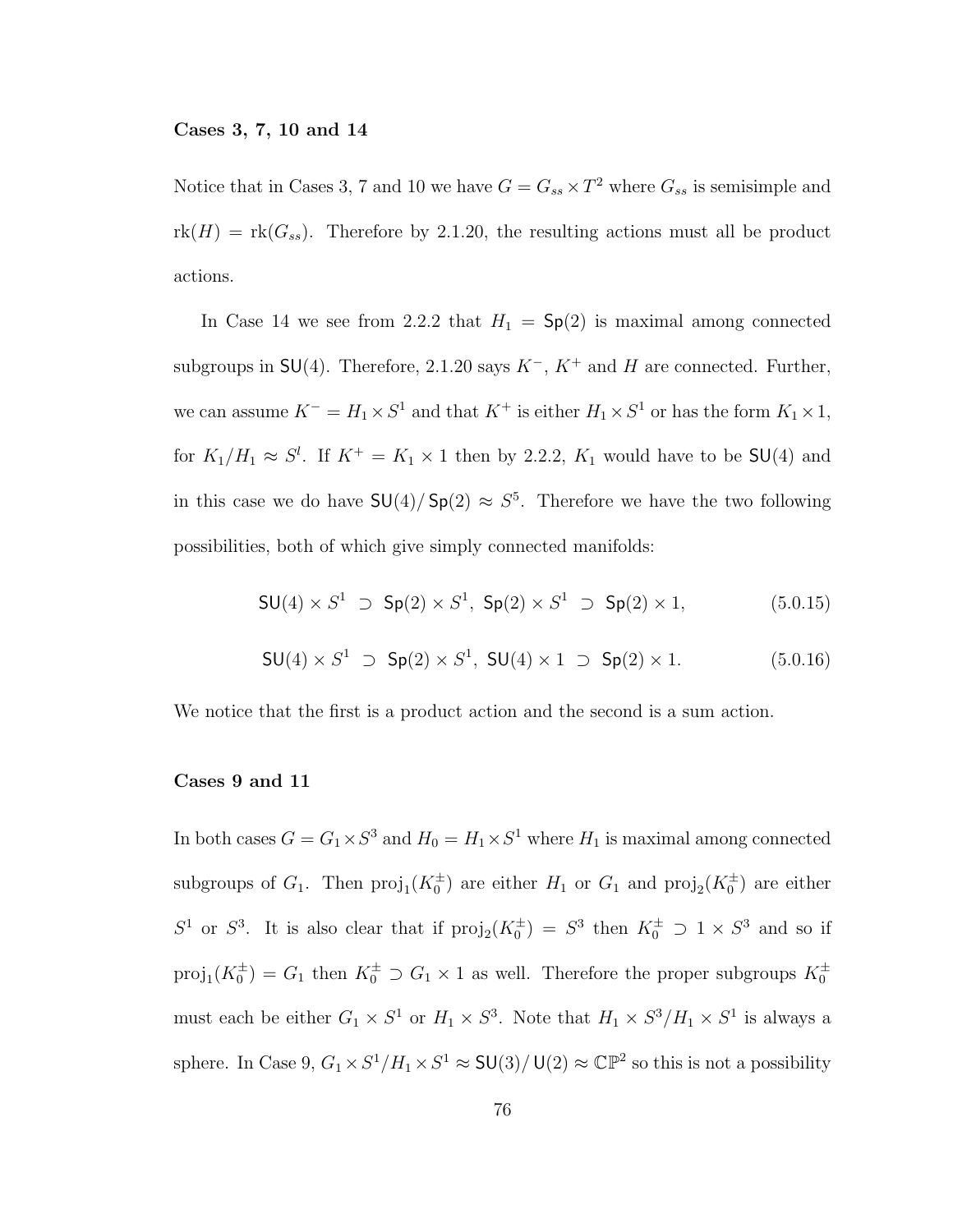for  $K^{\pm}$  but in Case 11,  $G_1 \times S^1/H_1 \times S^1$  is a sphere. Notice that in all cases  $l_{\pm} > 1$ so  $H, K^-$  and  $K^+$  must all be connected by 2.1.11. Therefore we have the following possible diagrams:

$$
SU(3) \times S^3 \supset U(2) \times S^3, \ U(2) \times S^3 \supset U(2) \times S^1, \tag{5.0.17}
$$

$$
\mathsf{Sp}(2)\times S^3\;\supset\; \mathsf{Sp}(1)\,\mathsf{Sp}(1)\times S^3,\;\mathsf{Sp}(1)\,\mathsf{Sp}(1)\times S^3\;\supset\; \mathsf{Sp}(1)\,\mathsf{Sp}(1)\times S^1,\;\; (5.0.18)
$$

$$
\mathsf{Sp}(2) \times S^3 \supset \mathsf{Sp}(1) \mathsf{Sp}(1) \times S^3, \ \mathsf{Sp}(2) \times S^1 \supset \mathsf{Sp}(1) \mathsf{Sp}(1) \times S^1, \qquad (5.0.19)
$$

$$
Sp(2) \times S^3 \supset Sp(2) \times S^1, Sp(2) \times S^1 \supset Sp(1) \text{ Sp}(1) \times S^1, \tag{5.0.20}
$$

all of which are simply connected by 2.1.13. The third is a sum action and the remaining three actions are product actions.

#### Cases 12, 13 and 15

In each of these cases,  $H_0$  is maximal in G among connected subgroups. Therefore, 2.1.27 gives a full description of these types of actions. 2.1.22 also deals with Case 15 separately.

Case 1:  $G = S^3 \times S^3$ 

Here  $G = S^3 \times S^3$  and H is discrete. Since H is discrete it follows that for  $K^{\pm}/H$ to be spheres,  $K_0^{\pm}$  must themselves be covers of spheres. From 2.2.2 we see that  $K_0^{\pm}$  must be one of the following:  $\{(e^{x_{\pm}p_{\pm}\theta}, e^{y_{\pm}q_{\pm}\theta})\}$ ª for  $x_{\pm}, y_{\pm} \in \text{Im}(\mathbb{H}), S^3 \times 1,$  $1 \times S^3$  or  $\Delta_{g_0} S^3 =$  $\{(g, g_0gg_0^{-1})$ ª for  $g_0 \in S^3$ . We break this into cases depending on what  $K^{\pm}$  are.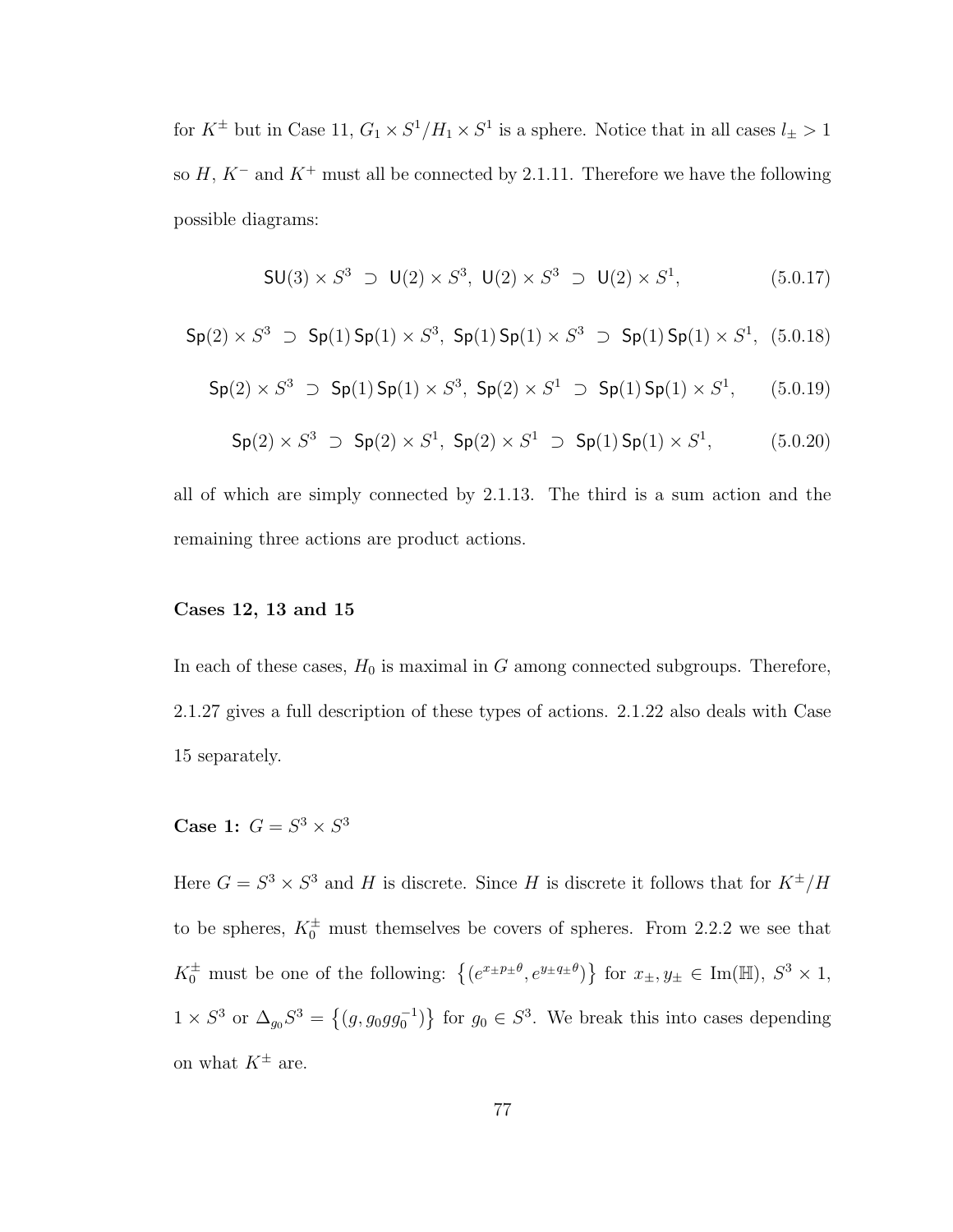*Case* (A).  $K_0^- \approx S^3$  and  $K_0^+ \approx S^3$ .

In this case we know from 2.1.11 that  $H, K^-$  and  $K^+$  must all be connected in this case. Hence  $N(H)_{0} = S^{3} \times S^{3}$  and we can conjugate  $K^{-}$  and  $K^{+}$  by anything in  $S^3 \times S^3$  without changing the manifold, by 2.1.3. In particular if  $K^{\pm} = \Delta_{g_0} S^3$  then we can assume  $g_0 = 1$ . Therefore we get the following possible groups diagrams up to automorphism of G, all of which are clearly simply connected by 2.1.13:

$$
S^3 \times S^3 \supset S^3 \times 1, \ S^3 \times 1 \supset 1 \tag{5.0.21}
$$

$$
S^3 \times S^3 \supset S^3 \times 1, \ 1 \times S^3 \supset 1 \tag{5.0.22}
$$

$$
S^3 \times S^3 \supset S^3 \times 1, \ \Delta S^3 \supset 1 \tag{5.0.23}
$$

$$
S^3 \times S^3 \supset \Delta S^3, \Delta S^3 \supset 1 \tag{5.0.24}
$$

The first of these actions is a product action and the second is a sum action. The last two are actions  $M_{6h}^7$  and  $M_{6i}^7$ , respectively.

*Case* (B).  $K_0^- \approx S^1$  and  $K_0^+ \approx S^3$ .

From 2.1.12, we know that  $K^-$  is connected and  $H = \mathbb{Z}_n \subset K^-$  such that  $H \cap K_0^+ = 1$ . After conjugation of G we can assume that  $K^- =$  $\overline{a}$  $(e^{ip\theta}, e^{iq\theta})$ ª . If  $K_0^+ = S^3 \times 1$  then the condition  $H \cap K_0^+ = 1$  means that n and q are relatively prime. Therefore we have the following family of diagrams:

$$
S^3 \times S^3 \supset \left\{ (e^{ip\theta}, e^{iq\theta}) \right\}, S^3 \times \mathbb{Z}_n \supset Z_n \qquad (5.0.25)
$$
  
where  $(q, n) = 1$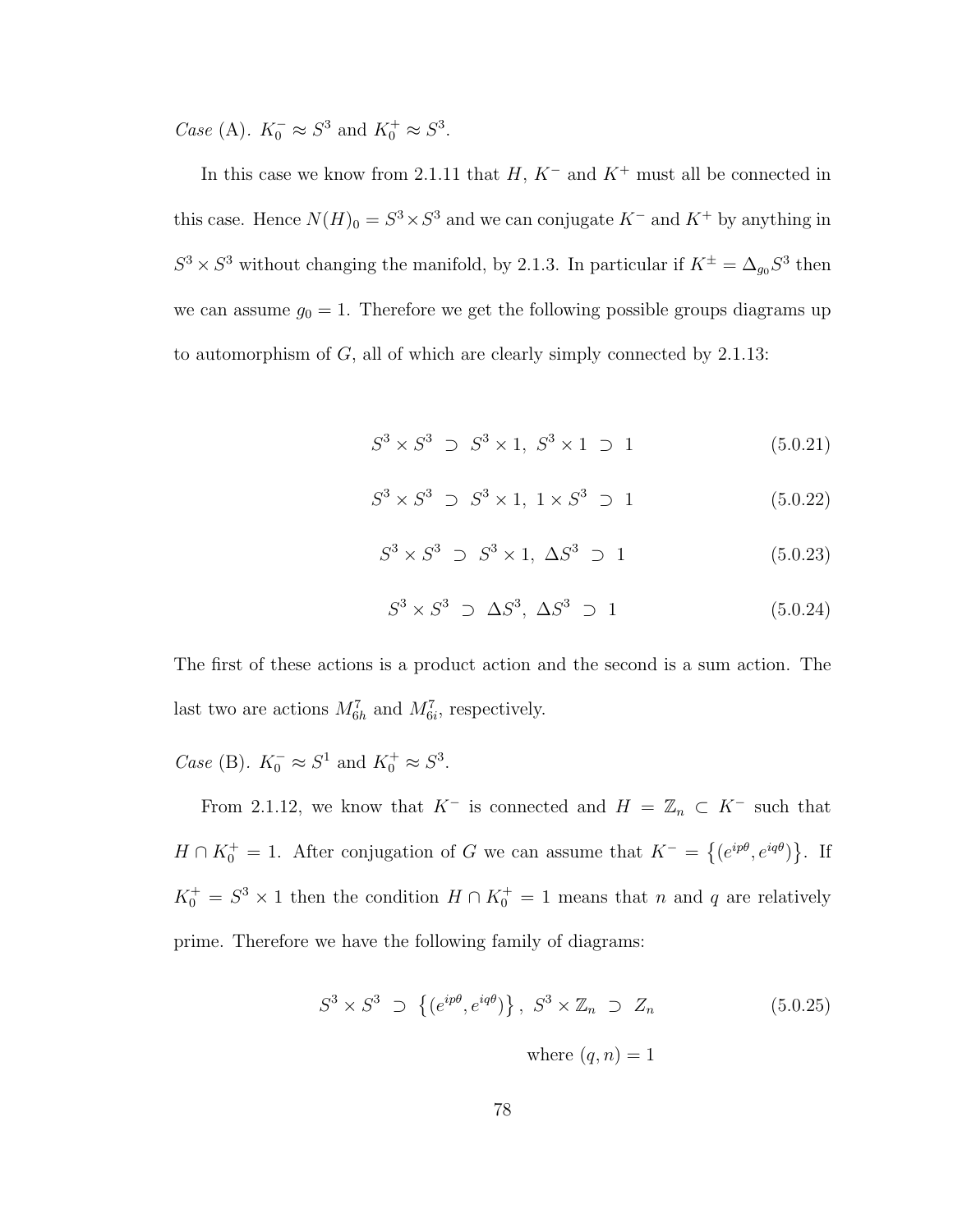which all give simply connected manifolds by 2.1.13. These actions are the actions of type  $M_{6f}^7$ .

Next suppose that  $K_0^+ = \Delta_{g_0} S^3$  for some  $g_0 \in S^3$ . Notice that  $N(K_0^+) =$  $\{(\pm g, g_0gg_0^{-1})$ ª and since  $L \subset N(L_0)$  for every subgroup L it follows that  $K^+$  can have at most two components and hence H can have at most two elements. In particular this means that  $H$  is normal in  $G$  and hence by 2.1.3 we can conjugate  $K^+$  by  $(1, g_0^{-1})$  without changing the resulting manifold. Lastly, if  $n = 2$  the condition that  $H \cap K_0^+ = 1$  means that p and q are not both odd and not both even since  $(p, q) = 1$ . Without loss of generality we can assume that p is even and p is odd. Therefore we have the following family of diagrams, all of which are simply connected by 2.1.13:

$$
S^3 \times S^3 \supset \left\{ (e^{ip\theta}, e^{iq\theta}) \right\}, \ \Delta S^3 \cdot \mathbb{Z}_n \supset Z_n \tag{5.0.26}
$$

where *n* is 1 or 2, *p* even,  $(p, q) = 1$ .

This is family  $M_{6g}^7$ .

Case (C).  $K_0^- \approx S^1$  and  $K_0^+ \approx S^1$ .

Here we have  $K_0^{\pm} =$  $\overline{a}$  $(e^{x \pm p \pm \theta}, e^{y \pm q \pm \theta})$ ª . To address this case we will break it up into further cases depending on how big the group generated by  $K_0^-$  and  $K_0^-$  is. Case (C1).  $K_0^-$  and  $K_0^+$  are both contained in some torus.

After conjugation we can assume that  $K_0^{\pm}$  =  $\overline{a}$  $(e^{ip_{\pm}\theta},e^{iq_{\pm}\theta})$ ª . By 2.1.12,  $H =$  $H_-\cdot H_+$  where  $H_{\pm}=\mathbb{Z}_{n_{\pm}}\subset K_0^{\pm}$  and conversely by 2.1.13, such groups will always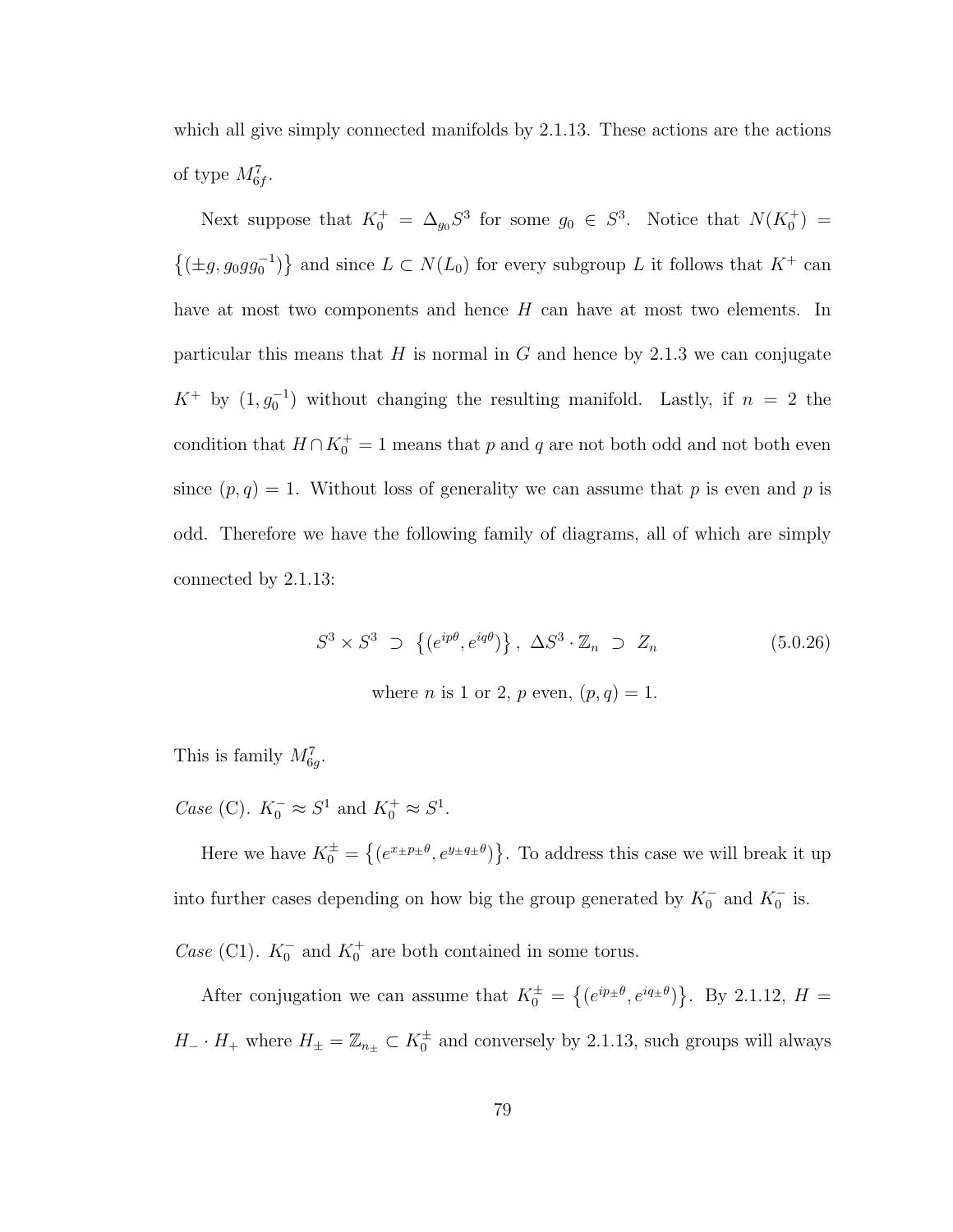give simply connected manifolds. Therefore we have the following possibilities:

$$
S^{3} \times S^{3} \supset \{ (e^{ip_{-}\theta}, e^{iq_{-}\theta}) \} \cdot H_{+}, \{ (e^{ip_{+}\theta}, e^{iq_{+}\theta}) \} \cdot H_{-} \supset H_{-} \cdot H_{+} \quad (5.0.27)
$$
  

$$
H_{\pm} = \mathbb{Z}_{n_{\pm}} \subset K_{0}^{\pm}
$$

which make up family  $M_{6a}^7$ .

*Case* (C2).  $K_0^-$  and  $K_0^+$  are both contained in  $S^3 \times 1$ .

In this case it follows from 2.1.12 that  $H, K^-$  and  $K^+$  are all contained in  $S^3 \times 1$ . It also follows from 2.1.13 that  $M^7$ , given by the diagram  $G \supset K^-$ ,  $K^+ \supset H$ , will be simply connected if and only if the manifold  $N^4$  given by the diagram  $S^3 \times 1 \supset K^-$ ,  $K^+ \supset H$  is simply connected. Therefore this gives a product action. Case (C3).  $K_0^-$  and  $K_0^+$  are both contained in  $S^3 \times S^1$  but not in  $T^2$  or  $S^3 \times 1$ .

It follows from 2.1.12 that  $H, K^-$  and  $K^+$  must all be contained in  $S^3 \times S^1$  in this case. Notice further that if both  $p_{-}q_{-} = 0$  and  $p_{+}q_{+} = 0$  then we would be back in one of the previous cases. So after conjugation of  $G$  and switching of  $$ and +, we can assume that  $K_0^-$  =  $\overline{a}$  $(e^{ip_{-}\theta}, e^{iq_{-}\theta})$ }, where  $p_{-}q_{-} \neq 0$ . For  $K_0^+$  we can assume that  $y_+ = i$  and denote  $x_+ = x$ . It also follows that  $p_+ \neq 0$  and  $x \neq \pm i$ since otherwise we would be in a previous case again.

Notice that  $N(K_0^-)=\{(e^{i\theta},e^{i\phi})\}$ ª ∪  $\overline{a}$  $(j e^{i\theta}, j e^{i\phi})$ ª and  $K^- \subset S^3 \times S^1$  and hence  $K^- \subset$  $\overline{a}$  $(e^{i\theta}, e^{i\phi})$ }. Similarly if  $q_+ \neq 0$  then  $N(K_0^+) = \{(e^{x\theta}, e^{i\phi})\}$ ª ∪  $\overline{a}$  $(we^{x\theta}, je^{i\phi})$ ª for  $w \in x^{\perp} \cap \text{Im } S^3$ . Therefore  $K^+ \subset$  $\overline{a}$  $(e^{x\theta}, e^{i\phi})$ ª in this case as well. However H would then be a subset of the intersection of these two sets,  $H \subset$  $\overline{a}$  $(\pm 1, e^{i\phi})$ ª , and  $N(H)$ <sub>0</sub> would contain  $S^3 \times 1$ . We would then be able to conjugate  $K^+$  into the set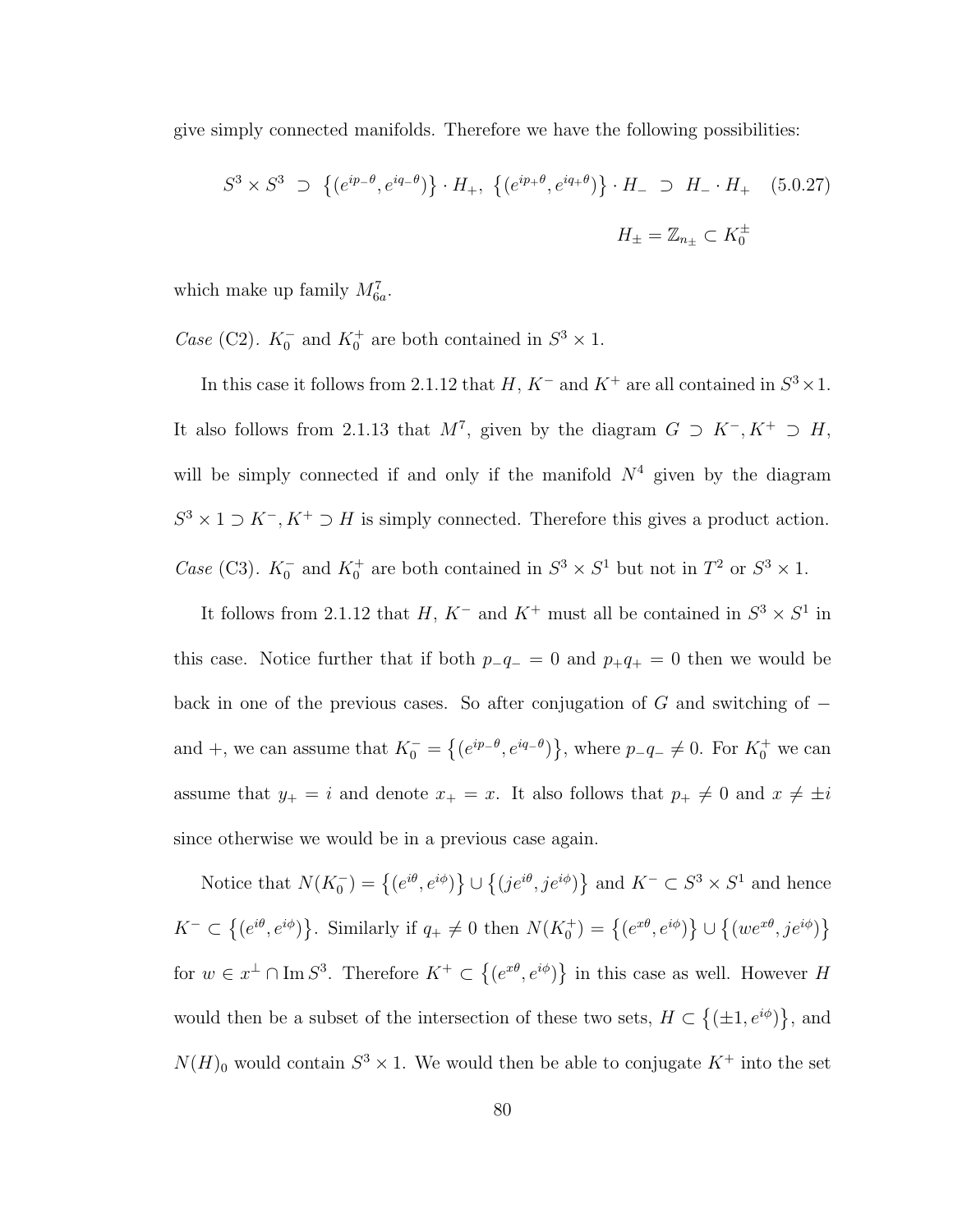$\overline{a}$  $(e^{i\theta}, e^{i\phi})$ ª without changing the resulting manifold, by 2.1.3. This would put us back into Case (C1), so we can assume that  $q_+ = 0$  and  $K_0^+ =$  $\overline{a}$  $(e^{x\theta}, 1)$ .

Therefore  $N(K_0^+) = \left(\{e^{x\theta}\}\right) \cup$  $\{we^{x\theta}\}\}\times S^3$ . Again we see that for  $N(K_0^-)\cap$  $N(K_0^+) \nsubseteq$  $\overline{a}$  $(\pm 1, e^{i\phi})$ } we need  $x \perp i$ . So after conjugation we can assume  $K_0^+$  =  $\overline{a}$  $(e^{j\theta}, 1)$ . Then  $H \subset \{\pm 1, \pm i\} \times S^1$ . By 2.1.12,  $H = H_{-} \cdot H_{+}$  for  $H_{\pm} = \mathbb{Z}_{n_{\pm}} \subset K_0^{\pm}$ . We see then that  $n_+$  is 1 or 2 and the conditions that  $H \subset \{\pm 1, \pm i\} \times S^1$  but  $H \nsubseteq {\pm 1} \times S^1$  mean that  $4|n_-$  and  $p_-\equiv \pm n_-/4 \mod n_-$ . Conversely we see we get the following possible diagrams:

$$
S^3 \times S^3 \supset \{ (e^{ip\theta}, e^{iq\theta}) \} \cdot H_+, \{ (e^{j\theta}, 1) \} \cdot H_- \supset H_- \cdot H_+ \quad (5.0.28)
$$
  
where  $H_{\pm} = \mathbb{Z}_{n_{\pm}} \subset K_0^{\pm}, n_{+} \le 2, 4 | n_{-} \text{ and } p_{-} \equiv \pm \frac{n_{-}}{4} \mod n_{-},$ 

all of which give simply connected manifolds by 2.1.13. These actions make up the family  $M_{6b}^7$ .

Case (C4).  $K_0^-$  and  $K_0^+$  are not both contained in  $S^3 \times S^1$  or  $S^1 \times S^3$ .

As in the previous case, we can assume here that both  $p_{-}q_{-} \neq 0$  and  $p_{+}q_{+} \neq 0$ and after conjugation  $K_0^-$  =  $\overline{a}$  $(e^{ip_{-}\theta}, e^{iq_{-}\theta})$ } and  $K_0^+$  =  $\overline{a}$  $(e^{xp+\theta}, e^{yq+\theta})$ ª . Then if  $u \in x^{\perp} \cap \text{Im } S^3$  and  $w \in y^{\perp} \cap \text{Im } S^3$  then we have  $N(K_0^-) = \big\{(e^{i\theta}, e^{i\phi})\big\}$ ª ∪  $\overline{a}$  $(j e^{i\theta}, j e^{i\phi})$ ª and  $N(K_0^+) = \{(e^{x\theta}, e^{y\phi})\}$ ª ∪  $\overline{a}$  $(ue^{x\theta}, v e^{y\phi})$ } and  $H \subset N(K_0^-) \cap N(K_0^+)$ .

We now claim that we can assume x and i are perpendicular for suppose they are not perpendicular. Then if we denote the two elements in  $i^{\perp} \cap x^{\perp} \cap \text{Im } S^3$  by  $\pm w$ , we would have  $H \subset {\pm 1, \pm w} \times S^3$ . Notice that conjugation by  $(e^{w\alpha}, 1)$  fixes  $\{\pm 1, \pm w\} \times S^3$  pointwise and hence  $(e^{w\alpha}, 1) \in N(H)_0$  for all  $\alpha \in \mathbb{R}$ . Therefore,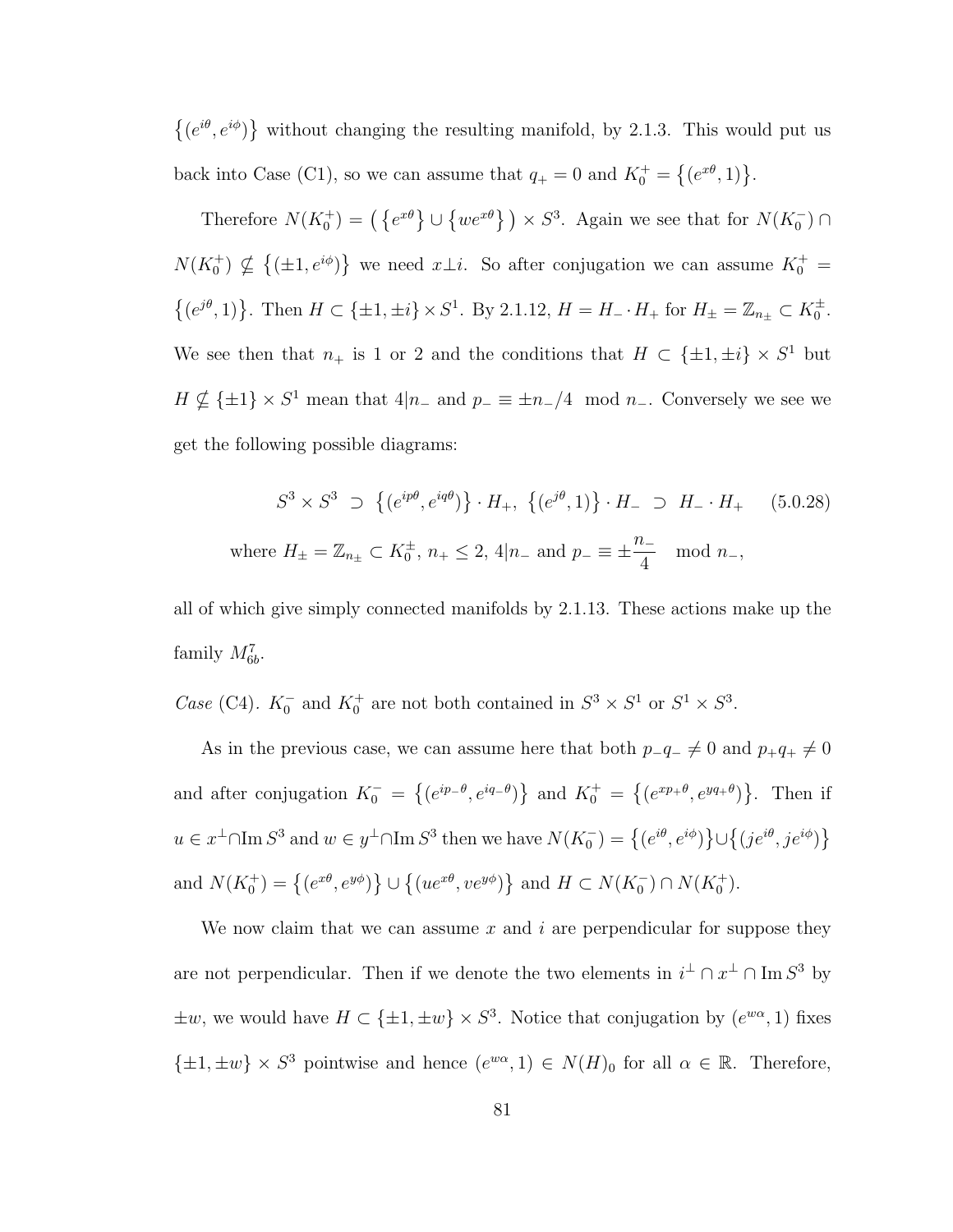by 2.1.3 we can conjugate  $K^+$  by  $(e^{w\alpha}, 1)$  without changing the resulting manifold. Since  $w \perp \{x, i\}$ , conjugation by  $(e^{w\alpha}, 1)$  fixes the 1w-space and rotates the *ix*-space by 2 $\alpha$ . So for the right choice of  $\alpha$  we can rotate x into i. Therefore we could assume that  $K_0^+$  =  $\overline{a}$  $(e^{ip_{+}\theta}, e^{yq_{+}\theta})$ ª , bringing us back to an earlier case. Hence we can assume that  $x\bot i$  and similarly  $y\bot i$ . Then after conjugation of G we can take  $K_0^+ =$  $\overline{a}$  $(e^{jp+\theta}, e^{jq+\theta})$ ª , without affecting  $K^-$ .

Then the condition  $H \subset N(K_0^+) \cap N(K_0^-)$  becomes

$$
H \quad \subset \quad \{\pm 1\} \times \{\pm 1\} \cup \{\pm i\} \times \{\pm i\} \cup \{\pm j\} \times \{\pm j\} \cup \{\pm k\} \times \{\pm k\}
$$
\n
$$
= \quad \Delta Q \cup \Delta_{-} Q
$$

where  $Q = {\pm 1, \pm i, \pm j, \pm k}$  and  $\Delta_{-}Q = {\pm (1, -1), \pm (i, -i), \pm (j, -j), \pm (k, -k)}$ . In particular, if  $(h_1, h_2) \in H$  then  $h_1 = \pm h_2$ .

We also know from 2.1.12 that H is generated by  $H \cap K_0^- =: H_-$  and  $H \cap K_0^+ =:$  $H_+$ , where  $H_{\pm}$  are both cyclic subgroups of the circles  $K_0^{\pm}$ . Let  $h_{\pm} = (h_1^{\pm}, h_2^{\pm})$  be generators of  $H_{\pm}$ , so that  $h_{-}$  and  $h_{+}$  generate H. Notice that if both  $h_{\pm}$  have order 1 or 2 then H would be contained in  $\{\pm 1\} \times \{\pm 1\}$  and we would be back in a previous case, as before. So assume that  $h_-\$  has order 4 and after conjugation of G we can assume that  $h = (i, i)$ . The condition that  $h = \in K_0^-$  means that  $p_-, q_-\equiv \pm 1 \mod 4$ , however, after switching the sign of both  $p_-\text{ and } q_-\text{ we can}$ assume that  $p_-, q_-\equiv 1 \mod 4$ .

We will now break our study into further cases depending on the order of  $h_{+}$ , which is either 1, 2 or 4.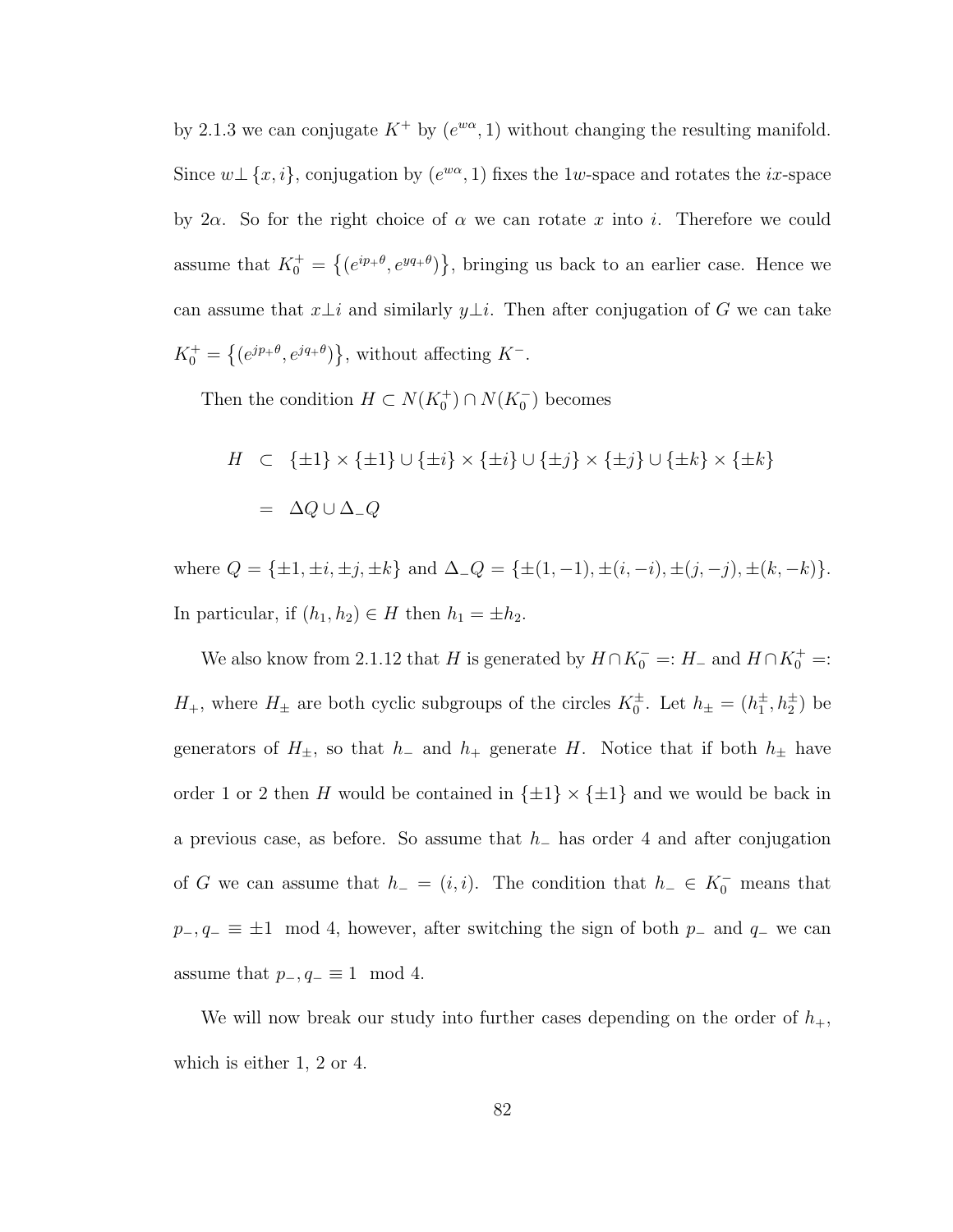Case (C4a).  $h_+ \in \langle (i, i) \rangle$ .

Then  $H = \langle (i, i) \rangle$ . Hence we get the following family of diagrams:

$$
S^3 \times S^3 \supset \left\{ (e^{ip-\theta}, e^{iq-\theta}) \right\}, \left\{ (e^{jp+\theta}, e^{jq+\theta}) \right\} \cdot H \supset \left\langle (i,i) \right\rangle \tag{5.0.29}
$$

where  $p_-, q_- \equiv 1 \mod 4$ 

which is the family  $M_{6c}^7$ .

Case (C4b).  $#(h_+) = 2$  but  $h_+ \notin \langle (i, i) \rangle$ .

It follows that  $h_+$  must be  $(1, -1)$  or  $(-1, 1)$  and after switching the factors of  $G = S^3 \times S^3$  we can assume that  $h_+ = (1, -1)$ . The condition that  $h_+ \in K_0^+$  means that  $p_+$  is even. Therefore we have the following family of possibilities:

$$
S^3 \times S^3 \supset \{ (e^{ip-\theta}, e^{iq-\theta}) \} \cdot H, \{ (e^{jp+\theta}, e^{jq+\theta}) \} \cdot H \supset \langle (i, i), (1, -1) \rangle \; (5.0.30)
$$
  
where  $p_-, q_- \equiv 1 \mod 4$ ,  $p_+$  even.

This is the family  $M_{6d}^7$  of the appendix.

Case (C4c).  $\#(h_+) = 4$ .

In this last case,  $h_+$  must be one of  $(j, j)$ ,  $(j, -j)$ ,  $(-j, j)$  or  $(-j, -j)$ . However, after conjugation of G by  $(\pm i, \pm i)$  we can assume that  $h_{+} = (j, j)$ . As before, the condition that  $h_+ \in K_0^+$  means that  $p_+, q_+ \equiv \pm 1 \mod 4$  but we can assume that  $p_+, q_+ \equiv 1 \mod 4$ , after a change of signs on  $p_+$  and  $q_+$ . Then  $H = \Delta Q$  and we have the following possibilities:

$$
S^3 \times S^3 \supset \left\{ (e^{ip-\theta}, e^{iq-\theta}) \right\} \cdot H, \left\{ (e^{jp+\theta}, e^{jq+\theta}) \right\} \cdot H \supset \Delta Q \quad (5.0.31)
$$

where  $p_{\pm}, q_{\pm} \equiv 1 \mod 4$ .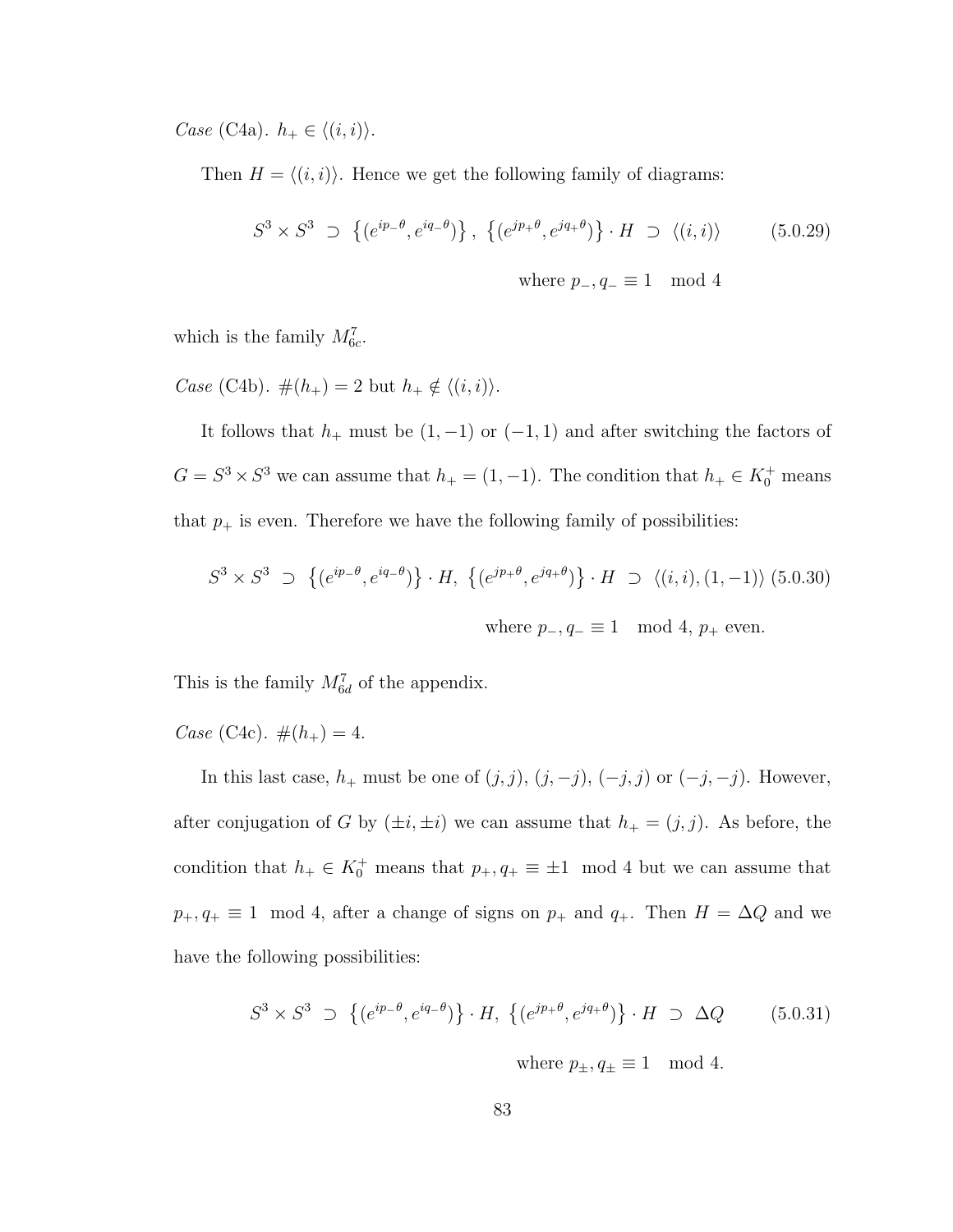This family of actions is family  $M_{6e}^7$  of the appendix.

We see from 2.1.13, that all of the diagrams above do give simply connected manifolds.

Case 4:  $G = SU(3)$ 

In this case,  $G = SU(3)$  and  $H_0 = T^2$ . From 2.2.2, the proper subgroups  $K_0^{\pm}$  must both be U(2) up to conjugacy. It then follows from 2.1.11 that  $H, K^-$  and  $K^+$  are all connected. Now fix  $H = \text{diag}(\mathsf{SU}(3)) \approx T^2$ . If  $K^{\pm}$  contains this  $T^2$  then it must be a conjugate of  $U(2)$  by an element of the Weyl group  $W = N(T^2)/T^2$ . We see that there are precisely three such conjugates of  $U(2)$  and they are permuted by the elements of W. Therefore, there are two possibilities for the pair  $K^-, K^+$  up to conjugacy of G:  $S(U(1)U(2)), S(U(1)U(2))$  or  $S(U(1)U(2)), S(U(2)U(1))$ . This gives us precisely the following two simply connected diagrams:

$$
SU(3) \supset S(U(1) U(2)), S(U(1) U(2)) \supset T^2, \tag{5.0.32}
$$

$$
SU(3) \supset S(U(1)U(2)), S(U(2)U(1)) \supset T^2.
$$
 (5.0.33)

The first is action  $M_{8a}^7$  and the second is  $M_{8b}^7$ .

Case 5:  $G = S^3 \times S^3 \times S^3$ 

Now  $G = S^3 \times S^3 \times S^3$  and  $H_0 = T^3$ . It is clear that if  $proj_1(K_0^{\pm}) \neq S^1$  then  $K_0^{\pm} \supset S^3 \times 1 \times 1$  and similarly for the other factors. Hence each  $K_0^{\pm}$  will be a product of  $S^3$  factors and  $S^1$  factors. Further, it is clear that for  $K_0^{\pm}/H$  to be a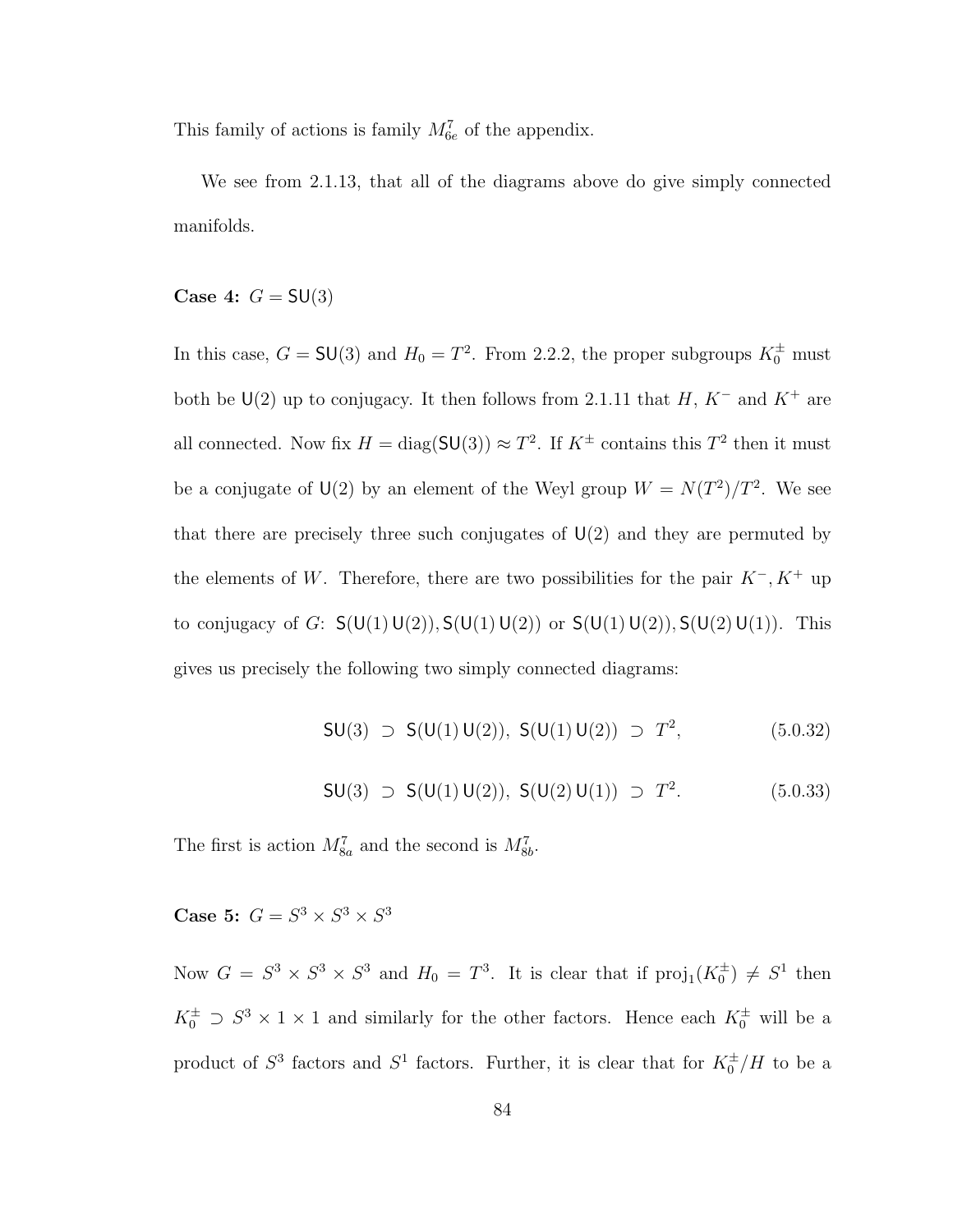sphere we need  $K_0^{\pm}$  to be one of  $S^3 \times S^1 \times S^1$ ,  $S^1 \times S^3 \times S^1$  or  $S^1 \times S^1 \times S^3$ . Then by 2.1.11, all of  $H, K^-$  and  $K^+$  must be connected. Putting this together we see we have the following possible simply connected diagrams, up to  $G$ -automorphism:

$$
S^3 \times S^3 \times S^3 \supset S^3 \times S^1 \times S^1, \ S^3 \times S^1 \times S^1 \supset S^1 \times S^1 \times S^1, \tag{5.0.34}
$$

$$
S^3 \times S^3 \times S^3 \supset S^3 \times S^1 \times S^1, \ S^1 \times S^3 \times S^1 \supset S^1 \times S^1 \times S^1. \tag{5.0.35}
$$

It is clear that both of these are product actions.

Case 8:  $G = \mathsf{Sp}(2)$ 

Here  $G = Sp(2)$  and  $H_0$  is either  $\mathsf{U}(2)_{max} = {\text{diag}(zg,\bar{z}g)}$  or  $Sp(1)SO(2)$ . Since  $U(2)_{max}$  is maximal among connected subgroups, and  $\mathsf{Sp}(2)/\mathsf{U}(2)_{max}$  is not a sphere, we see this is not a possibility for  $H_0$ . So assume  $H_0 = Sp(1)SO(2)$ . Then from 2.2.2, we see the proper subgroups  $K_0^{\pm}$  must be conjugates of  $\mathsf{Sp}(1)$   $\mathsf{Sp}(1)$ . Since the only conjugate of  $Sp(1) Sp(1)$  which contains  $Sp(1) SO(2)$  is the usual  $Sp(1) Sp(1)$ we see  $K_0^{\pm} = \mathsf{Sp}(1)\mathsf{Sp}(1)$ . Then by 2.1.11, H, K<sup>-</sup> and K<sup>+</sup> must all be connected. Therefore we get the one possible diagram:

$$
Sp(2) \supset Sp(1) Sp(1), Sp(1) Sp(1) \supset Sp(1) SO(2). \tag{5.0.36}
$$

This last action is action  $M_{10}^7$  of the appendix.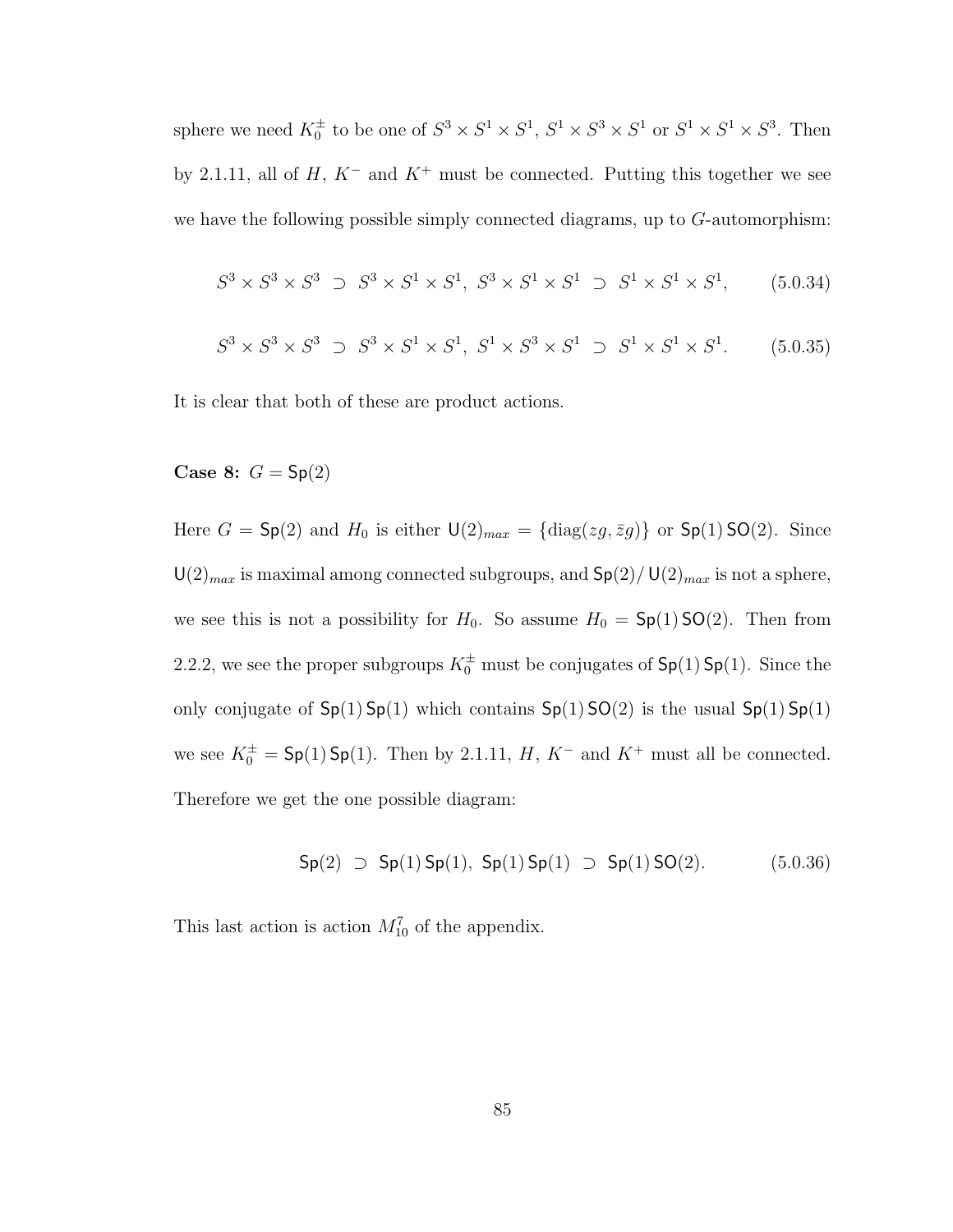# Chapter 6

# The Actions in More Detail

In this chapter we will look at the actions found in the previous chapters in more detail. In Section 6.1, we will prove Theorem A, by showing that the actions which were found above and which do not appear in Theorem A, are of one of the exceptional types listed in the theorem. Then in Section 6.2 we will prove Theorem B. Theorem C is proved in Section 6.3, by studying the topology of the five dimensional manifolds appearing in the classification.

## 6.1 Identifying some actions

Here we will study each action in Tables 7.0.1 to 7.0.4 and find we can identify many of these actions.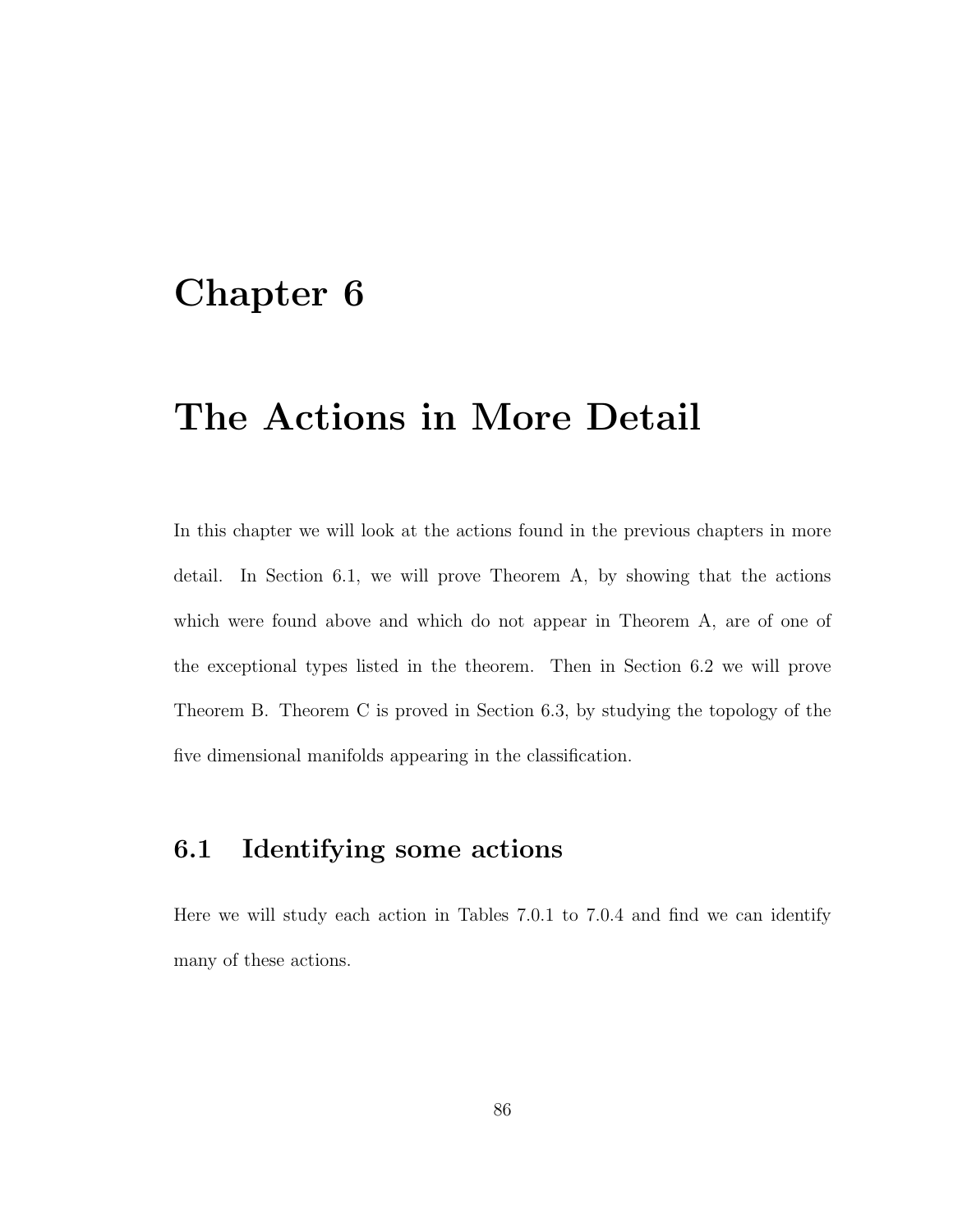### 6.1.1 Some basic actions

Table 6.1.1 lists several explicit actions, where  $R(\phi)$  is rotation of  $\mathbb{R}^3$  by  $\phi$  about some axis. First, we see that all of these actions are isometric actions on symmetric spaces, and hence admit invariant metrics of nonnegative sectional curvature. We can also see that these are all cohomogeneity one actions corresponding to the actions listed in the table. Most of the actions are modified sum actions or modified product actions and so it is easy to compute the group diagrams in these cases. For the actions on  $\mathbb{CP}^3$  by subgroups of  $SU(4)$ , it is also easy to determine the group diagram.

Then there are two slightly less trivial cases left over and the main difficulty is determining the geodesic, c, along which to take the group diagram. For the Ad action on  $S^7 \subset \mathfrak{su}(3)$  by  $SU(3)$ , let c be the portion of the circle

$$
\{ \text{diag}(u, v, w) \in \mathfrak{su}|u^2 + v^2 + w^2 = 1 \}
$$

from  $x_ - := \text{diag}(1/$ √  $6, -2/$ √  $6, 1/$ √ 6) to  $x_{+} := \text{diag}(2)$ √  $6, -1/$ √  $6, -1/$ √ 6). This is a great circle in  $S<sup>7</sup>$  and hence a geodesic. Computing the isotropy groups along c shows that the principal isotropy group is two dimensional and hence this action is by cohomogeneity one. Finally, it is also clear that c is orthogonal to the  $SU(3)$ orbit at the point (1/ √  $\overline{2}, -1/$ √  $(2, 0)$  and hence it is orthogonal to every orbit, by the discussion in Section 2.1.1. Therefore,  $c$  is in fact a minimal geodesic between nonprincipal orbits. It is then easy to check that the group diagram of this action along c is precisely  $M_{8b}^7$ .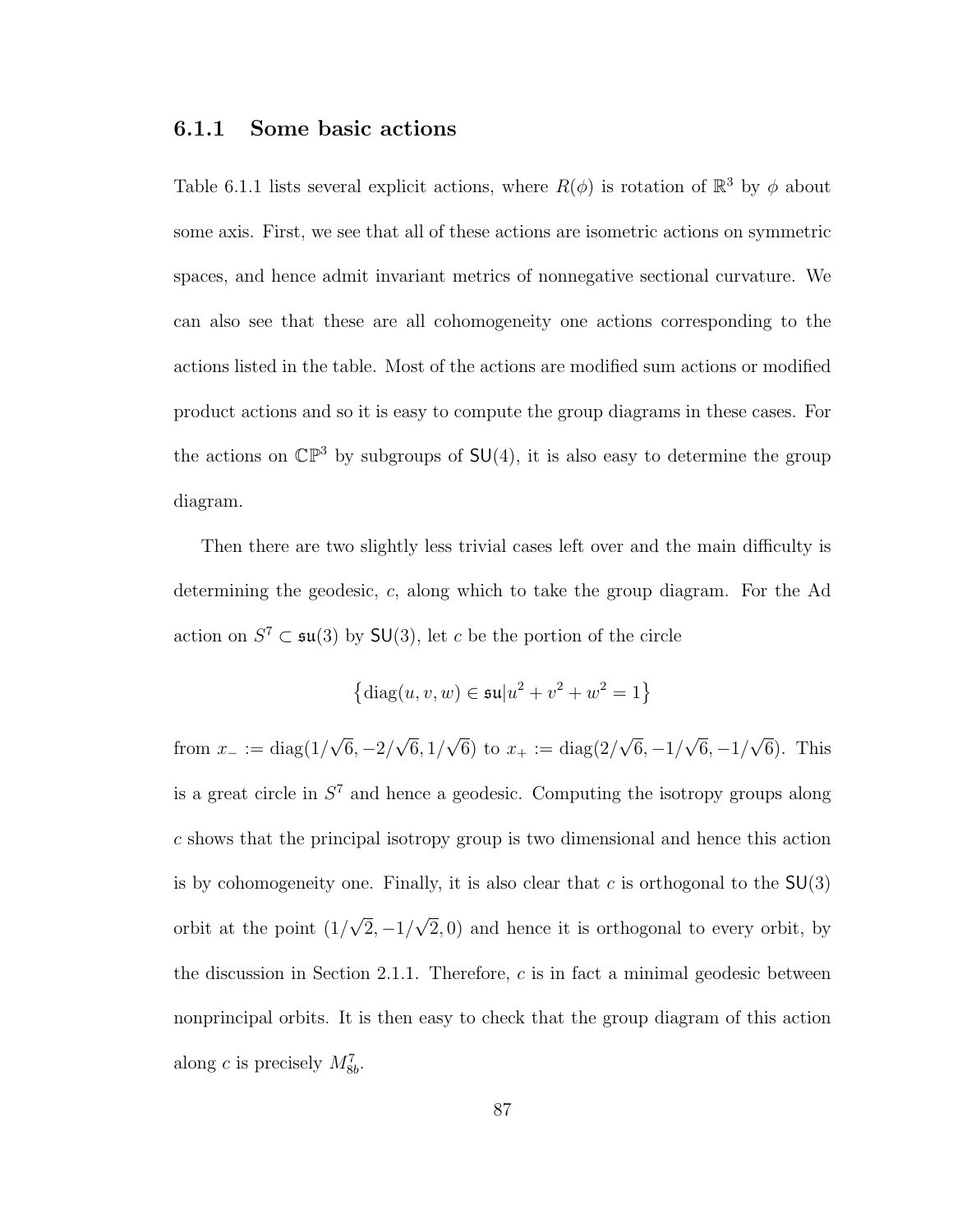Next, consider the action of  $SO(4)$  on  $SO(5)/SO(2)SO(3)$ , where  $SO(4)$  is the upper left block. In this case we take

$$
c(\theta) = \begin{pmatrix} \cos(\theta) & 0 & \cdots & \sin(\theta) \\ 0 & 1 & & \\ \vdots & & \ddots & \\ -\sin(\theta) & & & \cos(\theta) \end{pmatrix}
$$

The it is clear that this gives a geodesic in  $SO(5)/SO(2)SO(3)$  with the metric induced from the biinvariant metric on SO(5). It is also clear that this curve is perpendicular to the SO(4) orbit through the identity, and hence all the orbits. Then we can take the group diagram along this geodesic and we find we get the same diagram as for  $M_{6c}^6$  in the case  $n = 1$ .

### 6.1.2 Brieskorn varieties

There is a well known cohomogeneity one action on the Brieskorn variety

$$
B_d^{2n-1} = \{ z \in \mathbb{C}^{n+1} \mid z_0^d + z_1^2 + z_2^2 + \dots + z_n^2 = 0, \sum_{i=0}^n |z_i|^2 = 1 \},\
$$

by the group  $S^1 \times SO(n)$ , given by

$$
(w, A) \star (z_0, z_1, z_2, \dots, z_n) = (w^2 z_0, w^d A(z_1, z_2, \dots, z_n)^t).
$$

These actions were extensively studied in [GVWZ]. In particular they describe the group diagrams for the actions. In dimension 5 the group diagrams are

$$
S^3 \times S^1 \supset \{(e^{i\theta}, 1)\} \cdot H, \{(e^{jd\theta}, e^{2i\theta})\} \supset \langle (j, -1) \rangle, \text{ for } d \text{ odd}
$$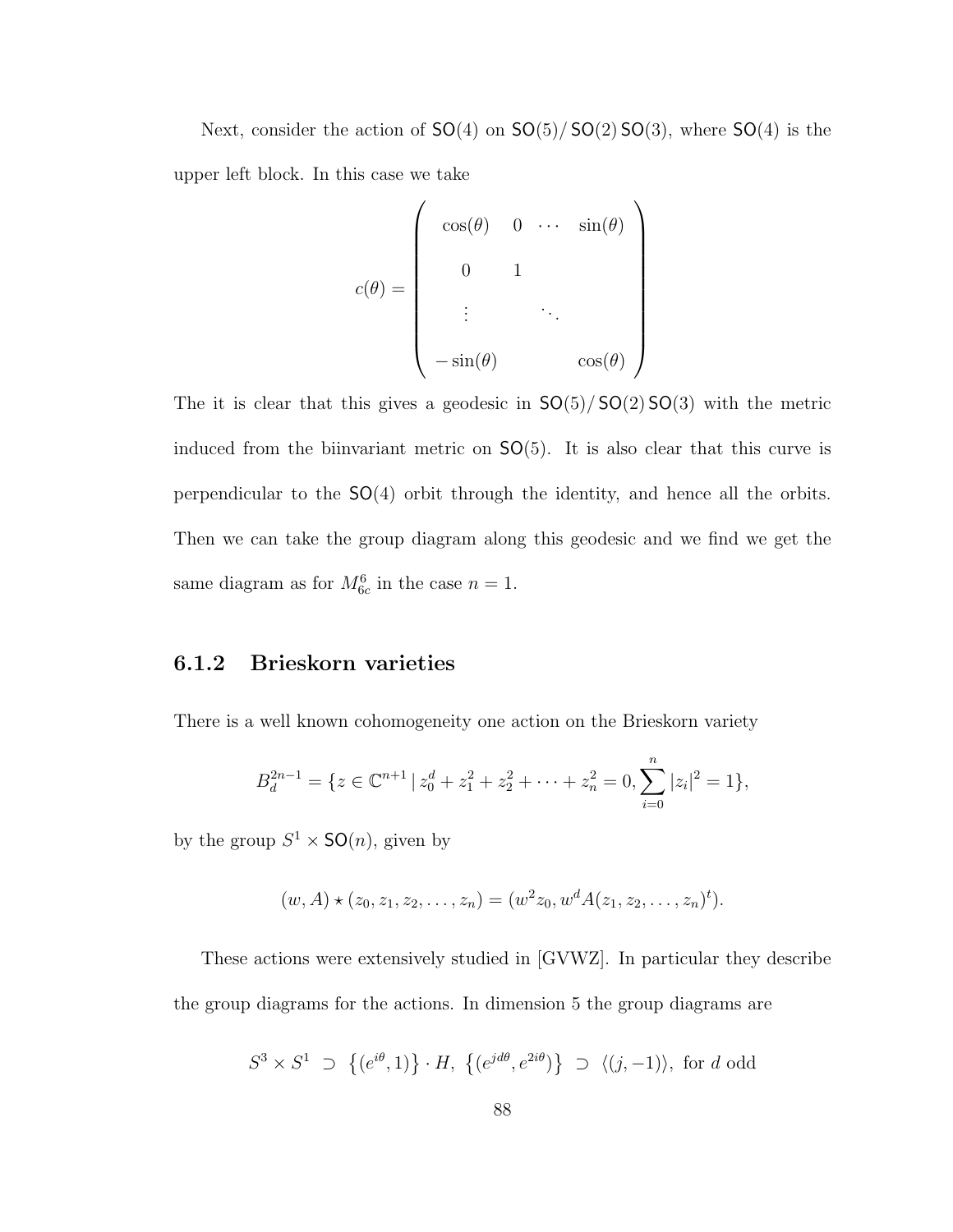| $M_a^5$       | $S^3 \times S^1$ on $S^3 \times S^2 \subset \mathbb{H} \times \mathbb{R}^3$                                         |  |
|---------------|---------------------------------------------------------------------------------------------------------------------|--|
|               | $(g, \theta) \star (q, y) = (gqe^{-ip\theta}, R(n\theta) \cdot y)$                                                  |  |
| $M_{\rm e}^5$ | $SU(2) \times S^1$ on $S^5 \subset \mathbb{C}^2 \times \mathbb{C}$                                                  |  |
|               | $(A, z) \star (x, w) = (zp Ax, zn w)$                                                                               |  |
| $M_{6c}^6$    | $n = 2$ : SO(4) $\subset$ SU(4) on $\mathbb{CP}^3$                                                                  |  |
|               | $n = 1$ : $SO(4) = SO(4) SO(1)$ on $SO(5)/SO(2) SO(3)$                                                              |  |
| $M_{6e}^6$    | $S^3 \times S^3$ on $S^3 \times S^3$                                                                                |  |
|               | $(g_1, g_2) \star (x, y) = (g_1 x g_1^{-1}, g_1 y g_2^{-1})$                                                        |  |
| $M_{6f}^6$    | $S^3 \times S^3$ on $S^6 \subset \text{Im} \mathbb{H} \times \mathbb{H}$                                            |  |
|               | $(g_1, g_2) \star (x, y) = (g_1 x g_1^{-1}, g_1 y g_2^{-1})$                                                        |  |
| $M_{6h}^6$    | $SU(2)$ SU(2) $\subset SU(4)$ on $\mathbb{CP}^3$                                                                    |  |
| $M_{6h}^7$    | $S^3 \times S^3$ on $S^7 \subset \mathbb{H} \times \mathbb{H}$                                                      |  |
|               | $(g_1, g_2) \star (x, y) = (g_1 x g_2^{-1}, g_2 y)$                                                                 |  |
| $M_{6i}^7$    | $S^3 \times S^3$ on $S^3 \times S^4 \subset \mathbb{H} \times (\mathbb{H} \times \mathbb{R})$                       |  |
|               | $(g_1, g_2) \star (x, (y, t)) = (g_1 x g_2^{-1}, (g_2 y, t))$                                                       |  |
| $M_{7c}^7$    | $S^3 \times S^3 \times S^1$ on $S^4 \times S^3 \subset (\text{Im } \mathbb{H} \times \mathbb{C}) \times \mathbb{H}$ |  |
|               | $(g_1, g_2, z) \star ((x, w), y) = ((g_1 x g_1^{-1}, z^n w), g_2 y \overline{z}^b)$                                 |  |
| $M_{8b}^7$    | $SU(3)$ on $S^7 \subset \mathfrak{su}(3)$                                                                           |  |
|               | via the adjoint                                                                                                     |  |
| $M_{9a}^7$    | $SU(3) \times S^1$ on $S^5 \times S^2 \subset \mathbb{C}^3 \times \mathbb{R}^3$                                     |  |
|               | $(A, \theta) \star (x, y) = (e^{im\theta}Ax, R(n\theta)y)$                                                          |  |
| $M_{9c}^7$    | $SU(3) \times S^1$ on $S^7 \subset \mathbb{C}^3 \times \mathbb{C}$                                                  |  |
|               | $(A, z) \star (x, w) = (zm Ax, zn w)$                                                                               |  |

Table 6.1.1: Some explicit cohomogeneity one actions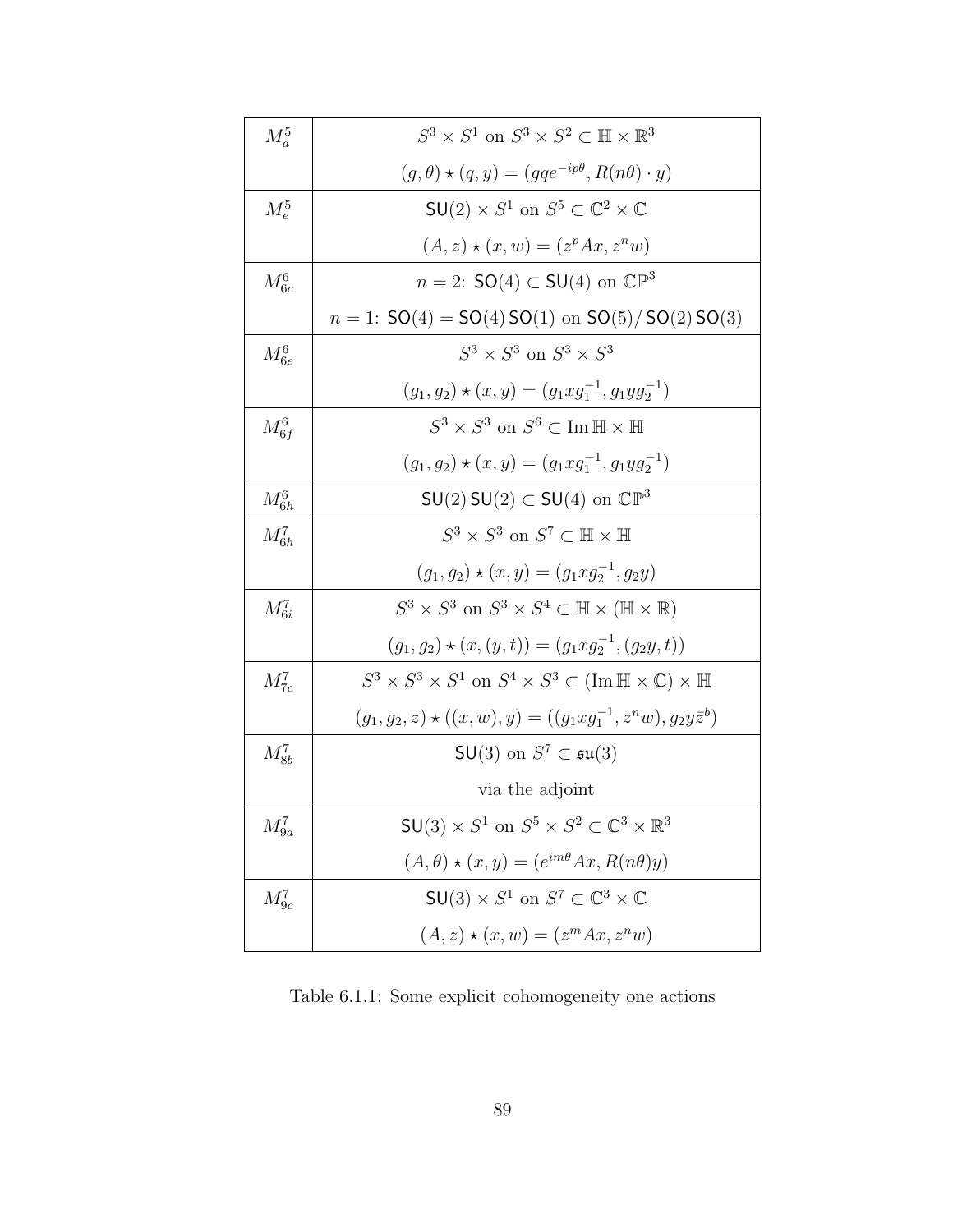$$
S^3 \times S^1 \supset \{(e^{i\theta}, 1)\}, \{(e^{jd\theta}, e^{i\theta})\} \supset 1
$$
, for d even

where we have taken a more effective version of the diagram in the second case. The first diagram is precisely the diagram of  $M_c^5$  for  $d = p$  and hence  $M_c^5 \approx B_d^5$  for d odd. Since  $H$  is trivial in the second diagram, 2.1.3 says this diagram is equivalent to one of type  $M_b^5$  for certain parameters.

In dimension 7, after lifting the action to  $S^3 \times S^3 \times S^1$ , the group diagrams are given by

$$
S^3 \times S^3 \times S^1 \supset \{(e^{i\phi}, e^{i\phi}e^{id\theta}, e^{i\theta})\}, \pm \Delta S^3 \times \pm 1 \supset \pm \Delta S^1 \times \pm 1
$$

if d is odd, where the  $\pm \Delta S^3 = \{(g, \pm g)\}\$ and where the  $\pm$  signs are correlated, and

$$
S^3 \times S^3 \times S^1 \supset \{(e^{i\phi}, e^{i\phi}e^{id\theta}, e^{2i\theta})\}, \ \Delta S^3 \times 1 \supset \Delta S^1 \times 1
$$

if  $d$  is even.

This first diagram is exactly diagram  $M_{7d}^7$  in the case that  $n = 2$  for  $d = b$ , since if  $n = 2$ , b must be odd for the diagram to be effective. The second diagram above, is exactly  $M_{7d}^7$  in the case  $n = 1$  since if d is even we can take  $d = 2b$  for b in diagram  $M_{7d}^7$ . So the family  $M_{7d}^7$  exactly corresponds to these actions on the Brieskorn varieties.

### 6.1.3 Other notable actions

Here we discuss some interesting actions that are different from the actions discussed so far.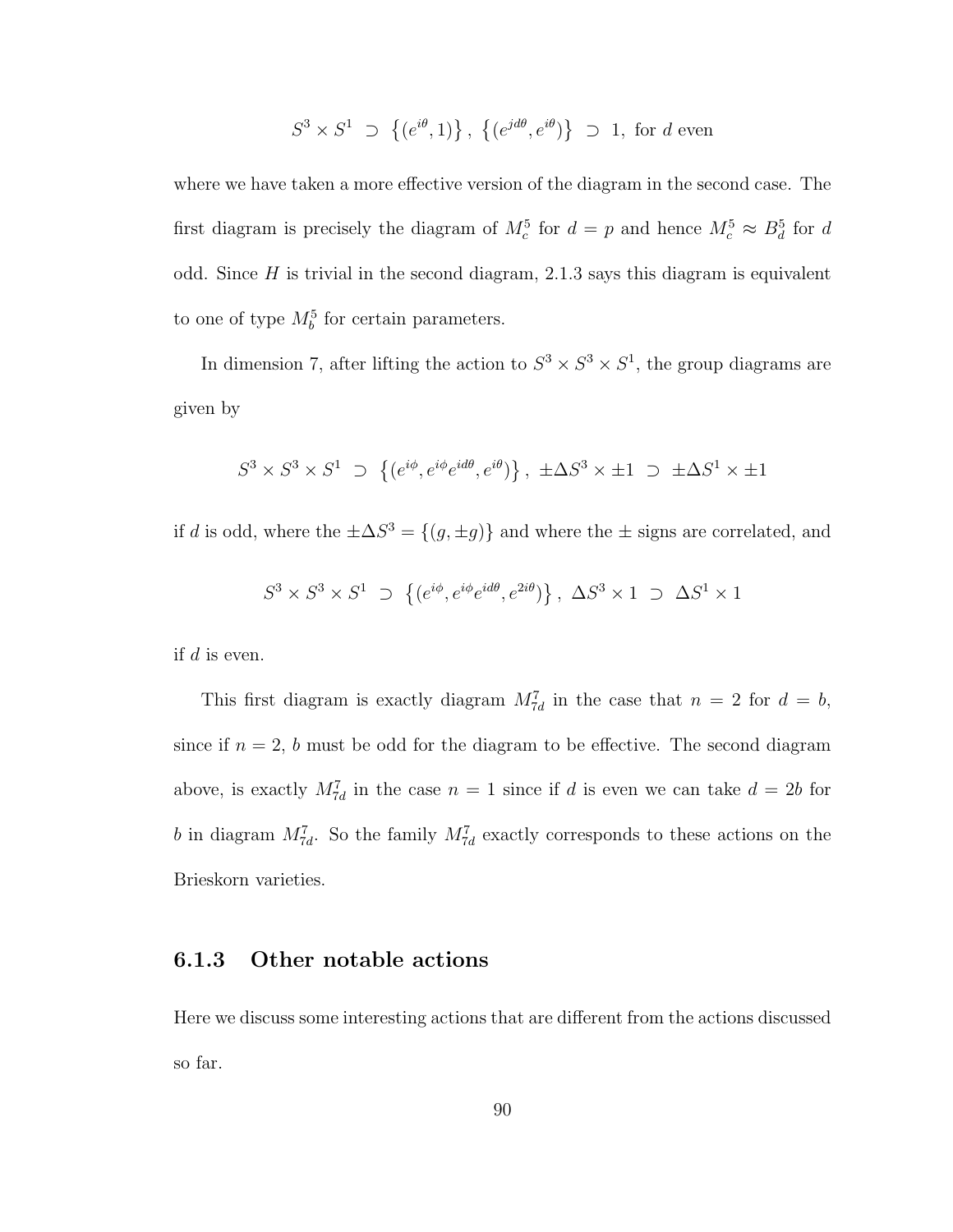$M_b^5$ : We just saw that the Brieskorn varieties for d even are examples of this family. There is one more explicit action that is also of this type. Let  $S^3 \times S^1$  act on  $S^3 \times S^2 \subset \mathbb{H} \times \text{Im } \mathbb{H}$  via  $(g, \theta) \star (g, v) = (gq\bar{g}e^{gv\bar{g}\theta}, gv\bar{g})$ . This gives the diagram  $S^3 \times S^1$  ⊃  $\overline{a}$  $(e^{i\theta}, 1)$ ,  $\overline{a}$  $(e^{i\theta}, e^{2i\theta})$ ª  $\supset \{(\pm 1, 1)\}$  which is a special case of  $M_b^5$ . In Section 6.3, we will show every manifold of this type is either  $S^3 \times S^2$  or the nontrivial  $S^3$  bundle over  $S^2$ .

 $M_d^5$ : One example of this family if the usual  $\mathsf{S}(\mathsf{U}(2) \mathsf{U}(1)) \subset \mathsf{SU}(3)$  action on on  $SU(3)/SO(3)$ . This gives  $M_d^5$  in the case  $p=1$ . In Section 6.3 we will show that  $M_d^5$  is in fact always diffeomorphic to  $SU(3)/SO(3)$ .

 $M_5^6$ : One example of this family of actions is given by the  $S^3 \times S^1 \times S^1$  action on  $S^3 \times S^3$  given by  $(g, z, w) \star (x, y) = (gx\overline{z}^a \overline{w}^b, (z^p, z^q) \star_1 y)$  where  $\star_1$  is the usual torus action on  $S<sup>3</sup>$ . This action gives the diagram

$$
S^3 \times T^2 \supset \left\{ (z^a w^b, z, w) | w^q = 1 \right\}, \left\{ (z^a w^b, z, w) | z^p = 1 \right\} \supset \left\{ (z^a w^b, z, w) | z^p = 1 = w^q \right\}
$$

 $M_{6g}^6$ : In the case that  $p=1$  we get the following  $S^3 \times S^3$  action on  $S^2 \times S^4$   $\subset$ Im  $\mathbb{H} \times (\mathbb{H} \times \mathbb{R})$ :  $(g_1, g_2) \star (x, (y, t)) = (g_1 x g_1^{-1}, (g_1 y g_2^{-1}, t))$ . In this case we get the diagram

$$
S^3 \times S^3 \supset S^3 \times S^1, S^3 \times S^1 \supset \Delta S^1.
$$

Similarly, when  $p = 0$  this is a product action on  $S^2 \times S^4$ .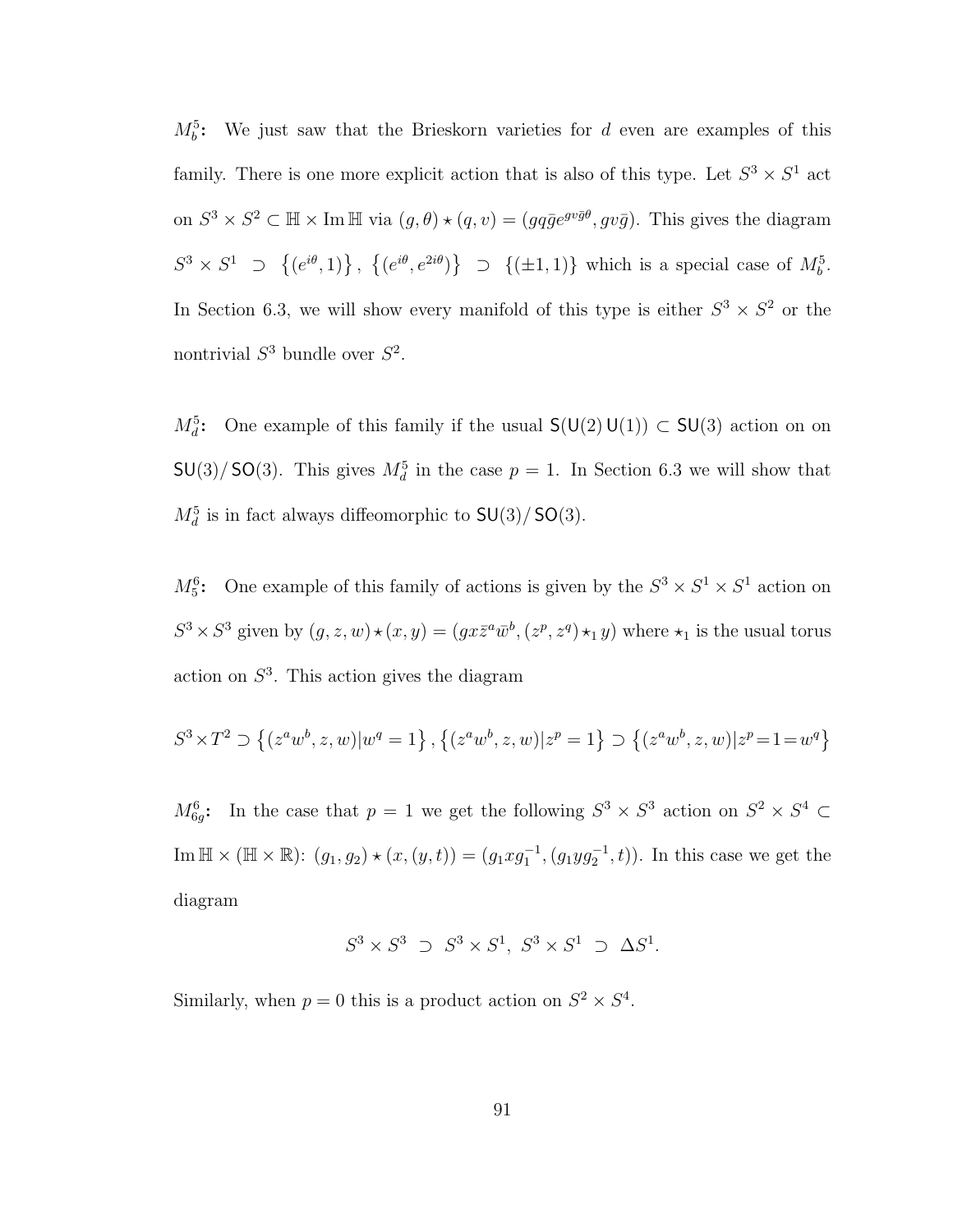$M_8^6$ : One special case of this class of actions, is the SU(3) action on  $\mathbb{CP}^3 \# - \mathbb{CP}^3$ gotten by gluing two copies of the  $SU(3)$  action on  $\mathbb{CP}^3$  along the fixed point. We get

$$
SU(3) \supset S(U(2) U(1)), S(U(2) U(1)) \supset SU(2) SU(1).
$$

### 6.2 Curvature properties

Here we will prove Theorem B. First, we have shown, through the classification, that every nonreducible cohomogeneity one action on a simply connected manifold in dimension 5, 6 or 7 must be a product action, a sum action, a fixed-point action or one of the actions in Tables 7.0.1 through 7.0.4. We know from Section 2.1.5 that sum actions and fixed-point actions are isometric actions on symmetric spaces, and hence they admit invariant metrics of nonnegative curvature. For product actions, suppose  $M = N \times L/J$  where N is a lower dimensional cohomogeneity one manifold,  $L/J$  is is a homogeneous space, and  $G = G_1 \times L$  acts as a product. It is clear that the action of  $G_1$  on N is nonreducible if and only if the original action of G on M is. From the classification of lower dimensional cohomogeneity one manifolds, we see that all the possibilities for  $N$  admit  $G_1$ -invariant metrics of nonnegative sectional curvature. Obviously  $L/J$  admits an L invariant metric on nonnegative sectional curvature. Therefore, all nonreducible product actions admit G invariant metrics of nonnegative sectional curvature as well.

Therefore we must only check that the actions listed in Tables 7.0.1 through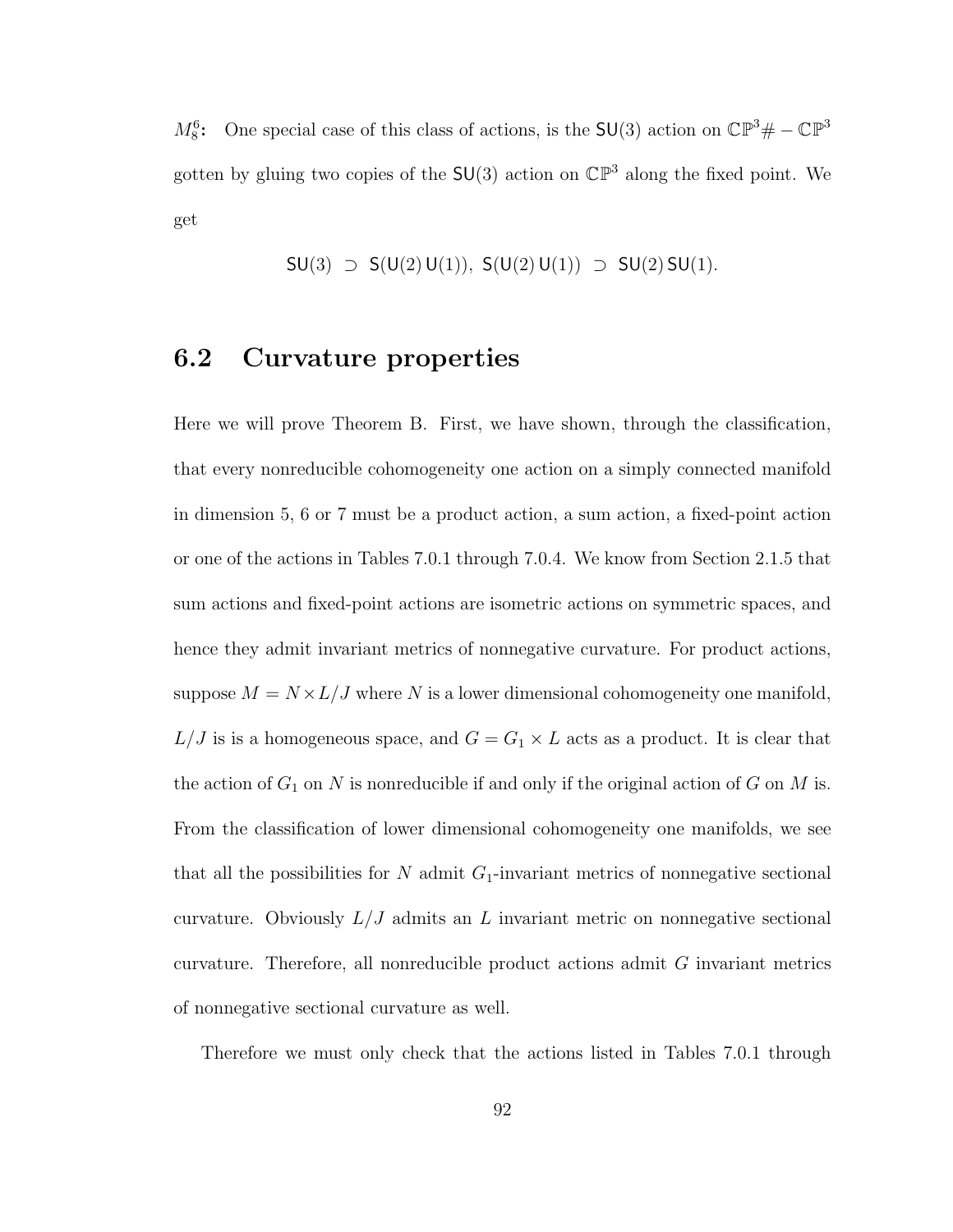7.0.4 admit invariant metrics of nonnegative sectional curvature, except for the two families  $M_{6g}^7$  and  $M_{7d}^7$  listed in Theorem B as exceptions. Table 6.1.1 shows that many of these actions are isometric actions on symmetric spaces, and hence admit invariant metric of nonnegative curvature. Many of the actions also have codimension two singular orbits. Therefore, by the main result in [GZ1], these also admit invariant nonnegative curvature. After these two considerations, we are only left with a handful of actions that we still need to check:  $M_{6b}^6$ ,  $M_{6d}^6$ ,  $M_{6g}^6$ ,  $M_{6f}^7$ ,  $M_{7e}^7$ ,  $M_{8a}^7$  and  $M_{10}^7$ .

Notice that these seven actions are all nonprimitive. We will use 2.1.5 to write each manifold in the form  $G \times_L N$  and in each case we will see that the  $L$  action on N admits an invariant metric of nonnegative sectional curvature. This will show that  $M \approx G \times_L N$  admits a G invariant metric of nonnegative sectional curvature, since we can take the metric mentioned above on  $N$  and a biinvariant metric on  $G$ to induce a submersed metric on M. This metric will still be nonnegatively curved by O'Niell's formula (see [Pe]). We will proceed to do this case by case.

In the case of  $M_{6b}^6$ , the subdiagram corresponding to N is given by

$$
S^3 \times S^1 \supset T^2, S^3 \times \mathbb{Z}_n \supset S^1 \times \mathbb{Z}_n.
$$

This action is ineffective, with the effective version given by taking  $n = 1$ . We then recognize this effective version as an isometric sum action on  $S<sup>4</sup>$ . Therefore N admits an L invariant metric of nonnegative sectional curvature.

We can do a similar thing for actions  $M_{6d}^6$  and  $M_{6g}^6$ . The primitive subdiagram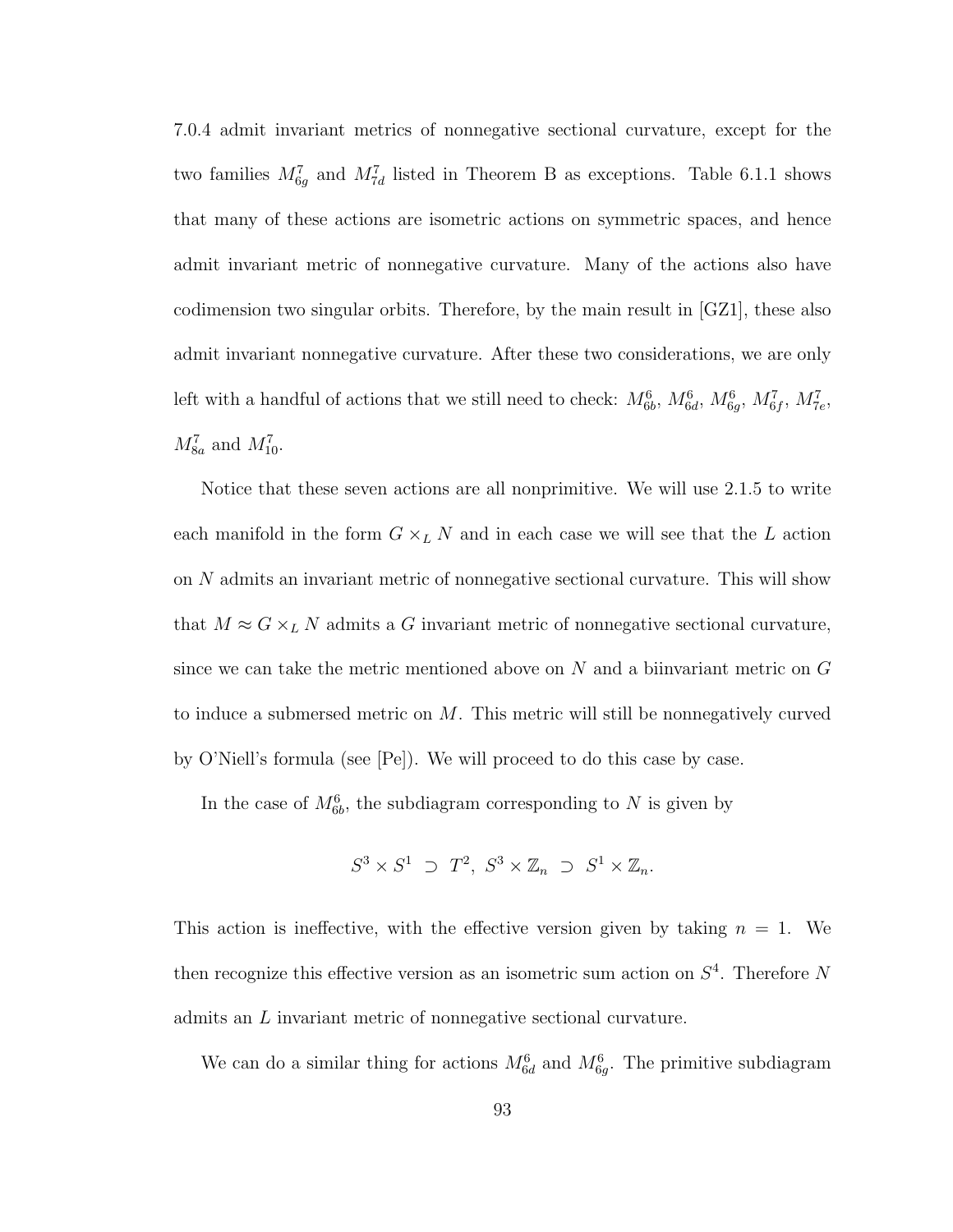for  $M_{6d}^6$  is

$$
S^3 \times S^1 \supset T^2
$$
,  $S^3 \times S^1 \supset \{(e^{ip\theta}, e^{i\theta})\}$ .

This is the action of  $\mathsf{SU}(2)\times S^1$  on  $\mathbb{CP}^2$  given by  $(A, w) \star [z_1, z_2, z_3] = [w^p z_1, A(z_2, z_3)^t]$ . Since this is an isometric action for the usual metric on  $N = \mathbb{CP}^2$ , this gives an invariant metric on  $M \approx G \times_L N$ . Similarly the primitive subdiagram for  $M_{6g}^6$  is

$$
S^3 \times S^1 \supset S^3 \times S^1, S^3 \times S^1 \supset \{(e^{ip\theta}, e^{i\theta})\}.
$$

This is the action of  $S^3 \times S^1$  on  $S^4 \subset \mathbb{H} \times \mathbb{R}$  by  $(g, z) \star (p, t) = (gp\overline{z}^p, t)$ . As above this also gives  $M_{6g}^6$  an invariant metric of nonnegative sectional curvature.

For  $M_{6f}^7$ , the primitive subdiagram is given by

$$
S^3 \times S^1 \supset \{(e^{ip\theta}, e^{iq\theta})\}, S^3 \times \mathbb{Z}_n \supset \mathbb{Z}_n
$$

where  $gcd(p, q) = 1$  and  $gcd(q, n) = 1$ . We claim this is an isometric action on the lens space  $S^5/\mathbb{Z}_q$ . It is easy to check that the special case of this action, when  $q = 1$ , is the modified sum action of  $SU(2) \times S^1$  on  $S^5 \subset \mathbb{C}^2 \times \mathbb{C}$  by  $(A, w) \star (x, z) =$  $(w^p A x, w^n z)$ . Then consider  $S^5/\mathbb{Z}_q$  where  $\mathbb{Z}_q$  acts as  $\mathbb{Z}_q \subset 1 \times \mathbb{Z}_q$  with this same action,  $\star$ . Then  $SU(2) \times S^1$  still acts on the quotient  $S^5/\mathbb{Z}_q$  and does so isometrically in the induced metric. If the original group diagram is taken along the geodesic  $c$ in  $S^5$  then we can take the group diagram of the induced action on  $S^5/\mathbb{Z}_q$  along the image of c. When we do this we see we get exactly the diagram shown above. Hence this is an isometric action on  $S^5/\mathbb{Z}_q$  in the usual, positively curved, metric. As above, this induces an invariant metric on nonnegative sectional curvature on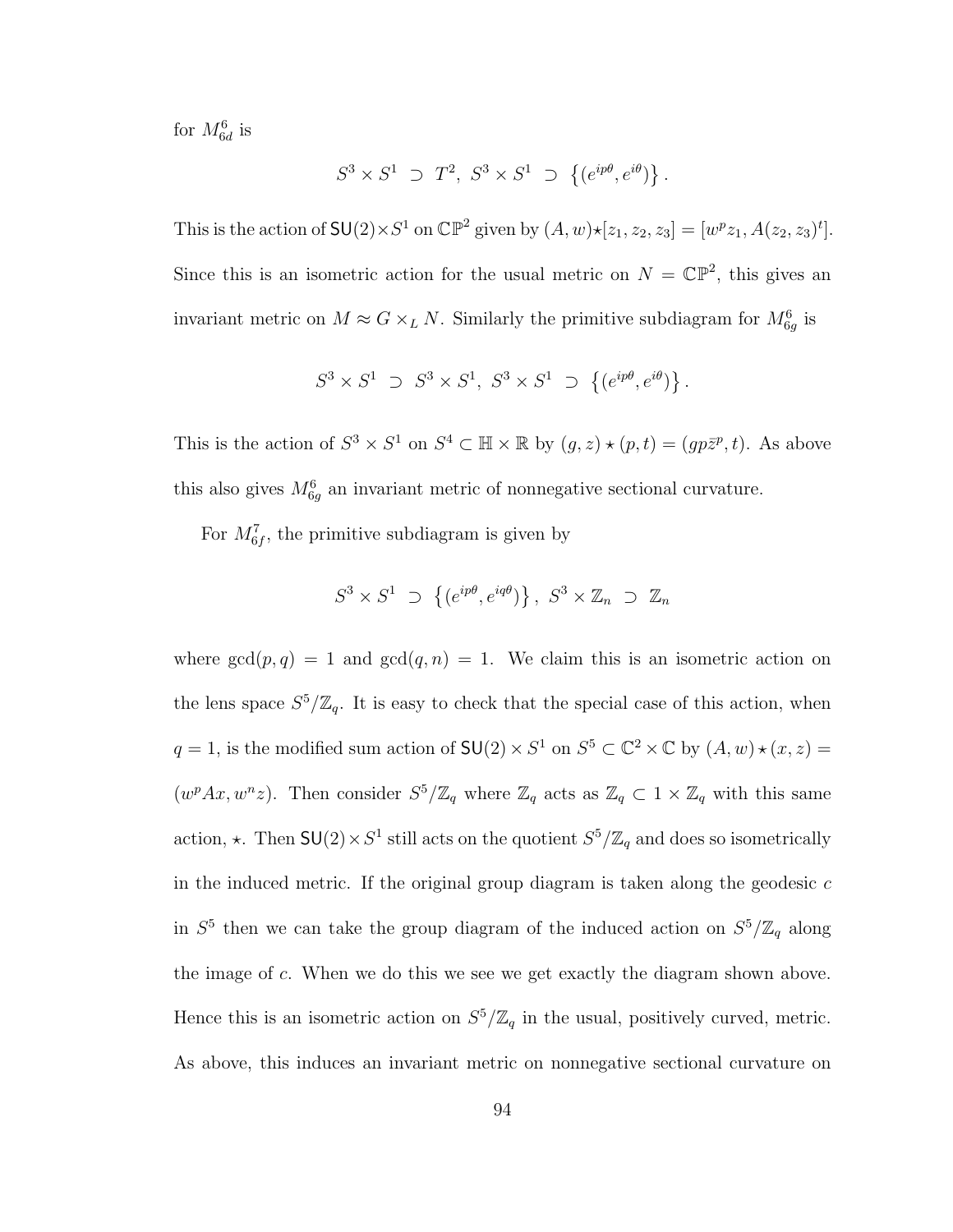$M_{6f}^{7}$ .

The last three cases are slightly easier to handle. For  $M_{7e}^7$  the primitive subdiagram is given by

$$
S^3 \times S^1 \times S^1 \supset \{ (e^{ip\phi}e^{ia\theta}, e^{i\phi}, e^{i\theta}) \}, S^3 \times S^1 \times \mathbb{Z}_n \supset \{ (e^{ip\phi}, e^{i\phi}, 1) \} \cdot \mathbb{Z}_n.
$$

We see this is the modified sum action of  $S^3 \times S^1 \times S^1$  on  $S^5 \subset \mathbb{H} \times \mathbb{C}$  given by  $(g, z_1, z_2) \star (y, w) = (gy\bar{z}_1^p)$  $_{1}^{p}z_{2}^{a}, z_{2}^{n}w$ ). Similarly the primitive subdiagram for  $M_{8a}^{7}$  is given by the action of  $U(2)$  on  $SU(2) \approx S^3$  by conjugation and the subdiagram for  $M_{10}^7$  corresponds to the action of  $Sp(1)$  on  $Sp(1)$  by conjugation. Both of these are isometries in the positively curved biinvariant metric on  $\text{Sp}(1) \approx \text{SU}(2) \approx S^3$ . Therefore these seven remaining cases do admit invariant metrics of nonnegative sectional curvature. This proves Theorem B.

### 6.3 Topology of the 5-dimensional manifolds

In this section we will determine the diffeomorphism type of the five dimensional manifolds appearing in the classification, and prove Theorem C. By the results of Smale and Barden ([Ba]) the diffeomorphism type of a closed simply connected 5-manifold is determined by the second homology group and the second Stiefel-Whitney class. As we will see, we can compute the homology of our manifolds relatively easily. To compute the second Stiefel-Whitney class, we will use the topology of the frame bundle. Recall that the second Stiefel-Whitney class of a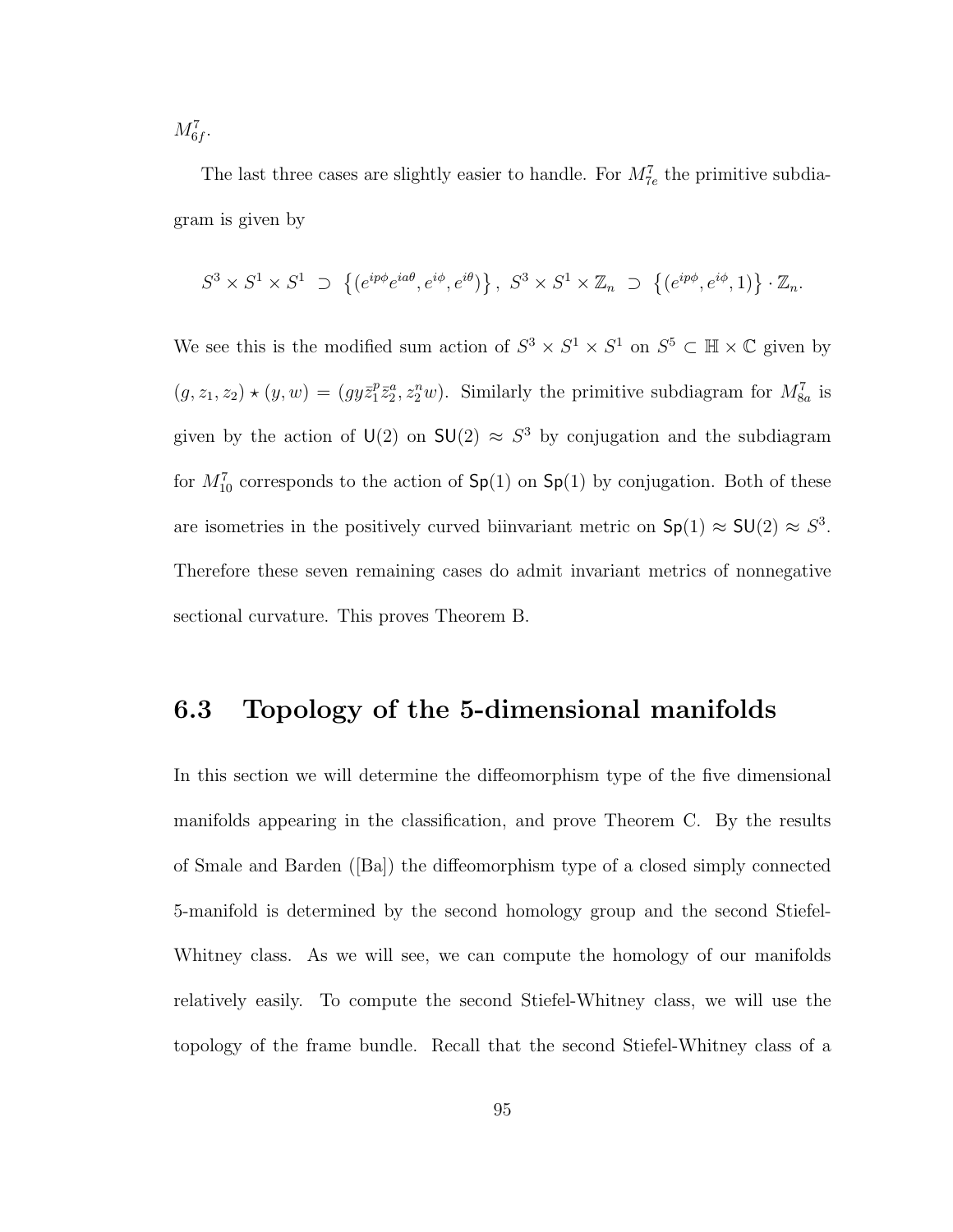simply connected manifold is zero if and only if the manifold is a Spin-manifold, i.e. the orthonormal frame bundle lifts to a Spin-bundle (see [Pe]). With this motivation, we will now look at the frame bundle in more detail.

Suppose  $M^n$  is an oriented cohomogeneity one manifold with the group diagram  $G \supset K^{-}$ ,  $K^{+} \supset H$  as usual. Assume further that G is connected so that the G action preserves the orientation of M. Then let

$$
FM = \{f = (f_1, \ldots, f_n)|f_1, \ldots, f_n \text{ is an oriented o.n. frame at } p \in M\}
$$

denote the orthonormal oriented-frame bundle of M. Recall that  $SO(n)$  acts on FM from the left as

$$
(a_{ij})_{ij} \star (f_1, \ldots, f_n) = (\sum_j a_{1j} f_j, \cdots, \sum_j a_{nj} f_j).
$$
 (6.3.1)

This action makes FM into an  $SO(n)$ -principal bundle over M. We can put a metric on FM by choosing a biinvariant metric on  $SO(n)$ , keeping the original metric on M and specifying a horizontal distribution. To describe this distribution, fix a point  $p_0 \in M$  and a frame  $f_{p_0}$  at  $p_0$ . For each p in a normal neighborhood of  $p_0$ , let  $f_p$  be the frame gotten by parallel translating  $f_{p_0}$  to p along the minimal geodesic from  $p_0$ to p. This gives a local orthonormal frame field, and we define the horizontal space at  $f_{p_0} \in FM$  to be the tangent space of this frame field. Since parallel transport is an isometry, the action of  $SO(n)$  preserves this horizontal distribution.

Recall that G acts on M by isometry and hence takes orthonormal frames to orthonormal frames, while preserving orientation. Therefore we have an induced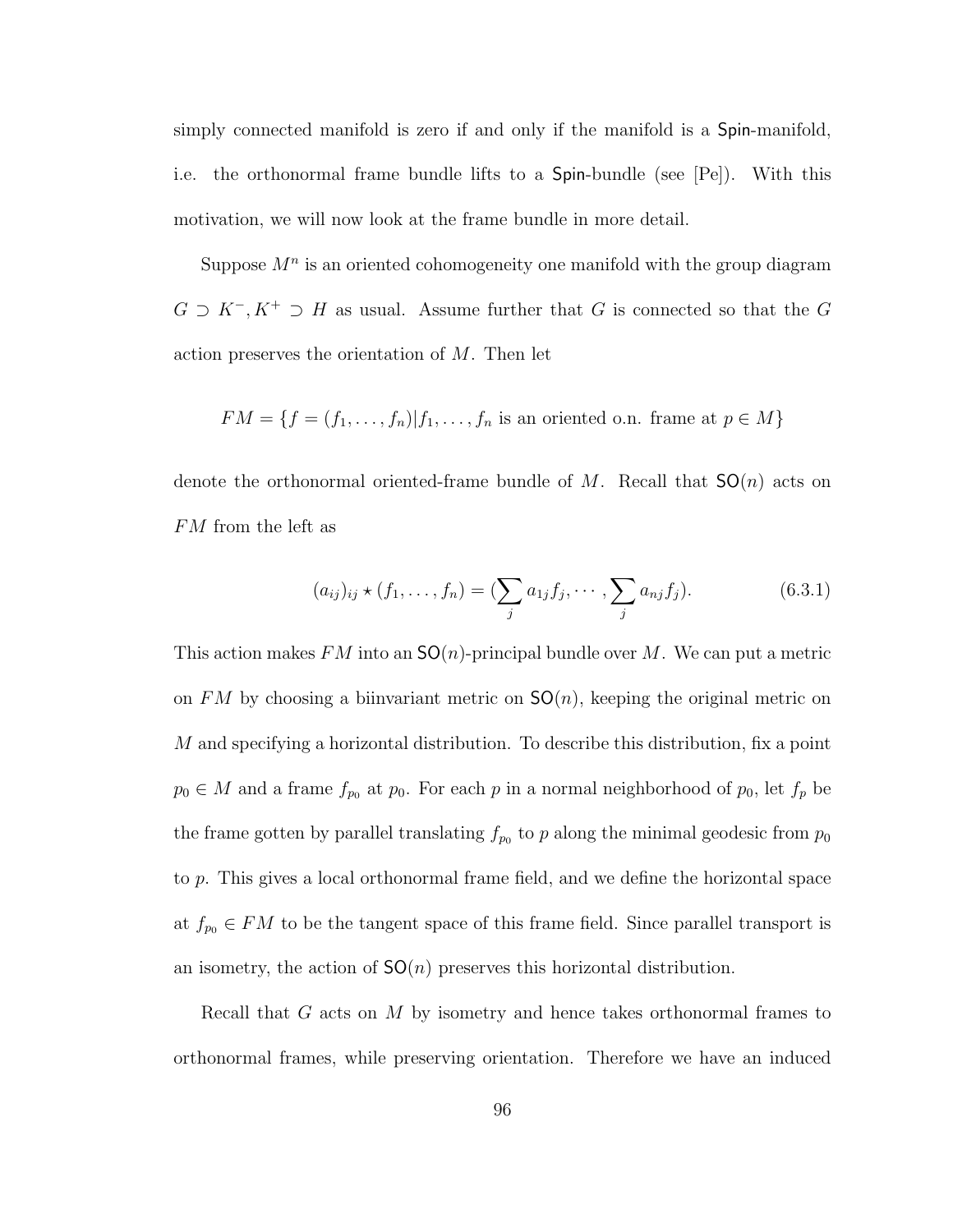action of G on FM given by  $g \star (p, f) = (gp, dgf) = (gp, (dgf_1, \ldots, dgf_n))$ . This action is isometric since it takes the horizontal space to the horizontal space and acts by isometry on both the vertical and horizontal spaces. This G-action also commutes with the action by  $SO(n)$  and so we have an action by  $G \times SO(n)$  on FM. Furthermore, this  $G \times SO(n)$  action on FM is clearly cohomogeneity one since  $SO(n)$  acts transitively on the fibers of FM. If c denotes a minimal geodesic in M between nonprincipal orbits, then choose  $f(t)$  to be a parallel orthonormal frame along c. Then f is a horizontal curve in  $FM$  and therefore a geodesic.  $f(t)$  is clearly perpendicular to the  $SO(n)$  orbits and it is perpendicular to the G orbits since  $c(t)$ is in M. Therefore  $f(t)$  is a minimal geodesic in FM between nonprincipal orbits.

Our next goal is to determine the isotropy groups of  $G \times SO(n)$  along  $f(t)$ . We see  $(g, A) \star (p, f) = (p, f)$  if and only if  $g \in G_p$  and  $A \star dg f = f$ , where  $\star$  is from 6.3.1. To understand this second equality we rewrite it as

$$
(dg^{-1}f_1, ..., dg^{-1}f_n) = dg^{-1}f = A \star f = (\sum_j a_{1j}f_j, ..., \sum_j a_{nj}f_j).
$$

This precisely means  $A^t = [dg^{-1}]_f$  or  $A = [dg]_f$  where  $[dg]_f$  denotes the representation of the linear operator  $dg: T_pM \to T_pM$  as a matrix in the basis  $f_1, \ldots, f_n$ . In conclusion, the isotropy group of  $G \times SO(n)$  at  $(p, f)$  is  $\{(g, [dg]_f)|g \in G_p\}$ . We have proven the following proposition.

**PROPOSITION** 6.3.2. Let  $M^n$  be an oriented cohomogeneity one manifold with group diagram  $G \supset K^-, K^+ \supset H$  for the normal geodesic c, and assume G is connected. The orthonormal oriented frame bundle FM of M admits a natural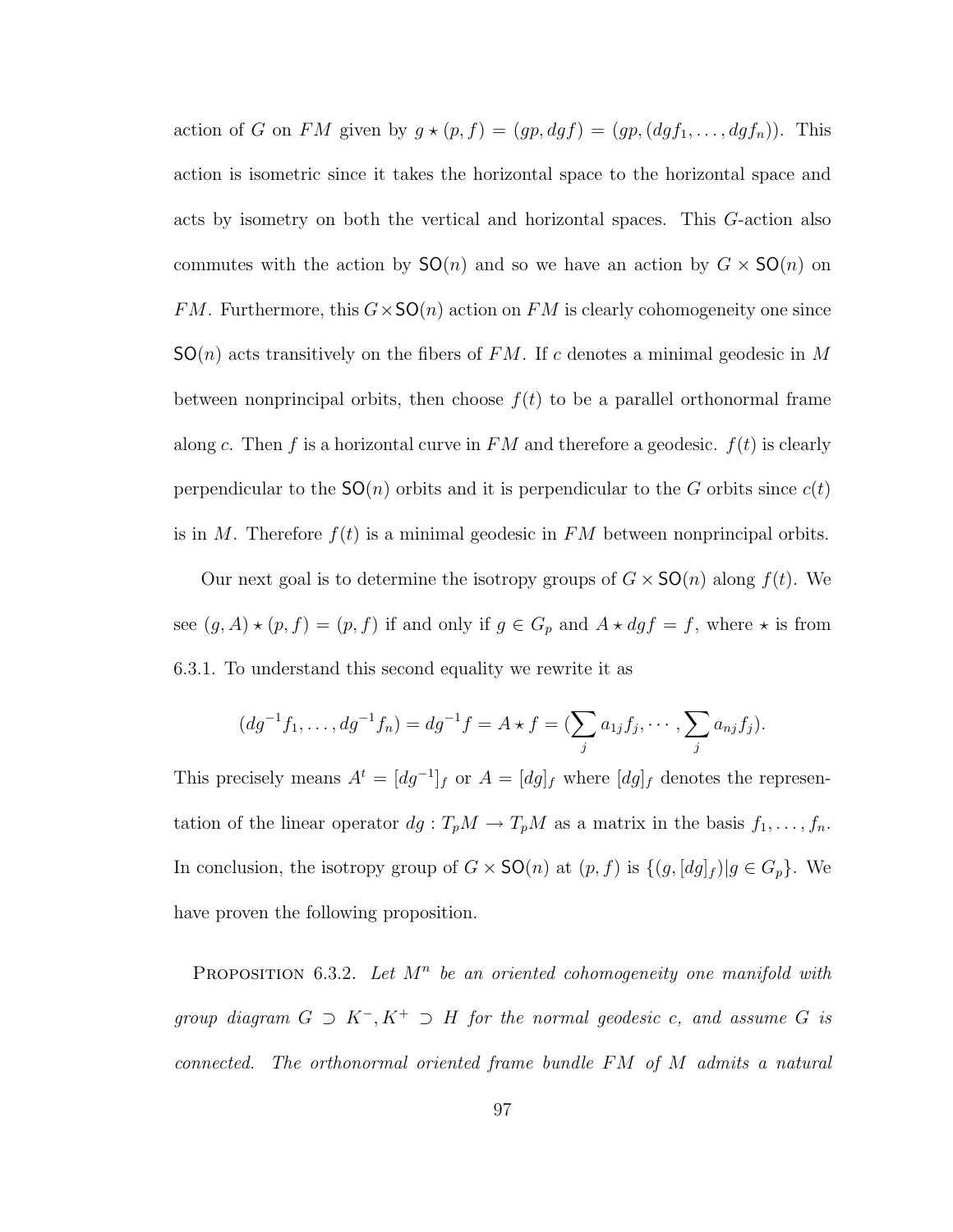cohomogeneity one action with group diagram



where  $f(t)$  is a parallel frame along  $c(t)$ .

This proposition, together with 2.1.13, gives the following corollary.

COROLLARY 6.3.4. Let M be a cohomogeneity one manifold as in 6.3.2 and assume that H is discrete. Let  $\alpha_{\pm} : [0,1] \rightarrow K^{\pm}$  be paths, based at the identity, which generate  $\pi_1(K^{\pm}/H)$ . If M is simply connected then FM is simply connected if and only if there is some curve  $\gamma = \alpha_-^n \cdot \alpha_+^m$  which gives a contractible loop in G and where  $[d\alpha_{-}^{n}]_{f(-1)} \cdot [d\alpha_{+}^{m}]_{f(1)}$  generates  $\pi_1(SO(n))$ .

*Proof.* Notice that the maps  $k \mapsto (k, [dk]_{f(\pm 1)})$  give isomorphisms of  $K^{\pm}$  with  $\widehat{K}^{\pm} :=$  $\overline{a}$  $(k, [dk]_{f(\pm 1)})|k \in K^{\pm}$ }, the nonprincipal isotropy subgroups of the  $\hat{G} := G \times \mathsf{SO}(n)$ action on FM. Furthermore, this map takes H to  $\widehat{H} := \{(h, [dh]_{f(0)}) | h \in H\}$ ª , the principal isotropy group of this action. Therefore we see that  $\widehat{H}$  is generated by  $\widehat{H} \cap \widehat{K}_0^-$  and  $\widehat{H} \cap \widehat{K}_0^+$  by 2.1.12, since M is already assumed to be simply connected. Then by 2.1.13,  $FM$  is simply connected if and only if the curves  $\hat{\alpha}_{\pm}(t) = (\alpha_{\pm}(t), [d\alpha_{\pm}(t)]_{f(\pm 1)})$  generate  $\pi_1(\widehat{G}/\widehat{H}_0)$ . Further, since H is discrete,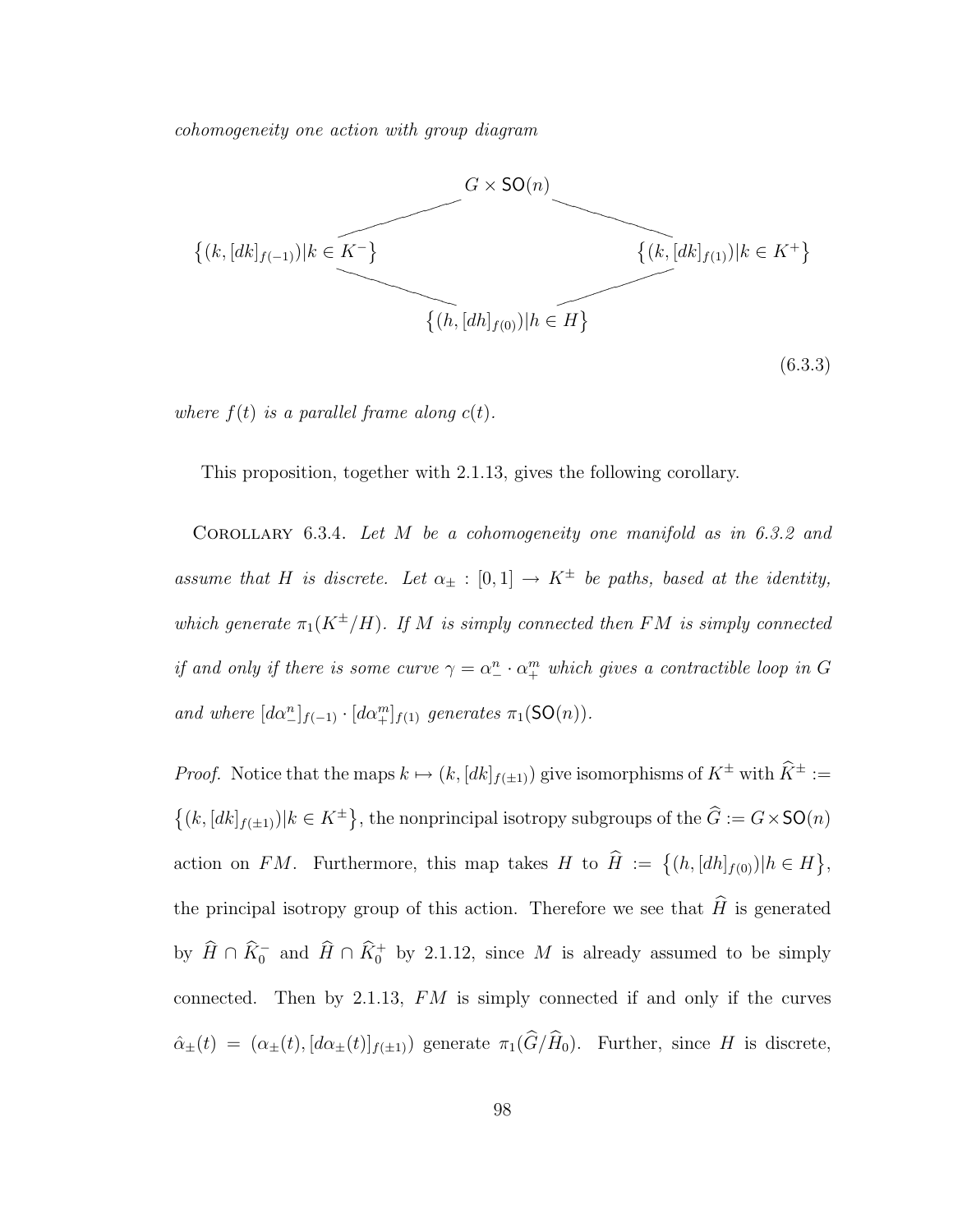$\pi_1(\widehat{G}/\widehat{H}_0) = \pi_1(\widehat{G}) \approx \pi_1(G) \times \pi_1(\text{SO}(n)).$ 

Therefore, if  $\pi_1(FM) = 0$  then the curve  $\gamma$  from the corollary must exist. Conversely, suppose such a curve  $\gamma$  exists. We already know from 2.1.12, that  $\alpha_-\$  and  $\alpha_+$  generate  $\pi_1(G)$ , since M is simply connected. Then it is clear that  $\hat{\alpha}_-$ ,  $\hat{\alpha}_+$  and  $\gamma$  would generate all of  $\pi_1(\widehat{G})$ , proving  $\pi_1(FM) = 0$ .  $\Box$ 

### The family  $M_d^5$

We will now compute the homology of the manifolds  $M_d^5$  using the Mayer-Vietoris sequence. Because of the commutative diagram 2.1.8, we have the Mayer-Vietoris sequence for the spaces  $M,\,G/K^-, \,G/K^+$  and  $G/H\!$ 

$$
\cdots \to H_n(G/H) \xrightarrow{(\rho_*^-, \rho_*^+)} H_n(G/K^-) \oplus H_n(G/K^+) \xrightarrow{i_*^- - i_*^+} H_n(M) \to \cdots \tag{6.3.5}
$$

To compute  $H_n(M_d^5)$  in our case first notice that  $G/K^+ = S^3 \times S^1/$  $\overline{a}$  $(e^{jq\theta}, e^{i\theta})$ ª ≈  $S<sup>3</sup>$ , since  $S<sup>3</sup>$  acts transitively on this space with trivial isotropy group.

Next we claim that  $G/H = S^3 \times S^1/\langle (j,i) \rangle$  is  $S^3 \times S^1$ . For this, denote  $\alpha$ :  $S^3 \times S^1 \to S^3 \times S^1$ :  $(g, z) \mapsto (gj, zi)$ , so that  $G/H = G/\langle \alpha \rangle$ . Then define the map  $\phi: S^3 \times S^1 \to S^3 \times S^1 : (g, e^{i\theta}) \mapsto (ge^{-j\theta}, e^{i\theta})$ , a diffeomorphism of manifolds. We notice that  $\beta := \phi \alpha \phi^{-1} : (g, z) \mapsto (g, zi)$ . Therefore  $G/\langle \alpha \rangle$  is diffeomorphic to  $G/\langle \beta \rangle \approx S^3 \times S^1$ .

Finally we study  $G/K^- = S^3 \times S^1$  $\overline{a}$  $(e^{i\theta}, 1) \} \cdot \langle (j, i) \rangle$ . Since  $K_0^-$  is normal in  $K^$ we have  $G/K^{-} \approx (G/K_{0}^{-})/(K^{-}/K_{0}^{-})$ . We see  $G/K_{0}^{-} = S^{3} \times S^{1}/S_{0}^{-}$  $\overline{a}$  $(e^{i\theta}, 1) \approx S^2 \times$  $S^1 = \text{Im}(S^3) \times S^1$  via  $(gS^1, z) \mapsto (gig^{-1}, z)$ . Further, it is easy to see that  $(j, i)$  acts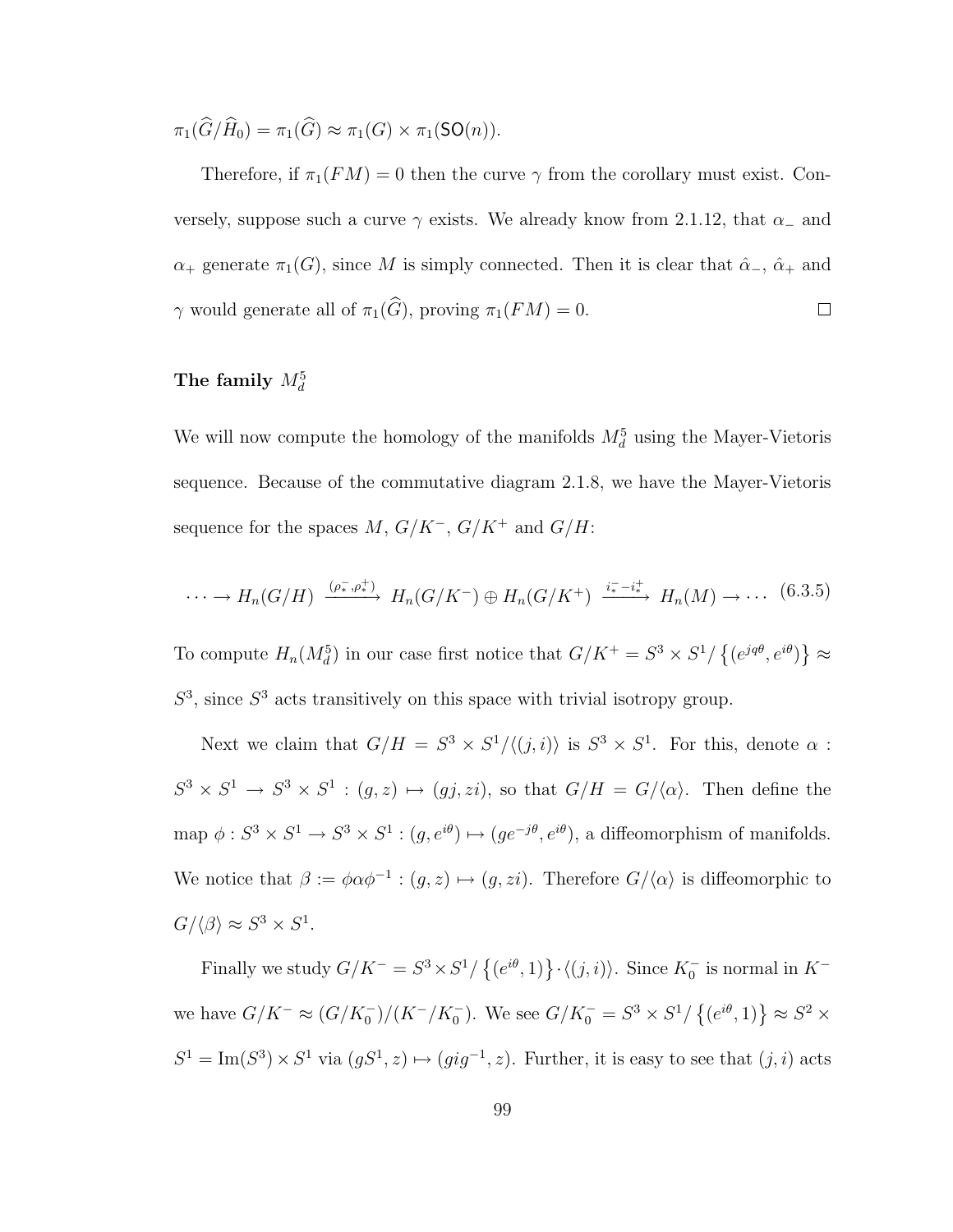on  $S^2 \times S^1$  as  $(-\text{Id}, i)$ , via this correspondence. Hence  $G/K^- \approx S^2 \times S^1/ \langle (-\text{Id}, i) \rangle$ . We can identify this space with  $S^2 \times [0,1] / \sim$  where  $(x,0) \sim (-x,1)$ . Using Mayer-Vietoris for this space we can easily compute that  $\overline{a}$ 

$$
H_i(G/K^-) = \begin{cases} \mathbb{Z} & \text{if } i = 1 \\ \mathbb{Z}_2 & \text{if } i = 2 \\ 0 & \text{otherwise} \end{cases}
$$

We are now ready to use the Mayer-Vietoris sequence for  $M_d^5$ . 6.3.5 becomes:

$$
\cdots \to 0 \to \mathbb{Z}_2 \oplus 0 \to H_2(M_d^5) \to \mathbb{Z} \to \mathbb{Z} \oplus 0 \to 0 \to \cdots
$$

since we know  $H_1(M_d^5) = 0$ . Since the map  $\mathbb{Z} \to \mathbb{Z} \oplus 0$  is onto, it must have trivial kernel and hence the map from  $H_2(M_d^5)$  must be trivial. Therefore  $\mathbb{Z}_2 \oplus 0 \to H_2(M_d^5)$ must be an isomorphism. That is

$$
H_2(M_d^5) = \mathbb{Z}_2.
$$

Poincare duality then determines the rest of the homology groups.

To determine the second Steifel-Whitney class, we look at the fundamental group of the frame bundle  $F(M_d^5)$ . In the notation of 6.3.4, we can take  $\alpha_-(\theta) = (e^{i\theta}, 1)$ , in this case, since this is a curve in  $K^-$  which generates  $\pi_1(K^-/H)$ . We need to determine how  $d(\alpha_{-}(\theta))$  acts on  $T_{c(-1)}M \approx T_{K^-}(G/K^-) \oplus D_-.$  On  $T_{K^-}(G/K^-)$ ,  $d(\alpha_{-}(\theta))$  has the form diag( $R(2\theta), 1$ ) in the basis  $\{(j, 0), (k, 0), (0, 1)\}$  and since  $d(\alpha_{-}(\theta))$  is an isometry of  $T_{K}-(G/K^-)$  there must be an orthonormal basis of  $T_{K^-}(G/K^-)$  in which  $d(\alpha_-(\theta))$  still has this form. On  $D_-, d(\alpha_-(\theta))$  acts isometrically as  $R(\theta)$ . Therefore there is an oriented orthonormal basis f– of  $T_{c(-1)}M$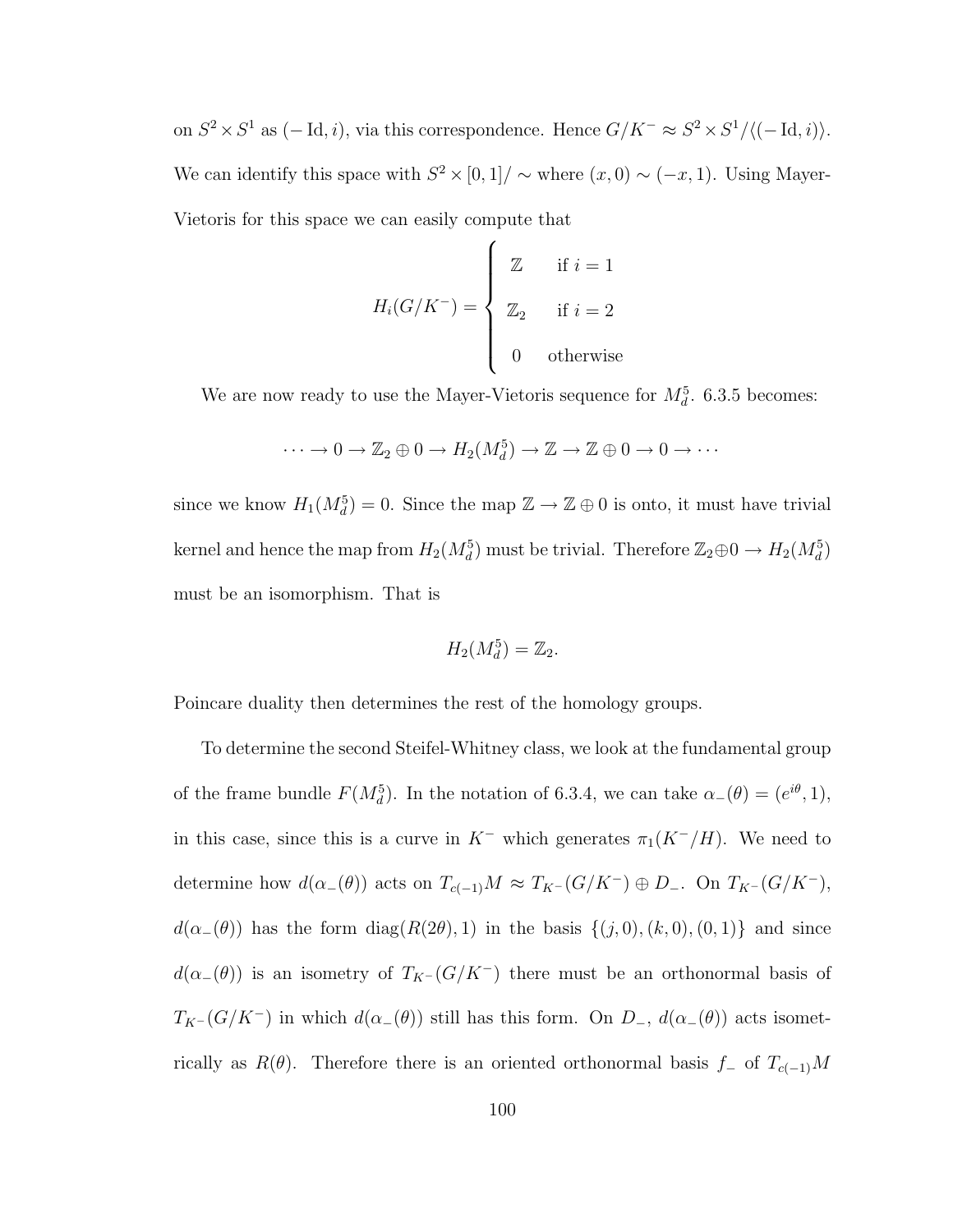for which  $[d(\alpha_{-}(\theta))]_{f_{-}} = \text{diag}(R(2\theta), 1, R(\theta))$ . Since this generates  $\pi_1(\text{SO}(5))$  and since  $\alpha$ <sub>-</sub> is contractible in G, it follows from 6.3.4 that  $F(M_d^5)$  is simply connected, independent of d.

Therefore  $M_d^5$  is not  $Spin$ , and hence has nontrivial second Steifel-Whitney class for each d. By the results of Smale and Barden mentioned above this proves that the diffeomorphism type of  $M_d^5$  is independent of d. In Section 6.1.3, we showed that  $SU(3)/SO(3)$  is one example in this family. Hence  $M_d^5$  is diffeomorphic to  $SU(3)/SO(3)$  for all d.

## The family  $M_b^5$

We will now compute the topology of the manifolds  $M_b^5$ , this time, using the nonprimitive fiber bundle. Notice first that these manifolds are not primitive. In fact if we take  $L = T^2$  then  $K^-, K^+, H \subset L$ . Therefore, by 2.1.5,  $M_b^5$  is fibered over  $G/L \approx S^2$  with fiber N where N is the cohomogeneity one manifold given by

$$
S^1 \times S^1 \supset \{(e^{ip_-\theta}, e^{iq_-\theta})\} \cdot H, \{(e^{ip_+\theta}, e^{iq_+\theta})\} \cdot H \supset H_- \cdot H_+.
$$

Since H is normal in  $T^2$  it follows that the effective version of the L action on N is given by

$$
S^{1} \times S^{1} \supset \{(e^{i\theta}, 1)\}, \{(e^{ip\theta}, e^{iq\theta})\} \supset 1
$$
 (6.3.6)

after taking an automorphism of  $T^2$ , where  $q \neq 0$  since  $K^+ \neq K^-$  in the original diagram. To identify this action first recall that  $T<sup>2</sup>$  acts by cohomogeneity one on  $S^3 \subset \mathbb{C}^2$ , by multiplication on each factor. If we take  $S^3/\langle(\xi_q, \xi_q^p)\rangle$ , where  $\xi_q$  is a qth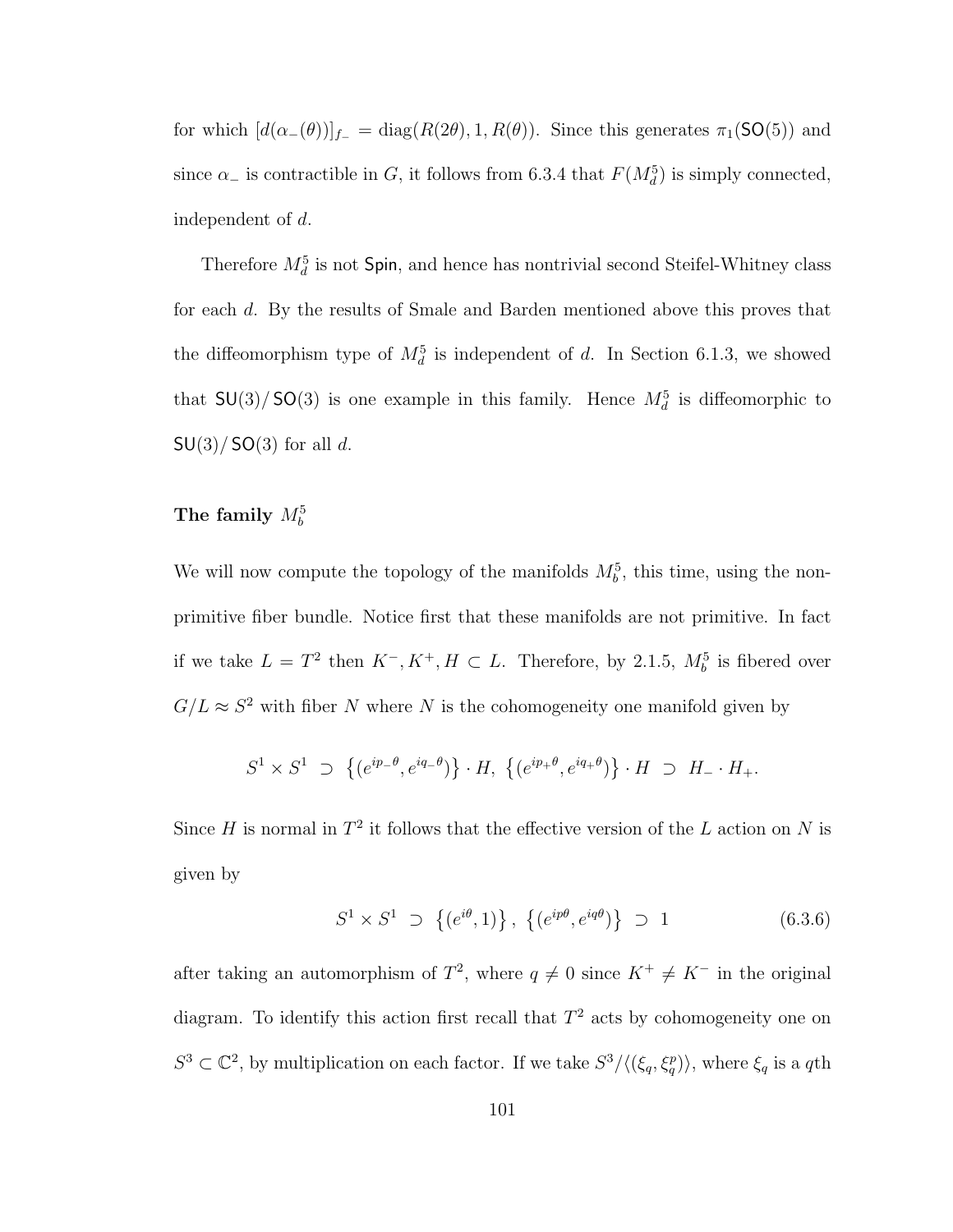root of unity, this gives the lens space  $L_q(p)$ . Since the  $T^2$  action on  $S^3$  commutes with this subaction by  $\mathbb{Z}_q$ , we get an induced action on  $L_q(p)$ . It is not difficult to see that the effective version of this action is precisely the action given by 6.3.6. Therefore N is  $L_q(p)$  and we have the fibration

$$
L_q(p) \to M_b^5 \to S^2.
$$

Given that  $M_b^5$  is simply connected, the long exact sequence of homotopy groups induced from this fibration contains the following short exact sequence

$$
0 \to \pi_2(M_b^5) \to \pi_2(S^2) \to \pi_1(L_q(p)) \to 0.
$$

Since the middle group is  $\mathbb{Z}$  and the last group is  $\mathbb{Z}_q$ , for  $q \neq 0$ , it follows that  $\pi_2(M_b^5) \approx \mathbb{Z}$  and hence  $H_2(M_b^5) \approx \mathbb{Z}$ , by the Hurewicz theorem.

We claim here that the frame bundle  $F(M_b^5)$  can either be simply connected or not, depending on the parameters of the diagram. In Section 6.1.3, we saw one example of an action in this family on  $S^3 \times S^2$ . This shows that some of these actions are on spin manifolds. To see that some of these manifolds are not spin we take a simple example. The manifold  $M_1$  with group diagram

$$
S^3 \times S^1 \supset S^1 \times 1, \ 1 \times S^1 \supset 1 \tag{6.3.7}
$$

is an example of type  $M_b^5$ . If we let  $\alpha_-(\theta) = (e^{i\theta}, 1)$ , then  $\alpha_-$  generates  $\pi_1(K^-/H)$ . By precisely the same argument as in the case of  $M_d^5$ , we see that  $F(M_1)$  is simply connected. Therefore the family  $M_b^5$  contains both spin and nonspin manifolds, but always with the homology of  $S^3 \times S^2$ . Using [Ba] again, this proves Theorem C.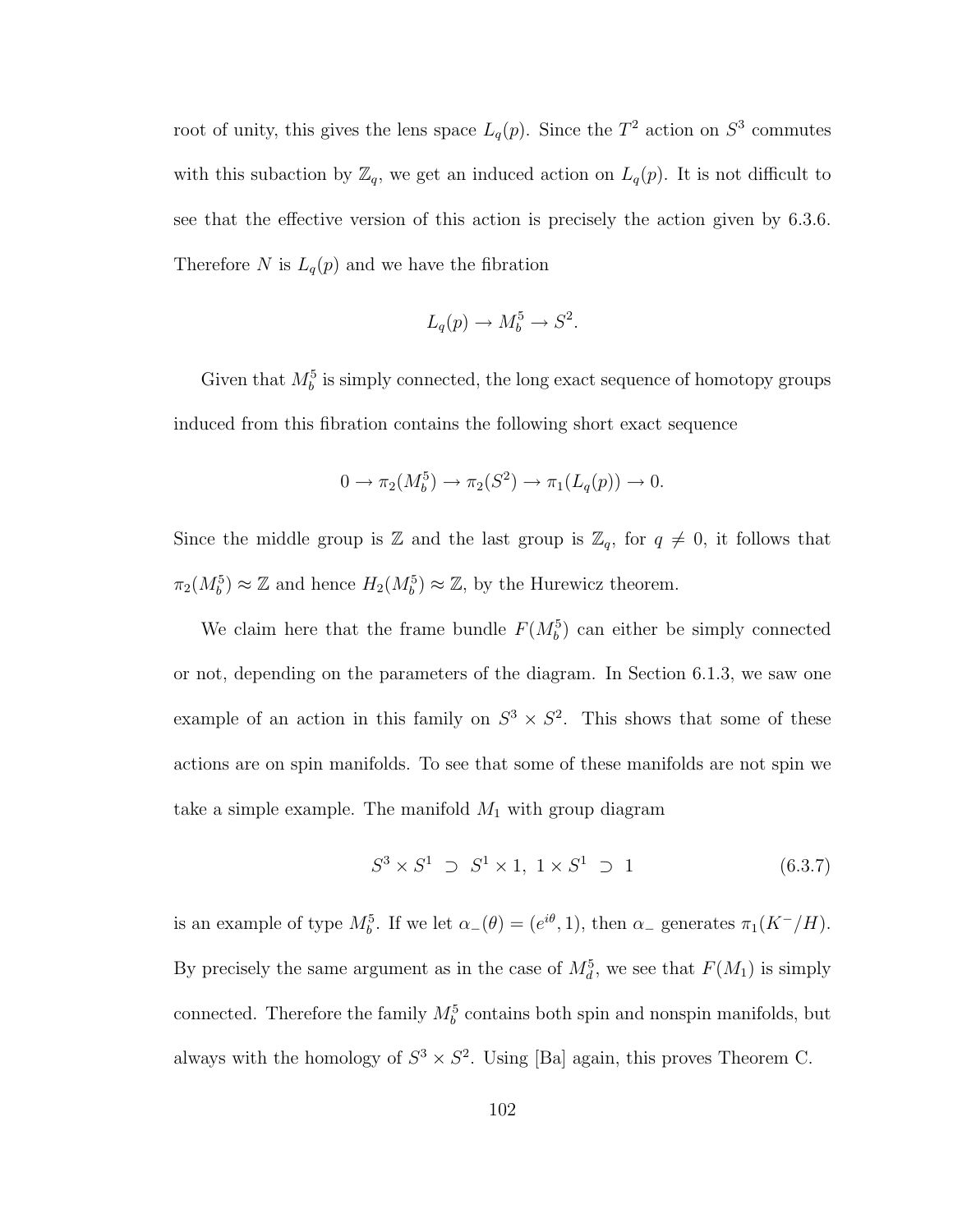## Chapter 7

## Appendix

| $M_a^5$       | $S^3 \times S^1 \supset \{(e^{ip\theta}, e^{i\theta})\}, \{(e^{ip\theta}, e^{i\theta})\} \supset \mathbb{Z}_n$                          |
|---------------|-----------------------------------------------------------------------------------------------------------------------------------------|
| $M_h^5$       | $S^3 \times S^1 \supset \{(e^{ip-\theta}, e^{iq-\theta})\}\cdot H, \{(e^{ip+\theta}, e^{iq+\theta})\}\cdot H \supset H_{-} \cdot H_{+}$ |
|               | $K^{-} \neq K^{+}$ , $(q_{-}, q_{+}) \neq 0$ , $gcd(q_{-}, q_{+}, d) = 1$                                                               |
|               | where $d = \#(K_0^- \cap K_0^+)/\#(H \cap K_0^- \cap K_0^+)$                                                                            |
| $M_c^5$       | $S^3 \times S^1 \supset \{(e^{i\theta}, 1)\} \cdot H, \{(e^{jp\theta}, e^{2i\theta})\} \supset \langle (j, -1) \rangle$                 |
|               | where $p > 0$ is odd.                                                                                                                   |
| $M_{d}^{5}$   | $S^3 \times S^1 \supset \{(e^{i\theta}, 1)\} \cdot H, \{(e^{jp\theta}, e^{i\theta})\} \supset \langle (j, i) \rangle$                   |
|               | where $p \equiv 1 \mod 4$                                                                                                               |
| $M_{\rm e}^5$ | $S^3 \times S^1 \supset \{(e^{ip\theta}, e^{i\theta})\}, S^3 \times \mathbb{Z}_n \supset \mathbb{Z}_n$                                  |

Table 7.0.1: Nonreducible 5-dimensional diagrams which are not products, sums or fixed point actions.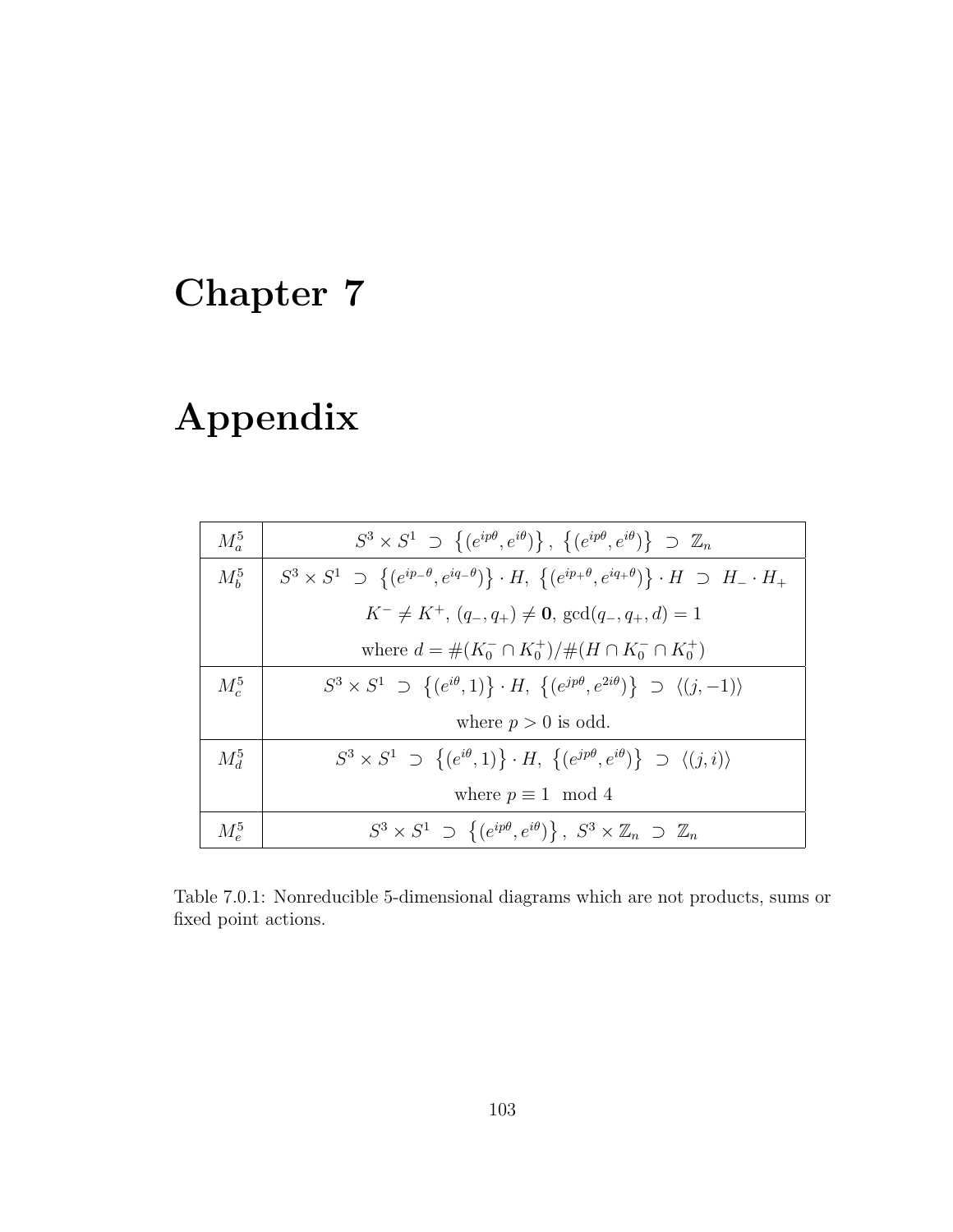| $M_5^6$    | $S^3 \times T^2 \supset \{(e^{ia-\theta}, e^{ib-\theta}, e^{ic-\theta})\} \cdot H, \{(e^{ia+\theta}, e^{ib+\theta}, e^{ic+\theta})\} \cdot H \supset H$ |
|------------|---------------------------------------------------------------------------------------------------------------------------------------------------------|
|            | where $K^- \neq K^+$ , $H = H_- \cdot H_+$ , $gcd(b_\pm, c_\pm) = 1$ ,                                                                                  |
|            | $a_{\pm} = rb_{\pm} + sc_{\pm}$ , and $K_0^- \cap K_0^+ \subset H$                                                                                      |
| $M_{6a}^6$ | $S^3 \times S^3 \supset \{(e^{i\theta}, e^{i\phi})\}, \{(e^{i\theta}, e^{i\phi})\} \supset \{(e^{ip\theta}, e^{iq\theta})\} \cdot \mathbb{Z}_n$         |
| $M_{6b}^6$ | $S^3 \times S^3 \supset T^2$ , $S^3 \times \mathbb{Z}_n \supset S^1 \times \mathbb{Z}_n$                                                                |
| $M_{6c}^6$ | $S^3 \times S^3 \supset T^2$ , $\Delta S^3 \cdot \mathbb{Z}_n \supset \Delta S^1 \cdot \mathbb{Z}_n$                                                    |
|            | where $n = 1$ or 2                                                                                                                                      |
| $M_{6d}^6$ | $S^3 \times S^3 \supset T^2$ , $S^3 \times S^1 \supset \{(e^{ip\theta}, e^{i\theta})\}$                                                                 |
| $M_{6e}^6$ | $S^3 \times S^3$ $\supset \Delta S^3$ , $\Delta S^3$ $\supset \Delta S^1$                                                                               |
| $M_{6f}^6$ | $S^3 \times S^3$ $\supset \Delta S^3$ , $S^3 \times S^1$ $\supset \Delta S^1$                                                                           |
| $M_{6g}^6$ | $S^3 \times S^3 \supseteq S^3 \times S^1$ , $S^3 \times S^1 \supseteq \{(e^{ip\theta}, e^{i\theta})\}$                                                  |
| $M_{6h}^6$ | $S^3 \times S^3 \supset S^3 \times S^1$ , $S^1 \times S^3 \supset \Delta S^1$                                                                           |
| $M_8^6$    | $SU(3) \supset SU(2) U(1)$ , $S(U(2) U(1)) \supset SU(2) SU(1) \cdot \mathbb{Z}_n$                                                                      |

Table 7.0.2: Nonreducible 6-dimensional diagrams which are not products, sums or fixed point actions.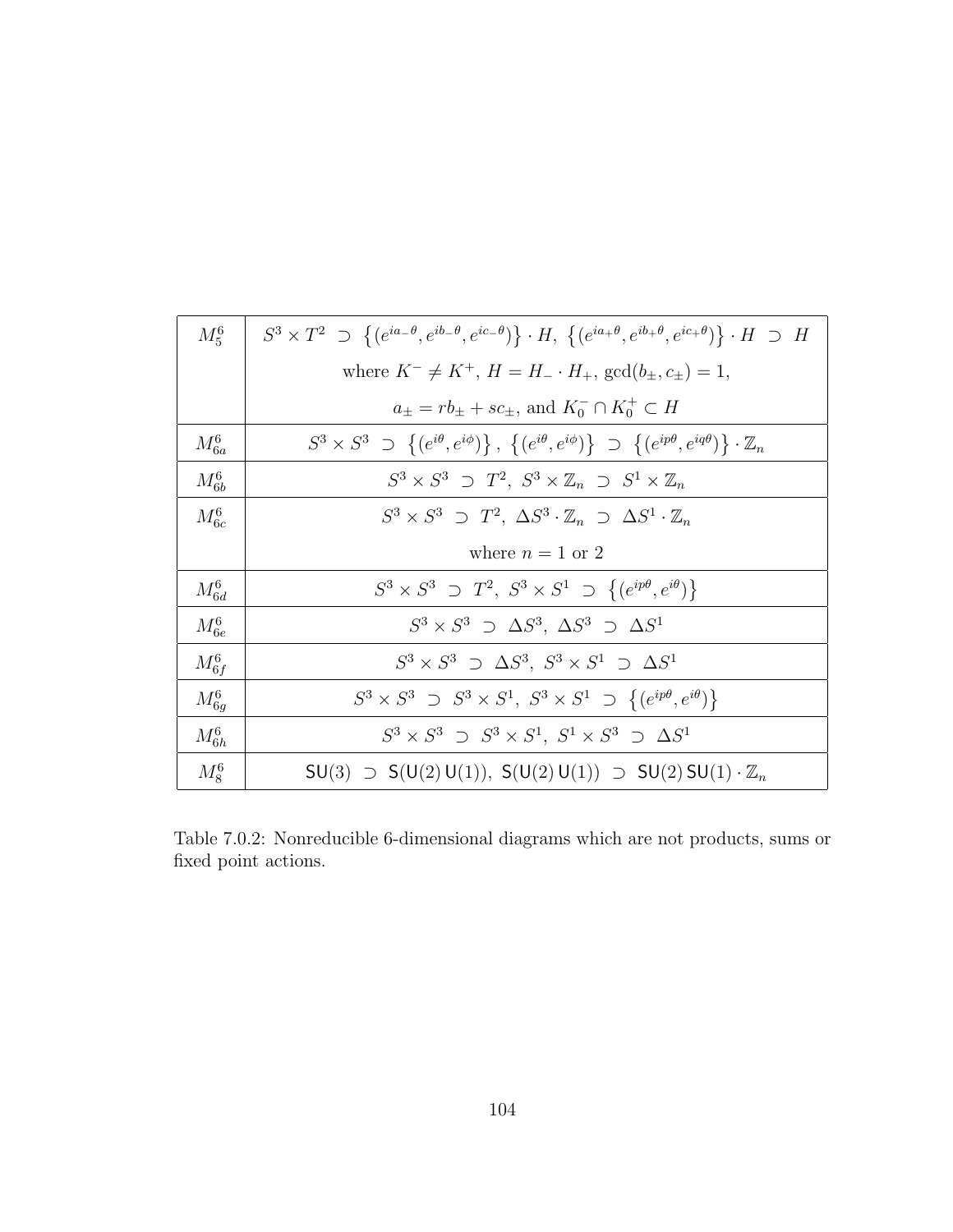| $M_{6a}^7$ | $S^3 \times S^3 \supset \{ (e^{ip_-\theta}, e^{iq_-\theta}) \} \cdot H_+, \ \{ (e^{ip_+\theta}, e^{iq_+\theta}) \} \cdot H_- \supset H_- \cdot H_+$                                                              |
|------------|------------------------------------------------------------------------------------------------------------------------------------------------------------------------------------------------------------------|
|            | $H_{\pm} = \mathbb{Z}_{n_{\pm}} \subset K_0^{\pm}$                                                                                                                                                               |
| $M_{6b}^7$ | $S^3 \times S^3 \supset \{(e^{ip\theta}, e^{iq\theta})\}\cdot H_+$ , $\{(e^{j\theta}, 1)\}\cdot H_- \supset H_- \cdot H_+$                                                                                       |
|            | where $H_{\pm} = \mathbb{Z}_{n_{\pm}} \subset K_0^{\pm}$ , $n_{+} \leq 2$ , $4 n_{-}$ and $p_{-} \equiv \pm \frac{n_{-}}{4} \mod n_{-}$                                                                          |
| $M_{6c}^7$ | $S^3 \times S^3 \supset \{(e^{ip-\theta}, e^{iq-\theta})\}, \{(e^{jp+\theta}, e^{jq+\theta})\} \cdot H \supset \langle (i,i) \rangle$                                                                            |
|            | where $p_-, q_- \equiv 1 \mod 4$                                                                                                                                                                                 |
| $M_{6d}^7$ | $S^3\times S^3 \,\, \supset \,\, \left\{ (e^{ip_-\theta},e^{iq_-\theta})\right\} \cdot H, \,\, \left\{ (e^{jp_+\theta},e^{jq_+\theta})\right\} \cdot H \,\, \supset \,\, \left\langle (i,i),(1,-1)\right\rangle$ |
|            | where $p_-, q_- \equiv 1 \mod 4$ , $p_+$ even                                                                                                                                                                    |
| $M_{6e}^7$ | $S^3 \times S^3 \supset \{(e^{ip-\theta}, e^{iq-\theta})\} \cdot H, \{(e^{jp+\theta}, e^{jq+\theta})\} \cdot H \supset \Delta Q$                                                                                 |
|            | where $p_{\pm}, q_{\pm} \equiv 1 \mod 4$                                                                                                                                                                         |
| $M_{6f}^7$ | $S^3 \times S^3 \supset \{(e^{ip\theta}, e^{iq\theta})\}, S^3 \times \mathbb{Z}_n \supset \mathbb{Z}_n$                                                                                                          |
|            | where $(q, n) = 1$                                                                                                                                                                                               |
| $M_{6q}^7$ | $S^3 \times S^3 \supset \{(e^{ip\theta}, e^{iq\theta})\}, \Delta S^3 \cdot \mathbb{Z}_n \supset \mathbb{Z}_n$                                                                                                    |
|            | $n=2$ and p even; or $n=1$ and p arbitrary                                                                                                                                                                       |
| $M_{6h}^7$ | $S^3 \times S^3 \supset S^3 \times 1, \ \Delta S^3 \supset 1$                                                                                                                                                    |
| $M_{6i}^7$ | $S^3 \times S^3$ $\supset \Delta S^3$ , $\Delta S^3$ $\supset 1$                                                                                                                                                 |
| $M_{7a}^7$ | $S^3 \times S^3 \times S^1 \supset \{(z^p w^{\lambda m}, z^q w^{\mu m}, w)\}, \{(z^p w^{\lambda m}, z^q w^{\mu m}, w)\} \supset H_0 \cdot \mathbb{Z}_n$                                                          |
|            | where $H_0 = \{(z^p, z^q, 1)\}, p\mu - q\lambda = 1$ and $\mathbb{Z}_n \subset \{(w^{\lambda m}, w^{\mu m}, w)\}\$                                                                                               |
| $M_{7b}^7$ | $S^3 \times S^3 \times S^1 \supset \{(z^p w^{\lambda m-}, z^q w^{\mu m-}, w^{n-})\} H, \{(z^p w^{\lambda m+}, z^q w^{\mu m+}, w^{n+})\} H \supset H$                                                             |
|            | where $H = H_{-} \cdot H_{+}$ , $H_{0} = \{(z^{p}, z^{q}, 1)\}, K^{-} \neq K^{+}$ , $p\mu - q\lambda = 1$ ,                                                                                                      |
|            | $gcd(n_-, n_+, d) = 1$ where d is the index of $H \cap K_0^- \cap K_0^+$ in $K_0^- \cap K_0^+$                                                                                                                   |

Table 7.0.3: Nonreducible 7-dimensional diagrams which are not products, sums or fixed point actions. (1 of 2).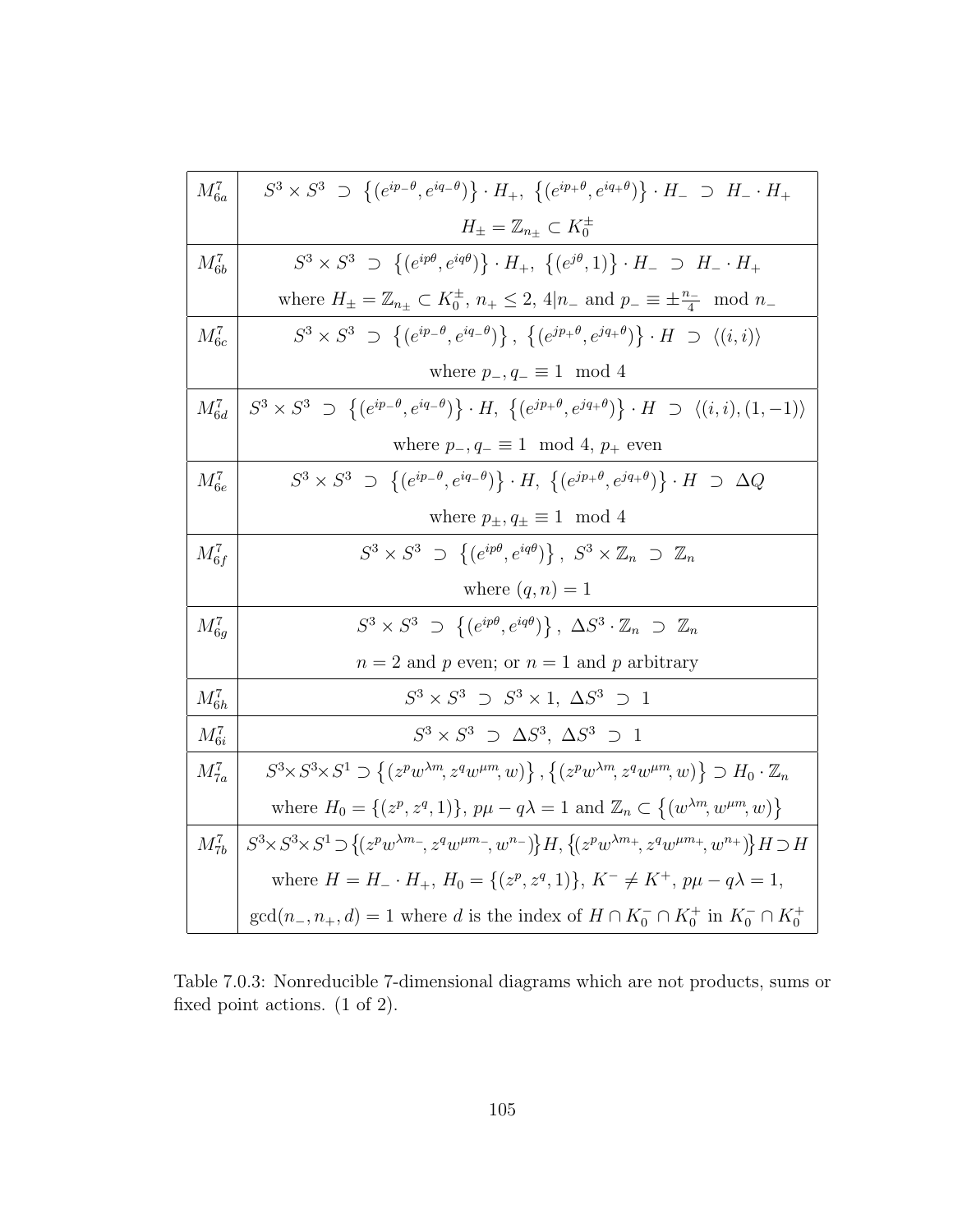| $M_{7c}^7$ | $S^3 \times S^3 \times S^1 \supset \{(e^{i\phi}, e^{ib\theta}, e^{i\theta})\}, S^3 \times 1 \times 1 \cdot \mathbb{Z}_n \supset S^1 \times 1 \times 1 \cdot \mathbb{Z}_n$                    |
|------------|----------------------------------------------------------------------------------------------------------------------------------------------------------------------------------------------|
|            | $\mathbb{Z}_n \subset \{(1, e^{ib\theta}, e^{i\theta})\}\$                                                                                                                                   |
| $M_{7d}^7$ | $S^3 \times S^3 \times S^1 \supset \{(e^{i\phi}, e^{i\phi}e^{i b\theta}, e^{i\theta})\}, \ \Delta S^3 \times 1 \cdot \mathbb{Z}_n \supset \Delta S^1 \times 1 \cdot \mathbb{Z}_n$            |
|            | $\mathbb{Z}_n \subset \{(1, e^{ib\theta}, e^{i\theta})\}$ where <i>n</i> is 1 or 2                                                                                                           |
| $M_{7e}^7$ | $\left\{S^3 \times S^3 \times S^1 \supset \{(e^{ip\phi}e^{ia\theta}, e^{i\phi}, e^{i\theta})\}, S^3 \times S^1 \times \mathbb{Z}_n \supset \{(e^{ip\phi}, e^{i\phi}, 1)\}\cdot \mathbb{Z}_n$ |
|            | $\mathbb{Z}_n \subset \{(e^{ia\theta}, 1, e^{i\theta})\}$                                                                                                                                    |
| $M^7_{8a}$ | $SU(3) \supset SU(1) U(2)$ , $S(U(1) U(2)) \supset T^2$                                                                                                                                      |
| $M_{8b}^7$ | $SU(3) \supset SU(1) U(2)$ , $S(U(2) U(1)) \supset T^2$                                                                                                                                      |
| $M_{9a}^7$ | $SU(3) \times S^1 \supset \{(\beta(m\theta), e^{i\theta})\} \cdot H_0, \{(\beta(m\theta), e^{i\theta})\} \cdot H_0 \supset H_0 \cdot \mathbb{Z}_n$                                           |
|            | $H_0 = \mathsf{SU}(1) \mathsf{SU}(2) \times 1, \mathbb{Z}_n \subset \{(\beta(m\theta), e^{i\theta})\},\$                                                                                     |
|            | $\beta(\theta) = \text{diag}(e^{-i\theta}, e^{i\theta}, 1)$                                                                                                                                  |
| $M_{9b}^7$ | $SU(3) \times S^1 \supset \{(\beta(m_-\theta), e^{in_-\theta})\} \cdot H, \{(\beta(m_+\theta), e^{in_+\theta})\} \cdot H \supset H$                                                          |
|            | $H_0 = SU(1) SU(2) \times 1, H = H_- \cdot H_+, K^- \neq K^+,$                                                                                                                               |
|            | $\beta(\theta) = \text{diag}(e^{-i\theta}, e^{i\theta}, 1), \text{gcd}(n_-, n_+, d) = 1$                                                                                                     |
|            | where d is the index of $H \cap K_0^- \cap K_0^+$ in $K_0^- \cap K_0^+$                                                                                                                      |
| $M_{9c}^7$ | $SU(3) \times S^1 \supset \{(\beta(m\theta), e^{i\theta})\} \cdot H_0$ , $SU(3) \times \mathbb{Z}_n \supset H_0 \cdot \mathbb{Z}_n$                                                          |
|            | $H_0 = \mathsf{SU}(1)\,\mathsf{SU}(2)\times 1, \ \mathbb{Z}_n \subset \{(\beta(m\theta),e^{i\theta})\},\$                                                                                    |
|            | $\beta(\theta) = \text{diag}(e^{-i\theta}, e^{i\theta}, 1), \text{ gcd}(m, n) = 1$                                                                                                           |
| $M_{10}^7$ | $Sp(2) \supset Sp(1)$ $Sp(1)$ , $Sp(1)$ $Sp(1) \supset Sp(1)$ $SO(2)$                                                                                                                        |

Table 7.0.4: Nonreducible 7-dimensional diagrams which are not products, sums or fixed point actions (2 of 2).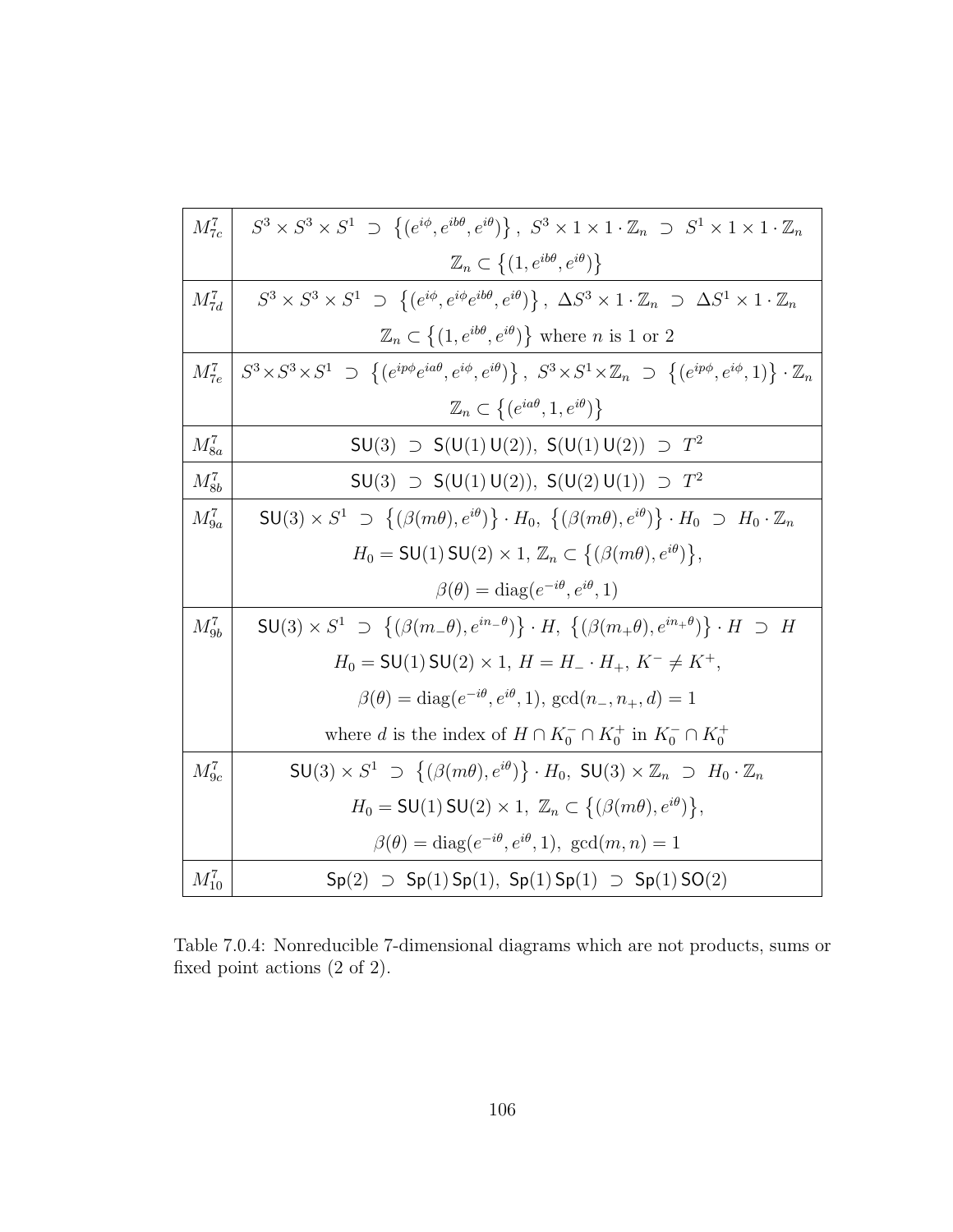| Sum actions         |                                                                                            |  |  |  |
|---------------------|--------------------------------------------------------------------------------------------|--|--|--|
| $S^n$               | $G_i/H_i \approx S^{m_i} \subset \mathbb{R}^{m_i+1}, i = 1, 2.$                            |  |  |  |
|                     | $G_1 \times G_2$ on $S^{m_1+m_2+1} \subset \mathbb{R}^{m_1+1} \times \mathbb{R}^{m_2+1}$ : |  |  |  |
|                     | $(q_1, q_2) \star (x, y) = (q_1 \cdot x, q_2 \cdot y)$                                     |  |  |  |
|                     | $G_1 \times G_2 \supset G_1 \times H_2$ , $H_1 \times G_2 \supset H_1 \times H_2$          |  |  |  |
| Product actions     |                                                                                            |  |  |  |
| $M \times L/J$      | M cohomogeneity one for $G \supset K^-$ , $K^+ \supset H$ ,                                |  |  |  |
|                     | $L/J$ homogeneous.                                                                         |  |  |  |
|                     | $G \times L$ on $M \times L/J$ :                                                           |  |  |  |
|                     | $(g, l) \star (p, \ell J) = (q \cdot p, l \ell J)$                                         |  |  |  |
|                     | $G \times L \supset K^- \times J$ , $K^+ \times J \supset H \times J$                      |  |  |  |
| Fixed-point actions |                                                                                            |  |  |  |
| CROSS               | See Section 2.1.5                                                                          |  |  |  |
|                     | $G \supset G, K \supset H$                                                                 |  |  |  |

Table 7.0.5: Sum, product and fixed point actions.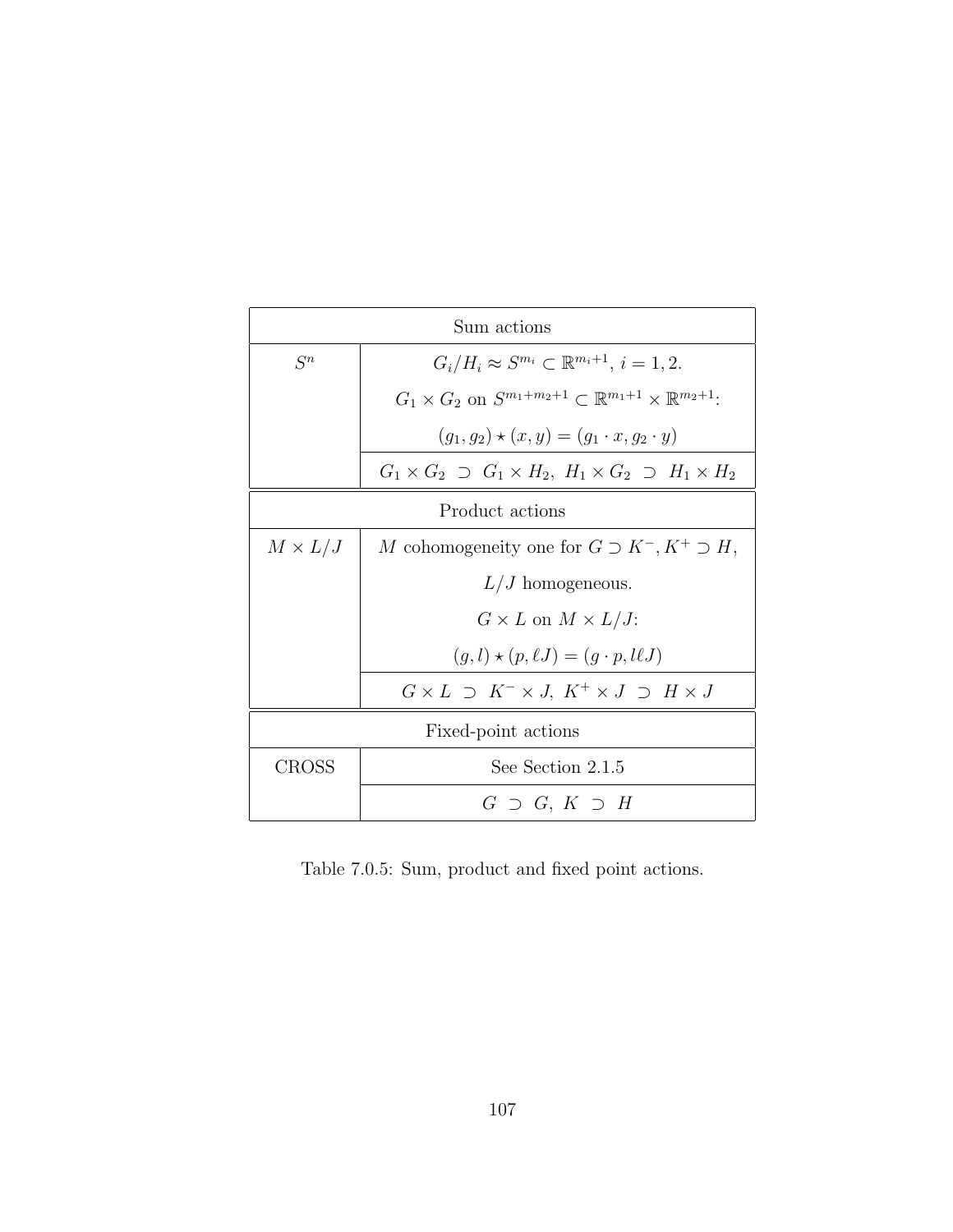## Bibliography

- [AA] A. V. Alekseevski and D. V. Alekseevski, Riemannian G-manifolds with one dimensional orbit space, Ann. Glob. Anal. Geom. **11** (1993), 197–211
- [Ba] D. Barden, Simply Connected Five-Manifolds, Ann. of Math. 2nd Ser., Vol. 82, No. 3. (1965), 365–385.
- [Br] G. E. Bredon, Introduction to compact transformation groups, Pure and Applied Mathematics (46), Academic Press, New York, 1972.
- [CS] R. Cleyton and A. Swann, *Cohomogeneity-one*  $G_2$ -structures., J. Geom. Phys. 44:202 (2002).
- [Co] D. Conti, Cohomogeneity one Einstein-Sasaki 5-manifolds, preprint, arXiv:math.DG/0606323 v2, (2006).
- [CGLP] M. Cvetic, G. W. Gibbons, H. Lu, C. N. Pope, New Cohomogeneity One *Metrics With Spin(7) Holonomy*, J. Geom. Phys.  $49$  (2004) 350-365.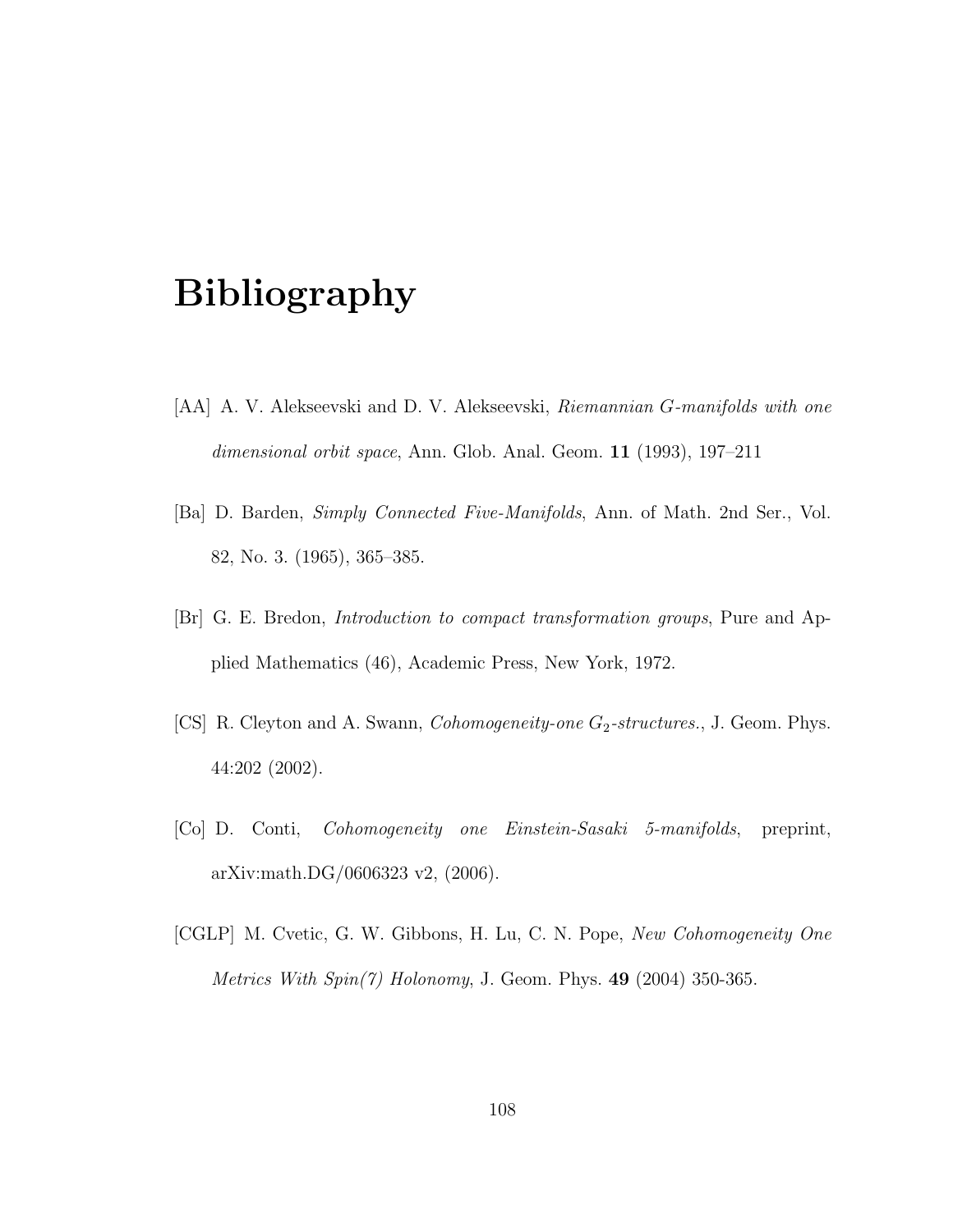- [Dy] E. B. Dynkin, Maximal subgroups of the classical groups. (Russian) Trudy Moskov. Mat. Obšč. 1, (1952) 39–166; English transl. in Amer. Math. Soc. Transl. (2) 6 (1957).
- [GMSW] J.P. Gauntlett, D. Martelli, J. Sparks and D. Waldram, Sasaki-Einstein metrics on  $S^3 \times S^2$ , Adv. Theor. Math. Phys. 8:711 (2004).
- [GHY] G.W. Gibbons, S.A. Hartnoll and Y. Yasui, *Properties of some five dimen*sional Einstein metrics, preprint, arXiv:hep-th/0407030 v2 (2005).
- [GVWZ] K. Grove, L. Vardiani, B. Wilking and W. Ziller, Non-negative curvature obstructions in cohomogeneity one and the Kervaire spheres, Ann. Sc. Norm. Super. Pisa Cl. Sci. (5) 5 (2006), no. 2, 159–170.
- [GWZ] K. Grove, B. Wilking and W. Ziller, Positively curved cohomogeneity one manifolds and 3-Sasakian geometry, Preprint 2005.
- [GZ1] K. Grove and W. Ziller, Curvature and symmetry of Milnor spheres, Ann. of Math. **152** (2000), 331–367.
- [GZ2] K. Grove and W. Ziller, Cohomogeneity one manifolds with positive Ricci curvature, Inv. Math. 149 (2002), 619–646.
- [HK] W.Y. Hsiang and B. Kleiner, On the topology of positively curved  $\mu$ -manifolds with symmetry, J. Diff. Geom. **29** (1989), 615-621.